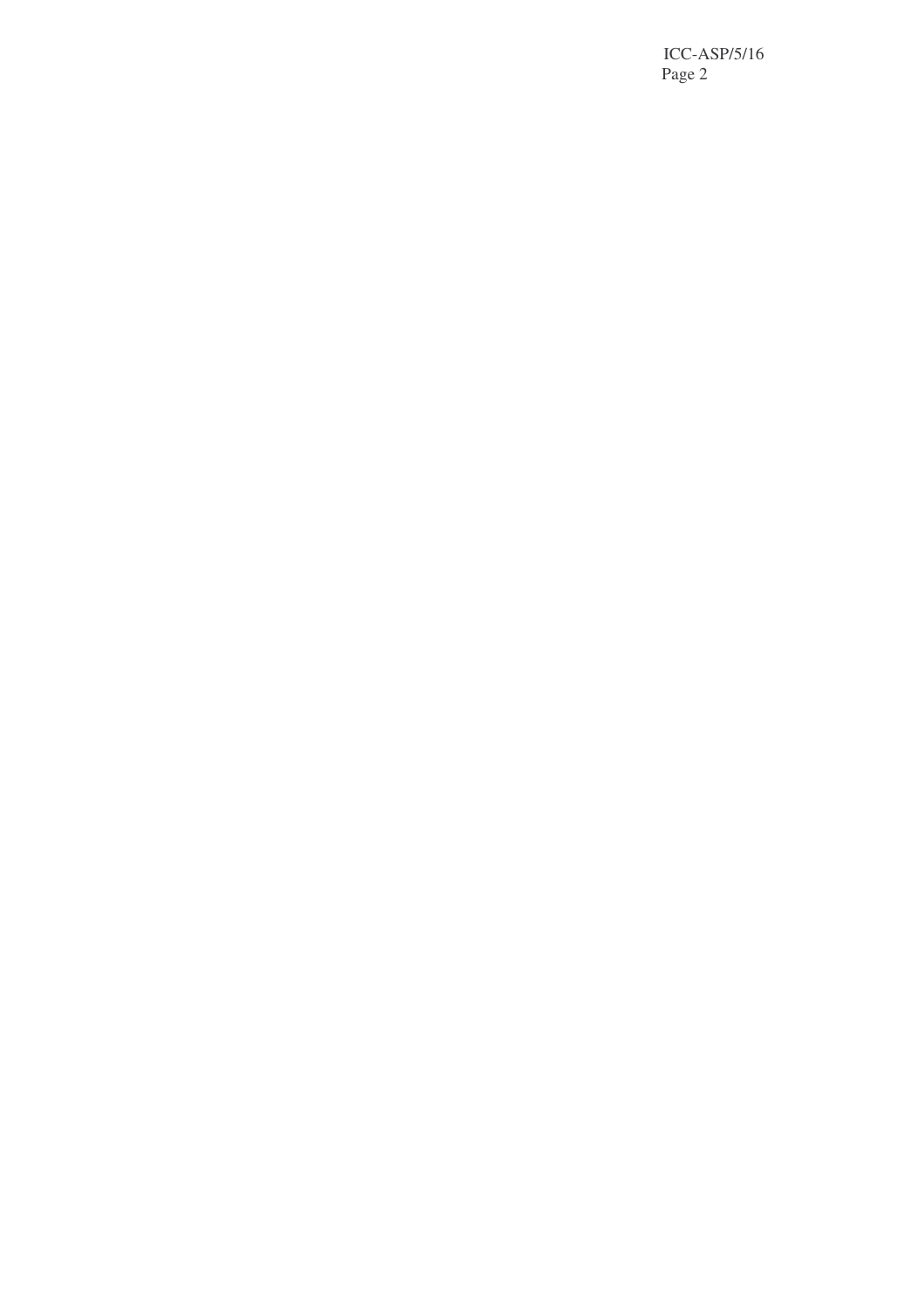تقرير بشأن<br>المباني الدائمة المقبلة<br>للمحكمة الجنائية الدولية



من وضع المحكمة الجنائية الدولية بالتعاون مع شركة Drees & Sommer الاستشارية لإدارة المشاريع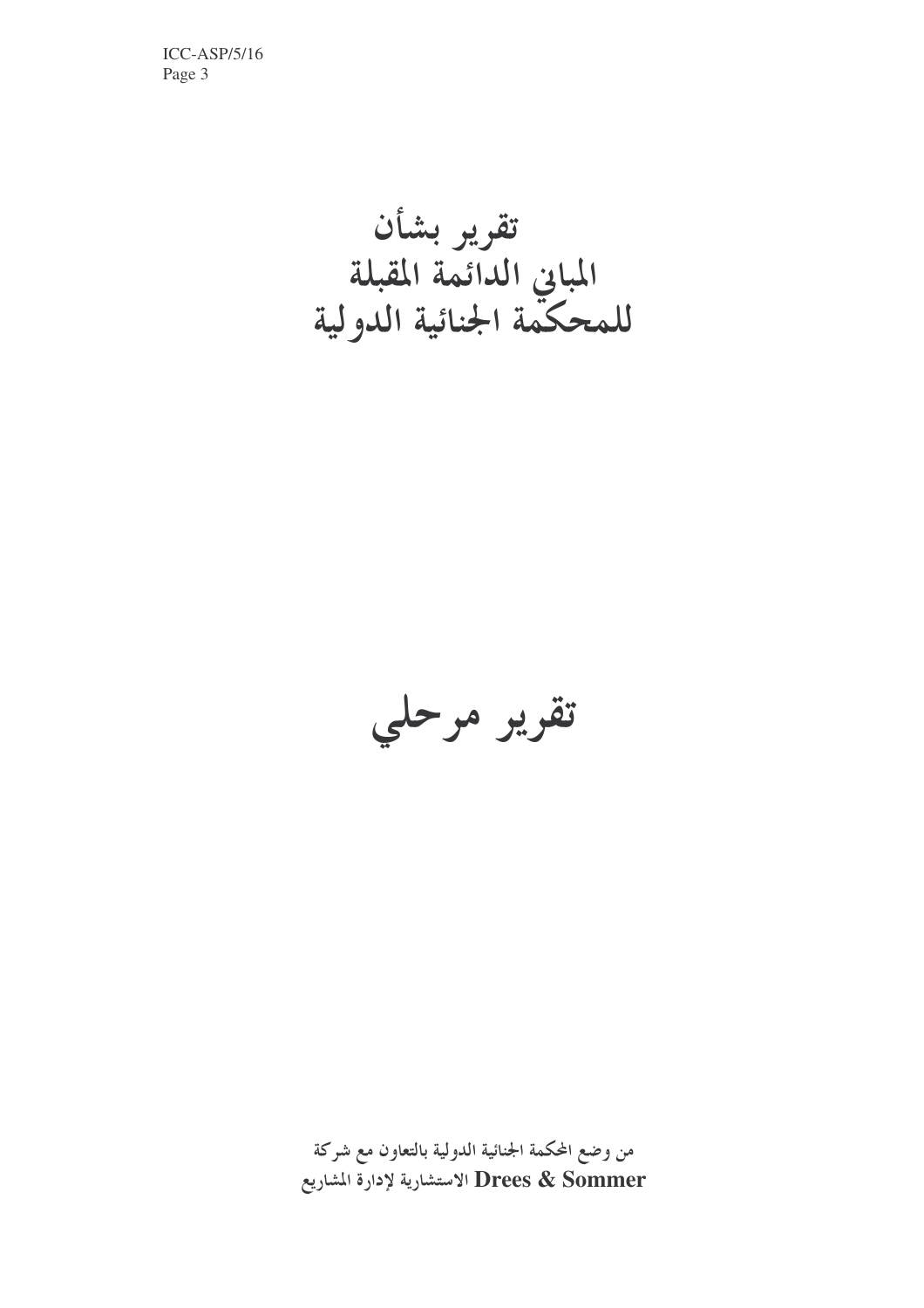المحتويات

| $\bullet$ | أولاً– مقدمة             |  |
|-----------|--------------------------|--|
|           | ثانياً المتطلبات         |  |
| $\vee$    | ثالثاً–   خيارات الإسكان |  |
|           | رابعاً– التكاليف         |  |
| $\lambda$ | خامساً– الخطوات التالية  |  |

المرفق: المتطلبات والخيارات والتكاليف والجدول الزمني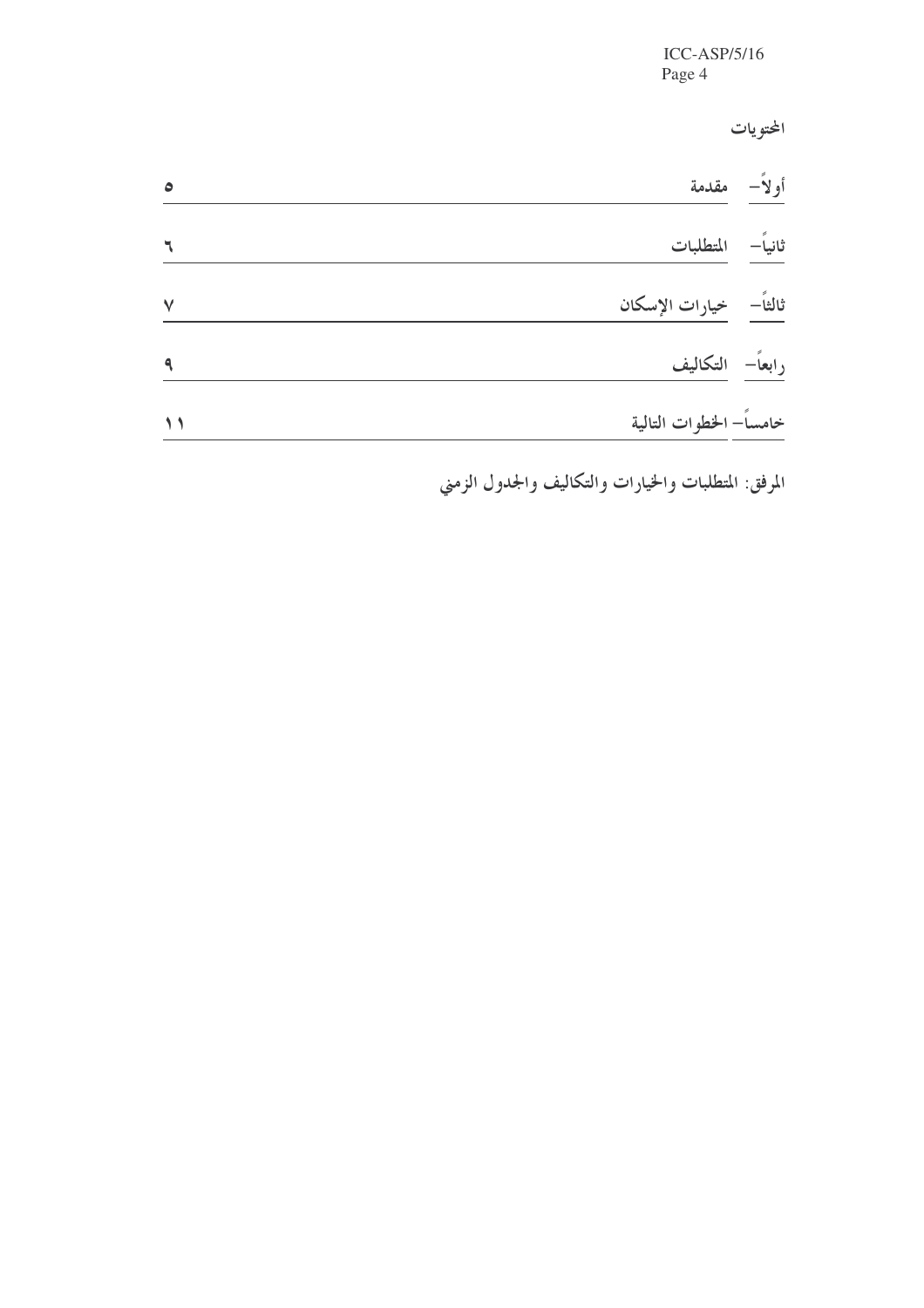أولاً – مقدمة

يقدم هذا التقرير عملاً بالفقرة ٤٥ من تقرير لجنة الميزانية والمالية الصادر في نيــــسان/أبريـــــل ٢٠٠٦')، الذي أوصت فيه اللجنة "بأن تقدم المحكمة المزيد من المعلومات المحدَّثة حول المشروع للنظر فيها في دورتما القادمة". كما يستجيب للطلبات الأخرى الواردة في تقرير اللجنة ذاته ومنها الطلبـــات المقدمة من أجل التمييز بين السمات الأساسية والسمات الاختيارية للمباني الدائمة (انظر الفقرة ٩ مـــن هذا التقرير )، والطلبات المقدمة أيضاً بشأن المزيد من الإجراءات حول المقترحات البديلة بشأن استئجار السكن في لاهاي (انظر الفقرة ١٣) وبشأن تقديرات مؤكدة وموثوقة للتكاليف (انظر الفقرة ١٩).

٢ – وقد سبق للمحكمة أن قدمت عدة تقارير بشأن المباين الدائمة، أولهـــا كــــان عــــن عــــرض المشروع<sup>(٢)</sup> وفيه بيان لمتطلبات المحكمة واحتياجالها فيما يتعلق بمبانيها. وإذا كان من الواضح أن ذلــــك التقرير كان مصدره المحكمة بوصفها الجهة المستخدمة فإن التقارير اللاحقة قُدمت رداً على أسئلة ذات طابع أكثر عمومية طرحتها جمعية الدول الأطراف أو لجنة الميزانية والمالية<sup>(٣)</sup>. والجدير بالذكر أن بعــض المعلومات الواردة في تلك التقارير قد تجاوزها الزمن نظراً للتطورات الجديدة أو التغييرات التي طــــرأت على الافتراضات التي طرحت إبان عملية التخطيط. ولقطع كل الشكوك والريب التي قد تخطر بالبسال قررت المحكمة تجميع كل التقارير التي تحتاج إلى تحديث في إطار تقرير شـــامل وحيـــد. وعليــــه فـــإن المعلومات الواردة في هذا التقرير وفي مرفقاته تجبُّ المعلومات التي جاءت في التقارير التي سبق أن قَدمت إلى المحكمة.

٣– وعلاوة على المعلومات الواردة في هذا التقرير فقد تمت الإشارة أيضاً إلى وثيقـــتين أحـــريين. حيث قدمت المحكمة، في تشرين الأول/أكتوبر ٢٠٠٥، تقريراً عن طرائق التمويل المستعملة لتشييد مباني المنظمات الدولية الأخرى<sup>(٤)</sup>. وطلبت اللجنة، من جانبها، "إلى المحكمة أن تتوخى اســـتعراض ترتيباهّــــا الداخلية الخاصة بالإدارة الرشيدة فيما يتعلق بمبانيها الدائمة"<sup>(٥)</sup>. وهذا الموضوع سيتناوله تقرير منفـــصل سيقدم إلى اللجنة لتنظر فيه في دورتها السابعة.

> تقرير لجنة الميزانية والمالية عن أعمال دورتما السادسة (ICC-ASP/5/1).، الفقرة ٤٥.  $(1)$

تقرير عن المباين الدائمة المقبلة للمحكمة الجنائية الدولية – عرض المشروع (ICC-ASP/4/22).  $(5)$ تقرير عن المباني الدائمة المقبلة للمحكمة الجنائية الدولية – خيارات الإسكان (ICC-ASP/4/1)، بناءً  $(\Upsilon)$ على طلب تقدمت به جمعية الدول الأطراف في دو, مّا الثالثة المعقودة في أيلول/سبتمبر ٢٠٠٤. – تقرير عن المباني الدائمة المقبلة للمحكمة الجنائية الدولية: مقارنة مالية لخيارات الإسكان (ICC-ASP/4/23) بطلب من لجنة الميزانية والمالية في دورتما الرابعة المعقودة في نيسان/أبريل ٢٠٠٥؛ – تقرير عن المباني الدائمة المقبلة للمحكمة الجنائية الدولية: تقرير مؤقت عن تركيبة مستويات التوظيف التقديرية (ICC-ASP/4/24) بطلب من لجنة الميزانية والمالية في دورتما الرابعة المعقودة في نيسان/أبريل ٢٠٠٥؛ – تقرير عن المبان الدائمة المقبلة للمحكمة الجنائية الدولية: تحديث للمقارنة المالية بين حيارات الإسكان (ICC-ASP/5/CBF.1/1) بطلب من لجنة الميزانية والمالية في دورتما الرابعة المعقودة في نيسان/أبريل ٢٠٠٥؛ تقرير عن المباني الدائمة المقبلة للمحكمة الجنائية الدولية – طرائق التمويل المستعملة لتشييد مباني  $(5)$ المنظمات الدولية الأخرى (ICC-ASP/4/25). (٥) تقرير لجنة الميزانية والمالية عن أعمال دورتما السادسة (ICC-ASP/5/1)، الفقرة ٤٣.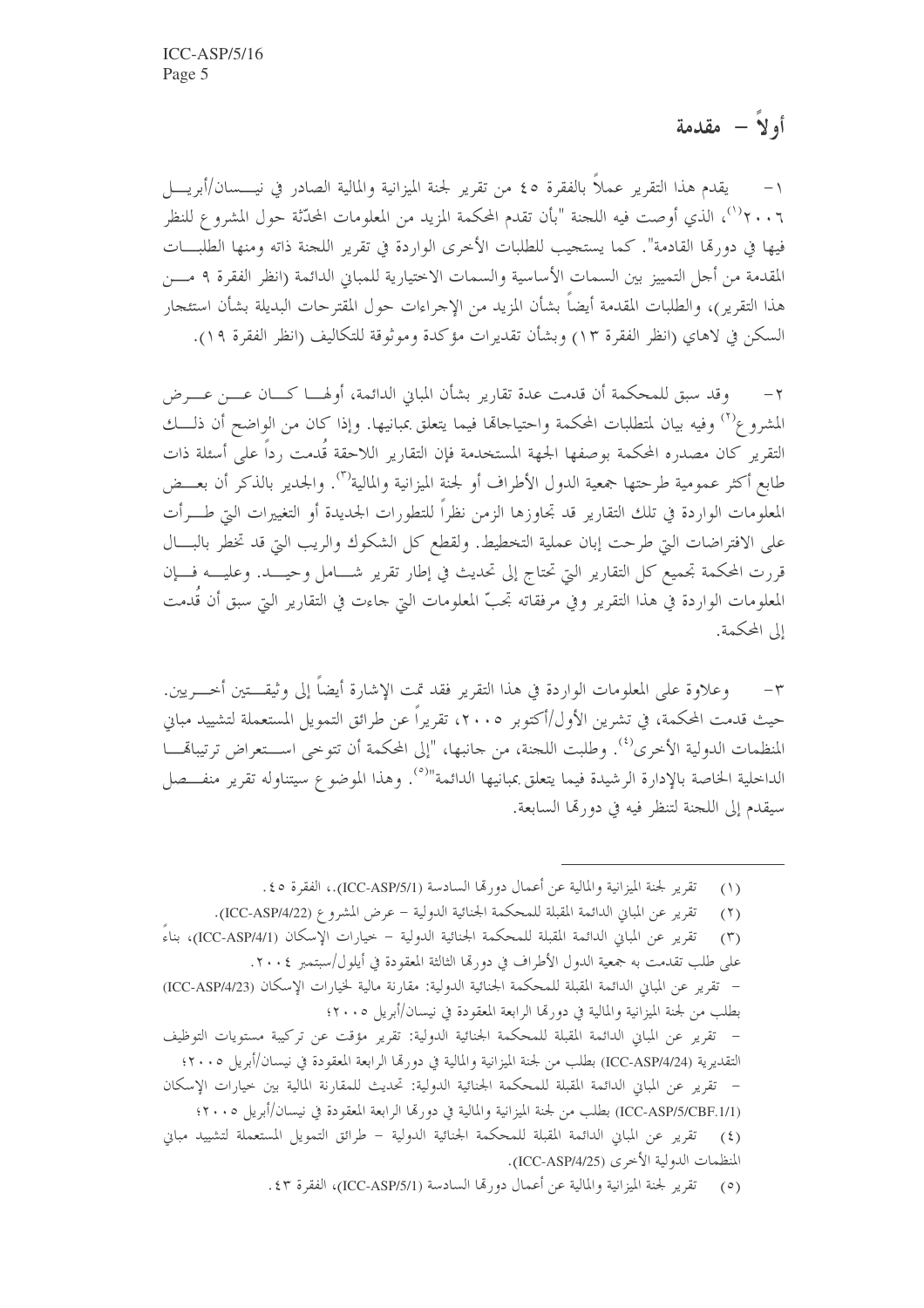ثانياً – المتطلبات

في شباط/فبراير ٢٠٠٥ قدمت المحكمة، بوصفها الجهة التي ستستخدم المباني الدائمة إلى لجنسة الميزانية والمالية عرضاً للمشرو ع<sup>(٦)</sup> يعطى نبذة عامة عن المتطلبات التي يتعين على المباني الدائمة أن تفـــي بما<sup>(٧)</sup>. وباستثناء حجم المبني (انظر الفقرة ١١) فإن معظم المعلومات الـــواردة في هــــذا الفــــصل هــــي المعلومات ذاتها التي قدمت في عرض المشروع.

وقد حددت المحكمة، بوصفها الجهة المستخدمة في المستقبل، عدداً من الأهــــداف والمبــــادئ  $-\circ$ المتعلقة بالبت في مسألة المبايي الدائمة.

والأهداف الرئيسية المتوخاة في هذا الصدد تتلخص في أن تعكس المباني الطــــابع الــــذي يميــــز  $-7$ المحكمة الجنائية الدولية، وأن يكون الموقع واحداً إلى الأبد وأن تكون كل الأجهزة في موقع واحـــد وأن يتحدد شكل المبيي تبعاً للوظيفة التي يؤديها. أما الأهداف الثانوية فتتمثل في يسر الاستخدام وإمكانيـــة تكيفه مع المستجدات والأمن وفصل أجهزة المحكمة عن بعضها البعض، والمرافق التي تـــؤوي الـــضحايا والشهود وهيئات الدفاع، وفي أن تكون المباين ذات طابع منفتح غير منفَّر ويشعر الرائبي عند دحولها بأنه مُرحَّب به، كما ينبغي لتصميمات المبايي أن تكون فائقة الجودة.

> وعلاوة على ذلك فقد حددت المحكمة المتطلبات من حيث الجودة والموقع والحجم.  $-\vee$

ومن حيث المتطلبات المتعلقة بالحجم فقد حددت المحكمة أيضاً المرونة التي لا بــــد لمبانيهـــــا أن  $-\lambda$ تتصف ها وكذلك قابليتها للتوسع من ضمن المتطلبات الجوهرية في هذا الصدد. ذلك أنه من الـــسابق لأوانه، في الوقت الحاضر، التكهن بما ستكون عليه المحكمة في العقود القادمة.

وقد طلبت لجنة الميزانية والمالية "أن تتولى المحكمة التمييز بين السمات الأساسية للمبايي في موقع  $-9$ ألكسندركازيرن وبين السمات الاختيارية "بما يساعد الجمعية على البت في اختيار نطــاق المــشروع وتكلفته"<sup>(٨)</sup>. وترى المحكمة أن كل السمات التي تم عرضها أساسية ولا سيما أن جميعها قائمة بالفعل في المباني المؤقتة الحالية (الأرك، وهو فتورين وساتورنوسترات). ولا يمكن التخلص مـــن أي مـــن هــــذه الوظائف بدون أن يكون لذلك أثر فادح على عمليات المحكمة. ولقد استبعدت المحكمة مــــن ضــــمن متطلباقما، منذ البدء، أية سمات لم تكن تعتبر أساسية لا غني عنها.

تقرير عن المباني الدائمة المقبلة للمحكمة الجنائية الدولية: عرض المشروع (ICC-ASP/4/22).  $(7)$ 

الجدير بالذكر أن هذا التقرير قُدَّم عندما كانت المباني المخصَّصة الغرض في موقع ألكساندركازيرن  $(Y)$ 

الخيار الوحيد الذي درسته جمعية الدول الأطراف والمحكمة. غير أن المتطلبات المبينة في عرض المشروع تنطبق

بغض النظر عن وقو ع الاختيار على أي من الخيارات الخاصة بالمباني الدائمة للمحكمة.

<sup>(</sup>٨) تقرير لجنة الميزانية والمالية عن أعمال دورتما السادسة (ICC-ASP/5/1)، الفقرة ٤٢.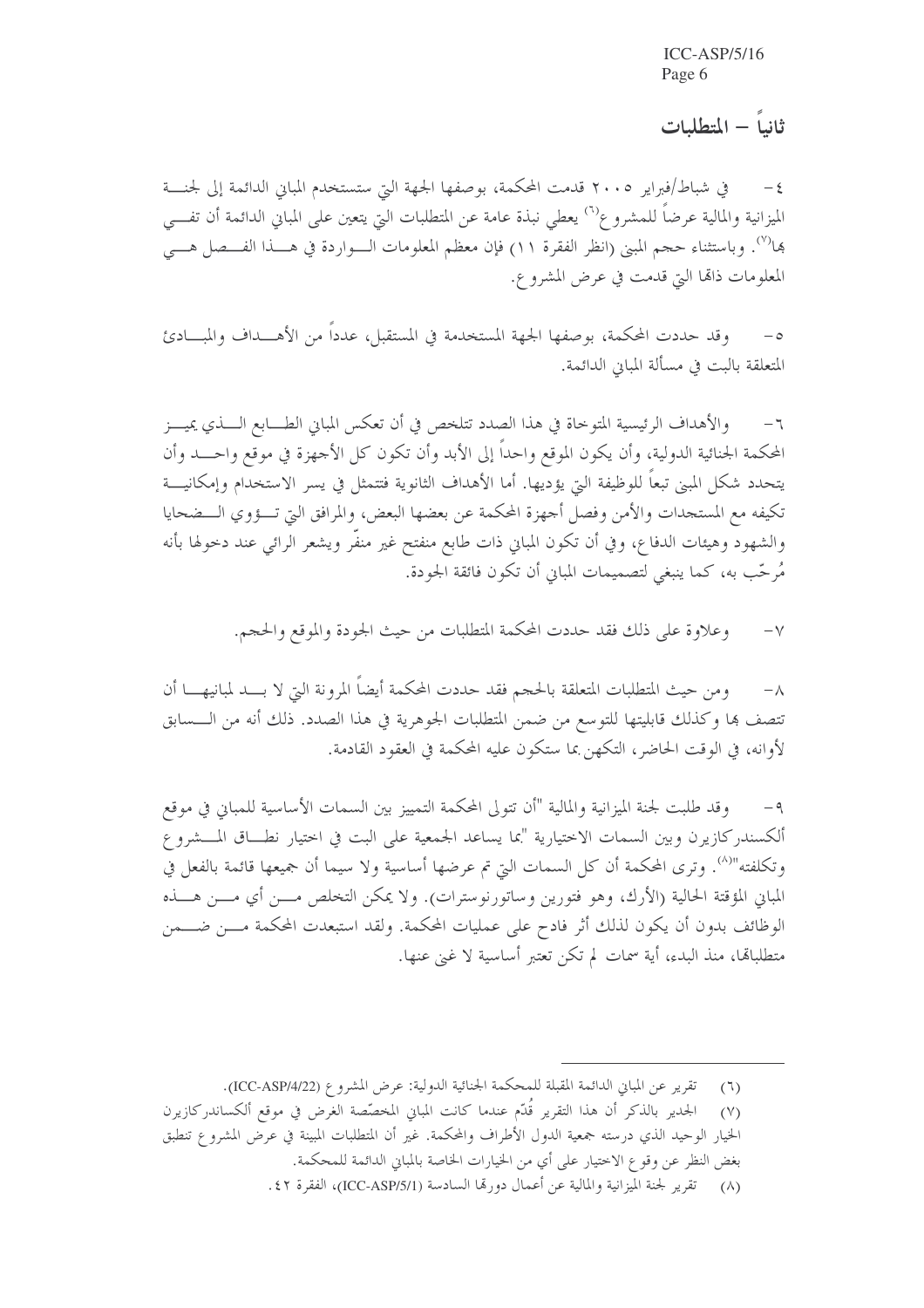١٠– وإذا لم تكن تكاليف المبيي، في حد ذاها، عاملاً معتبراً فيما يتعلق بمتطلبات المحكمة بوصـــفها الجهة المستخدمة، فإن المحكمة حريصة، مع ذلك، على موضوع التكلفة. وما ذلـــك إلا لأن الـــصيانة وتكاليف البناء أو الاستئجار مسائل يمكن أن يكون لها آثار بالغة على ميزانية المحكمة وبالتـــالي فإنهــــا ستحوَّل أموالاً طائلة عن وجهة إنفاقها في وظائفها الجوهرية.

١١- وعلى العموم، فإن حجم المبنى المطلوب يتوقف، إلى حد كبير، على تحديد مــــلاك مــــوظفى المحكمة. ذلك أن كل الحسابات السابقة استندت إلى ملاك من الموظفين بعدد أقــــصى قــــدره ٣٠٠ ١ موظف. وفي غياب أي قرار من قبل جمعية الدول الأطراف حول عدد أماكن العمل التي ينبغي للمبـــاني الدائمة أن تؤويها، فقد أقامت المحكمة دراسالها على ثلاثة سيناريوهات مختلفة فيما يتعلق بالعدد الأقصى الممكن لأماكن العمل (٩):

- طاقة قصوى قدرها ٨٥٠ مكاناً؛
- طاقة قصوى قدرها ١٠٠ ١ مكان؛
- طاقة قصوى قدرها ٤٥٠ ١ مكاناً؛

وينبغي التوكيد على أن المحكمة لا تعرف، لدى كتابة هذا التقرير، أياً من هذه السيناريوهات قد ترجح كفته ليكون المتطلب النهائي، ذلك لأن الجمعية لم تتخذ بعد قراراً حول عدد أماكن العمــــل اللازمة وعليها أن تفعل ذلك. ومع ذلك فليس من اللازم، في الوقت الحاضر، تحديد مستويات التوظيف من أحل الاستمرار في أعمال التخطيط المبدئي للمباني الدائمة. ويمكن إدراج الأرقام النهائيــــة المتعلقــــة بأماكن العمل اللازمة في المشروع في مرحلة تالية.

وللاطلاع على المعلومات المفصلة بشأن المتطلبات الرجاء الرجوع إلى الفصل الثاني من مرفـــق هذا التقرير المرحلي الشامل.

١٢ – قدمت المحكمة أيضاً، كما طلبت منها ذلك الجمعية في دورها الثالثة<sup>(١٠)</sup>، تقريراً إلى لجنة الميزانية والمالية، في آذار /مارس ٢٠٠٥، يحتوي على مقارنة بين حيارات الإسكان الثلاثة الرئيسية وهي: البقــاء

<sup>(</sup>٩) يعادل أقل هذه الأعداد، تقريباً، عدد أماكن العمل اللازمة في حالة ملء كل الوظائف المدرجة في الميزانية، من الوقت الحاضر، في الوقت ذاته، أما الرقمان الآخران فقد تم التوصل إليهما بإضافة نسبة قدرها ٣٠ في المائة وبتقريب النتيجة. وتتمشى السيناريوهات الثلاثة مع النتيجة الأولية التي أسفرت عنها الحسابات الأولى لنموذج طاقة المحكمة. وتلك الحسابات تؤدي إلى نطاق مشابه من حيث مستويات ملاك الموظفين على الرغم من أنه لم يتضح بعد مدى علاقة الإسقاطات الخاصة بمستويات ملاك الموظفين الناجمة عن نموذج طاقة المحكمة بعدد أماكن العمل في مقر المحكمة في لاهاي. (١٠) الوثائق الرسمية لجمعية اللهول الأطراف في نظام روما الأساسي للمحكمة الجنائية اللهولية، اللهورة *الرابعة، لاهاي، ٢٨ تشرين الثاني/نوفمبر - ٣ كانون الأول/ديسمبر ٢٠٠٥* (منشور المحكمة الجنائية الدولية ICC-ASP/4/32)، الجزء الثاني، ألف-٢، الفقرة ٢٣.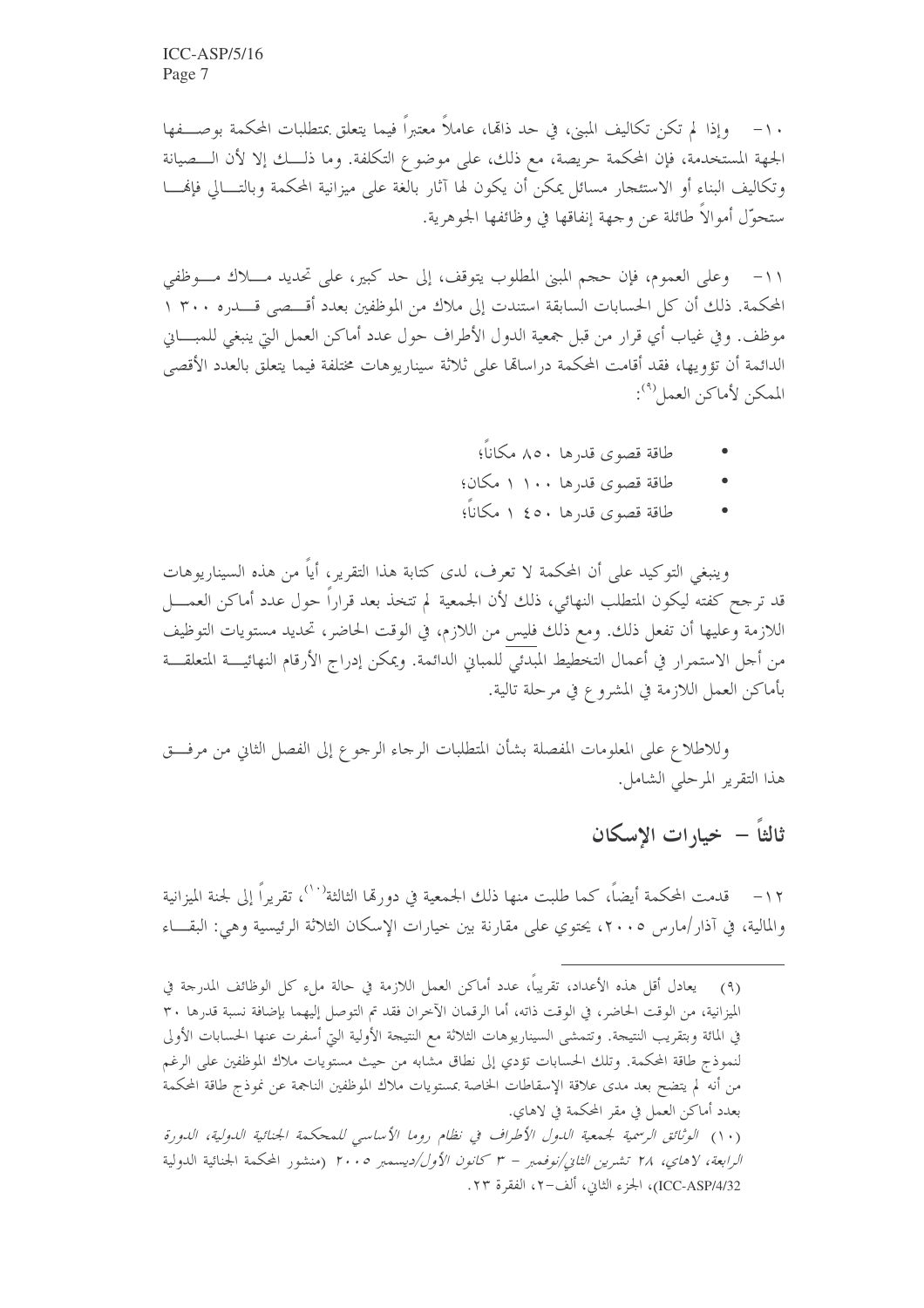في المباني المؤقتة الحالية (الآرك)، أو الانتقال إلى مبين المحكمة الجنائية الدولية ليوغو ســـــلافيا الــــسابقة، أو تشييد مبانٍ محددة الغرض في موقع ألكساندركازيرن. وقد استندت تلك المقارنة، أساساً، إلى متطلبات المحكمة الجنائية الدولية، على النحو المبين في عرض المشروع، بوصفها الجهة التي ستستخدم المباني الدائمة مستقبلاً. وبالإضافة إلى تلك المتطلبات تم أحذ التكاليف ومسألة الجدوى القانونية بعين الاعتبار بوصفها من العوامل المؤثِّرة في هذا الصدد من أجل الإلمام بالموضوع من جميع الجوانب. وخلصت المحكمــــة إلى "خيار تشييد مبانٍ حديدة مخصصة الغرض في موقع ألكساندركازيرن يتمتع بميزات واضحة''''. ولقــــد اعترفت جمعية الدول الأطراف، في قرارها بشأن المباين الدائمة، الذي اعتُمد بتوافق الآراء في حلــــستها العامة الرابعة في ٣ كانون الأول/ديسمبر ٢٠٠٥، بالاتساق مع رأي لجنة الميزانية والمالية'''، بأن تشييد مبين مخصص الغرض في موقع ألكساندركازيرن، حسب المعلومات المتاحة حـــــتي الآن، يـــــوفر، علـــــي الأرجح، أكثر الحلول مرونة فيما يخص التوفيق بين متطلبات محكمة دائمة من حيث الحجم والإمكانات الوظيفية والأمن"(١٣).

١٣ – وقد أحاطت لجنة الميزانية والمالية علماً، في تقريرها عن أعمال دو, لها السادسة، بما اعترفت به الجمعية إلا ألها طلبت من المحكمة "الاستمرار في العمل على الاقتراحات البديلة الخاصة باستئجار السكن في لاهاي<sup>(١٤</sup>) في غياب قرار من قبل الجمعية لاختيار خيار ألكساندركازيرن. وعلى العموم فإنه توجـــد ثلاثة خيارات للإسكان البديل: إذ يمكن تكييف مبين قائم ليفي باحتياجات المحكمة، أو بالإمكان مواءمة مفهوم تجاري قائم مع احتياجات المحكمة، أو بالإمكان تشييد مبني مخصص الغرض لإيواء المحكمة. وفيما يتعلق بكل هذه الخيارات الثلاثة، لا يمكن إلا للدولة المضيفة أن تبيَّن موقفها إزاء أي من قطـــع الأرض/ المباني المهيأة سيكون متاحاً. وقد قدمت الدولة المضيفة بالفعل عرضاً بشأن هذه الخيارات إلى فرقة العمل التابعة لجمعية الدول الأطراف في لاهاي. وخلص العرض إلى أن ما من حيار من الخيارات الــــتي تمـــت در استها يوفر أية ميزات مقارنة بالخيارات الحالية.

١٤ - وعليه فإن النتيجة التي تم الخلوص إليها في التقرير السابق عن خيارات الإسكان تظل صحيحة حتى مع استمرار الشكوك فيما يتعلق بمستويات التوظيف<sup>(٥٠)</sup>. أما خيار إقامة مبانٍ جديــــدة مخصــــصة الغرض على موقع ألكساندركازيرن فإنه أكثر ملاءمة، بما لا يُقاس، لمتطلبات المحكمة كما أن كلاً مــــن الآرك ومبين المحكمة الجنائية الدولية ليوغوسلافيا السابقة يفرض قيوداً هامة على تخطيط مبانٍ مُثلى لإيواء المحكمة

(١٢) الوثائق الرسمية لجمعية الدول الأطراف في نظام روما الأساسي للمحكمة الجنائية الدولية، الدورة *الرابعة، لاهاي، ٢٨ تشرين الثاني/نوفممبر - ٣ كانون الأول/ديسمبر ٢٠٠٥* (منشور المحكمة الجنائية الدولية ICC-ASP/4/32)، الجزء الثاني، باء−٦(ب)، الفقرة ٨٣.

(١٣) الوثائق الرسمية لجمعية الدول الأطراف في نظام روما الأساسي للمحكمة الجنائية الدولية، الدورة الرابعة، لاهاي، ٢٨ تشرين الثاني/نوفممبر - ٣ كانون الأول/ديسمبر ٢٠٠٥ (منشور المحكمة الجنائية الدولية ICC-ASP/4/32)، الجزء الثالث، القرار ICC-ASP/4/Res.2، الفقرة ٢.

(١٤) تقرير لجنة الميزانية والمالية عن أعمال دورقما السادسة (ICC-ASP/5/1)، الفقرة ١٤.

(١٥) بالنظر إلى هذه الشكوك فإن إمكانية إيواء ٣٠٠ ١ موظف لم تعد تعتبر من المتطلبات اللازمة.

<sup>(</sup>١١) تقرير عن المباني الدائمة المقبلة للمحكمة الجنائية الدولية: خيارات الإسكان (ICC-ASP/4/1)، الفقرة  $.5V$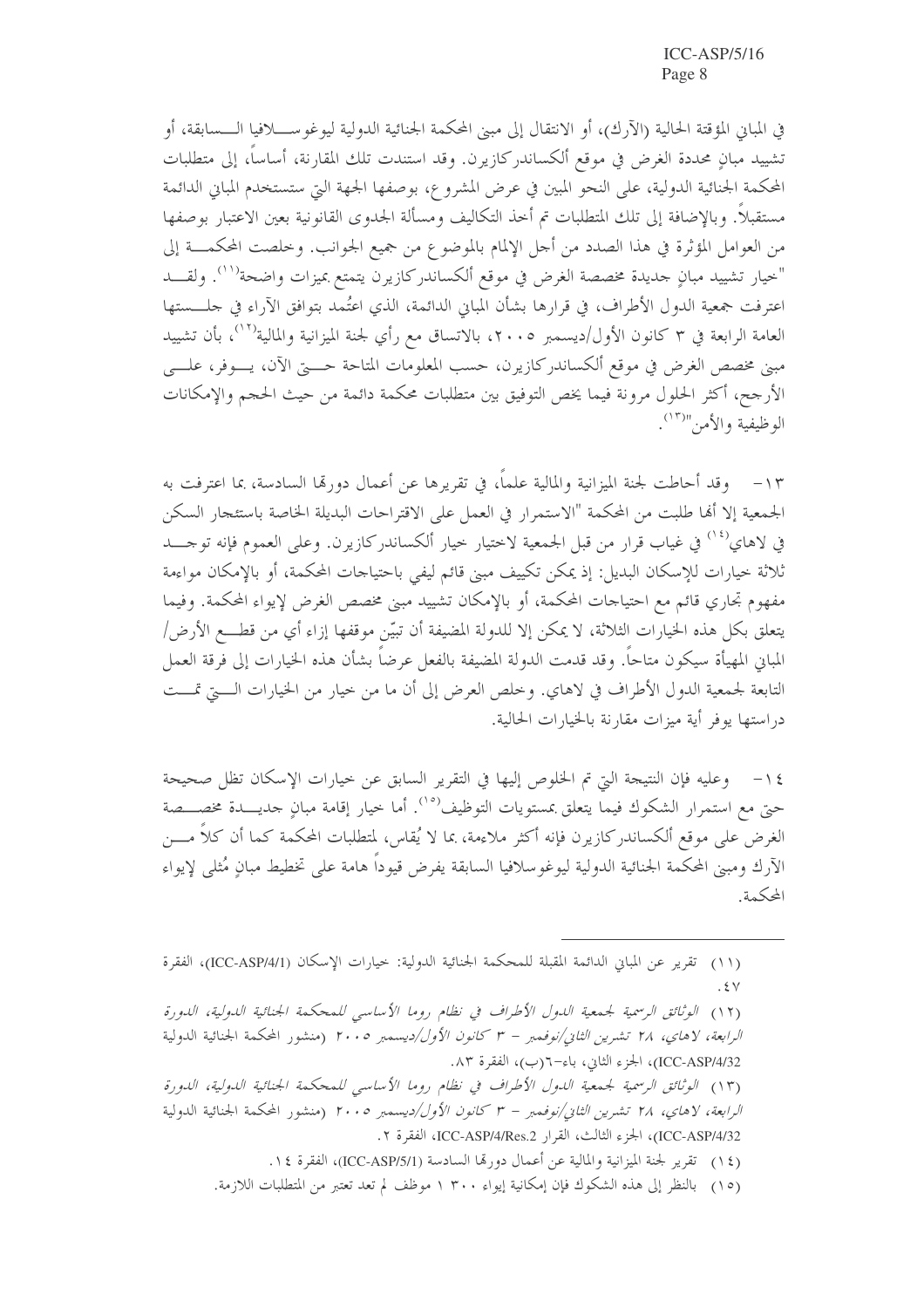٥١- وانتقاء أحد حيارات الإسكان حتى توضع الخطط الأكثر تفصيلاً بصدده يعتبر الآن الخطـــوة المنطقية التالية التي يتعين اتخاذها. ومن شأن وضع الخطط الموازية لأكثر من حيار واحد أن يكون جهداً مكلفاً يستغرق وقتاً طويلاً. وحيّ في صورة ما إذا تم الآن اتخاذ قرار لهائي حول أحد الخيارات، فـــإن المحكمة لن تتمكن من الانتقال إلى مبناها الدائم قبل عام ٢٠١٢ الذي يصادف فماية الفترة التي توفر فيها الدولة المضيفة المبايي المؤقتة للمحكمة بدون مقابل لإيجارها.

وللحصول على المزيد من المعلومات المفصلة عن حيارات الإسكان الرجاء الرجوع إلى الفصل الثالث من مرفق هذا التقرير المرحلي الشامل.

# رابعاً – التكاليف

١٦ – بالإضافة إلى مقارنة خيارات الإسكان، أوصت لجنة الميزانية والمالية أيضا، في دورتمســا الرابعـــة المعقودة في نيسان/أبريل ٢٠٠٥ "بأن تعد المحكمة تقريراً يحتوى على تقديرات لمحمل التكاليف المحتملـــة لكل من الخيارات الثلاثة بما فيها تكاليف الصيانة والطاقة طوال فترة قدرها ٢٥ عاماً اعتباراً من عـــام ٢٠١٢، مع بيان القيمة الصافية الراهنة لكل حيار من الخيارات"'``. وقد قدمت المحكمة تقريرها عــــن المقارنة المالية لحيارات الإسكان في ١٨ تشرين الأول/أكتوبر ٢٠٠٥'`. وقد حلصت هــــذه المقارنــــة الأولى إلى أن الآرك سيكون أقل الخيارات تكلفة على مدى فترة أوليــــة تبلــــغ ٢٥ عامــــاً. غـــــير أن ألكساندركازيرن يوفر، في المدى البعيد، ميزات من حيث التكلفة إذ أن المحكمة يمكنها أن تمتلك المسبني ولن يتعين عليها، بالتالي، دفع الإيجار بعد تسديد تكاليف التشييد. وهذا من شأنه، أيـــضاً، أن يــــسمح بالتخلص من الأرباح الإضافية التي سيجنيها، حتماً، مالك/مطور مشاريع خارجي، مقابل تزويد المحكمة بمني.

١٧ – وفي ضوء العرض الذي تقدمت به الدولة المضيفة'``` في ٤ نيــــسان/أبريــــل ٢٠٠٦، قــــدمت المحكمة مقارنة مالية محدِّثة لحيارات الإسكان. وعلاوة على ذلك، فقد تم صقل طريقة الحساب بغـــرض زيادة دقة المقارنة التي استندت الآن إلى افتراض سعة قصوى لأماكن العمل قدرها ٨٥٠ مكاناً و١١٠٠ مكان و ١٤٥٠ مكاناً.

(١٦) الوثائق الرسمية لجمعية الدول الأطراف في نظام روما الأساسي للمحكمة الجنائية الدولية، الدورة *الرابعة، لاهاي، ٢٨ تشرين الثاني/نوفمبر – ٣ كانون الأول/ديسمبر ٢٠٠٥* (منشور المحكمة الجنائية الدولية ICC-ASP/4/32)، الجزء الثاني، باء−٦(أ)، الفقرة ٣١.

<sup>(</sup>١٧) تقرير عن المباني الدائمة المقبلة للمحكمة الجنائية الدولية: مقارنة مالية لخيارات الإسكان  $(ICC-ASP/4/23)$ 

<sup>(</sup>١٨) رسالة مؤرخة في ٢٥ كانون الثاني/يناير ٢٠٠٥ موجهة من وزير خارجة الدولة المضيفة إلى رئيس جمعية الدول الأطراف (ICC-ASP/4/37). وبحسب هذا العرض الإضافي توفر الدولة المضيفة قطعة الأرض التي تقوم عليها ألكساندركازيرن مجاناً (مع الاحتفاظ بملكية الأرض). وستزود الدولة المضيفة المحكمة أيضا بقرض بالمبلغ اللازم لتمويل تكلفة المباني الجديدة المخصصة الغرض أقصاه ٢٠٠ مليون يورو، يُسدد على مدى ٣٠ عاماً بسعر فائدة قدرها ٢,٥ في المائة. وأخيراً تتحمل الدولة المضيفة أيضاً التكاليف المتعلقة باختيار مهندس معماري.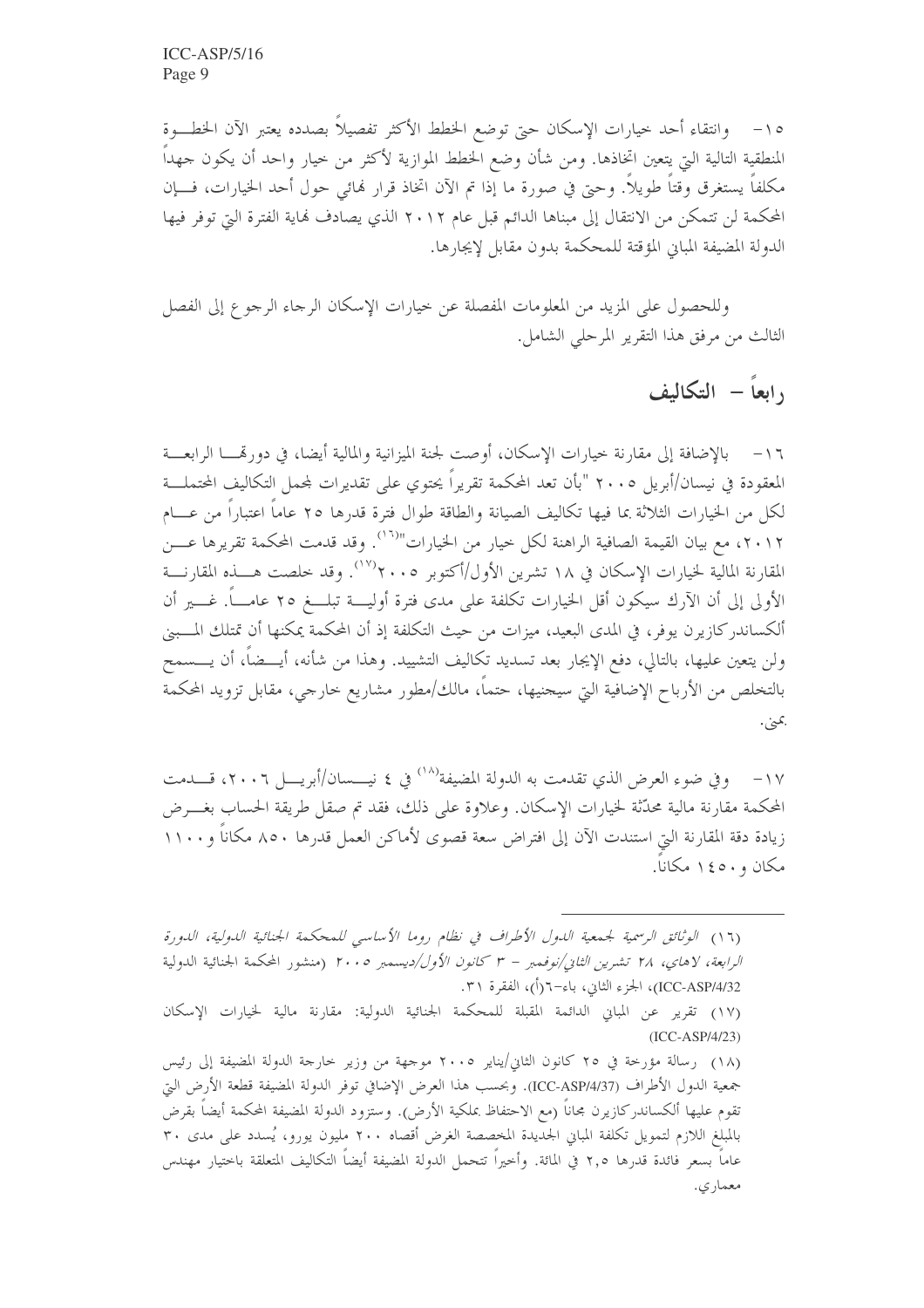١٨- وفيما يلي النتائج التي تمخضت عنها هذه العملية:

|                          | الآرك           | المحكمة الجنائية الدولية | ألكساندر كازير ن |
|--------------------------|-----------------|--------------------------|------------------|
|                          |                 | ليوغوسلافيا السابقة      |                  |
| • ٨٥٠ مكاناً للعمل:      |                 |                          |                  |
| التكاليف السنوية (بمستوى | ۷ ۳۳۱ ٤٢٦ يورو  | ۷ ۸۵۱ ۶٦۰ یورو           | ۷ ۱۰۷ ۹۰۰ یورو   |
| عام ۲۰۰۵)                |                 |                          |                  |
| الفارق النسبي            | ۱۰۰ في المائة   | ٠٧,١ في المائة           | ٩٧,٠ في المائة   |
| • ۱۰۰ ۱ مکان عمل:        |                 |                          |                  |
| التكاليف السنوية (بمستوى | ۹۲۱ ۷۷۵ ۸ یورو  | ۹ ۲۸۶ ۸۲۰ یورو           | ۸ ۱۱٤ ۷۱۹ یورو   |
| عام ۲۰۰۵)                |                 |                          |                  |
| الفارق النسبي            | ١٠٠ في المائة   | ٠٠٥,٨ في المائة          | ٩٢,٥ في المائة   |
| • ٤٥٠ ١ مكان عمل:        |                 |                          |                  |
| التكاليف السنوية (بمستوى | ۱۰ ۸۰۲ ٤۷۰ یورو | ۱۱ ۳٤٤ ۳۱٤ يورو          | ۹ ۵۲٤ ۲٦٥ يورو   |
| عام ۲۰۰٥)                |                 |                          |                  |
| الفارق النسبي            | ١٠٠ في المائة   | ١٠٥,٠ في المائة          | ٨٨,٢ في المائة   |

وفي ضوء العرض الذي تقدمت به الدولة المضيفة يُعد ألكساندر كازيرن أقل الخيارات تكلفـــة بغض النظر عن عدد أماكن العمل. والجدير بالذكر أن الميزة المتعلقة بالتكلفة بالمقارنة مع خياري الآرك والمحكمة الجنائية الدولية ليوغوسلافيا السابقة تزداد بارتفاع عدد أماكن العمل.

١٩ – وطلبت لجنة الميزانية والمالية أيضاً أن تتخذ المحكمة خطوات من أجل "إعداد تقديرات أكيـــدة وموثوقة لمحمل التكاليف المحتملة للمشروع"<sup>(١٩)</sup>. إلا أنه في هذه المرحلة، وبـــالنظر إلى الـــشكوك الــــتي تكتنف كلاً من مستوى التوظيف والمتطلبات النهائية، ليس من الممكن، ببـــساطة، تقــــديم تقــــديرات للتكاليف بدرجة معقولة من الموثوقية.

٢٠ – وبذا فإن الحسابات الواردة في هذا التقرير ليست سوى مقارنات نسبية. غير أن هذه المقارنـــة ينبغي أن تكون كافية كأساس يُستند إليه لاتخاذ قرار أول بشأن أي من الخيـــارات يـــتعين متابعتــــه. وستتمكن المحكمة، مع إحراز تقدم فيما يتعلق بالعمل الخاص بمذا الخيار ومع معرفة المزيد عن المتطلبات التفصيلية، من توفير تقديرات للتكاليف أكثر موثوقية.

وللاطلاع على المزيد من المعلومات المفصلة عن التكاليف الرجاء الرجوع إلى الفصل الرابع من مرفق هذا التقرير المرحلي الشامل.

(١٩) تقرير لجنة الميزانية والمالية عن أعمال دورقما السادسة (ICC-ASP/5/1)، الفقرة ٤٢.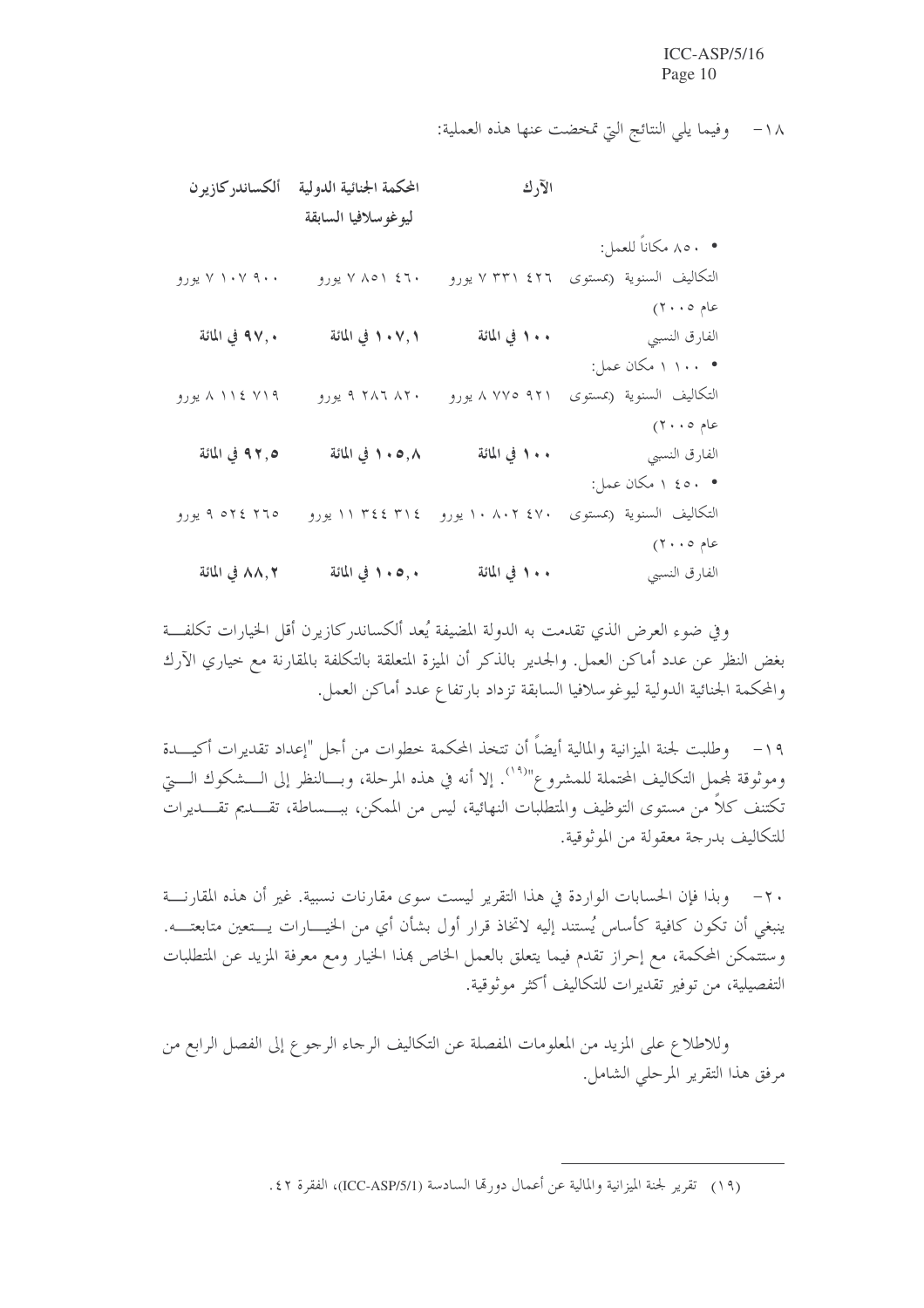## خامساً – الخطوات التالية

٢١– قبل اتخاذ قرارٍ فمائي بشأن المباني هناك عدد من المسائل المعلقة التي ينبغي حلها:

- انتقاء أحد الخيارات البقاء في الآرك أو الانتقال إلى المحكمة أو تشييد مبانٍ مخصصة الغرض. الجدير بالملاحظة أنه حيٍّ ولو وقع الآن الاختيار على المحكمة أو ألكساندركازيرن لبلوغ المزيد من الأغـــراض التخطيطية فإن ذلك لا يستثني إمكانية التوصل إلى قرار في مرحلة لاحقة ببقاء المحكمـــة في الآرك'''. غير أن انتقاء أحد الخيارات من شأنه أن يسهل كثيراً عملية التخطيط وسيسمح للمحكمة بأن تقدم للدول الأطراف تقديرات للتكاليف أكثر دقة وموثوقية.
- ملكية المشروع بمحرد انتقاء أحد الخيارات المطروحة سيلزم أيضاً اتخاذ قرار بشأن مسألة ملكية المشروع. وهناك ثلاثة نماذج مختلفة اختلافاً جوهرياً وهي:
	- o إمكانية أيلولة ملكية المشروع إلى المحكمة؛
	- o إمكانية أيلولة ملكية المشروع إلى الدولة المضيفة؛
	- 0 إمكانية أيلولة ملكية المشروع إلى مطوَّر من القطاع الخاص<sup>(٢١</sup>).

ومن الممكن كذلك، بالطبع، التوصل إلى توليفة في هذا الصدد تتمثل في قيام شراكة بسين طرفين اثنين من الأطراف الفاعلة المذكورة أعلاه. واستناداً إلى النموذج المختـــار يمكــــن للمحكمة عندها (وبموافقة الجمعية) أن تطور هيكلاً تنظيمياً ملائماً للمشروع.

• تحديد المتطلبات وصقلها إن هذا الأمر شيء لا بد منه لتحديد نطاق وحجم المبايي الدائمة. وعلى الـــرغم مـــن أن المسؤولية الرئيسية عن وضع المتطلبات منوطة بالمحكمة فإن الجمعية ستكون مطالبة بالموافقة على أهمها ولا سيما عدد أماكن العمل التي ستحتوي عليها المباني الدائمـــة. وحيـــث لا توجد أي حاجة إلى اتخاذ قرار لهائي بشأن عدد أماكن العمل، في هذه المرحلة، فإن عــــدم معرفة المستويات الموحدة لملاك الموظفين لا يشكل عقبة في طريق القيام بالمزيد من الأعمال التخطيطية.

<sup>(</sup>٢٠) غير أن من الملاحظ أن وزارة الخارجية الهولندية قد أحاطت المحكمة علماً بأن التراحيص الخاصة باستخدام الآرك ومحكمة يوغوسلافيا إنما هي تراخيص مؤقتة فقط. وبأن بلدية لاهاي لن تشجع على طلب تحدىدها. (٢١) للاطلاع على المزيد من المعلومات بشأن تشييد وصيانة المبابي الدائمة بالتعاون مع القطاع الخاص، الرحاء الرحوع إلى الفصل الرابع – ٥ من التقرير المرحلي الشامل المرفق بمذه الوثيقة.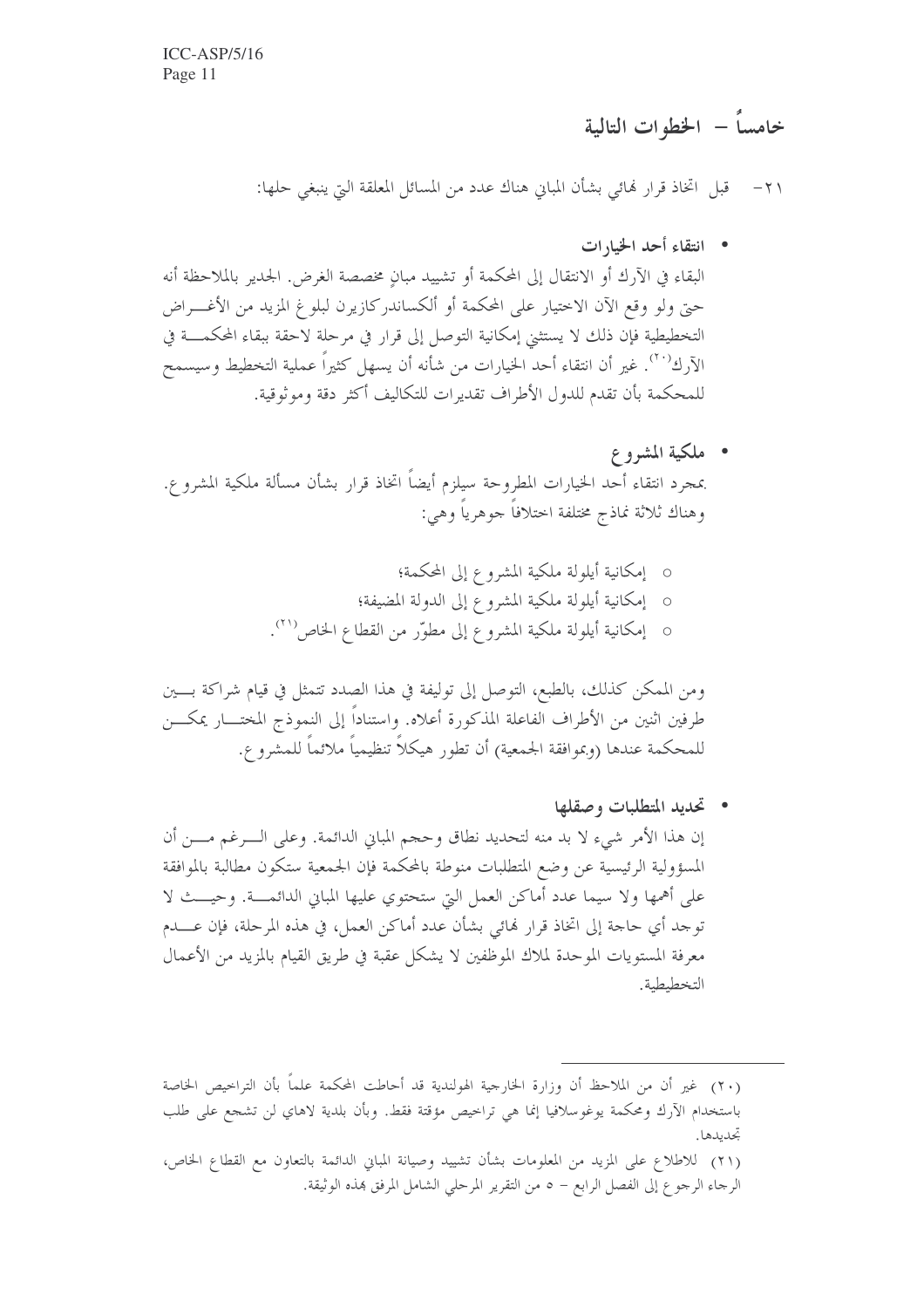- وعليه فستستمر المحكمة في العمل على صقل متطلبالها المعمارية والفنيسة المفسصلة، ممسا سيمكنها من الشروع في أعمال تخطيطية ملموسة أكثر حالما تعمد الجمعية إلى توكيد العدد الأقصى لأماكن العمل؛
- للتمكن من الوفاء هذه المهام رصدت المحكمة ميزانية لمكتب مصغر لمشروع المباني الدائمة في إطار إدارة المشروع، وسيكون ذلك المكتب مسؤولاً عن وضع وتطوير كـــل المهــــام الضرورية لتطوير مبان المحكمة الدائمة. وهذه القدرة التقنية الداخلية هي من الأمور اللازمة بغض النظر عن الخيار الذي يتم انتقاؤه أو نموذج ملكية المشروع الذي يتم اعتماده في نماية المطاف.
- مسقف الميزانية وطريقة التمويل في مرحلة متأخرة عندما تبلغ الأعمال التخطيطية بشأن الخيار الذي يتم انتقاؤه مستوى معينــــاً من النضج، يجب على الجمعية أن تحدد ميزانية للمشروع.وبمجرد تحديد الميزانية (مع وضع الهامش الضروري تحسباً للتغيرات غير المنظورة)، يجب على الجمعية أيضاً أن تبت في شأن طريقة التمويل المفضلة.

٢٢– وحيَّ تتضح جميع هذه القضايا، من الجلمي أن المحكمة لا يمكنها اتخاذ قرارات لهائية حول المباني الدائمة تنجم عنها آثار مالية هامة. ولا يمكن اتخاذ القرارات النهائية بشأن ســـقف الميزانيـــة وملكيـــة المشروع وتحديد النطاق الحقيقي للمشروع إلا عندما تبلغ الأعمال التخطيطية مستوى معيناً من النضج.

وبذا فإن الخطوات المباشرة التالية تتمثل في مواصلة جهود التخطيط فيما يتعلق بأحد حيارات  $-77$ الإسكان المنتقاة من قبل الجمعية والإسهاب في تحديد متطلبات المحكمة. ويمكن لكلا الأمرين أن يتواكبا هدف تحنب إضاعة الوقت بدون داع.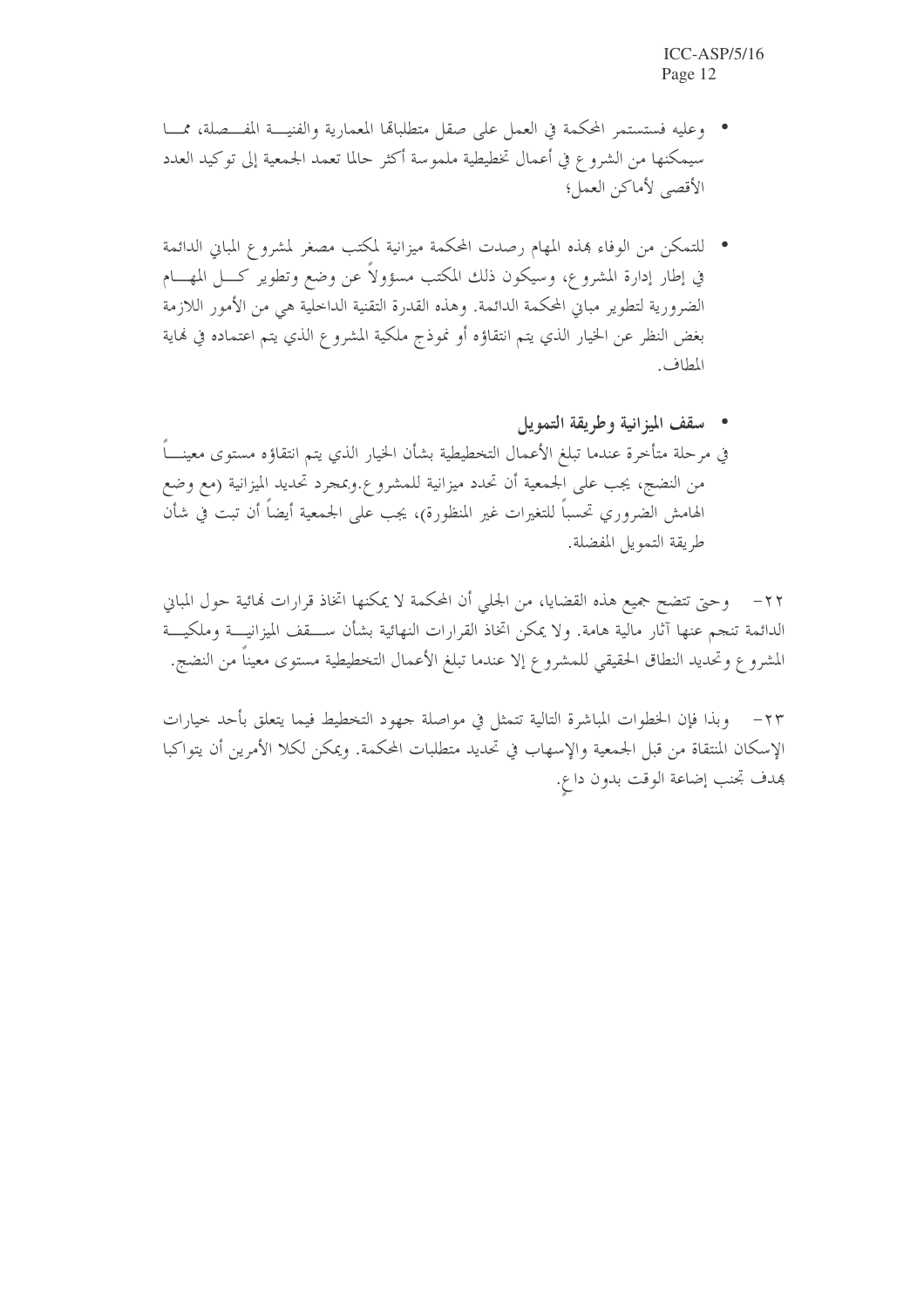ICC-ASP/5/CBF.2/2 Page 13

## المرفق

المتطلبات والخيارات والتكاليف والجدول الزمني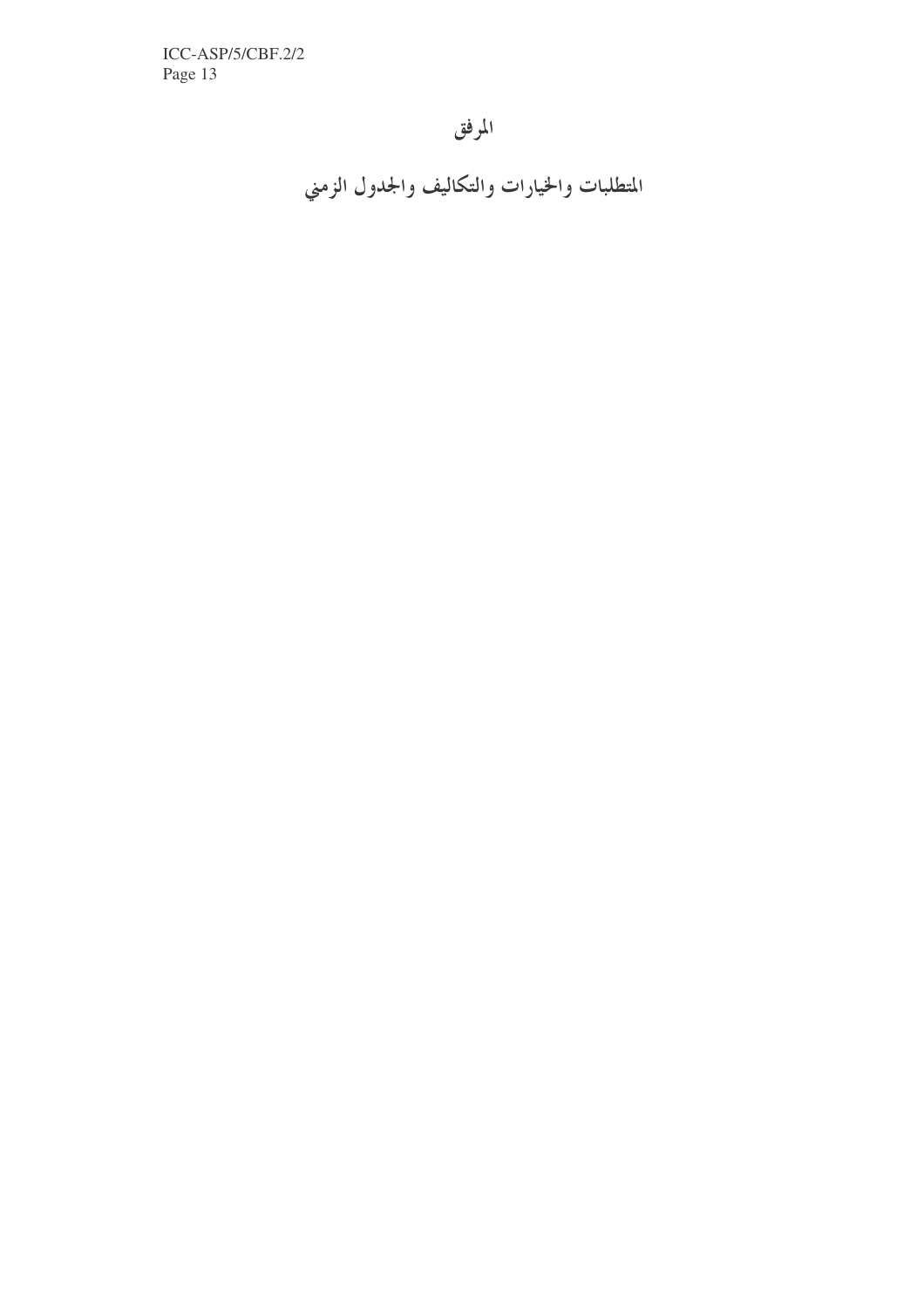المحتويات

| _<br>$- - - -$ | . . |  |  |
|----------------|-----|--|--|
|----------------|-----|--|--|

| $\Lambda$  |                           | المتطلبات  | ثانياً— |
|------------|---------------------------|------------|---------|
| $\Lambda$  | مقدمة                     | ثانياً – ١ |         |
| $\lambda$  | الأهداف والمبادئ          | ٹانیاً–۲   |         |
| $\Upsilon$ | النوعية                   | ثانياً-٣   |         |
| $\Delta$   | المكان والموقع            | ثانياً-٤   |         |
| $\lambda$  | مستوى التوظيف وحجم المبني | ثانياً-٥   |         |

 $\mathcal{M}_{\mathcal{A}}$ 

|                   |                                                                             | خيارات الإسكان |
|-------------------|-----------------------------------------------------------------------------|----------------|
| 57                | مقدمة                                                                       | ثالثا– ۱       |
| $\mathbf{r} \vee$ | خيارات الإسكان البديلة المتاحة أمام المحكمة                                 | ثالثا-٢        |
| $\epsilon$ .      | خيارات الآرك والمحكمة الجنائية الدولية ليوغوسلافيا السابقة وألكساندر كازيرن | ثالثا-٣        |
| 57                | خاتمة                                                                       | ثالثا-٤        |

| $\mathbf{\mathcal{L}}$ $\Lambda$ |                                               | رابعاً— التكاليف  |  |
|----------------------------------|-----------------------------------------------|-------------------|--|
| 5 <sub>A</sub>                   | مقدمة                                         | , ابعا– ۱         |  |
| $\xi \wedge$                     | ملحوظة حول وضع تقديرات التكاليف               | ر ابعاً– ۲        |  |
| $\circ$ $\circ$                  | العرض المالي الإضافي المقدم من الدولة المضيفة | ر ابعاً–۳         |  |
| $\circ$                          | مقارنة مالية لخيارات الإسكان الثلاثة          | $\xi - i$ ر ابعاً |  |
| $\vee\vee$                       | إشراك القطاع الخاص في البناء والصيانة         | ر ابعاً– ٥        |  |
| $\vee$                           | استراتيجيات مراقبة التكاليف                   | ر ابعاً–٦         |  |

| <b>VA</b>      | خامساً– الجدول الزمني المتعلق بالمباني المخصصة الغرض |                           |
|----------------|------------------------------------------------------|---------------------------|
| $\vee \wedge$  |                                                      | خامساً–١ مقدمة            |
| $\vee \wedge$  | خامساً–٢ الخطوات الرئيسية                            |                           |
| $\vee$ 9       | خامساً–٣ العوامل المؤثرة                             |                           |
| $V$ 9          |                                                      | خامساً–٤ المدة            |
| $\wedge \cdot$ | خامساً-٥ الخطوات التالية                             |                           |
| $\wedge$       | خامساً–٦ التكاليف المترتبة على التأخير               |                           |
| $\wedge$       |                                                      | قائمة بالو ثائق ذات الصلة |
| $\Lambda$ ź    |                                                      | أسئلة متكررة              |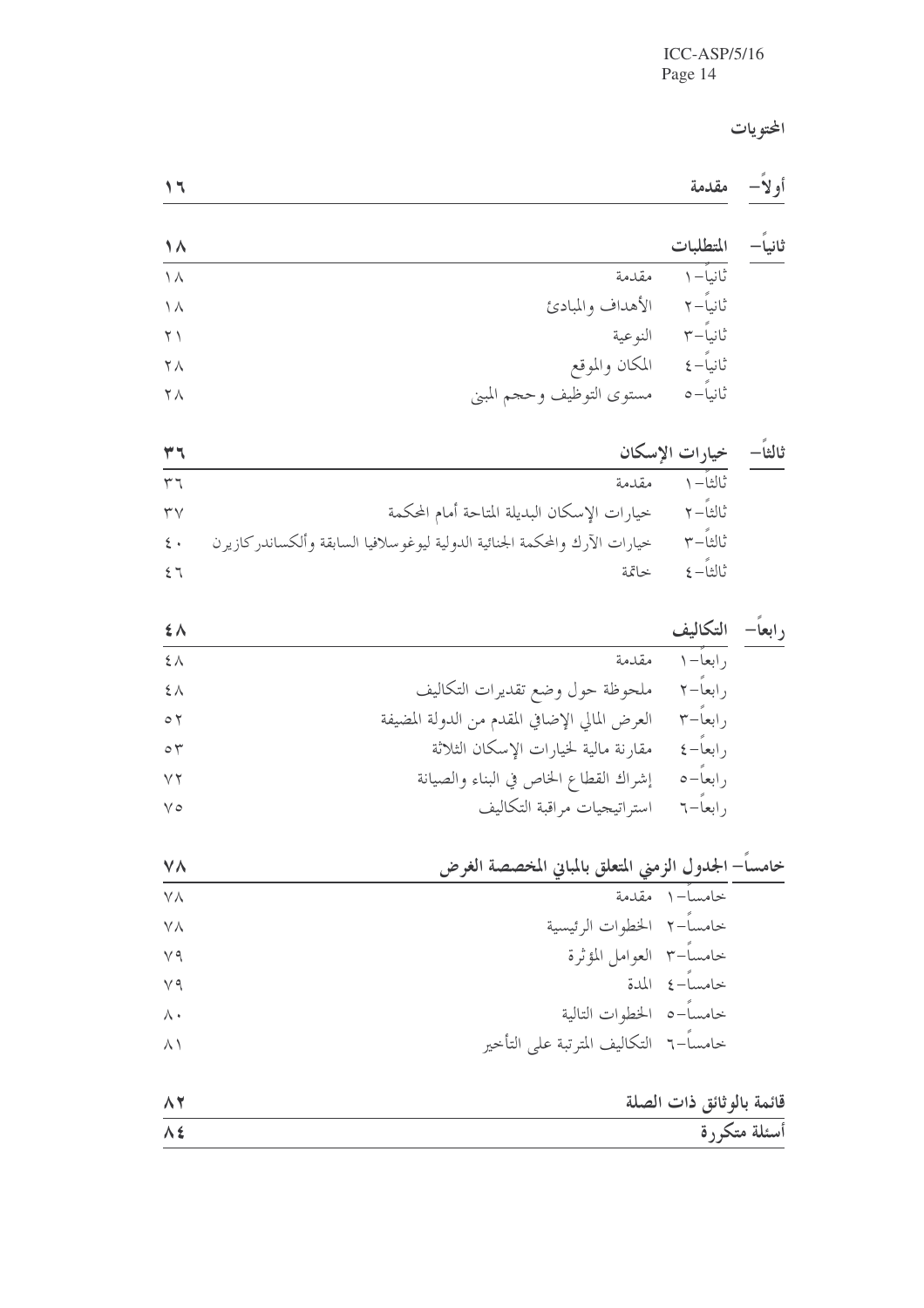تم إعداد التقرير الشامل الوارد في هذا المرفق من قبل اللجنة المشتركة بين الأجهـــزة والمعنيـــة بالمباني الدائمة للمحكمة الجنائية الدولية برئاسة القاضي هانس بيتر – كاول، بالتعـــاون مــــع شــــركة Drees & Sommer الاستشارية لإدارة المشاريع.

وتم استعراض التقرير من قبل مكتب المراجعة الداخلية للحسابات التـــابع للمحكمـــة الــــذي أدرجت اقتراحاته في الوثيقة.

وتود المحكمة أن تُعرب عن تقديرها للمساهمات والبيانات التي قدمتها فرقـــة العمــــل التابعـــة للمحكمة الجنائية الدولية ووكالة المبابي الحكومية في هولندا.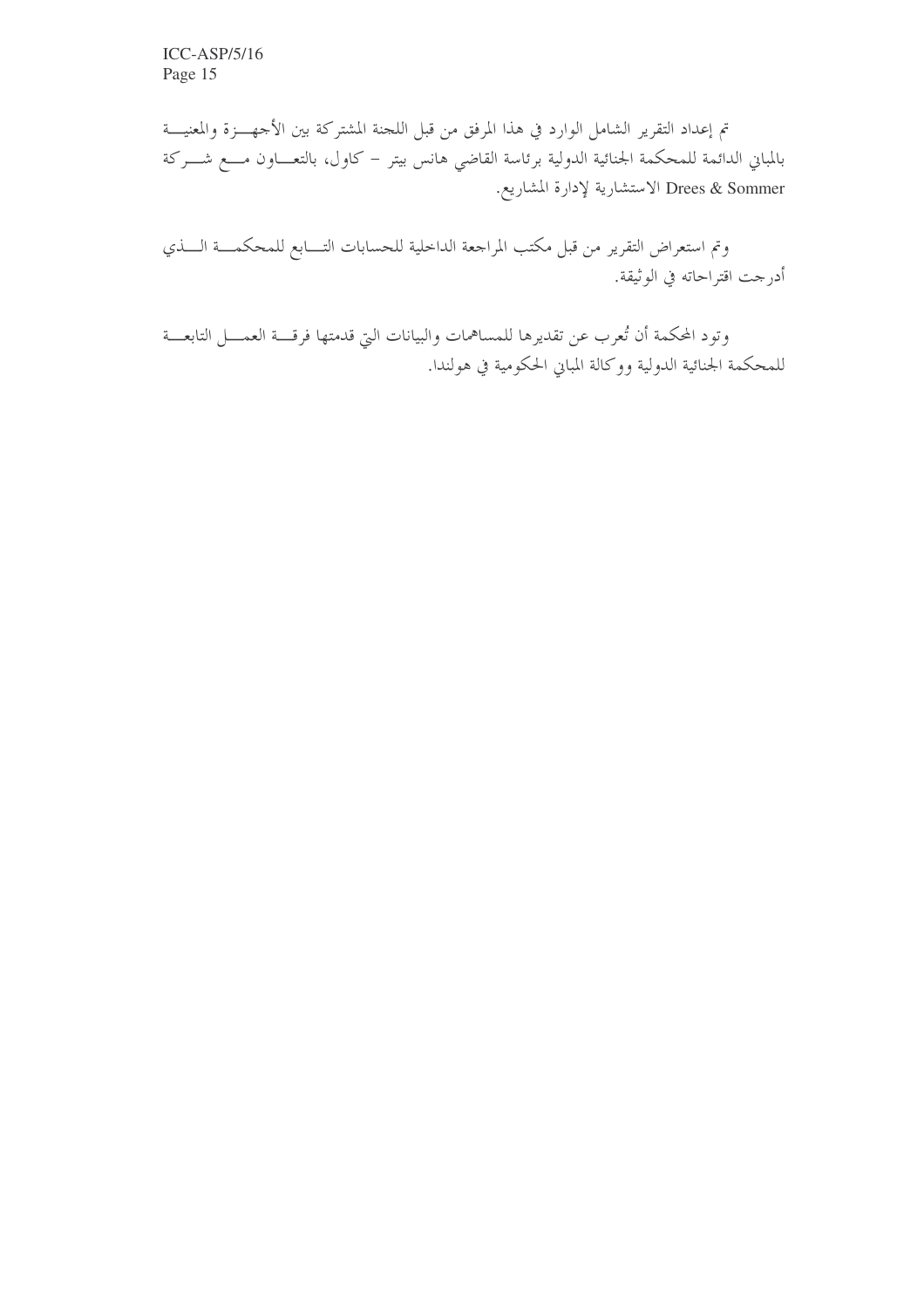أو لاً – مقدمة

يحتوي هذا التقرير على نتائج الجهود التي بذلتها المحكمة في مجال التخطيط حتى الآن فيما يتعلق  $-1$ بالمباني الدائمة. وقد حاولت المحكمة، قدر الاستطاعة، الاقتصار على تقديم المعلومات الأساسية بدون أن تضيى القارئ بالتفاصيل والمصطلحات الفنية.

وحيٍّ تكون الوثيقة متماسكة ومتساوقة تم، في الوثيقة الحالية، إدراج المعلومات ذات الـــصلة  $-\tau$ المستقاة من التقارير السابقة التالية:

- "تقرير عن المباني الدائمة المقبلة للمحكمة الجنائية الدولية: عــوض المــشووع"  $\overline{(\overline{)}\,}$ (ICC-ASP/4/22)، الذي قدم عملاً بالفقرة ٤ من تقرير لجنة الميزانيــــة والماليــــة إلى جمعية الدول الأطراف فيما يتعلق بالمناقشات التي دارت حول المباني الدائمة للمحكمة والصادر في ١٧ آب/أغطس ٢٠٠٤ (ICC-ASP/3/17).
- "تقرير عن المباني الدائمة المقبلة للمحكمة الجنائية الدولية: خيسارات الإسكان"  $(\hookrightarrow)$ (ICC-ASP/4/1)، بناءً على طلب جمعية الدول الأطراف في دورتما الثالثة المنعقدة في لاهاي في الفترة من ٥ إلى ٩ أيلول/سبتمبر ٢٠٠٤.
- "تقرير عن المباني الدائمة المقبلة للمحكمة الجنائية الدولية: **مقارنة مالية للخيـــارات"**  $(7)$ (ICC-ASP/4/23)، بناءً على طلب لجنة الميزانية والمالية في دورتما الرابعة المنعقـــدة في لاهاي في الفترة من ٤ إلى ٦ نيسان/أبريل ٢٠٠٥.
- تقرير عن المباني الدائمة المقبلة للمحكمة الجنائية الدوليسة تقريس مؤقست عسن  $(2)$ مستويات التوظيف التقديرية لملاك الموظفين (ICC-ASP/4/24)، بناءً على طلــب لجنة الميزانية والمالية في دورتما الرابعة المنعقـــدة في لاهــــاي في الفتــــرة مــــن٤ إلى ٦ نيسان/أبريل ٢٠٠٥.
- "تقرير عن المباني الدائمة للمحكمة الجنائية الدولية: **تحديث للمقارنة المالية لخيارات**  $(\mathbb{A})$ الإسكان" (ICC-ASP/5/CBF.1/1)، بناء على طلب لجنة الميزانية والمالية في دورةـا الرابعة المنعقدة في لاهاي في الفترة من ٤ إلى ٦ نيسان/أبريل ٢٠٠٥.

وجميع هذه التقارير تصبح منسوحة بمذا التقرير الشامل الوحيد الذي يتضمن كل المعلومـــات المحدثة.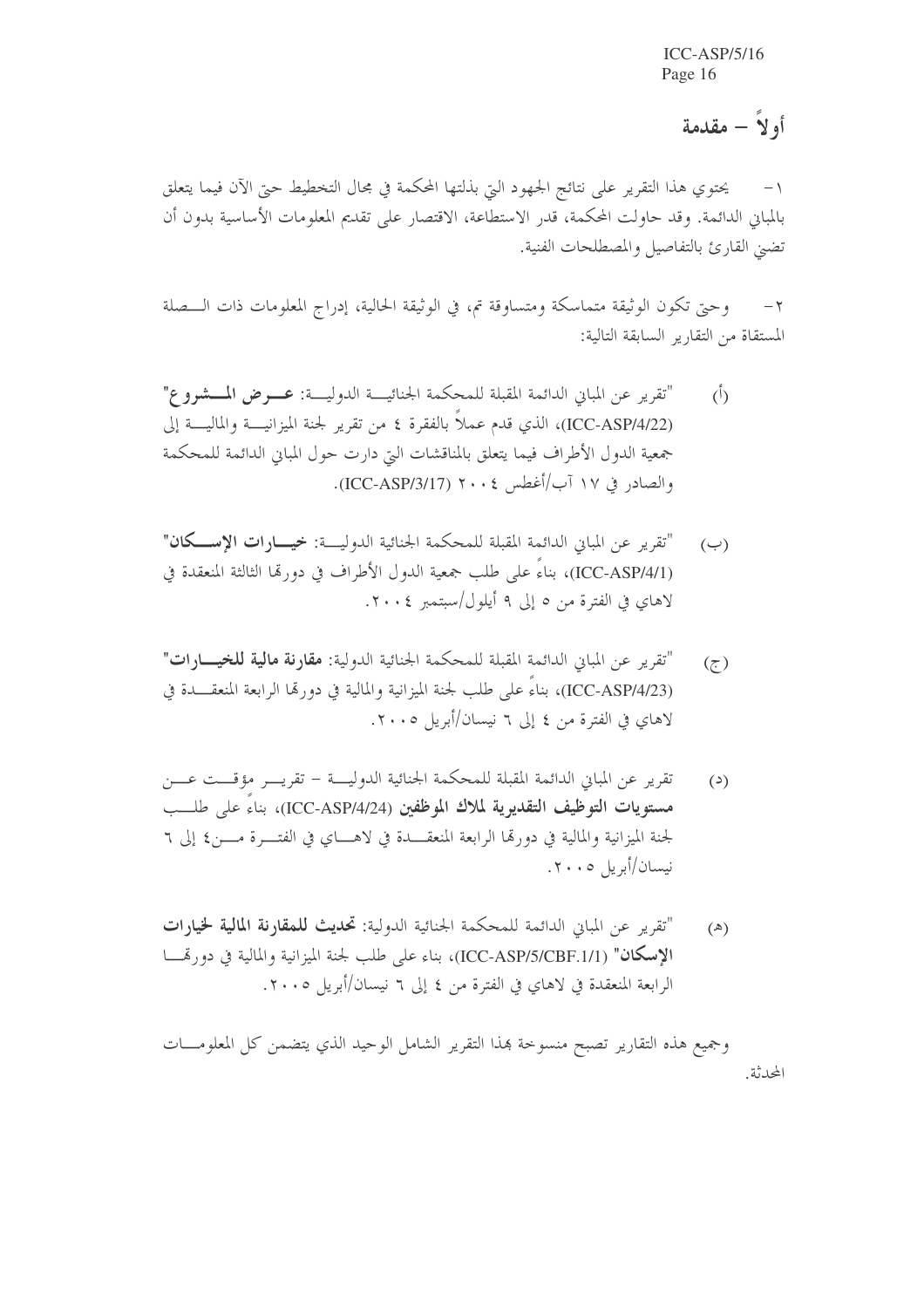"تقرير عن المباني الدائمة المقبلة للمحكمة الجنائية الطولية": **طرائق التمويل المستعملة** لتشييد مباني المنظمات الدولية الأخرى" (ICC-ASP/4/25)، بناءً على طلب لحنـــة الميزانية والمالية في دورتما الرابعة المنعقدة في لاهاي في الفترة من ٤ إلى ٦ نيسان/أبريل  $.7 \cdot .0$ 

وتأمل المحكمة أن يزود هذا التقرير الشامل لجنة الميزانية والمالية وجمعية الدول الأطراف بأساس  $-\xi$ متين تستند إليه المناقشة المسهبة للقضايا الرئيسية فيما يتعلق بالمباين الدائمة المقبلة للمحكمة.

مذكرة إلى لجنة الميزانية والمالية

0 – تم التصدي لعدد من القضايا المتعلقة بالمباني الدائمة في أحدث تقرير للجنة الميزانية والماليـــة<sup>(١</sup>). ويمكن الاطلاع على تفسيرات للقضايا التي تم تناولها في الفصول التالية:

| انظر الفصل                       | القضية                                                                                      | الفقرة         |
|----------------------------------|---------------------------------------------------------------------------------------------|----------------|
| الثالث–٢                         | "… من واحب المحكمة مواصلة العمل على <b>وضع مقترحات بديلــــة لاســــتئجار</b>               | $/\tau$ ٦      |
|                                  | أماكن في لاهاي…" "واللجنة … وهما لا يعتبران موقع الآرك ولا موقع المحكمـــة                  | $/\tau$ y      |
|                                  | الجنائية الدولية الخاصة بيوغوسلافيا السابقة بديلاً قابلاً للبقاء…".                         | $-\, \xi \,$ . |
|                                  | …"ورأت اللجنة أن الورقة لا تعكس خيارات حقيقية تتاح للجمعية …"                               |                |
| الثالث-٣-                        | "… تفترض امتلاك المحكمة الجنائية للمباني التي تشيد على موقع ألكساندركازيرن                  | $-\xi$         |
| $\uparrow - \uparrow - \uparrow$ | على حين تحتفظ الحكومة المضيفة <b>بملكية</b> الموقع". "وطلبت اللحنة أن يجري توضيح            |                |
|                                  | هذه المسألة"                                                                                |                |
| الرابع–٢                         | "… إعداد تقديرات <b>أكيدة وموثوقة</b> بجملة التكاليف المحتملة للمشرو ع …"، "…               | $-\xi$ $\zeta$ |
|                                  | يستند وضع هذه التقديرات إلى مشاورات تضم محموعة من الشركات المعمارية أو                      |                |
|                                  | شركات البناء …"                                                                             |                |
|                                  | "… تقصي مختلف الإمكانيات لتشييد وصيانة المباني الدائمة <b>بالشراكة مع القطاع</b>   الرابع–٥ | $-\xi$ $\zeta$ |
|                                  | الخاص"                                                                                      |                |
| الثـــــــاي—٣–                  | "… تلقى الضوء الكاشف على الـــسمات الأساســـية للمبــــاني الدائمــــة بموقــــع            | $-\xi$ $\zeta$ |
| $\gamma - \gamma$                | ألكساندر كازيرن تمييزا لها عن السمات الاختيارية …"                                          |                |
| تولى المسجل                      | "… تستعرض <b>ترتيبات</b> [المحكمة] الإ <b>دارية الداخلية</b> … لجعل المسحل هو الموظف        | $/$ { $\tau$   |
| مهمة إعداد                       | المسؤول …"                                                                                  | $-\xi$ $\xi$   |
| تقريـــــــــــــر               | "… دعت المسحل إلى تقديم مقترحات تحدد الأدوار والمسؤوليات والخطوط العامة                     |                |
| منفصل عن                         | للمساءلة بخصوص المباني الدائمة …"                                                           |                |
| هذه المسألة                      |                                                                                             |                |

(١) تقرير لجنة الميزانية والمالية عن أعمال دورقما السادسة (ICC-ASP/5/1).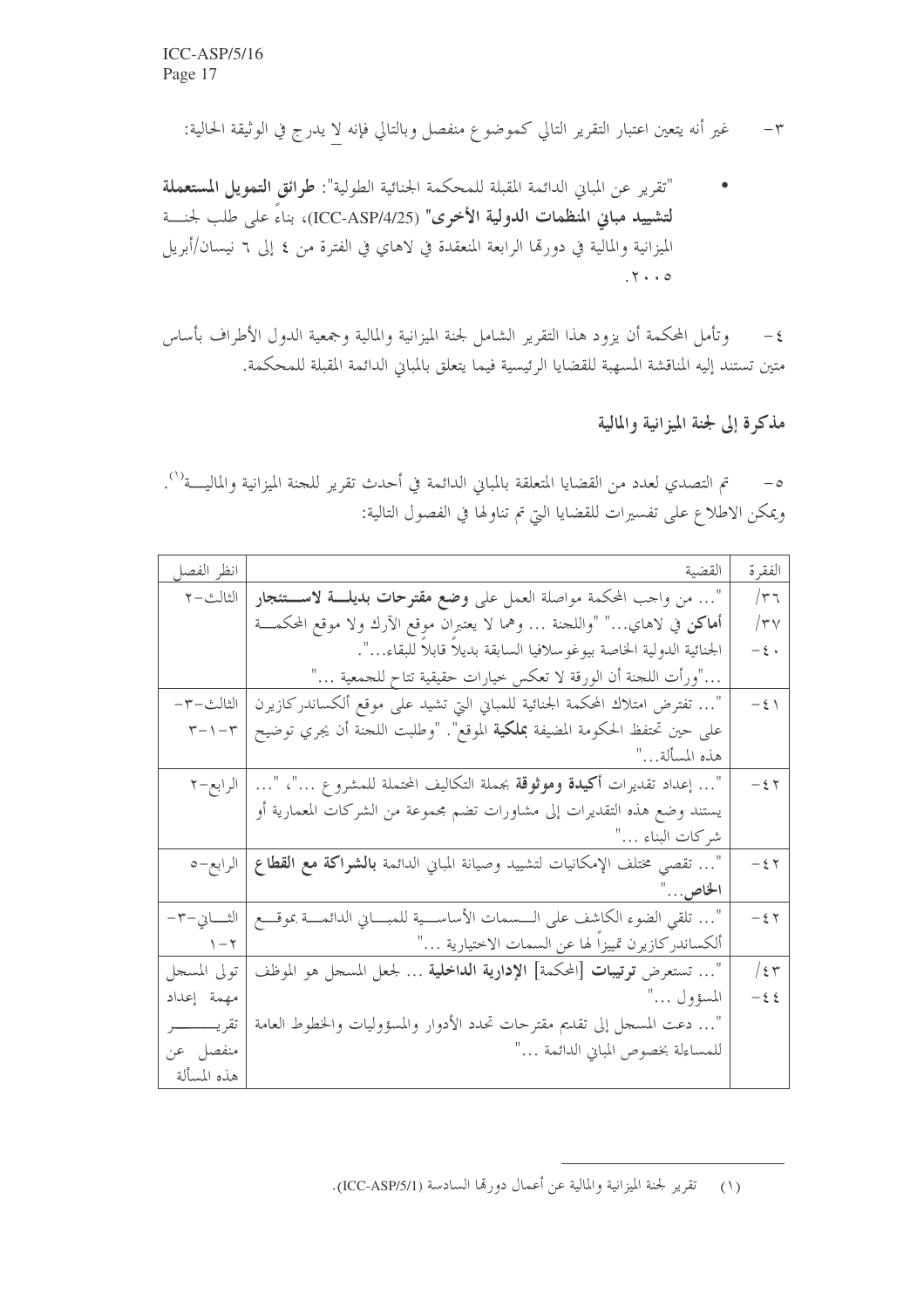ثانياً – المتطلبات

ثانياً— ١ مقدمة

٦− إن الأساس الذي تقوم عليه أية أعمال تخطيطية أو أية افتراضات تتعلق بالتكاليف الأولية إنما هو دائماً عبارة عن تحديد أولى للمتطلبات. ويمكن للجهة المستخدمة أن تقوم بذلك والجهة المسستخدمة في هذه الحالة هي المحكمة. وهذه المتطلبات، تُعدّ، مع الجوانب المالية، أكثر المعلومات جوهرية وبالتالي أهمها والتي يتعين أن تستند إليها القرارات المتخذة بشأن أي مشروع من مشاريع البناء.

وقد تم بيان متطلبات المحكمة بصدد مبانيها الدائمة في "التقرير الخاص بالمباين الدائمة للمحكمة  $-\vee$ الجنائية الدولية – عرض المشروع"<sup>٬٬</sup>٬ وعليه فإن معظم أجزاء هذا الفصل مشابه لما جـــاء في التقريــــر الأصلى.

ومن الأهمية بمكان ملاحظة أن هذه المتطلبات تشكل الأساس الذي قامت عليه المقارنسة بسين  $-\lambda$ عدد من حيارات الإسكان المختلفة (الفصل الثالث) وللمقارنة المالية بين تلـــك الخيــــارات (الفـــصل الرابع)والتي سترد لاحقاً في هذا التقرير . غير أنه ينبغي أن يكون من الواضح ألها ليست سوى متطلبات أولية على النحو الذي حددته المحكمة وأن هناك مكونات أساسية (الحد الأقصى لمستوى ملاك الموظفين، مثلاً)، لا زالت تحتاج إلى موافقة جمعية الدول الأطراف عليها.

و لم يتضح بعد ما إذا كان على المحكمة الشروع في أشغال البناء الفعلية أو لا وإلى أي مــــدى.  $-9$ وذلك يتوقف، في المقام الأول، على ما إذا وقع الاختيار على موقع ألكساندركازيرن أو على أي مـــن الخيارات الأخرى (انظر الفصل الثالث، أدناه). غير أنه ينبغي التوكيد على أنه في حالة وقوع الاختيـــار على أحد الخيارات الأخرى. سيحتاج الأمر إلى أعمال بناء هامة وذلك يتوقف على الحجـــم الإجمـــالي اللازم للمباني وعلى حالة الأحزاء القائمة (انظر الفصل الثالث –٢–١–١ أدناه). وبعبارة أخرى فــإن مسألة ما إذا كان على المحكمة أن تعمد إلى البناء أو لا بمدف حيازة مبانِ دائمة ملائمة لا تتوقف علــــى الخيار الذي يتم انتقاؤه بقدر ما تتوقف على متطلبات المحكمة.

ثانياً–۲ الأهداف والمبادئ

ثانياً—٢—١ مقدمة

١٠- يبين هذا العنوان الفرعي الاحتياحات والمتطلبات الرئيسية للمحكمة فيما يتعلق بالمباين الدائمة. وإذا تعذر التعبير عن تلك المتطلبات بالأرقام فإنما، مع ذلك، ستلعب دوراً مهماً في تطوير المباني. وقد تم تحديدها، أولاً وقبل كل شيء، استناداً إلى طابع المحكمة والغرض المتوحى منها باعتبارها مؤسسة قضائية دولية دائمة.

<sup>(</sup>٢) الوثيقة ICC-ASP/4/22.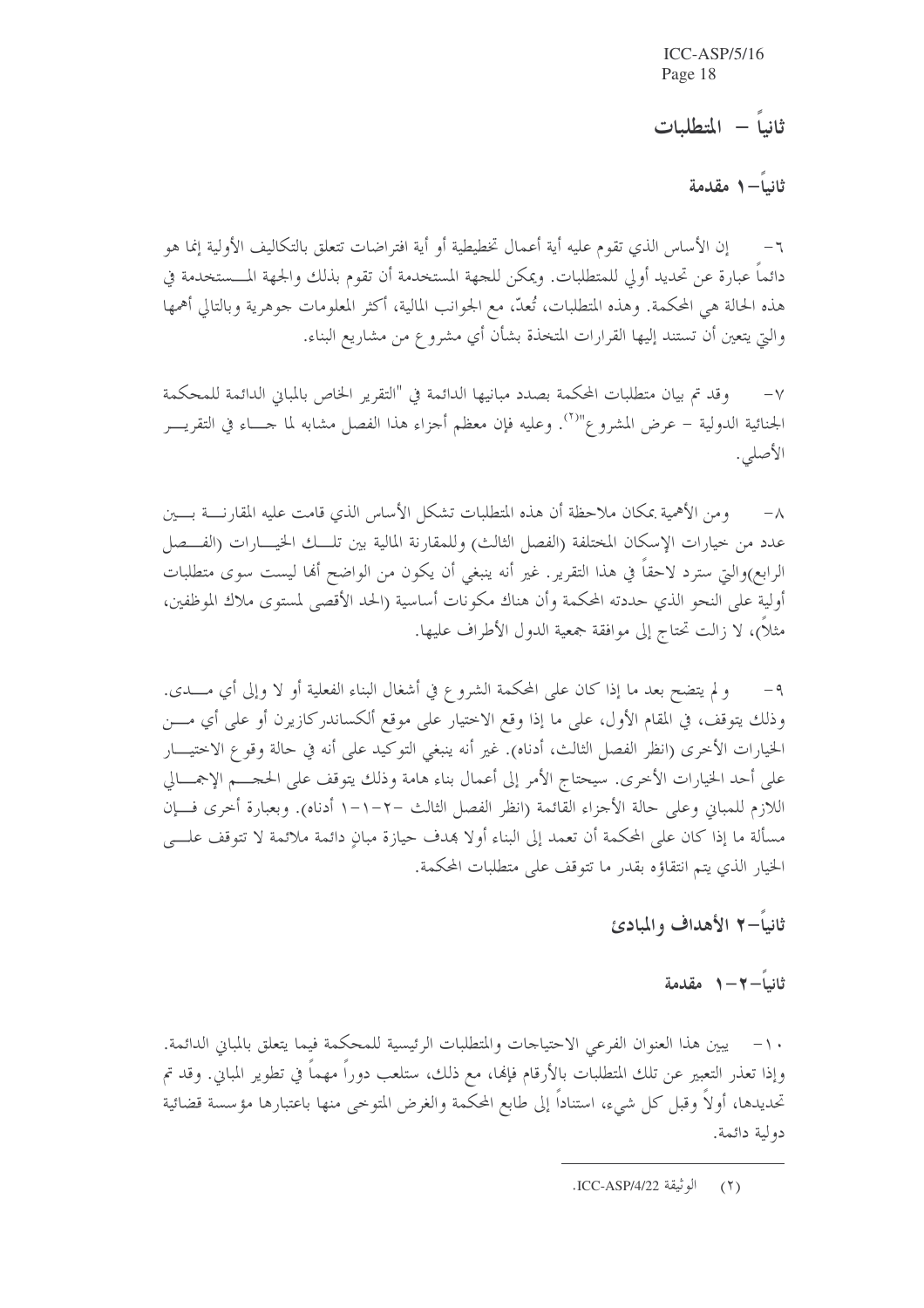١١– ومن المتوقع أن تصبح المحكمة الجنائية الدولية مؤسسة ذات شأن على الساحة الدولية. وسوف تتزايد بالتدريج أهميتها ويتعاظم مقامها كرمز دائم للعدالة الجنائية الدولية. ويجب أن تعكـــس المبــــاني الدائمة هذا المقام وتلك الأهمية. وسوف تضيف وسائل الإعلام الدولية بُعداً مرئياً إلى صورة المحكمة التي تتكون في العالم الخارجي وذلك عن طريق تقديم صور ولقطات من داخل المحكمة وخارجها (خاصـــة قاعات المحكمة). وهكذا سوف تصبح المبانِ الدائمة هي الوحه العام للمؤسسة – شعار قوامه الإنصاف والكرامة ورمز للعدل والأمل.

ثانياً–٢–٢٪ الأهداف

ثانياً-٢-٢-١ الأهداف الأولية

- ستعكس المباين طابع المحكمة الجنائية الدولية يجب أن تعكس المباني تماماً طابع المحكمة وهويتها بوصفها محكمة جنائية دولية دائمة وذات كفاءة وعاملة ومستقلة ومن ثم حديرة بالمصداقية ومنوطة بوظيفت عالميــة. والمنطقة التي تقع فيها مباين المحكمة الجنائية الدولية يجب أن تكون مفتوحة للعمــــوم ويشعر فيها الزائر بالأمن (ولا يشعر بأنه في حصن)، ومؤنسة ومريحة ومُيسر الوصول إليها للكافة.
- موقع وحيد إلى الأبد يجب أن تؤوي مباني المحكمة الجنائية الدولية<sup>(٣)</sup> مقرها، في ظروف مثالية، مع تــــوفير أفضل شروط العمل المكنة للمحكمة ولموظفيها ولغيرهم من المستخدمين مدة طويلة من الزمن لا تقلَّ عن ٥٠ سنة قادمة إن لم نقل سحابة القرن القادم.
- جميع المبايي في موقع واحد لا ينبغي إطلاقاً أن تضطر المحكمة الجنائية الدولية إلى توزيع مبانيها الدائمة على أماكن متفرقة. بل يجب أن تسع المباني الدائمة لكافة هيئات المحكمة مجتمعة في موقع واحد. ولذلك يجب أن يكون موقع المحكمة الجنائية الدولية متسع الأطراف اتــــساعاً كافيــــاً لاستيعاب أي توسع غير منظور حلال هذه الفترة المديدة بما في ذلك عندما تقتـــضى التطورات المستقبلية توسعة المباين أو إعادة تنظيمها.
- الشكل تُحدده الوظيفة يجب أن تكون مباني المحكمة الجنائية الدولية متوافقة توافقاً تاماً مع احتياجاهّا العامــــة الوظيفية والتنظيمية والأمنية واحتياجاتها الأخرى. واحتياجات المحكمة بأشمل مفهومها يجب أن تكون المعايير الحاسمة الخاصة بالمباين. والمفروض في الموقع وفي المباني أن تكون على الدوام عاملاً تمكينياً وليس عاملاً معوقا.

لأغراض هذه الوثيقة يشير مصطلح "مباني المحكمة الجنائية الدولية" إلى الأرض والمباني على حد سواء  $(\Upsilon)$ وإلى المساحات الأخرى كافة التي تستخدمها المحكمة الجنائية الدولية (مثل المساحات المخصصة لإيواء السيارات). وهذا يعني أن موقع المحكمة الجنائية الدولية (أي الموقع الجغرافي) يُعتبر جزءًا لا يتجزأ من مباني المحكمة الدولية وهو يخضع لنفس المتطلبات والمعايير.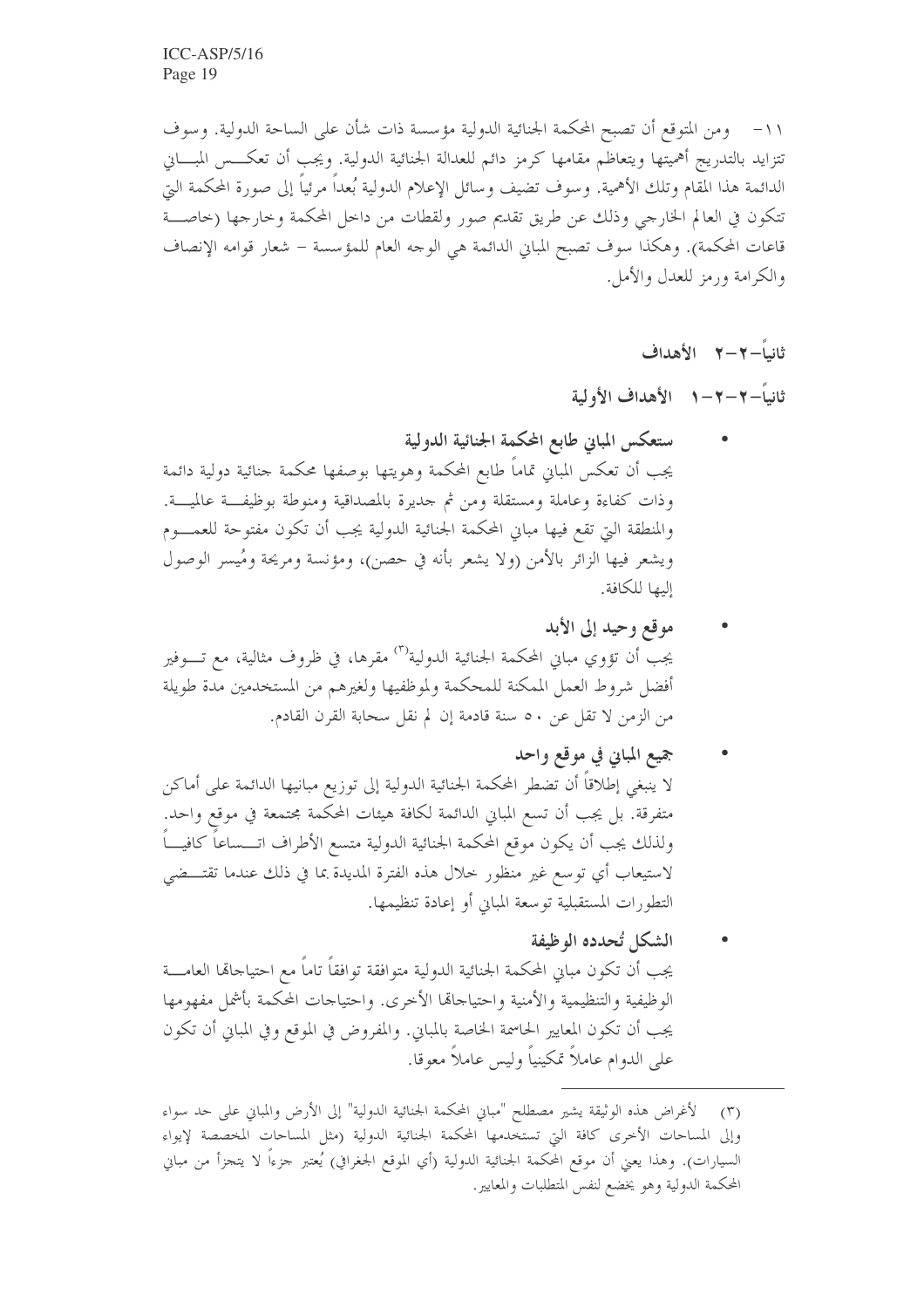### ثانياً – ۲ – ۲ – ۱ الأهداف الثانه ية

- كون المباين مُيسرة المفروض في مباني المحكمة الجنائية الدولية أن تتميز بسهولة الاستخدام ويجب أن تتوفر فيها الشروط الصحية والمأمونة بالنسبة لمن يعمل فيها ولعامة الجمهور.
- قابلة للتحكّم في مساحاهّا يجب أن تكون أماكن عمل ومبانٍ المحكمة قابلة للتكيف مع الاحتياجات المتغيرة من حيث الحجم وطبيعة الاستخدام.
- مبان آمنة ينبغي أن يتوفر في مباني المحكمة وبوجه خاص موقعها كل ما يلزم من أحــــل الوفــــاء بمتطلبات الأمن، بالمعنى الشامل لهذه العبارة بحسب اللزوم والاقتضاء في جميع الحالات المكنة
- الفصل بن أجهزة المكمة ينبغي أن تسمح مباني المحكمة للأجهزة الرئيسية التابعة لها، وبخاصة قاعات المحكمـــة ومكتب المدعى العام بأن تكون مفصولة عن بعضها البعض فصلاً واضحاً ومرئياً.
- المرافق الخاصة بالضحايا والشهود والدفاع ينبغي أن توفر مباني المحكمة الجنائية الدولية المرافق الملائمة لاحتياجـــات الـــضحايا والشهود وكذلك احتياحات محامى الدفاع. كما يجب أن توفر أماكن محددة منفصلة يمكن فيها للضحايا والشهود ولمحامى الدفاع أن يضطلعوا بأنشطتهم.
- مفتوحة وتُرحّب بزائريها ينبغي لمباني المحكمة الجنائية الدولية أن تُبدع في مجال انفتاحها على عامـــة الجمهـــور والعالم الخارجي ويجب أن توفر المرافق الملائمة لاستقبال الزائـــرين علـــي اخـــتلاف أنواعهم (ابتداء من رؤساء الدول وانتهاءَ بمجموعات أطفال المسدارس) ووســائط الإعلام الدولية. والمتطلبات الرئيسية في هذا الصدد هي الآتية:
- يكون المدحل منفتحاً وواسعاً ويجعل الزائرين يشعرون بألهم محل ترحيـــب  $\circ$ برغم ما يجري من التفتيشات التي يقتضيها الأمن. والمفروض في المدخل أن يُشكل فضاءً تربوياً يمكن فيه لعامة الجمهور الإلمام بالحقائق الأساسية المتعلقة بالمحكمة.
- ويجب أن تكون الشرفات المخصصة للجمهور في قاعات المحكمـــة مريحـــة  $\circ$ وواسعة بما يكفي لاستقبال الزائرين والمراقبين المحتملين (التــــابعين، مــــثلاً، للحكومات أو للمنظمات غير الحكومية) وللصحافة. والمفروض أن يتوفر ما يلزم لجعل الجمهور يشعر بأنه يشارك عن كثب في عمل المحكمة ما أمكنت المشاركة، دون الإخلال بالاحتياطات الأمنية الضرورية.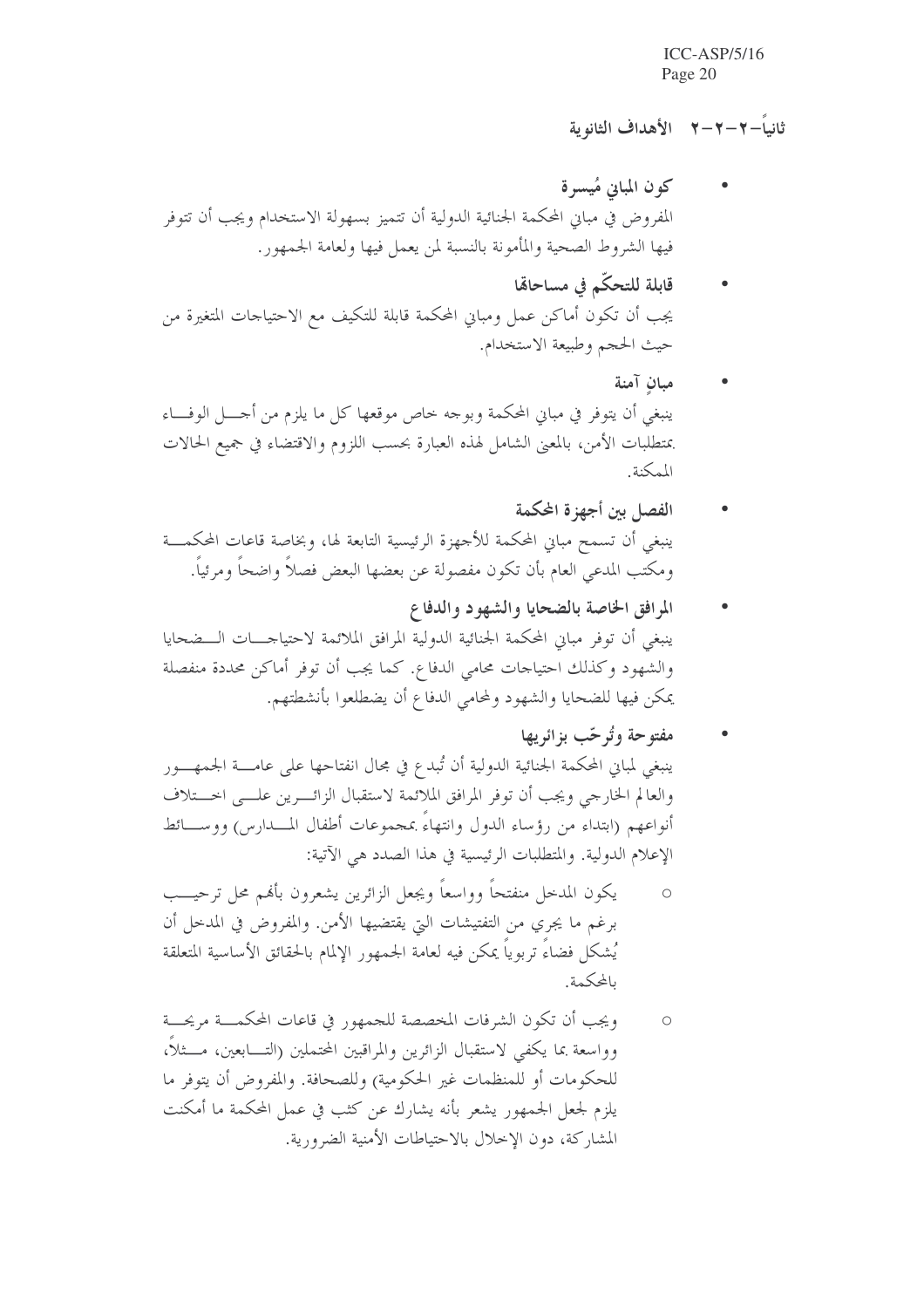- وينبغي أن تُعامل الصحافة بوصفها مراقباً دائماً لأنشطة المحكمـــة وشــــاهداً  $\bigcap$ أولياً ينوب عن العالم بأسره. وينبغي أن تجعل التسهيلات الصحفية التغطيــــة الملائمة للمداولات أيسر وأكفأ ما يمكن.
- والمفروض أن تستقطب مكتبة المحكمة العلماء والطلاب وأن تُنشئ رابطة  $\circ$ فكرية تربط المحكمة بالعالم الخارجي. ويجب أن يتمكن الزائرون من الرجوع إلى مصنفات المحكمة على النحو الذي يريحهم وضمن إطار يُـــصمم لهـــذا الغرض.
- وينبغي أن تتيح قاعة المؤتمرات للمحكمة استقبال الزائرين الخارجيين وتنظيم  $\bigcirc$ الفعاليات المتصلة بأنشطة المحكمة.

تصميم فائق الجودة يجب أن تبدو على مباني المحكمة الجنائية الدولية سمات متميزة من حيـــث الهندســـة المعمارية وأن يكون لها وقعها في المشهد الحضري:

- يجب أن تكون المباين منفتحة وذات حجم يشعر الإنسان بآدميته وترمـــز في  $\circ$ الوقت نفسه لجلال المحكمة وعظمتها وسلطتها.
- وأماكن عمل ومبايي المحكمة الجنائية الدولية يجب أن تجعل المرء يشعر منسذ  $\circ$ الوهلة الأولى بألها انعكاس لهوية المحكمة. والمفروض في الواجهة الرئيــــسية للمحكمة أن تكون صورة لا تبلى ترمز للمهمة الأساسية المنوطة بالمحكمـــة ألا وهي تقديم الجناة من مرتكبي أخطر الجرائم التي تشغل بال المحتمع الدولي ككل إلى المحاكمة. وينبغي أن تعكس حقيقة أن المحكمة الجنائية الدولية هي محكمة دولية تؤدي وظيفة عالمية وتتوحى التمثيل المتوازن للمجتمع السدولي بأسره وهي محطَّ أنظارٍ ذلك المحتمع.

ثانياً-٣ النوعية

### ثانىاً—٣—١ مقدمة

١٢- تُحدد الأهداف والمبادئ التي صيغت تحت العنوان الفرعي السابق المتطلبات المتعلقة بـــالحجم (أي الحيّز المطلوب، انظر ثانيا–٥ أدناه). والنوعية الموصوفة تحت هذا العنوان الفرعي. وتمشياً مع تلــــك الأهداف، فإن جميع الوحدات التنظيمية التابعة للمحكمة، ما عدا المكاتب الميدانية ومركز الاحتجـــاز ستحتل مكاناً مركزياً في موقع واحد (انظر الأهداف الأولية). ومن المتوقع أن يُقام مركز الاحتجــــاز في سجن شيفانينغن.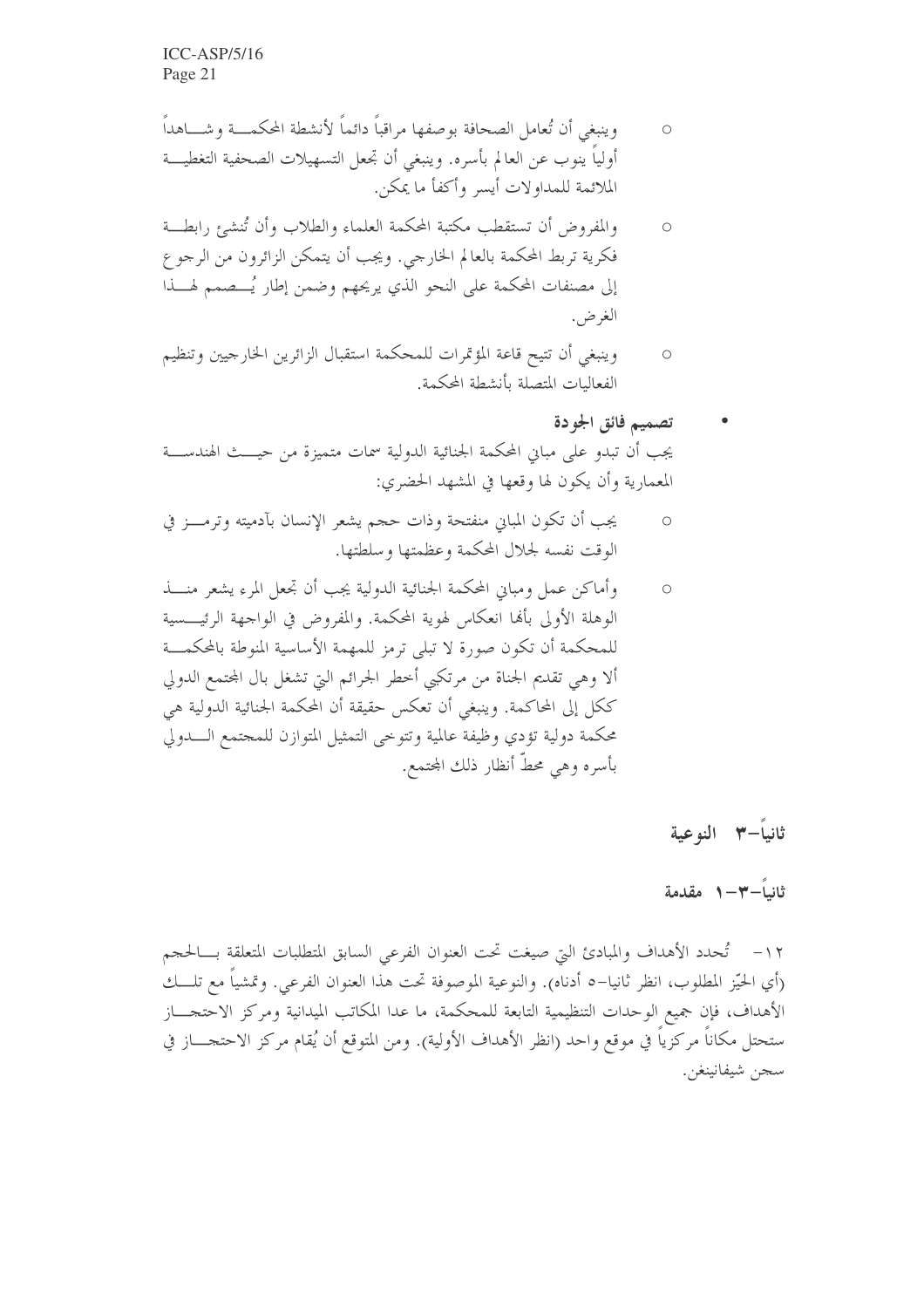١٣ - ولتكوين فكرة عامة عن حجم المباين الدائمة المقبلة (أي عن كل من الموقع والمباين) لا تـــزال المحكمة عاكفة على وضع افتراضات التخطيط فيما يتعلق بمـــستويات التوظيـــف المـــستقبلية. وتلــــك المستويات يُحددها، في المقام الأول، عدد التحقيقات والمحاكمات الجارية.

١٤ – وكما هو معهود في المراحل الأولى لمشاريع البناء، تقوم المحكمة على الدوام بإعادة النظر فيمــــا كانت قد افترضته في ضوء ما يتراكم لديها من خبرات.

ثانياً-٣-٢ العناصر الرئيسية

٥١- سينبثق البرنامج المكاني عن الاحتياجات الوظيفية للمحكمـــة ويــــرتبط ترتيـــب الفـــضاءات والوظائف ارتباطاً مباشراً بالهيكل التنظيمي. وفيما يلي بيان بالعناصر الأساسية:

- المدحل الرئيسي ومدحل الموظفين والمدحل الآمن
	- مكتب الاستقبال والاستعلام، البهو الرئيسي
		- قاعات المحكمة
		- المكتبة وغرف الوثائق
		- قاعة الصحافة ووسائط الإعلام
		- قاعات الاجتماعات/المؤتمرات والتوجيه
			- المرافق الخاصة بتقديم الوجبات
				- القضاء
				- مكتب المدعي العام
					- مكتب المسجل
- أمانة جمعية الدول الأطراف وأمانة الصندوق الاستئماني للضحايا
	- المرافق الأمنية
	- مرافق الاحتجاز
		- المرآب

١٦- ويرد أدناه مخطط يعرض العناصر الأساسية. وهو لا يمثل تصميماً ولا خطة كما أنه لن يؤثر في التصميم النهائي للمباني الدائمة. ويرد هذا الرسم لأغراض التوضيح لا غير.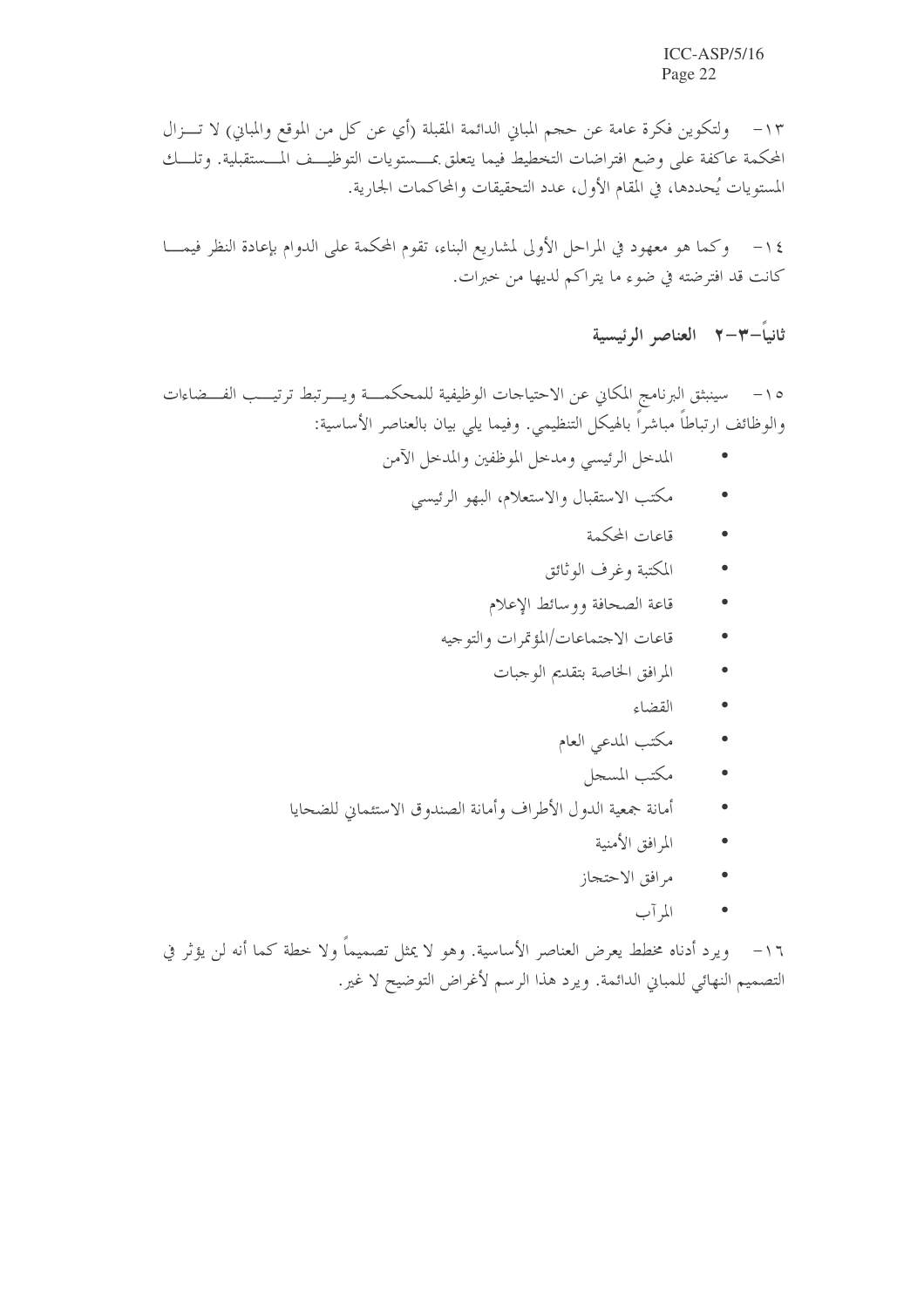> هذا الرسم لا يراعى الأبعاد الحقيقية للمبانى



ثانياً–٢–٢–١ السمات الأساسية والسمات الاختيارية

١٧ – طلبت لجنة الميزانية والمالية في تقريرها عن دورها السادسة<sup>(٤)</sup> من المحكمة "أن تلقــــى الـــضوء الكاشف على السمات الأساسية للمباني الدائمة بموقع ألكساندركازيرن تمييــزاً لهـــا عـــن الـــسمات الاختيارية…". (انظر أيضاً الفصل ثانياً–٣–٢، الفقرة ١٧).

١٨- ويجب التوكيد على أن جميع السمات المعروضة هنا تُعدّ سمات أساســـية، حيـــث إن هــــذه الوظائف موجودة بالفعل في المباين المؤقتة الحالية (الآرك وساتورنوســـترات وهوفتـــورين). ولا يمكـــن التخلص من أي من هذه الوظائف بدون أن يؤثر ذلك تأثيراً خطيراً في عمليات المحكمة.

١٩- ومن السمات الاختيارية، على سبيل المثال، إيجاد ميدان للرمي لتــــدريب مــــوظفي المحكمـــة المختصين بشؤون الأمن على الرماية، ووجود منصَّة تحطُّ عليها الطائرات المروحية، أو توفير مرافق لإيواء الشهود وأسرهم ليلاً إذا اقتضى الأمر بقاءهم إلخ… وقد نظرت المحكمة في عدة وظائف كهذه وهـــي ستكون مفيدة بلا ريب، غير ألها قررت ألها ليست وظائف أساسية لا غين عنها وبالتالي فقد اســـتبعدقما من المتطلبات.

(٤) تقرير لجنة الميزانية والمالية عن أعمال دورتما السادسة (ICC-ASP/5/1)، الفقرة ٤٢.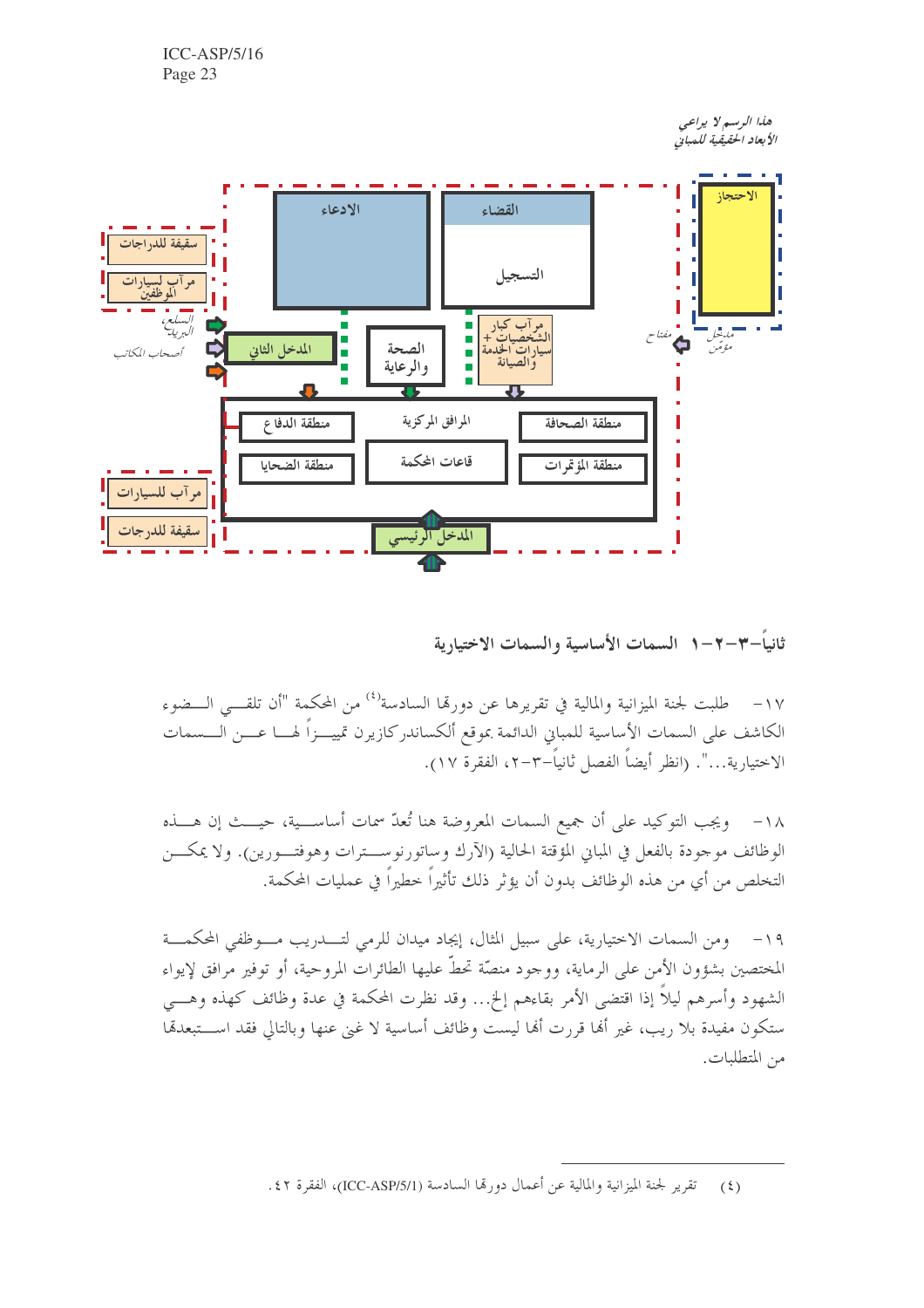٢٠ – وهناك، بالطبع، طرق مختلفة لوضع السمات الأساسية موضع التنفيذ. من ذلك، على ســـبيل المثال، أن المرآب يمكن أن يجعل تحت الأرض (وهذا هو الخيار المفضل) أو أن يكون على سطح الأرض (كما هو الحال، في الوقت الحاضر، في موقع ساتورنوسترات). غير أن المحكمة ليست الآن في موقــف يمكّنها من تحديد هذه المتطلبات النوعية فيما يتعلق بكافة السمات الأساسية، حيث إن ذلـــك يتوقـــف أيضاً، إلى حد كبير، على الظروف الدقيقة لخيار الإسكان الذي يتم انتقاؤه.

$$
+1 - 7 - 7 - 1
$$

٢١– يقوم الجدول التالي على أساس المقاييس الهولندية والدولية. وهو يبين المتطلبات المكانية المفترضة والمتعلقة بالمكاتب:

| أمثلة                | الحيّز المستخدم المطلوب الكلى | ثانوي                   | مكان عمل | الخاصيات الوظيفية للمكاتب            |
|----------------------|-------------------------------|-------------------------|----------|--------------------------------------|
|                      | [بالأمتار المربعة] USR        |                         | أساسى    |                                      |
| أفراد الملاك         |                               | صفر                     | ٩        | عمل مكتبي أساسي                      |
| ملاك يعقسد احتماعسات | ۱۳                            | ٤                       | ٩        | عمل مكتبي أساسي + احتماعـــات تـــضم |
| كثيرة                |                               |                         |          | شخصين                                |
| رئيس وحدة            | $\sqrt{}$                     | Λ                       | ٩        | عمل مكتبي أساسي + احتماعات تـــضم ٤  |
|                      |                               |                         |          | أشخاص                                |
| رئيس قسم             | ۲۱                            | $\gamma$                | ٩        | عمل مكتبي أساسي + احتماعات تــضم ٦   |
|                      |                               |                         |          | أشخاص                                |
| مدير شعبة            | ٣٤                            | ه ۱                     | ٩        | عمل مكتبى أساسى + احتماعات تـــضم ٨  |
|                      |                               |                         |          | أشخاص                                |
| المسجل، قاض، المسدعي | $\mathbf{r}$ .                | ۲۱                      | ٩        | عمل مكتبي أساسي + احتماعات تــضم ٨   |
| العام                |                               |                         |          | أشخاص + ترتيبات حلوس غير رسمية لـ ٤  |
|                      |                               |                         |          | أشخاص                                |
| الرئيس               | ٣٦                            | $\mathsf{Y} \mathsf{Y}$ | ٩        | عمل مكتبي أساسي + احتماعات تـــضم ٨  |
|                      |                               |                         |          | أشخاص + ترتيبات حلوس غير رسمية لـ ٤  |
|                      |                               |                         |          | أشخاص وأثاث ضخم                      |

## ثانياً–٣–٢–٣٪ قاعات المحكمة

٢٢– تُعتبر قاعات المحكمة، بوصفها المقوِّم الأساسي في المحكمة، من بين أهم وأبرز القاعات ويجـــب لذلك إيلاؤها أهمية حاصة. ومن المفترض أن يتوفر للمحكمة الجنائية الدولية ما يلي:

- قاعتان "عاديتان" لجلسات المحكمة العادية، يضاف إليهما
- قاعة محكمة أو سع للقضايا الخاصة تتوفر فيها متطلبات مكانية إضافية.

٢٣– وينبغي أن يكون هناك حيّز احتياطي يتسع لقاعات إضافية للمحكمة ويتوفر في الموقع تحــــسباً لأي عملية توسع تحدث في المستقبل.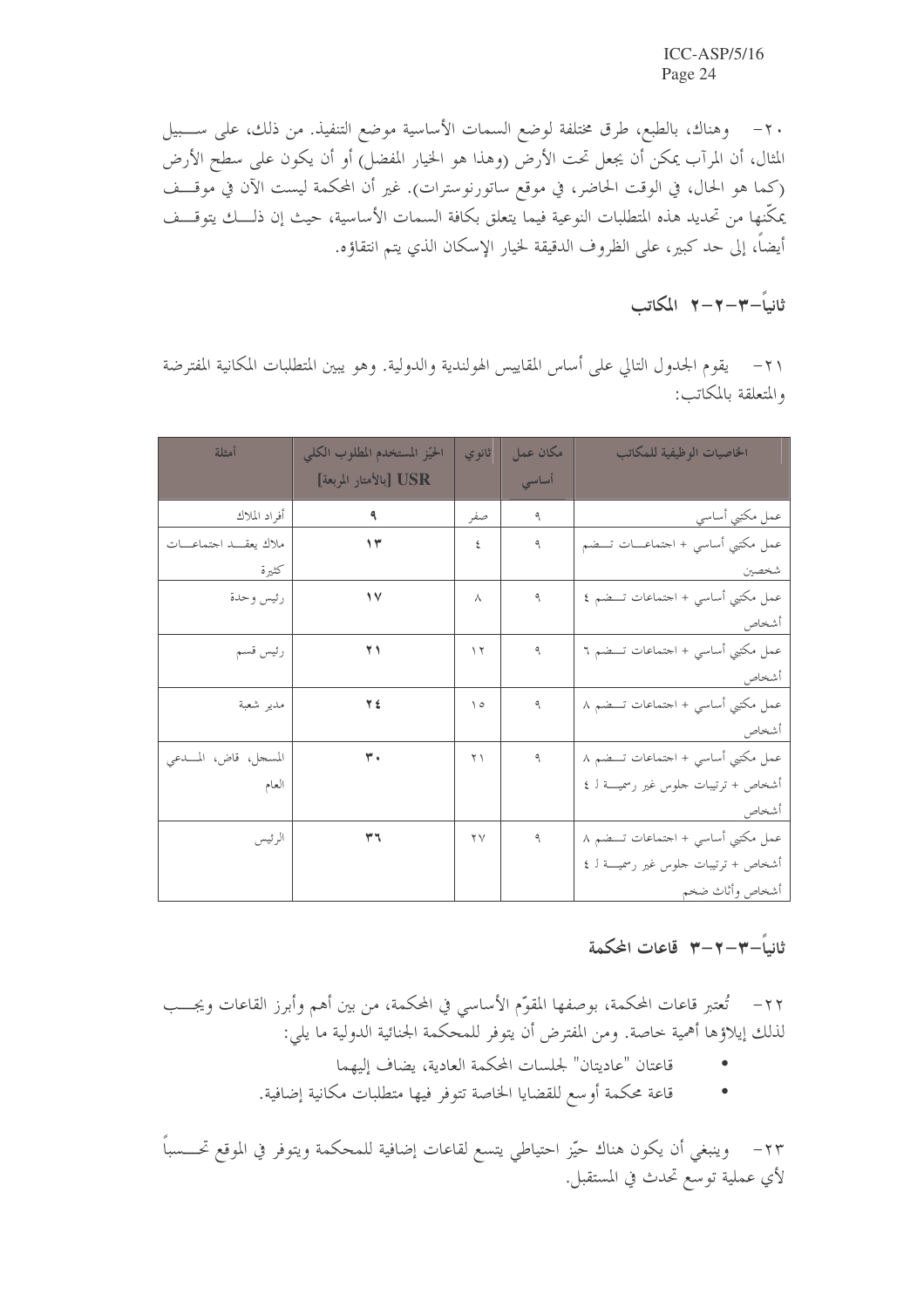٢٤ - أما حجم وتصميم قاعات المحكمة فسيعتمدان على عدد المشتركين بـــصورة مباشـــرة وغـــير مباشرة<sup>(٥)</sup> والمسافة الواحب أن تفصل بين هؤلاء، وسوف يتم وضعهما بصورة مفصلة بمشاركة الخـــبير الاستشاري المعنى بالتصميم. وينبغي ألاَّ يغيب عن البال أن المحكمة ستجمع بشكلٍ منتظم بين عدد مــــن المشاركين يفوق العدد المعتاد في حلسات المحاكم المحلية نظراً، بوحه خاص، لأن الضحايا ومن يمثلـــهم وكذلك الدول ومن يمثلها قد يشتركون في نشاط المحكمة.

٢٥ – ويرد أدناه تصميم ممكن لقاعة المحكمة يُبيّن العناصر الأساسية الواحـــب إدراجهـــا. وتنبغـــي ملاحظة أن هذه الصورة لا تمثل أي مخطط مجسّم. وسيوضع تصميم وترتيب قاعات المحكمة بالاشـــتراك مع المهندس المعماري وبالتشاور الوثيق مع القضاة.



ثانياً–٣–٣٪ التصميم الهندسي المعماري

٢٦– هناك العديد من المعايير الخاصة بالتصميم الممكن استقاؤها من الأهداف والمبادئ الـواردة في الفصل الثاني-٢:

- الهويات المميزة للرئاسة/للقاعات ومكتب المدعي العام (فصل السلطات)؛
- النظر في إمكانية القيام بتوسعات ممكنة مستقبلاً في مباني المحكمة مع التقليل إلى أدنى حد في مستوى ما يحدث من اضطراب؛

<sup>(</sup>٥) كالقضاة ومحامى الدفاع وممثلي الضحايا ومحامى الدول والمتهمين وممثلي الصحافة ووسائط الإعلام والزائرين وغيرهم.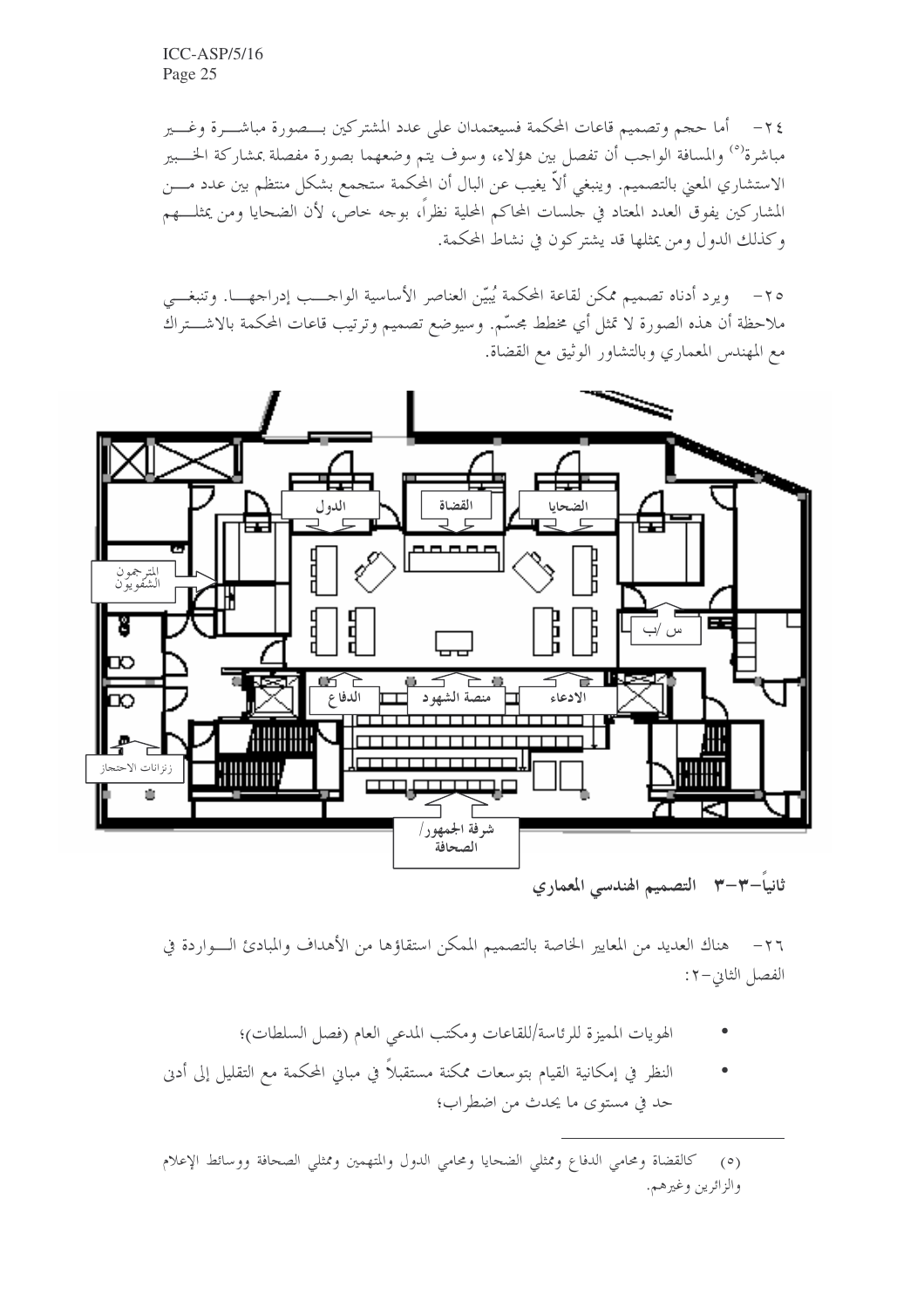- تأمين أقصى قدر من الأمن مع توفير إمكانيات الإحلاء السريع في حالات الطوارئ؛
	- تصميم يعكس طابع المحكمة ويكون متوائماً مع المحيط والمناظر الطبيعية.

٢٧ – وقد أفضت هذه المعايير إلى حيار أولى تمثل في ترتيب يشبه الترتيب المألوف في الحرم الجــــامعي وينطوي على مبانٍ متواضعة في ارتفاعها تشتمل على عدد محدود من الطوابق.

ثانياً–٣–٤٪ نوعية البناء

٢٨ – ينبغي أن تُستخدم في المجمَّع بأكمله مواد عالية الجودة ولا تقتضي إنفاق مبالغ طائلة لــــصيانتها وتتفق مع معايير الجودة المعتمدة في هولندا. ومع أن من الواحب أن يكون مظهر المباني لائقــــاً بمكانــــة المحكمة ومقامها، لا يتجه التفكير إلى أي مظهر من مظاهر الفخامة.

ومن المتوحى اتخاذ ما يلزم من ترتيبات لتيسير دحول المعوقين إلى مجمَّع المحكمة بأكمله.  $-\tau$ 9

ثانياً–٣–٥٪ الأمن والسلامة

٣٠ – تخضع مباني المحكمة لأشد المعايير الدولية صرامة تحقيقاً لأعلى مستوى أمين. وتنطبق، بالإضافة إلى ذلك، أحكام القانون الهولندي المتعلقة بأمن الأفراد والمباني والمرافق التي ستنشأ لهذا الغرض. وتترتب على هذه المعايير والمتطلبات آثار جوهرية تمس طابع المباين الدائمة.

٣١ - وستجري عمليات تقييم مفصل للتهديدات والمخاطر التي تحف بالموقع بغيسة زيسادة تطسوير وإحكام التدابير الأمنية الواجب اتخاذها. وهذا الأمر سينطوي على دراسات مفصلة للآثار الأمنية المتعلقة بالمحيط وطرق الوصول والمبايي والمساحات الأرضية. وسوف تُستخدم الاستنتاجات التي تـــسفر عنــــها عملية التقييم هذه كأساس لزيادة تطوير الخطط الأمنية أثناء مرحلة التصميم. وستكون لهذا الأمر آثـــار مباشرة في الأعداد اللازمة من موظفي الأمن، وعلى قدر ما يتوفر للمباني من أمن، يقل عدد ما يلزم من موظفي الأمن لحمايتها.

ثانياً–٣–٥–١ الأمن

سيتم ترتيب المباني القائمة في موقع المحكمة على نحو يقلل إلى أدن حد من التهديدات المتأتيـــة  $\tau$ من جميع الاتجاهات. وبحانب هذا الضمان ستتم حماية مباني المحكمة بطرق شتى أخرى كما يلي:

- أمن المناطق التي يرتادها الجمهور حارج المجمّع؛
	- وضع حاجز حول الموقع؛
	- السهر على الأمن عند المداخل؛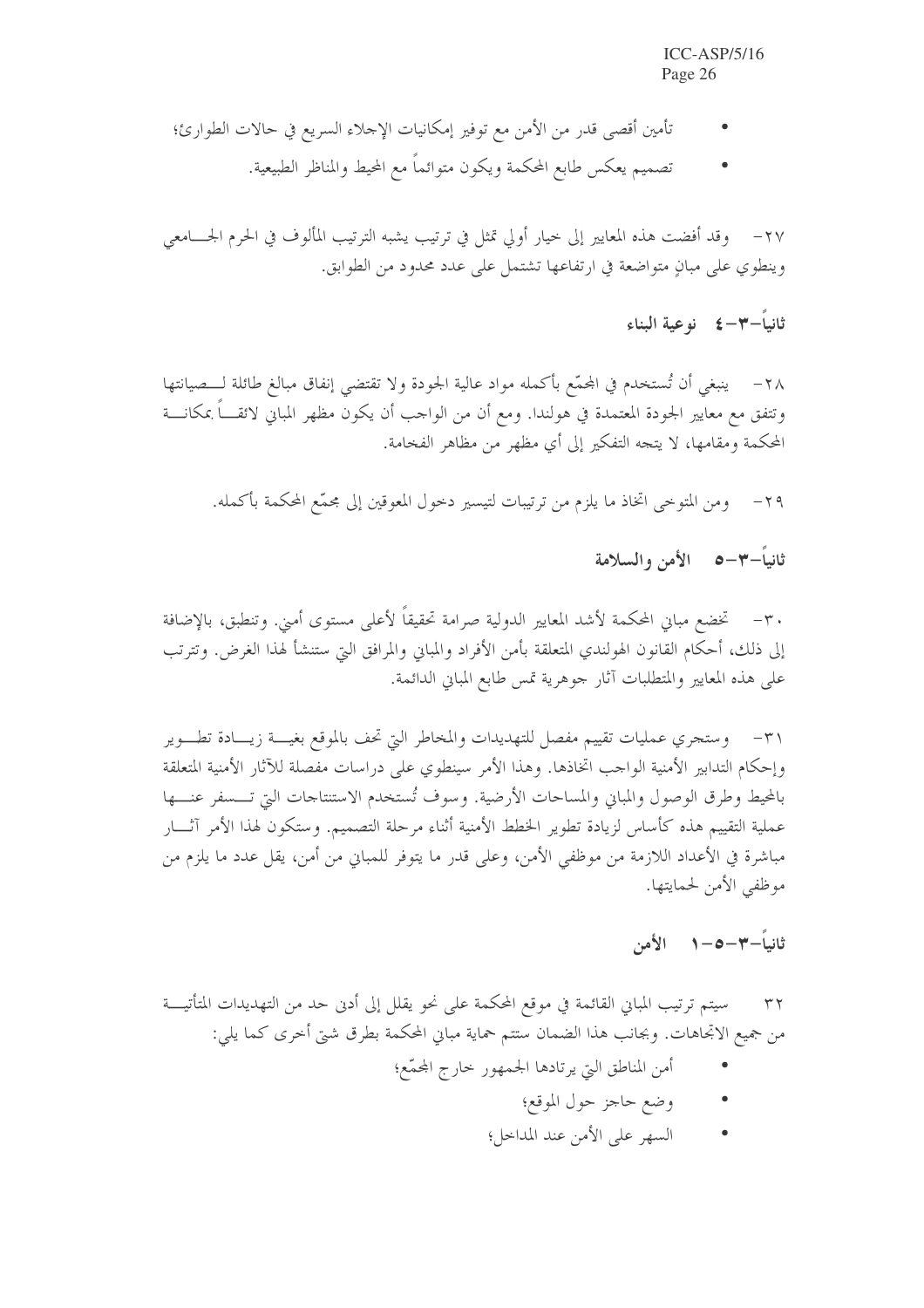سوف تكون المعدات التكنولوجية الخاصَّة بالأمن (أدوات الاستشعار وآلات التصوير وما إلى ذلك) التي ستُقام في مختلف أرجاء المحمَّع عالية الجودة.

٣٣– وتتوخى المحكمة نظاماً أمنياً ذا أربع شُعب ضمن المنطقة المحيطة بما ينتج عنــــه تقــــسيم مبــــاني المحكمة إلى مناطق أربع مختلفة كالتالي:

- المنطقة العامة: وهي مفتوحة لعموم الجمهور بعد التفتيش الإلكتروين الــــذي يجــــري لاكتشاف أية أدوات خطرة. وتشمل هذه المنطقة، بشكل عام، المدخل مع إمكانيـــة الوصول إلى المرافق العامة مثل المنطقة التي تُقام فيها المعارض وما إلى ذلك.
- المنطقة شبه العامة: وهي الأخرى مفتوحة لعموم الجمهور ولكن سيطالب الأشخاص الذين يلتمسون الدحول بالتعريف بأنفسهم ببطاقة هوية وستُسجل أسمـــاؤهم، هــــذا بالإضافة إلى إجراء التفتيش الإلكتروني عليهم. وستضم هذه المنطقة، بوجه حـــاص الشرفات المفتوحة للعموم التابعة لقاعات المحكمة وقاعات المؤتمرات والمكتبة ومسا إلى ذلك.
- المنطقة المقيّد الوصول إليها: وهي مخصصة للموظفين ولأفراد الملاك المخــولين دون سواهم. وسوف تشمل هذه المنطقة الأجزاء الأكثر حساسية مثل الأماكن التي تقـــع فيها رئاسة المحكمة وقاعاقما ومكتب المدعى العام ومكاتب التسجيل والمحفوظـــات. والزائرون الذين يلتمسون الوصول إلى هذه المنطقة سيخضعون للتفتيش الإلكتـــروين وستُسجل أسماؤهم وسيكلف بمسؤولية وجود الشخص هناك موظف من مسوظفي المحكمة.
- المنطقة الخاضعة لمستوى عال من الأمن: وهي مخصصة للأشــخاص المخــولين دون سواهم. وسوف تشمل هذهُ المنطقة، على سبيل المثال، قاعات المحكمة والمرافق الــــتي يتم فيها التحفظ على المتهمين. إلخ....

ثانياً-٣-٥-٢ السلامة

٣٤– ينبغي أن تعطي المباني مستخدميها وقتاً كافياً للحلاء عنها في حالات الطـــوارئ باســـتخدام مسالك الفرار الملائمة. ولا بد للتصميم من أن يفي على الأقل بالمعايير البلدية الــــدنيا. ويفـــضي كــــل مسلك من مسالك الفرار إلى منطقة تخضع للمراقبة وللتدابير الأمنية الخاصة بالجزء المعنى مسن المسبني. وستبقى التدابير الأمنية، من حيث المبدأ، سارية أثناء الطوارئ. وسوف يخضع السجناء لتدابير الطوارئ الخاصة للحيلولة دون فرارهم.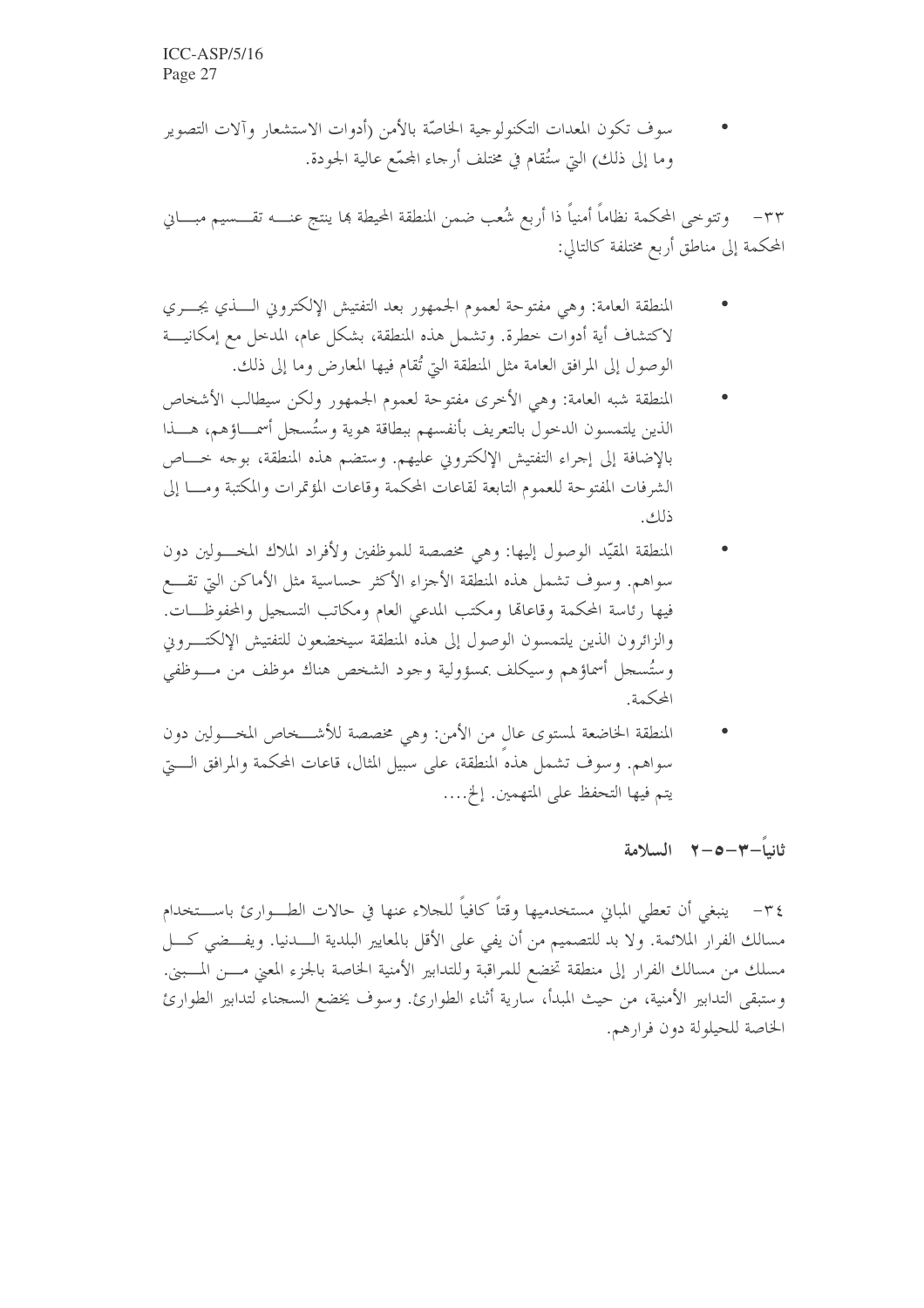ثانىاً–٣–٦ المبادئ البيئية

٣٥- تسود المحكمة الجنائية الدولية وكذلك الدول المضيفة رغبة شديدة في عدم إضرار المباين بالبيئة واتصافها بالاستدامة البيئية وذلك كمسألة مبدأ وللأسباب المتصلة بالصورة التي تُقدم عن المحكمـــة إلى العالم. وسيتم الوفاء هذا الشرط وفقاً للمعايير الهولندية وفي حدود الإمكان والجدوى المالية.

## ثانياً–٤ المكان والموقع

٣٦- إن وقوع المباني الجديدة في منطقة سكنية من مدينة لاهاي والسمات التي يستأثر ها الموقع هما من البارامترات المهمة بالنسبة للطابع الوظيفي ولصورة المحكمة. وقد وضعت المعايير التالية بقصد الظفر بمكان مناسب.

- "موقع واحد إلى الأبد" أي موقع واحد واسع بما يكفي للاستجابة لسيناريوهات النمو المقبلة التي يتعذر في الظرف الراهن التنبؤ ها؛
	- مكان ينطبق عليه وصف التمثيلي؛
	- ظروف مواتية لما يتخذ من التدابير الأمنية؛
		- يسر الوصول إليه؛

### قرب المرافق التالية:

- السجن/مركز الاحتجاز
	- المستشفيات
		- الفنادق
	- وسط المدينة؛
- لا ينبغي أن تكون هناك قيود لا تساعد على البناء (مثل القيود البيئية، المعالم الأثرية المحمية)؛
	- المتاحيّة.  $\bullet$

ثانياً–٥ مستوى التوظيف وحجم المبنى

#### ثانياً—٥—١ مقدمة

٣٧– إن مسألتي مستوى التوظيف وحجم المبني أمران مترابطان وعليه فإنهما تناقشان مع بعـــضهما البعض في هذا الفصل. وهناك ثلاثة بارامترات حاسمة تحدد حجم المبين (وبالتالي فإنها تحدد التكلفــة إلى حد کبير):

- الوظائف الرئيسية؛
- مستوى التوظيف و
- الحيّز اللازم لكلّ وظيفة أو موظف.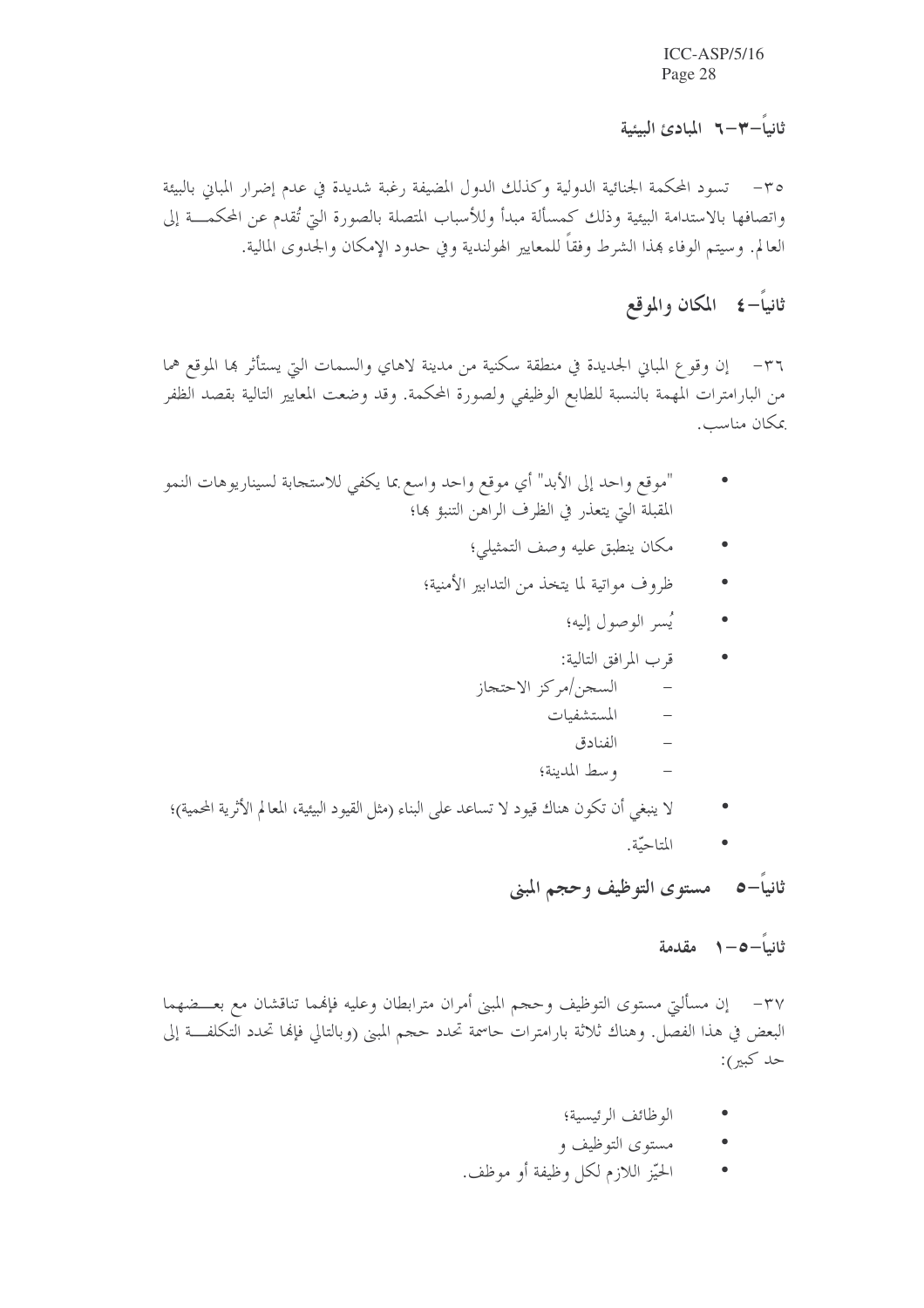وقد تم عرض الوظائف الرئيسية في الفصل ثانياً–٣–٢ العناصر الرئيسية.  $-\tau \wedge$ 

٣٩– ويُعد تحديد مستوى التوظيف قراراً استراتيجياً يجب اتخاذه من قبل كبار المسؤولين الإداريين في المنظمة بتوجيه من جمعية الدول الأطراف وبموافقتها. وبمجرد تحديد مستوى التوظيف سيكون بمثابة أحد المتطلبات اللازمة لعملية تحديد هوية المبانِ الدائمة ("الشكل تحدده الوظيفة").

## ثانياً–٢–٥٪ متطلبات الإيواء الحالية

٠٤ – تتضمن الميزانية الحالية لعام ٢٠٠٦، ٢٢٤ وظيفة<sup>(٦)</sup> تمت الموافقة عليها وتم شغل ٤٤٠ منـــها بتاريخ آب/أغطس ٢٠٠٦. ومن المتوقع أن يرتفع ذلك العدد إلى ٦٧٦ وظيفة في عام ٢٠٠٧ وذلــــك رهناً بموافقة الجمعية على ذلك'''. وتستخدم المحكمة، في الوقت الراهن، حوالي ١٦٠ مـــن المـــوظفين العامين المساعدين المؤقتين ومن الخبراء الاستشاريين، وهذا العدد من المتوقع، أيضاً، أن يرتفـــع في عــــام ٢٠٠٧. وعلاوة على ذلك فإن هناك ما بين ٥٠ و٦٥ من المتدربين والمهنيين الزائرين الذين يقيمون في المحكمة في أي وقت من الأوقات. ومن المرجح أن يرتفع عددهم أيضاً مع تميؤ المحكمة لمعالجة المزيد من التحقيقات والقضايا إلخ...، ومع إدراك المزيد من الإدارات/الشعب ألها بحاحة إلى المتدربين والمهنـــــيين الز ائر يېن.

٤١ – ومن الواضح أن المحكمة يجب أن تتمكن من توفير الشكل الملائم لجميع المتعاونين معها بغـــض النظر عن مركزهم. ويمكن أن ترتفع المتطلبات من حيث أماكن العمل في مقر المحكمة، بــــسهولة، إلى حوالي ٨٥٠ وظيفة'<sup>٨)</sup>، إذا ما استثنياً عدداً قليلاً من الموظفين الذين يعملون في الميدان بشكل حـــصري ولن يحتاجوا أبداً إلى أماكن تؤويهم في لاهاي.

ثانياً–٥–٣ التقدم الذي أحرزته المحكمة بشأن مستويات التوظيف التقديرية

٤٢ – للتمكن من التكهن بالتغييرات التي تطرأ مستقبلاً على مستويات التوظيف وضعت المحكمة مــــا يطلق عليه اسم نموذج طاقة المحكمة<sup>(٩)</sup>. وهذا النموذج، كما ورد شرحه في ذلك التقرير، عبارة عن أداة للتخطيط تسهل على المحكمة أمر التخطيط الاستراتيجي وتساعدها وتساعد الجمعية على مناقشة التوجّه الاستراتيجي للمحكمة في المدى البعيد.

٤٣ - ويمكن استخدام النموذج بطريقتين اثنتين. أولاهما أنه يمكن استخدامه لتقدير مستوى النتـــائج (الأنشطة الأساسية) الذي يمكن للمحكمة أن تحققه خلال إطار زمني معين باستخدام مــوارد بـــشرية

- الميزانية البرنامجية المقترحة لعام ٢٠٠٧ للمحكمة الجنائية الدولية (ICC-ASP/5/9)، انظر المرفق الخامس (أ).  $(Y)$ 
	- وذلك ما ستكون عليه الحال إذا ما تم شغل كل الوظائف المتضمنة في الميزانية.  $(\wedge)$ 
		- انظر التقرير الخاص بطاقة المحكمة (\*ICC-ASP/5/10).  $(9)$

الوثائق الرسمية لجيمعية اللهول الأطراف في نظام روما الأساسي للمحكمة الجنائية اللهولية، اللهورة  $(7)$ *الرابعة، لاهاي، ٢٨ تشرين الثاني/نوفمبر - ٣ كانون الأول/ديسمبر ٢٠٠٥* (منشور المحكمة الجنائية الدولية، ICC-ASP/4/32)، القرار ICC-ASP/4/Res.8.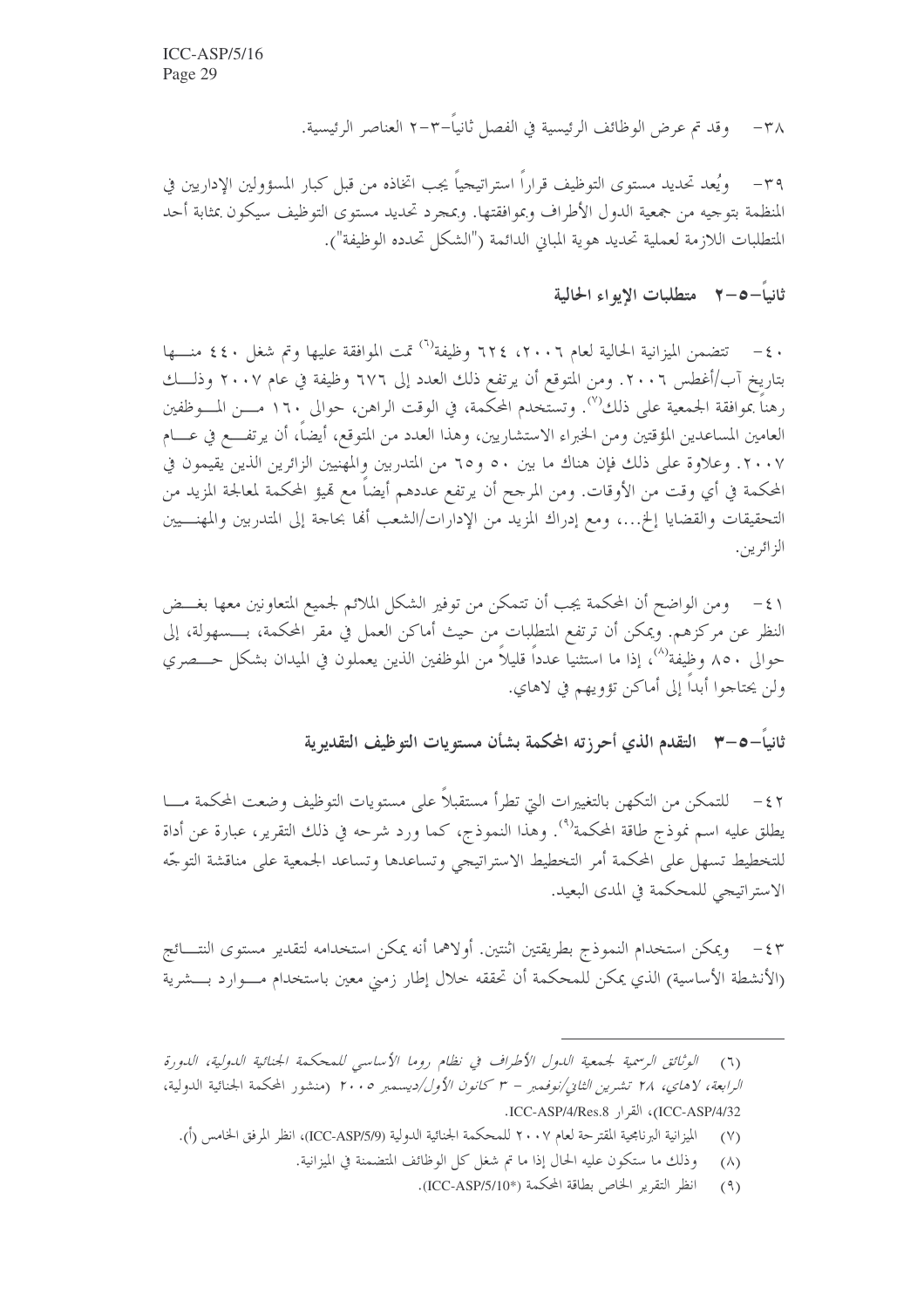محددة. ويمكن استخدامه أيضاً، لتحديد الموارد البشرية اللازمة لتحقيق مستوى معـــيّن مـــن النـــواتج (الأنشطة الأساسية) خلال إطار زمني معين.

٤٤ – وبعبارة أخرى، بإمكان النموذج، عن طريق تنفيذ مختلف عمليات المحاكاة، توفير البدائل الـــــيّ تحدد محمل النواتج التي يمكن التوصل إليها بمختلف مستويات الموارد.

وتوفر عمليات محاكاة النموذج منهجية سليمة تستخدمها المحكمة لوضع مستويات التوظيــف  $-\xi$  o التقديرية لكل وحدة تنظيمية من وحدات المباين الدائمة.

٤٦ - وبناءً على ذلك، وكما هو مبين في التقرير المؤقت الخــــاص بتركيبـــة مـــــستويات التوظيــــف التقديرية، ستعمد المحكمة إلى استخدام النموذج لحساب واستعراض مستويات التوظيف التقديرية مـــن أجل تحديد المتطلبات الخاصة بالمباني الدائمة<sup>(١٠)</sup>.

٤٧ – وفي حالة ما إذا تعلق الأمر بالبناء''')، يمكن استخدام التقديرات التي يتم تحديثها باستمرار فيما يتعلق بمستويات التوظيف الناجمة عن استخدام النموذج فضلاً عن الافتراضات بشأن مرونتها وتوزعهـــا بين الوحدات التنظيمية، كناتج يستخدم في إطار المنافسة الدولية الخاصة بالتـــصميم الهندســــي. وبـــذا سيكون من الممكن مطالبة المصممين بإيجاد أفضل الحلول الممكنة للقدرة على التكيف الـــضرورية مـــن حيث نمو المحكمة وانكماشها ككل (القابلية للتوسع) وإيجاد الحلول أيضاً للتوصل إلى أقصى حد مــــن المرونة داخل الوحدات التنظيمية.

٤٨ – ومن الأهمية بمكان الإشارة إلى أنه ليس من الضروري، في هذه المرحلة، وضع مستويات لهائية للتوظيف للاستمرار في أعمال التخطيط التمهيدية لإقامة المباين الدائمة. ويمكن إدراج الأرقام الخاصـــة بمستويات التوظيف في عملية التخطيط بمجرد توافر أرقام أكثر دقة.

٤٩ - وفي هذا السياق من الأهمية بمكان أيضاً أن نفهم أن التكلفة الناجمة عن إدخال تعديلات خلال مرحلة التصميم نتيجة تحديث مستويات التوظيف حتى ولو أدخلت التغييرات في مرحلة متـــأخرة مــــن العملية (أي بعد المناقشة على وضع التصميم المعماري) ستكون أقل، على الأرجح، من التكلفة الناجمـــة عن تأخير البدء في المشروع''''. وبعبارة أخرى فإن مواصلة العملية بالاستناد إلى التقـــديرات الأوليـــة وإدراج أرقام أكثر دقة في مرحلة متأخرة أمر أكثر مردودية من انتظار الحصول على أرقام دقيقة قبـــل البدء في اختيار المهندس المعماري.

(١٢) انظر أيضاً الفصل حامساً–٦.

<sup>(</sup>١٠) تقرير عن المباني الدائمة المقبلة للمحكمة الجنائية الدولية – تقرير مؤقت عن تركيبة مستويات التوظيف التقديرية (ICC-ASP/4/24).

<sup>(</sup>١١) انظر الفقرة ٩.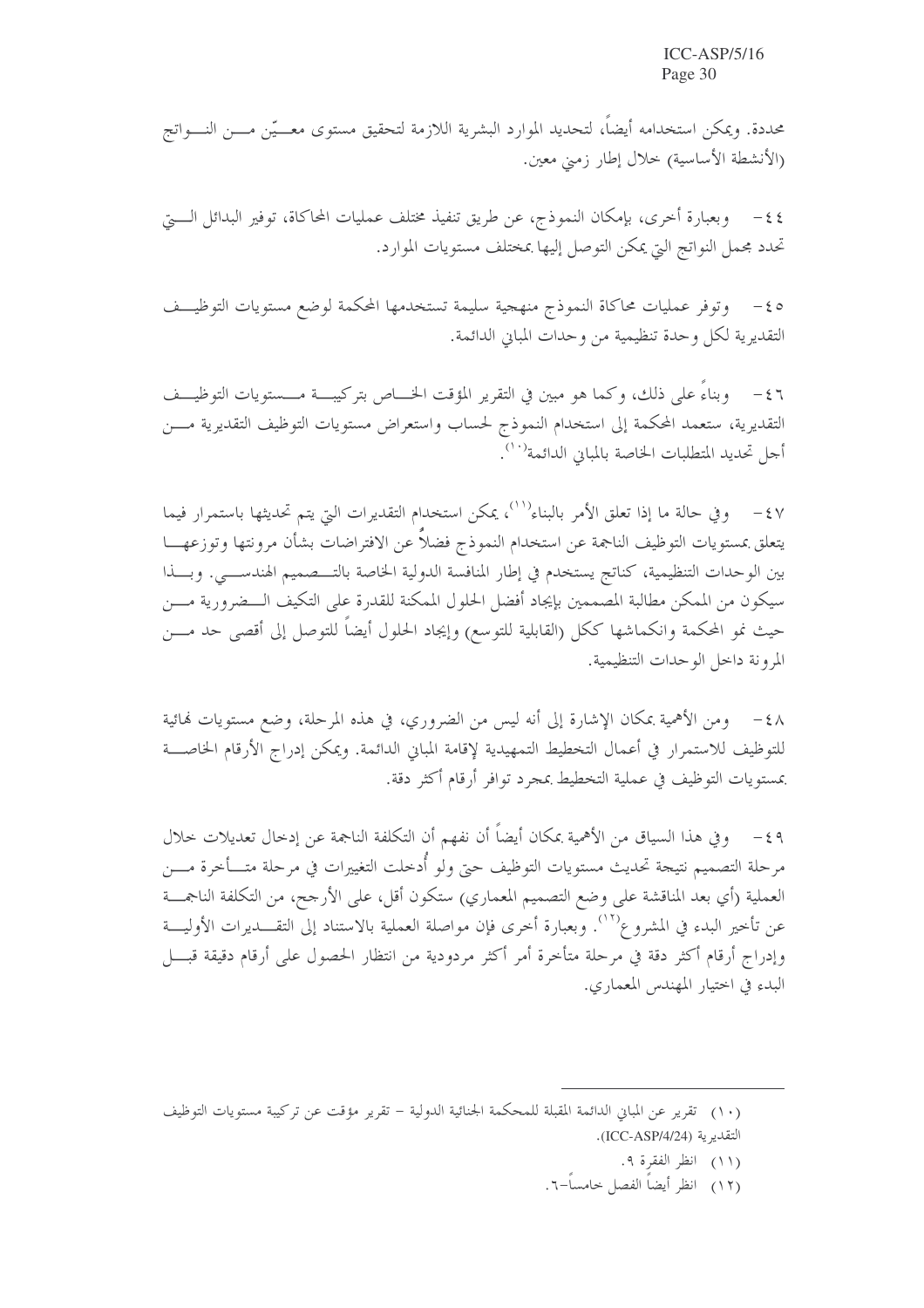ثانياً–٥–٤ حجم المبنى

• ٥- بالنظر إلى عدم اتخاذ أي قرار بشأن الافتراضات ومستويات التوظيف المناظرة، يتعذر تقديم أية أرقام فمائية بشأن حجم المبني. والطريقة الملائمة الوحيدة للوصول إلى تلك الأرقام تتمثـــل في مبــــادرة المحكمة إلى اتخاذ قرار حول تكهناهما بشأن الافتراضات الخاصة بحجم عملها في المدى البعيد وما يتـــصل ها من مستويات التوظيف اللازمة (استناداً إلى عمليات محاكاة نموذج طاقة المحكمة). وعندما تتم الموافقة على تلك التكهنات من قبل الجمعية أو تعديلها، بإمكان المحكمة أن تبدأ في حساب حجم المبيِّ بما يوافق الوضع السائد.

٥١ – وفي غياب أي توجيه بشأن العدد اللازم لأماكن العمل وضعت المحكمة ثلاثــة ســـيناريوهات افتراضية مختلفة حول العدد الأقصى الممكن لأماكن العمل<sup>(١٣)</sup>؛

- طاقة قصوى قدرها ٨٥٠ مكاناً؛
- طاقة قصوى قدرها ١١٠٠ مكان؛
- طاقة قصوى قدرها ١٤٥٠ مكاناً.

وبصرف النظر عن مستوى التوظيف الحالي<sup>(٢٤</sup>، فإن هذه الأرقام تم اختيارها عشوائياً للتدليل على الكيفية التي يؤثر ها حجم المشروع في التكاليف النسبية فيما يتعلق بجميع الخيارات الثلاثة (انظـــر الفصل رابعاً–٤–٤). ويمثل كل سيناريو مختلف زيادة قدرها حوالي ٣٠ في المائة بالمقارنة مع السيناريو السابق. ولا بد من التوكيد، مع ذلك، على أن المحكمة لا تدري لدى كتابة هذا التقرير، أياً من هــــذه السيناريوهات سيمثل، على الأرجح، المتطلب النهائي، حيث ما زال يتعين اتخاذ قرار بشأن مـــستويات التوظيف.

٥٢ – ﴿ غير أن من المهم الإشارة إلى أن الأرقام الواردة في السيناريوهات المبينة أعلاه، هي مـــستويات قصوى لشغل الحيّز. وبعبارة أخرى، إذا تعلق الأمر بمبنى يتم تشييده أو استئجاره ليسع ٨٥٠ موظفـــاً، فإن ذلك يعني أنه في حالة ما إذا انتقلت المحكمة الآن إلى ذلك المبنى فإن المبنى سيتم شغله فوراً بطاقتـــه القصوى مما يستحيل معه حدوث أي نمو في فترة لاحقة.

<sup>(</sup>١٣) م*لحوظة:* لقد أصبحت فكرتا "الطاقة العاملة" و"الطاقة الكاملة" كما تم استخدامهما في عرض المشروع من قبل من الأفكار التي تجاوزها الزمن بعد وضع نموذج طاقة المحكمة والمناقشات الدائرة حول مستوى التوظيف اللازم. وقد استند مستوى التوظيف القائم على توفير ٩٥٠ و١٣٠٠ وظيفة إلى افتراضات بشأن أنشطة المحكمة. وتحري، حالياً، مراجعة تلك الافتراضات في ضوء نموذج طاقة المحكمة.

<sup>(</sup>١٤) \_ يعكس الرقم ٨٥٠ أقصى عدد من الأشخاص الذين رصدت بشأهُم اعتمادات في الميزانية.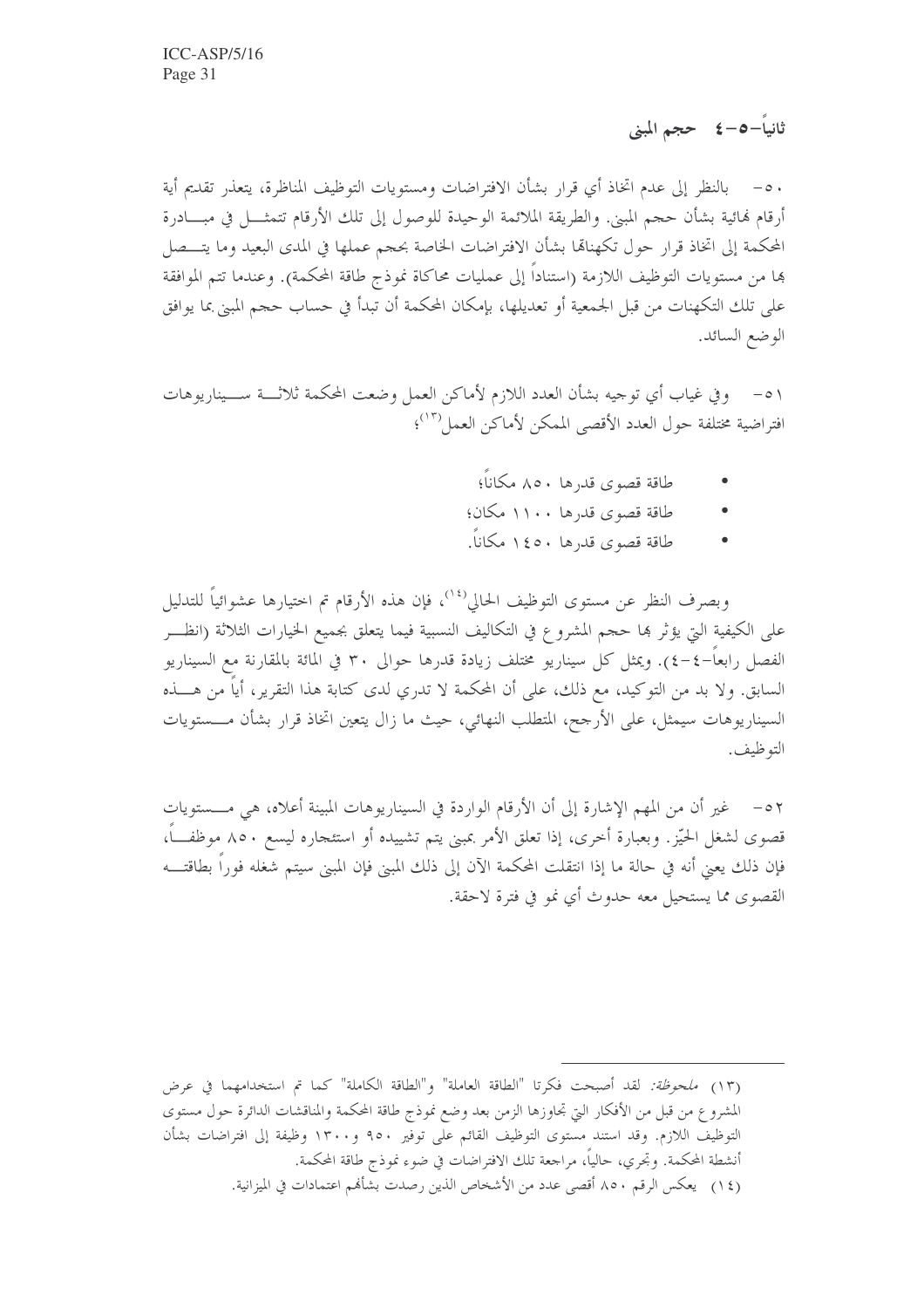ثانياً–0–٤–١ المرونة والقابلية للتوسع

٥٣ – من المستصوب دائماً تشييد أو استئجار أي مبنى مع توافر حد أدنى فيما يخص النمو للــــسماح بقدرٍ من المرونة فيما يخص مستويات التوظيف. وفي الظروف العادية، بإمكان أي مبنى أن يتوفر علــــى مرونة تصل إلى ٣٠ في المائة وذلك يتوقف على النظم المستخدمة. وعليه إذا أُريد تشييد مبنى يتوافر على المرونة اللازمة فيما يتعلق بمستوى ملاك موظفى المحكمة الجنائية الدولية في الوقــت الحاضـــر (أي +/– ٨٥٠، وظيفة) فإن ذلك يعني أن الطاقة القصوى للمبين ستكون ١١٠٠ مكان من أمكنة العمل.

٤ ٥- وعليه يجب التوكيد على أن الطاقة القصوى للمبين، والحالة هذه، لا تنم بأي حال عن الحجم الفعلى للمنظمة التي تشغله. ومن قبيل الأخذ بالحيطة في عملية التخطيط مراعاة وجود هياكل أساســـية يمكنها استيعاب أحداث غير متوقعة لأن توسعة مبنى ما بإضافة مبانٍ إليه (أي القابلية للتوسع) إنما هــــي عملية تستغرق وقتاً طويلاً كما أن تكلفتها أكبر بكثير من التكلفة التي يقتضيها توفير بعـــض الأمــــاكن الاحتياطية منذ البدء.

> ويرد أدناه مخطط يوضح الفارق بين مسألتي المرونة والقابلية:  $-\circ \circ$



- والمرونة تعني مستوى الزيادة في مستويات التوظيف/نشاط قاعات المحكمة الذي يجب أن تتمكن الهياكل المادية القائمة (أي المبايي) من أن تستوعبه وتمتصه بكل يسر وتمكن المرونة المنظمة من التوسع بدون الحاجة إلى أعمال بناء أو تشييد. وبعبارة أحرى، فإن النمو/الانكماش يحدث في حدود الجدران القائمة والمرونة محـــدودة بـــالحيز القابــــل للاستخدام في المباين مقدرًا بالأمتار المربعة.
- والقابلية للتوسع تعني إنشاء مبانٍ حديدة أو القيام بتوسعة مبانٍ قائمــــة. ولا تــــصبح القابلية للتوسع أمراً ضرورياً إلا عندما تبلغ المبايي القائمة طاقاقما القـــصوى وعنــــدما تكون هوامش المرونة قد استغلت الاستغلال الكامل. والقابلية للتوسع تكون محدودة بحجم الموقع.

٥٦ – وقد حددت المحكمة مسألتي المرونة وقابلية مبانيها للتوسع على أفمما من بين متطلبات المبـــاني الدائمة الأساسية (انظر الفصل ثانياً–٢–٦–١) "جميع المباني في موقع واحد". وما ذلك إلا لأنــــه مــــن المستحيل التنبؤ بتطور المحكمة الجنائية الدولية في العقود القادمة (أي خلال عمر المبــــاني الدائمــــة) وفي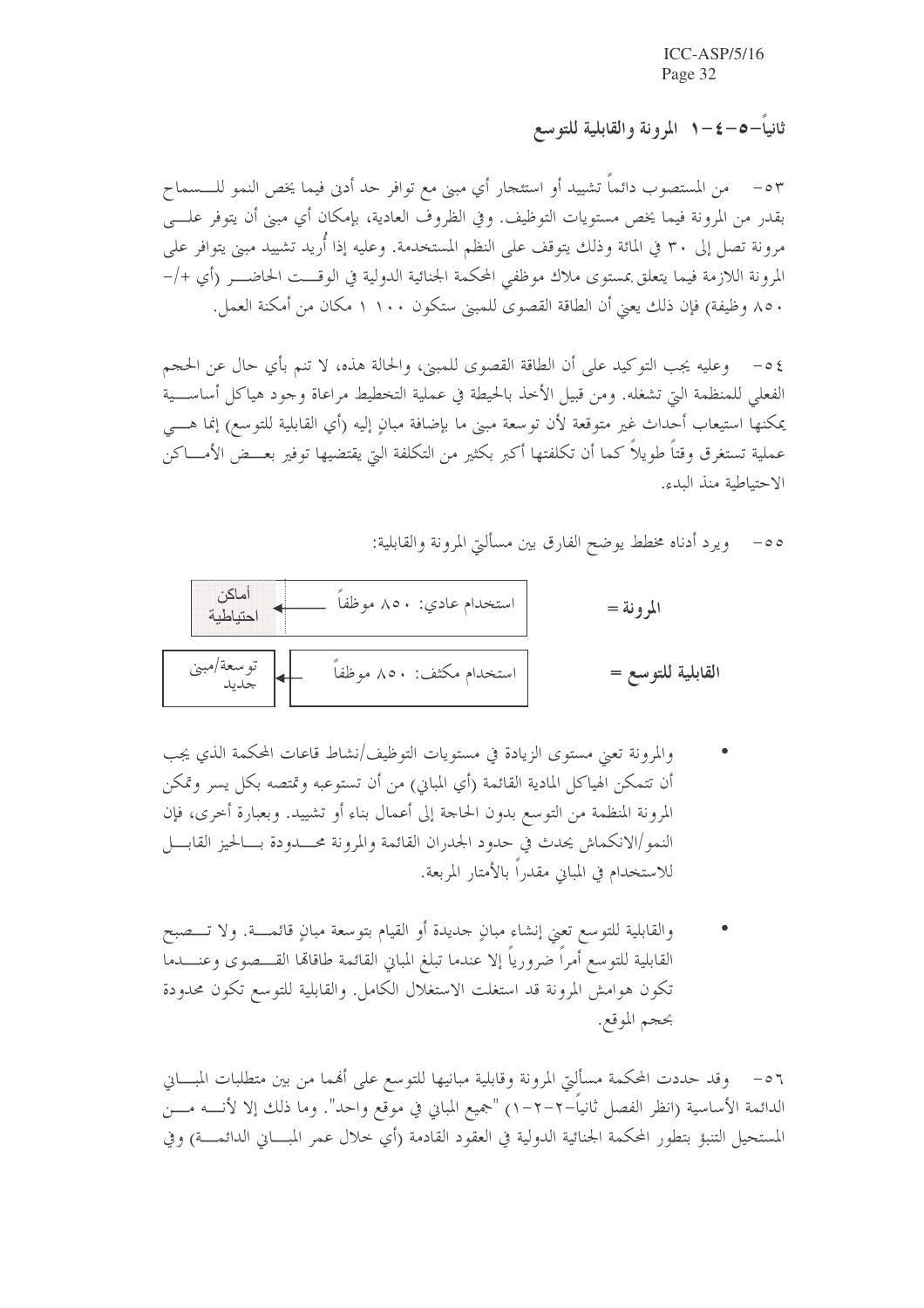الأحوال المثالية من المفترض أن تكون مبايي المحكمة على قدرٍ من المرونة وأن تكون قطعة الأرض الـــــتي ستقام عليها من الاتساع بحيث تكفي للسماح بإمكانية التوسع.

٥٧ – غير أن المرونة والقابلية للتوسع تنطبقان، في المقام الأول، على الحيز المطلوب للمكاتب. وهـــو يرتبط ارتباطاً مباشراً بمستوى التوظيف في حين تظل أجزاء أخرى من المباني على حالها، تقريباً، بغـــض النظر عن الحجم الإجمالي للمنظمة. ووفقاً لذلك، تم، لدى وضع الافتراضات بشأن حجم المبني، وفقـــاً لمختلف السيناريوهات (٨٥٠، ١١٠٠ و٤٥٠١)، التمييز بين الأجزاء الثابتة والأجزاء المتغيرة.

ثانياً−٥−٤−٢ الحسابات الأولية المتعلقة بحجم المبنى

٥٨ – من المتعذر، في غياب حساب لمستويات توظيف مؤكدة وموحدة، إعطــاء أرقـــام مفـــصلة للمساحة الأرضية الإجمالية اللازمة للمباني الدائمة. وتستند الحسابات المبينة أدنـــاه إلى دراســـة أوليـــة (الجدول الخاص بالقاعات) أجريت عام ٢٠٠٤ من قبل وكالة المباني الحكومية في الدولة المضيفة، بنـــاءً على الافتراض الأصلي بوجود ٣٠٠ ١ موظف. وستتولى المحكمة، في أقرب فرصة ممكنة، بيان متطلبالها الوظيفية والمكانية بالتفصيل.

٥٩ – ولهذا الغرض طلبت المحكمة توفير الأموال اللازمة من أجل التعاقد مع فريق من الخبراء المستقلين لإجراء دراسة الغرض منها تحديد المتطلبات المعمارية والفنية للجهة المستخدمة بما في ذلـــك المتطلبـــات الوظيفية والمكانية المفصّلة.

٦٠– ومع ذلك، واستناداً إلى التفريق بين المتطلبات الثابتة، مثل مجموعات قاعات المحاكمة أو ردهــــة المدخل الرئيسي والمتطلبات المتغيرة فيما يتعلق بالحيز المكتبي، فإنه من الممكن، في هذه المرحلـــة، طــــرح افتراضات تقريبية بشأن الحجم التقديري في إطار السيناريوهات الثلاثة المختلفة. ولأغراض هذه العملية الحسابية فإن تخصيص مساحة أرضية إجمالية قدرها ٢٣٫٦ متر مربع<sup>(١٥)</sup> لكل موظف، ومن الواضح أن هذه المساحة متواضعة إلى حد ما.

٦١– ومما تجدر الإشارة إليه أن المحكمة ما زالت بعد في موقف لا يمكَّنها من إعطاء التوزيع الــــدقيق لمستويات التوظيف على مختلف الأجهزة. وسيوفر نموذج طاقة المحكمة هذه الأرقام حالما يستم الاتفــاق على الافتراضات الأساسية بشأن نشاط المحكمة الجنائية الدولية في المستقبل. ولتبسيط عملية الحــــساب فإن الجدول الوارد أدناه لا يبين إلا الأعداد الخاصة بإجمالي المستوى الأقصى للتوظيف والتي يجب علـــي المبيّ أن يتمكَّن من استيعاهما.

<sup>(</sup>١٥) بناء على الدراسة الخاصة بالجدول الأولى الخاص بالقاعات كما قدمتها الدولة المضيفة (المساحة المتغيرة مقسومة على عدد الموظفين = ١٥٤٥م م م أ).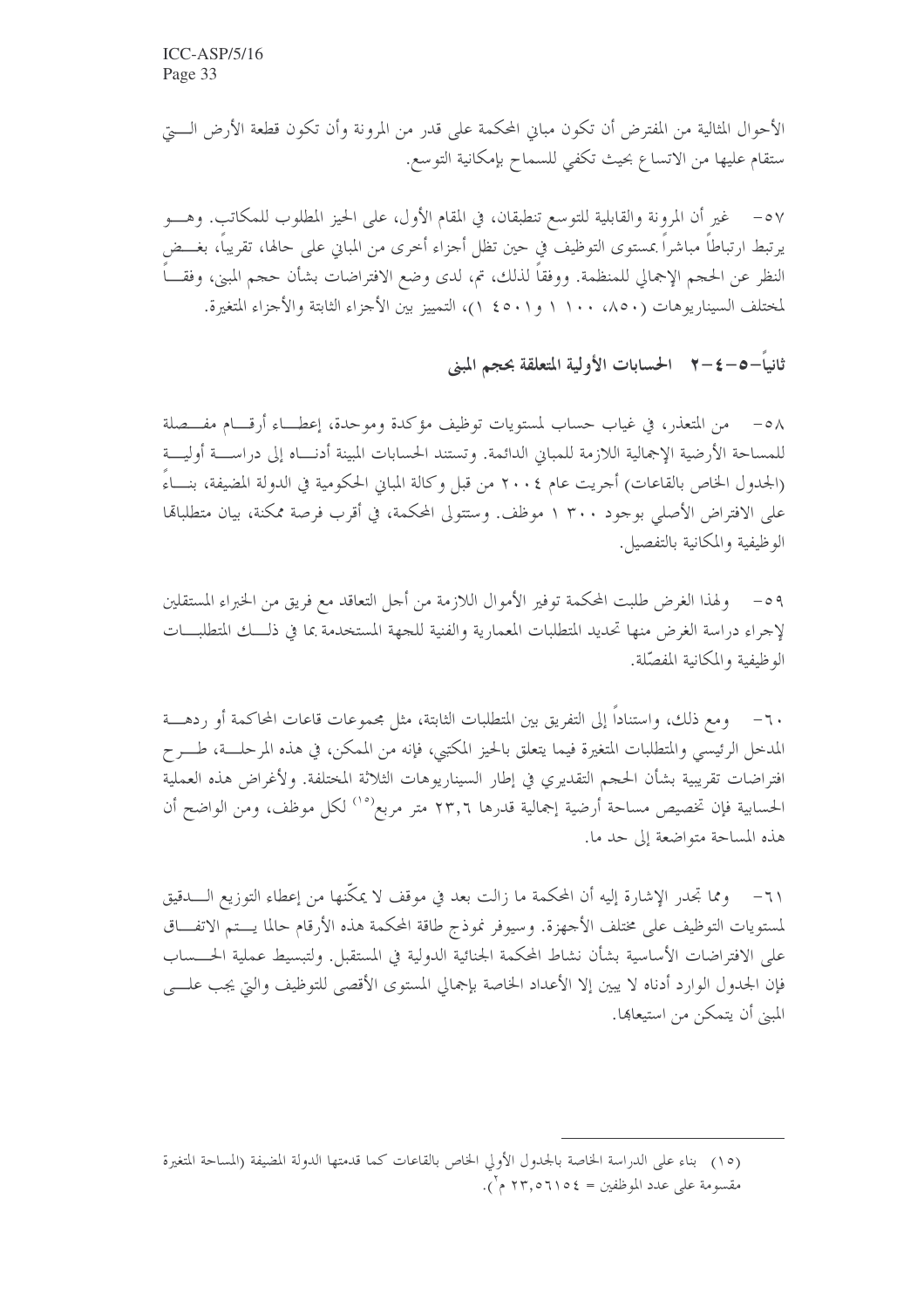| مسح للمساحة الأرضية الإجمالية للمباني الدائمة الخاصة بالمكمة الجنائية الدولية |                                                    |                                         |                                                                          |                                                                                      |
|-------------------------------------------------------------------------------|----------------------------------------------------|-----------------------------------------|--------------------------------------------------------------------------|--------------------------------------------------------------------------------------|
| 160.                                                                          | 1.1                                                | ۵٥.                                     | (المرجع)<br>1.7                                                          | مستوى التوظيف                                                                        |
| 7.117                                                                         | 7.10                                               | 7.70                                    | 7.1                                                                      |                                                                                      |
| المساحة الأرضية                                                               | المساحة الأرضية                                    | المساحة الأرضية                         | المساحة الأرضية                                                          | المساحة المتغيرة                                                                     |
| الإجمالية                                                                     | الإجمالية                                          | الإجمالية                               | الإجمالية                                                                |                                                                                      |
| [بالأمتار المربعة]                                                            | [بالأمتار المربعة]                                 | [بالأمتار المربعة]                      | [بالأمتار المربعة]                                                       | القضاة                                                                               |
| 5701                                                                          | $T O T \Lambda$                                    | Y Y Y Y                                 | $2 \vee$                                                                 | أماكن عمل مكتبية للقضاة                                                              |
| 715                                                                           | 270                                                | rr.                                     | $\circ \circ \cdot$                                                      | وظائف الدعم (قاعات المسؤتمرات/المسداولات،                                            |
|                                                                               |                                                    |                                         |                                                                          | التخزين، التنظيف)<br><b>مكتب المدعي العام</b>                                        |
| $\eta$ . $\tau q$ .                                                           | Y AAY                                              | 7.91                                    | 9710                                                                     | أماكن عمل مكتبية خاصة بالمدعى العام                                                  |
| $\mathcal{N} \rightarrow \mathcal{N} \rightarrow$                             | $\wedge \cdot \; \xi$                              | 771                                     | 90.                                                                      | وظائف الدعم (قاعات للمؤتمرات/للمـــداولات،                                           |
|                                                                               |                                                    |                                         |                                                                          | التخزين، التنظيف)                                                                    |
|                                                                               |                                                    |                                         |                                                                          | قلم التسجيل                                                                          |
| 11720                                                                         | ハ ハドミ                                              | て ハヤて                                   | $\setminus \cdot \quad \xi \ \xi \ .$<br>$\mathcal{N} \cdot \mathcal{N}$ | أماكن عمل مكتبية لقلم التسجيل<br>وظائف داعمة رقاعات للمؤتمرات/للمسداولات،            |
| $\setminus \quad \setminus \tau \wedge$                                       | $\wedge$ 7 $\Upsilon$                              | 77V                                     |                                                                          | التخزين، التنظيف)                                                                    |
|                                                                               |                                                    |                                         |                                                                          | أماكن أخرى                                                                           |
| $Y \Sigma Y$                                                                  | ۲ ۸۳٦                                              | 1219                                    | $Y$ $\vee$                                                               | مجموعة المطاعم                                                                       |
| ۲۲۳                                                                           | ۱٦٩                                                | ۱۳۱                                     | $Y \cdot \cdot$                                                          | السورش (الإصلاح، تكنولوجيــا المعلومـــات                                            |
| ۳۲۳                                                                           | $Y \xi o$                                          | 19.                                     | $\Upsilon$ q.                                                            | والاتصالات)<br>الاستنساخ، مناولة البريد                                              |
| $\left  \right $ $\left  \right $ $\circ$ .                                   | 1 )・・                                              | ٨٥.                                     | $\gamma$ $\mu$ .                                                         | التدبير المترلي، البضائع، التخزين، عام (التنظيــف                                    |
|                                                                               |                                                    |                                         |                                                                          | وغرف التدَّحين)                                                                      |
| ۲٥۱                                                                           | ۱۹۰                                                | $\frac{1}{2}$                           | YY0                                                                      | المسداحل (الموظفون، الموظفون الخاصون،<br>الشخصيات المرموقة، البضائع)                 |
| どき りつき                                                                        | <b>TO 911</b>                                      | $\overline{\tau \cdot \cdot \tau \vee}$ | $Y \cdot T Y \cdot$                                                      |                                                                                      |
|                                                                               |                                                    |                                         |                                                                          |                                                                                      |
|                                                                               |                                                    |                                         |                                                                          | المساحة الثابتة                                                                      |
| $\setminus \top o$ .                                                          | $\setminus \top o$ .                               | 170.                                    | 170.                                                                     | المدحل الرئيسي ومنطقة الاستقبال                                                      |
| 109.                                                                          | 109.                                               | 109.                                    | 109.                                                                     | ردهة عامة والوظائف الداعمة                                                           |
|                                                                               |                                                    |                                         |                                                                          |                                                                                      |
| $r r \circ$ .                                                                 | $r r \circ$ .                                      | $r r \circ$ .                           | $T T$ .                                                                  | مجموعة قاعات المحكمة (قاعة المحكمة والوظــائف<br>الداعمة)                            |
| 177.                                                                          | 177.                                               | ۱ ۲٦۰                                   | 177.                                                                     | مجموعة التحفظ (الزنزانات، منطقة المتسهمين                                            |
|                                                                               |                                                    |                                         |                                                                          | المحتجزين، الشهود)                                                                   |
| $\vee$ $\vee$ $\vee$                                                          | $\vee$ $\vee$ $\vee$                               | $\vee$ $\vee$ $\vee$                    | 1 VV .                                                                   | مجموعة قاعات المؤتمرات (المرافق المؤتمرية المركزية                                   |
|                                                                               |                                                    |                                         |                                                                          | بما في ذلك الوظائف الداعمة)                                                          |
| $\frac{1}{2}$                                                                 | $\left  \right $ $\left  \right $ $\left  \right $ | ۱ ۲۱۰                                   | 110                                                                      | مجموعة قاعات المكتبة                                                                 |
| ۳۹۰<br>٦٥.                                                                    | ۳۹٥<br>70.                                         | ۳۹٥<br>70.                              | 490<br>70.                                                               | المرافق الخاصة بالصحافة<br>القبو، الخزن المؤمّن                                      |
| ٩٦.                                                                           | 97.                                                | 97.                                     | 97.                                                                      | الأمن                                                                                |
| $\setminus \mathcal{I}$                                                       | $\setminus \mathcal{I}$                            | 17.                                     | 17.                                                                      | الوحدة الطبية                                                                        |
| $\setminus \vee \cdot$                                                        | $\setminus \vee$                                   | $\vee$ $\vee$                           | $\gamma \vee \cdot$                                                      | الرعاية                                                                              |
| $\mathbf{r} \mathbf{v}$                                                       | $\mathbf{r} \vee \mathbf{0}$                       | $\mathbf{r} \vee \mathbf{0}$            | $\mathbf{r} \vee \mathbf{0}$                                             | بحموعة قاعات الرياضة (اللياقة البدنية)                                               |
| 720                                                                           | 750                                                | 750                                     | 720                                                                      | مباني البوابات                                                                       |
| ٢٣٦<br>ハハ                                                                     | ۲۳٦<br>ノノハ                                         | ۲۳٦<br>ノノハ                              | 577<br>$11\lambda$                                                       | أمانة جمعية الدول الأطراف (١٠ موظفين)<br>أمانة الصندوق الاستئماني للضحايا (٥ موظفين) |
| 15054                                                                         | 1505                                               | 15054                                   | 15054                                                                    | المجموع الفرعي – المساحة الثابتة                                                     |
|                                                                               |                                                    |                                         |                                                                          |                                                                                      |
| $\mathbf{\hat{z}} \wedge \mathbf{V} \cdot \mathbf{A}$                         | 2.51                                               | TE OVI                                  | 201V                                                                     | المجموع العام                                                                        |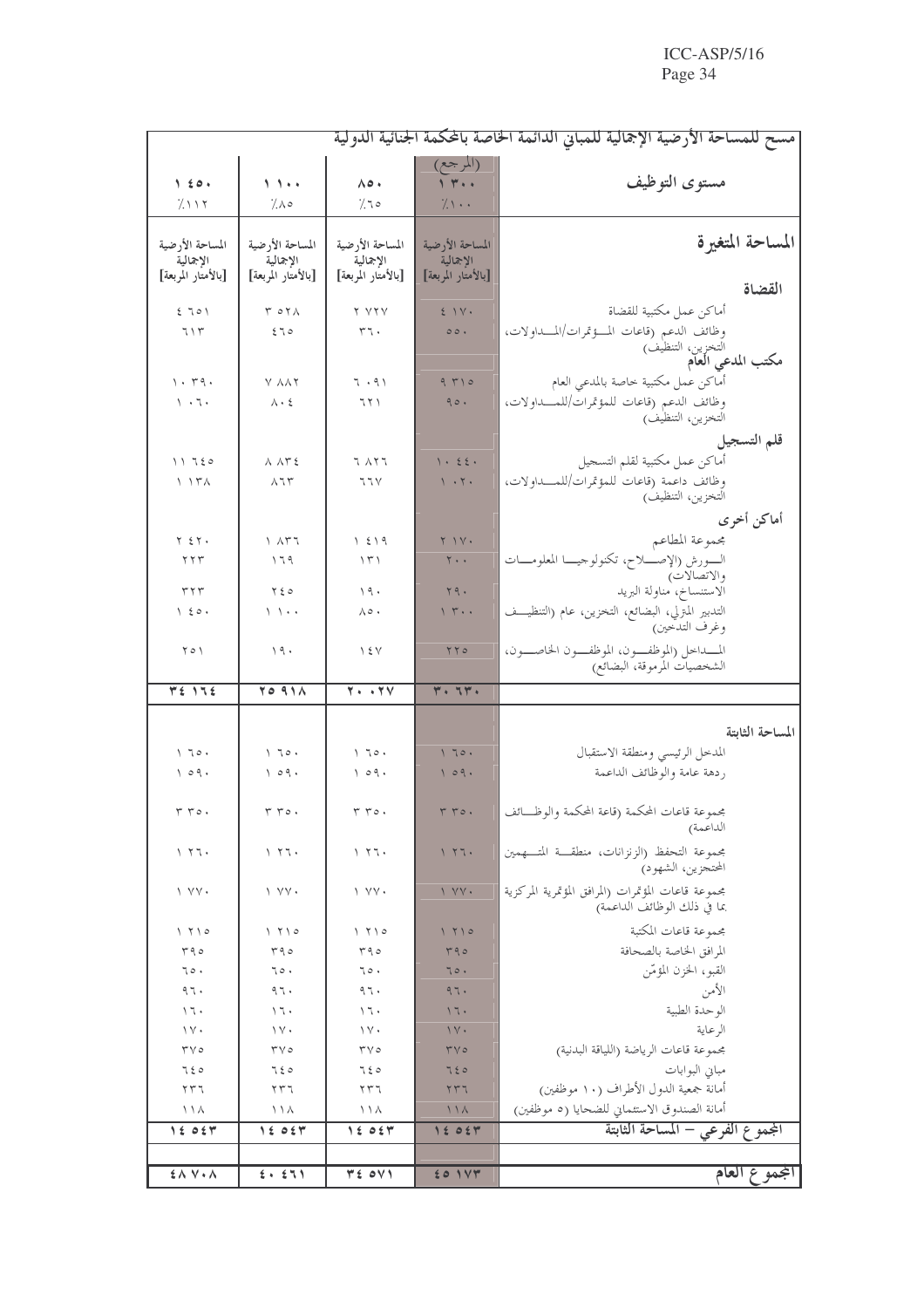وعلى هذا الأساس يكون حجم المبيّ اللازم لمختلف السيناريوهات كالتالي:

٦٢– و لا بد من التوكيد على أن هذه الأرقام إنما هي حسابات رياضية تقريبية. كما أن حجم المبيِّ النهائي سيتوقف، إلى حد كبير، على التصميم المعماري (انظر الفصل ثانياً–٣–٣)، وعلى تصميم الخيار الذي يقع انتقاؤه. وللحصول على تقديرات أكثر دقة لحجم المبني ستجرى دراسات مفصلة في مرحلة ما قبل التصميم والخروج بأفضل الحلول.

٦٣– ومما ينبغي الإشارة إليه، كذلك، أن الكثير من المتطلبات الثابتة، في الخيارات الراهنة (أي الآرك والمحكمة الجنائية الدولية ليوغوسلافيا السابقة) هي أقل من المستوى الأمثل. من ذلك، على سبيل المثال، أن حجم وتصميم وموقع قاعات المحكمة والشرفات المخصصة للجمهور في كل مسن الآرك والمحكمسة الجنائية الدولية ليوغوسلافيا السابقة هي أمور أبعد من أن تبعث على الرضا. غير أن المحكمـــة لــــيس في نيتها أن تكيف هذه السمات مع المعايير اللازمة إذا تم انتقاء أي من هذين الخيارين. وبعبارة أخرى فإنه سيتعين على المحكمة أن تكيف نفسها مع الظروف السائدة حتى ولو كانت لا تبعث على الرضا.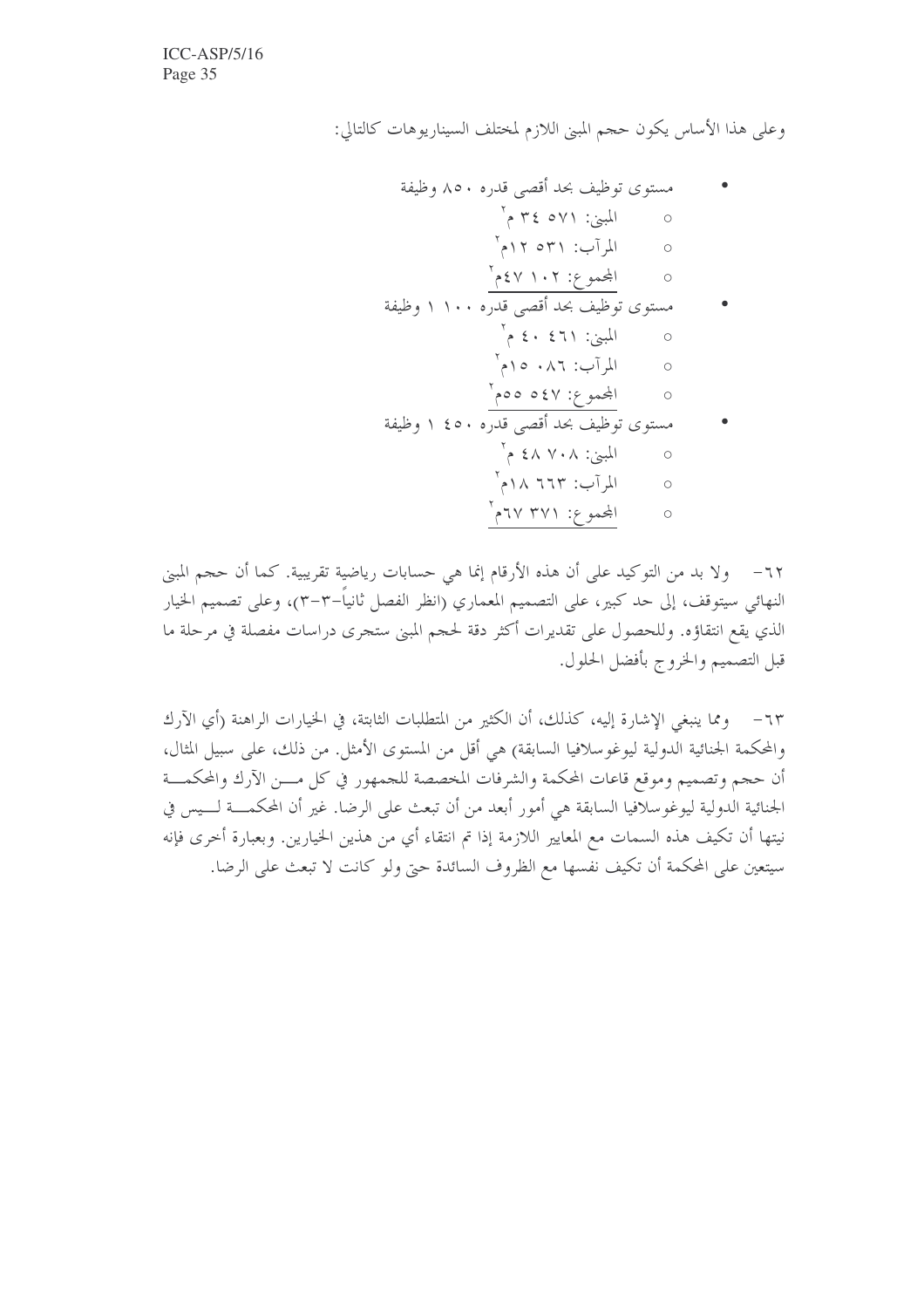ثالثاً– خيارات الاسكان

ثالثاً— ١ مقدمة

٦٤– تم، خلال انعقاد مؤتمر روما لعام ١٩٩٨، اختيار مملكة هولندا لاستضافة المحكمـــة الجنائيـــة الدولية في لاهاي. وذكرت الدولة المضيفة، في عرضها الأولى، أن الاختيار النهائي لموقع تقام عليه مباني المحكمة سيكون على أيدي السلطات الوطنية والمحلية المعنية، مع مراعاة المتطلبات النظاميـــة للمحكمـــة الجنائية الدولية على النحو الذي يحدده المؤتمر الدبلوماسي.

٦٥– وقد اختارت الدولة المضيفة موقع ألكساندركازيرن (انظر الفصل الثالث–٣–٣–١) باعتبـــاره الموقع المعين لتشييد مبان مخصصة الغرض تؤوي المحكمة الجنائية الدولية. وقد تمت دراســـة الخيــــارات الأخرى في لإطار عملية اختيار دقيقة بمعايير دقيقة غير أن الدولة المضيفة خلصت في نماية المطاف إلى أن ألكساندر كازيرن سيكون أنسب المواقع الذي سيقوم عليه المقر الدائم للمحكمة الجنائيـــة الدوليــــة في المستقبل. وحتى يتم تشييد المبني الجديد عرضت الدولة المضيفة توفير مبانٍ مؤقتة بدون مقابل لمسدة ١٠ سنوات في مبني الآرك. وعلى هذا الأساس بدأت عملية تخطيط إقامة مبانٍ جديدة مخصصة الغــــرض في عام ٢٠٠٢ بمشاركة الدولة المضيفة وفريق تابع للمحكمة وذلك بمدف الانتهاء من تشييد المباني الدائمة قبل عام ٢٠١٢ (وهو موعد انتهاء الفترة التي عرضتها الدولة المضيفة لإيواء المحكمة بدون مقابل).

٦٦– غير أن لجنة الميزانية والمالية قد أوصت، في تقريرها عن أعمال دورقما الثالثة، بأن تدرس المحكمة والجمعية إمكانية الاستمرار في استخدام المباني المؤقتة في الأحل الأطول<sup>(١٦)</sup>. وقد أقرت الجمعيـــة هـــذا الاقتراح، في توصيالها بشأن البرنامج الرئيسي الخامس – الاستثمار في مباني المحكمة، وأشارت إلى وحود ثلاثة خيارات ممكنة أمام المحكمة فيما يتعلق بمبانيها الدائمة: البقاء في مبانيها المؤقتة؛ أو الانتقال إلى مبنى المحكمة الجنائية الدولية ليوغوسلافيا السابقة؛ أو الانتقال إلى مبني جديد يُكرس لها<sup>(١٧</sup>).

٦٧– وقد عمدت المحكمة إلى المقارنة بين هذه الخيارات الثلاثة على أساس المتطلبـــات الــــتي تمـــت صياغتها في عرض المشروع (كما حاء ذلك في الفصل الثاني)، وتم تقديم نتائج تلك المقارنـــة إلى لجنـــة الميزانية والمالية في ٩ آذار /مارس ٢٠٠٥ .

٦٨ – وفي قرارها بشأن المباني الدائمة ICC-ASP/4/Res.2 الذي اعتمد بتوافق الآراء في الاحتمــــا ع العام الرابع المنعقد في ٣ كانون الأول/ديسمبر ٢٠٠٥ اعترفت جمعية الدول الأطراف، وفقاً للمعلومات

(١٨) تقرير عن خيارات الإسكان (ICC-ASP/4/1).

<sup>(</sup>١٦) الوثائق الرسمية لجمعية الدول الأطراف في نظام روما الأساسي للمحكمة الجنائية الدولية، الدورة الثالثة، لاهاي، 7- • ا أيلول/سبتمبر ٢٠٠٤ (منشور المحكمة الجنائية الدولية، ICC-ASP/3/25)، الجزء الثاني-ألف-٨(ب)، الصفحة ١٩٩، الفقرة ١٠٢. (١٧) الوثائق الرسمية لجمعية الدول الأطراف في نظام روما الأساسي للمحكمة الجنائية الدولية، الدورة الثالثة، لاهاي، 7- • ا أيلول/سبتمبر ٢٠٠٤ (منشور المحكمة الجنائية الدولية، ICC-ASP/3/25)، الجزء الأول-ألف-٢، الصفحة ١٥، الفقرة ٢٣.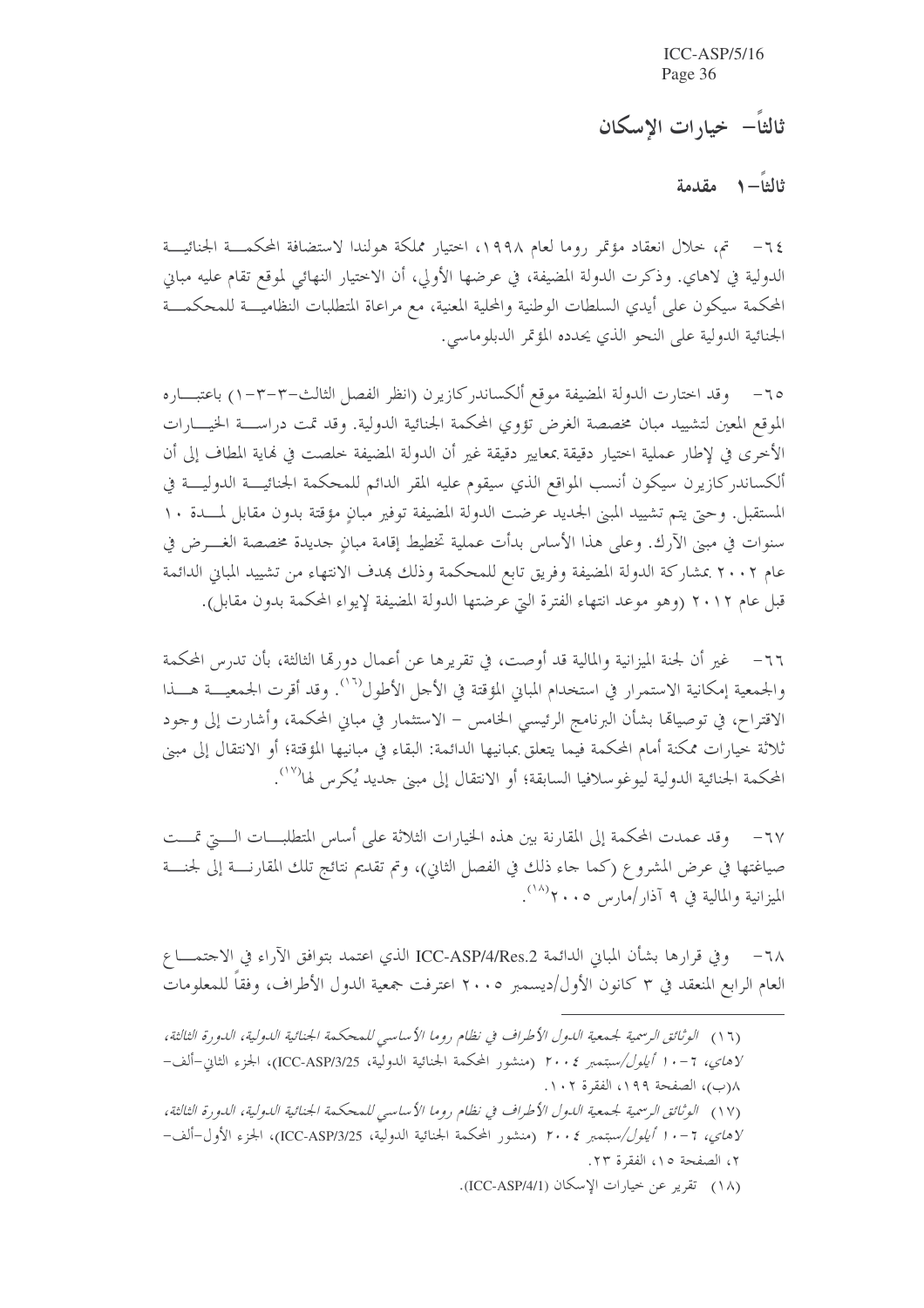المتاحة حيّ الآن، بأن إقامة مبيّ مخصص الغرض في موقع ألكساندر كازيرن يوفر على الأرجح، أكثـــر الحلول مرونة فيما يتعلق بالتوفيق بين متطلبات المحكمة من حيث الحجم والوظيفة والأمن".

٦٩– وقد أحاطت لجنة الميزانية والمالية علماً، في تقريرها عن أعمال دورهّا السادسة'<sup>٩٩)</sup> بما اعترفت به الجمعية غير ألها طلبت من المحكمة الاستمرار في العمل على وضع مقترحات بديلة لاستئجار السكن في لاهاي (بما في ذلك موقعي الآرك والمحكمة الجنائية الدولية ليوغوسلافيا السابقة)، طالمـــا لم تتخـــذ الجمعية قراراً لهائياً بشأن اختيار ألكساندر كازير ن<sup>(٢٠)</sup>.

٧٠– ويعدّ انتقاء أحد حيارات الإسكان، الآن، أكثر الخطوات استعجالاً وأهمية. وستكون أعمــــال التخطيط الموازية فيما يتعلق بأكثر من حيار واحد جهداً مكلفاً وسيستغرق وقتاً طويلاً وينبغي تلافيهـــا قدر الإمكان.

> خيارات الإسكان البديلة المتاحة أمام المحكمة ثالثاً– ۲

> > ثالثاً—٢—١- ثلاثة نماذج لإنجاز المباني الدائمة

٧١– إن نقطة الانطلاق فيما يتعلق بالنظر في حيارات الإسكان يجب أن تستند دائماً إلى متطلبـــات الجهة المستخدمة أي المحكمة. وليس هناك أي فائدة تجنى من استئجارٍ أو شراء مبنى مّا إذا كان لا يمكّن المحكمة من العمل على ما يرام.

٧٢– وعليه من الضروري، لدى البحث عن مبنى مناسب يؤوي المحكمة، مراعاة متطلبات المحكمـــة المحددة والخاصة وهي كثيرة. وكما يتوقع المرء فإنه ليس هناك، في سوق لاهاي العقارية، أي مبانٍ قائمة تناسب هذه الاحتياجات الخاصة. وبناءَ عليه فإن هناك ثلاثة حيارات أمام المحكمة للعثور علـــي المحـــل المناسب الذي يؤويها:

- تميئة مبين قائم فعلاً؛
- اللجوء إلى تصميم معماري تجاري متاح وإدخال التعديلات اللازمـــة عليـــه لتلبيـــة احتياجات المحكمة أو
	- تشييد مبن جديد مخصص الغرض.  $\bullet$

ثالثاً — ٢ — ١ — ٨ — هّيئة مبنى قائم فعلاً

٧٣– هذا الخيار يتعلق بمبنى قائم يوفر، تقريباً، الحجم اللازم من حيث الحيز المكتبى ويسمح بالتكيف اللازم مع المتطلبات المحددة للمحكمة الجنائية الدولية. وهذا التكيف لا يمكن أن يتم إلا بإعــــادة بنــــاء الأجزاء القائمة أو بإضافة أجزاء جديدة.

- (١٩) تقرير لجنة الميزانية والمالية عن أعمال دورهّا السادسة (ICC-ASP/5/1).
	- (٢٠) المرجع نفسه، الفقرة ٣٦.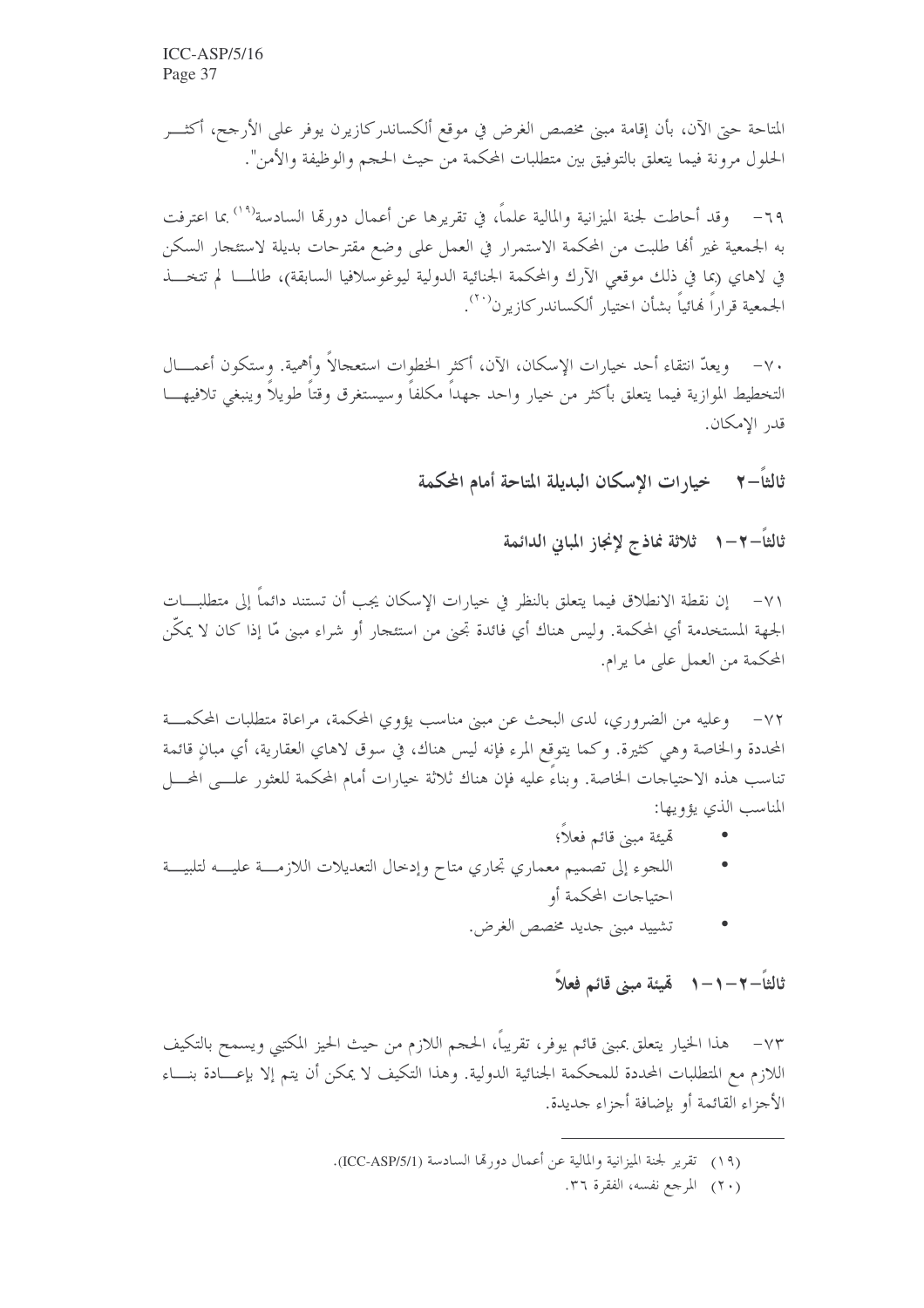٧٤ – ويمكن استخدام هذا النموذج لمبنى مستأجر غير أن هوية الجهة الــــتي يـــتعين عليهــــا القيــــام بالاستثمارات من أجل التهيئات والإنشاءات الإضافية ليست واضحة وكذلك الشأن بالنسبة إلى الكيفية التي ستنعكس ها تلك الاستثمارات في سعر الإيجار. وينبغي الإشارة أيضاً إلى أن المحكمة لن تنتفــــع، في حالة انتقاء هذا الخيار، من العرض المالي الإضافي الذي قدمته الدولة المضيفة (انظر الفـــصل رابعــــاً–٣ أدناه).

٧٥– ويقوم كل من الآرك والمحكمة الجنائية الدولية ليوغوسلافيا السابقة مثالاً على هذا النموذج. إلا أن أعمال التهيئة التي تم الاضطلاع ها لا تلبي متطلبات المحكمة الجنائية الدولية في المدى البعيد. فتهيئــــة محكمة يوغوسلافيا العمرانية لم تكن كافية قط وكان المقصود منها دائماً إيجاد حل مؤقت. والشيء ذاته يصدق على الآرك الذي كانت الفكرة من إنشائه توفير محل إقامة مؤقت لا غير . وعليه فإن الإضـــافات وضعت خططها على ألها حلول قصيرة الأجل توفر أفقاً زمنياً محدوداً أقصاه ١٠ سنوات وبالتالي فـــإن كلاً من الآرك والمحكمة الجنائية الدولية ليوغو سلافيا السابقة لا يليي المتطلبات الدنيا للمباني الدائمة.

## ثالثاً–٢–١–٢٪ اللجوء إلى تصميم معماري تجاري متاح وإدخال التعديلات اللازمة عليه لتلبيــــة احتياجات المحكمة الجنائية الدولية

٧٦– هناك طريقة ثانية لتأمين المبابي التي تلبي متطلبات المحكمة من خلال اللجوء إلى السوق الخاصة وهي تتمثل في العثور على مشروع تجاري لا يزال في مرحلة التخطيط ومطالبة المقاول بتكييف الخطــط الموضوعة مع متطلبات المحكمة.

٧٧– وفي هذا النموذج سيتعين على المحكمة إقناع المقاول بتشييد مبني مطابق لاحتياحالها ثم تتـــولى المحكمة بعد ذلك استئجاره من ذلك المقاول. وبذا لن تكون المحكمة مالكة للمبـــاين. ومـــن الجــــدير بالملاحظة أيضاً أنه إذا تم انتقاء هذا الخيار فإن المحكمة لن تستفيد من العرض المالي الإضافي الذي تقدمه الدولة المضيفة (انظر الفصل رابعا–٣، أدناه).

٧٨ - وليس من الواضح ما إذا أن السوق ستجد أي مصلحة في هذا النموذج بـــالنظر إلى الطــــابع الشديد الخصوصية لمتطلبات المحكمة مما سيجعل من العسير على المقاول أن يتمكن إطلاقاً من تأجير المبني لأي جهة كانت.

## ثالثاً–۲–۱–۳٪ تشييد مبنى جديد مخصص الغرض

٧٩- تستند المباين المخصصة الغرض إلى خطة وتصميم وإلى قطعة أرض مناظرة وهي أمور من شأها أن تسمح بتنفيذ تلك الخطة على قطعة الأرض تلك. وهذا النموذج يسمح للمحكمة بتشييد مبني يلــبي احتياجالها على الوجه الأكمل كما يسمح لها بملكية المبني إذا رغبت في ذلك.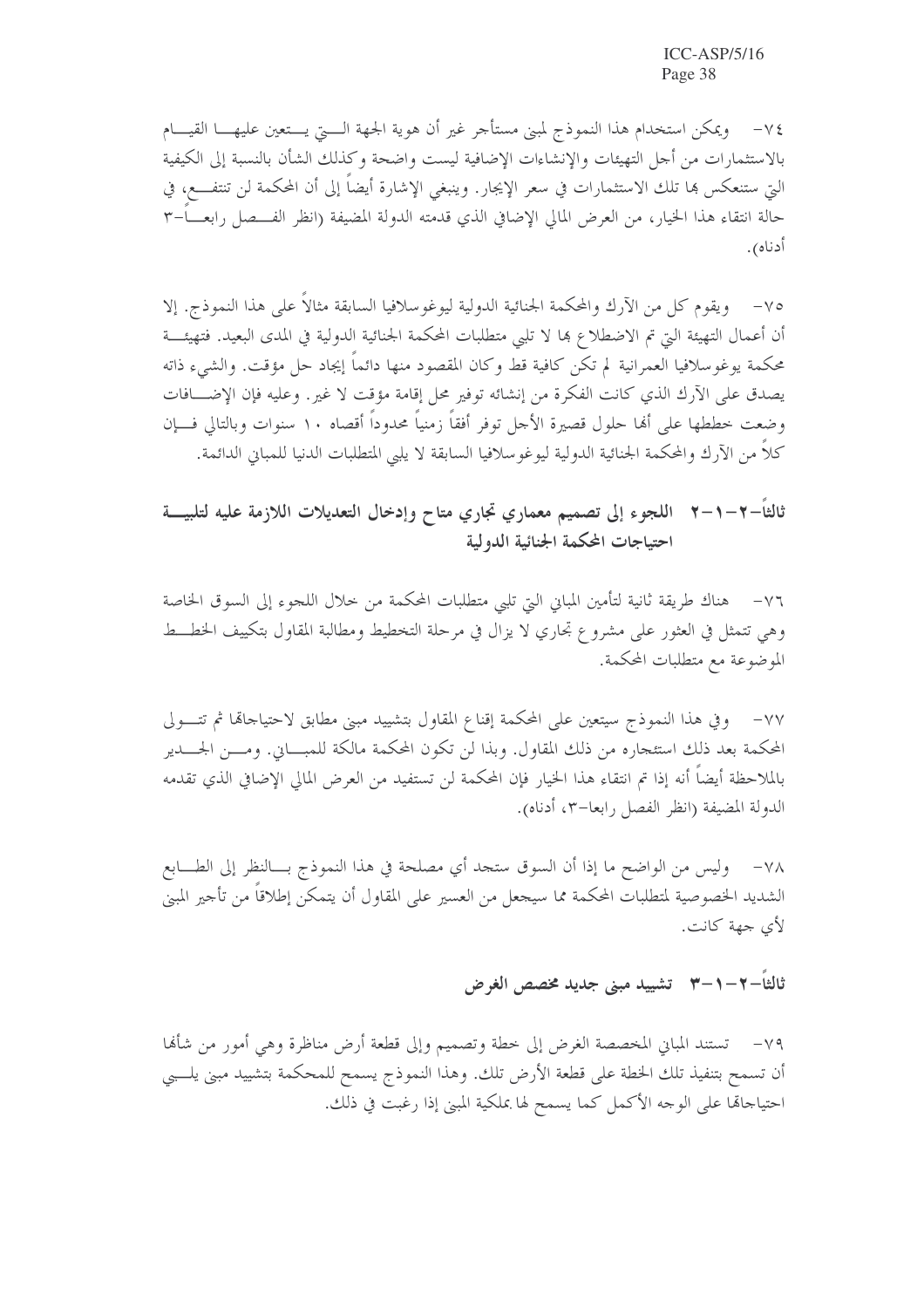وفي إطار هذا النموذج تعمد المحكمة إلى تحديد متطلباها ثم إلى إيجاد الشركاء اللازمين (مـــز القطاع العام أو القطاع الخاص) لتنفيذ المشروع.

٨٠– وخيار ألكساندركازيرن يقع ضمن هذه الفئة. غير أنه ينبغي الإشارة إلى أن المحكمة لن تتمكن من الاستفادة من العرض المالي الإضافي الذي تقدمه الدولة المضيفة، في إطار هـــذا النمــــوذج، إلا إذا تم انتقاء حيار ألكساندركازيرن (انظر الفصل رابعاً–٣ أدناه).

ثالثاً–٢–٢٪ تحديد خيارات مناسبة للمحكمة الجنائية الدولية

٨١– كما ذكر آنفاً، طلبت لجنة الميزانية والمالية تحديد "مقترحات بديلة لاستئجار السكن في لاهاي (بما في ذلك موقعي الآرك والمحكمة الجنائية الدولية ليوغوسلافيا السابقة) بغية طرح اختيارات حقيقيـــة على الجمعية"```. ونزولاً على هذا الطلب، اضطلعت الدولة المضيفة بدراسة للخيارات البديلة المكنــــة فيما بتعلق بالاسكان في لاهاي.

٨٢– واضطلعت الدولة المضيفة، باعتبارها شريكاً لا معدى عنه للمحكمة الجنائية الدولية في البحث عن خيارات واقعية للإسكان، بدراسة كيرى لسوق العقارات<sup>(٢٢)</sup> وذلك بمدف تحديد أنسب الخيارات لإيواء مباين المحكمة الدائمة.

٨٣ – وبناءَ على تلك الدراسة وعلى تحليل الخيارات البديلة فيما يتعلق بتلبية متطلبات المحكمة (انظر الفصل الثاني)، خلصت الدولة المضيفة إلى أن الآرك والمحكمة الجنائية الدوليــــة ليوغوســـــلافيا الــــسابقة وألكساندر كازيرن لا تزال أكثر الخيارات جدوى في لاهاى لإنجاز مباني المحكمة الدائمة.

٨٤– ولا بد من التوكيد على أن الخيارات الثلاثة جميعاً هي حيارات حقيقية بمعنى ألها يمكن أن توفر حلاً يلبي احتياحات المحكمة السكنية شريطة الاضطلاع بأعمال التهيئة اللازمة. وقد يقتضي ذلك أعمالاً إنشائية كبرى وترميماً لموقعي الآرك أو محكمة يوغوسلافيا السابقة وذلك يتوقف على حجم المـــشروع من حيث أماكن العمل.

<sup>(</sup>٢١) المرجع ذاته.

<sup>(</sup>٢٢) أعلمت الدولة المضيفة المحكمة والفريق العامل لمدينة لاهاي بألها أجرت بحثاً استقصائياً لسوق لاهاي العقارية ونظرت في عدد من الخيارات الأحرى وحاصة "وزارة النقل والاتصالات"، ومناطق The Monarch و Ypenburg و Houtrusthallen و Verhulstplein و The Hague New Central و Beatrixkwartier و Hoornwijck .Binckhorst,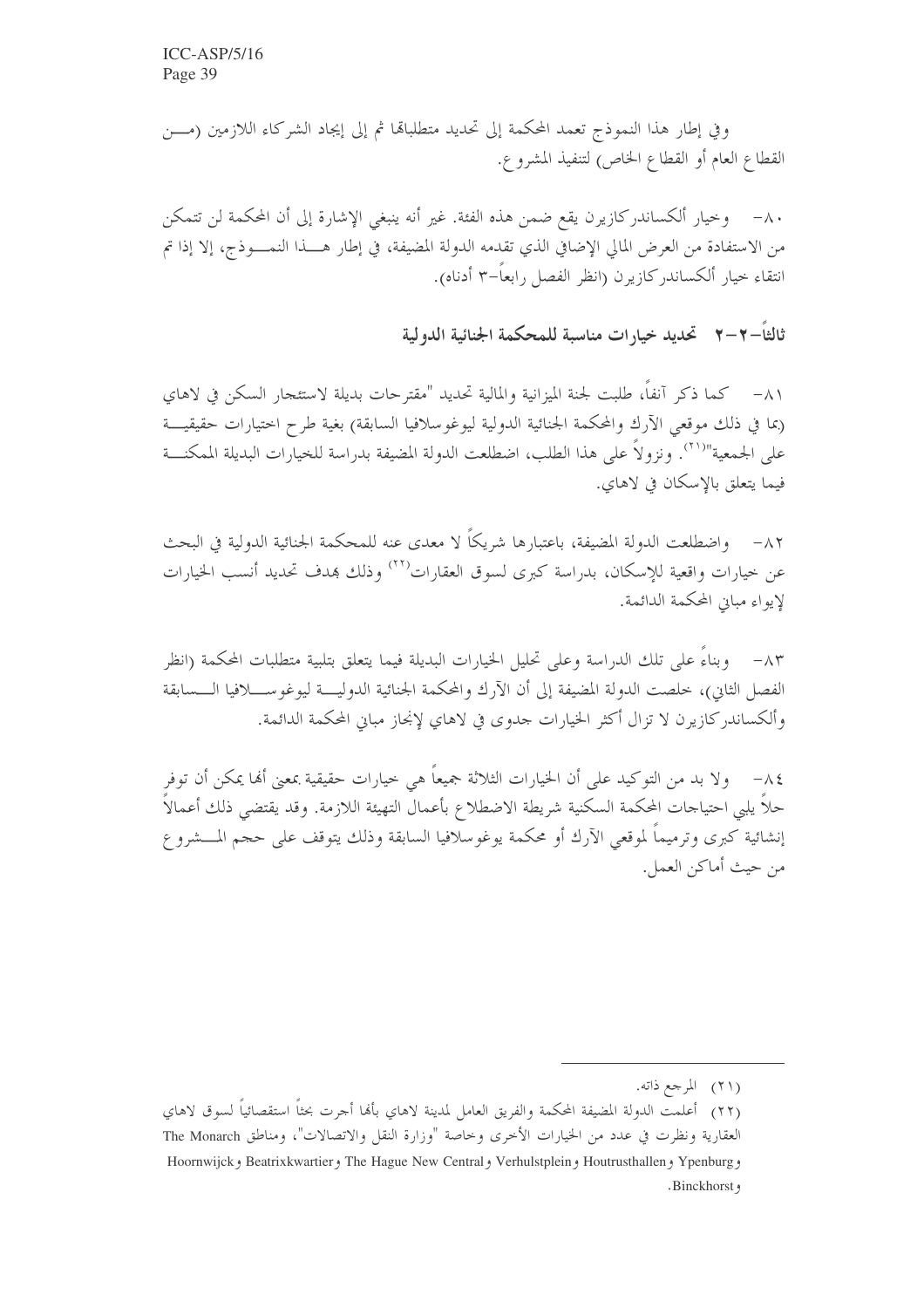ثالثاً–٣ خيارات الآرك والمحكمة الجنائية الدولية ليوغوسلافيا السابقة وألكساندركازيرن ثالثاً– ١ الآ, ك

Maanweg 174, 2516 AB, The Hague :بلوقع:

ثالثاً–٣–١–١ وصف الموقع ٨٥– يشتمل موقع الآرك على ثلاث بنايات متصلة ببعضها البعض (تُسمى "أحنحة") ويتكون أهــــم عنصر منها من برج شاهق يتركب من خمسة عشر طابقاً. وهذه المباني تغطى قطعة أرض بكاملها تقريباً مساحتها ٢٥٩ ٥ متراً مربعاً. ويوفر المحمع بأسره مساحة أرضية يمكن تأجيرها وتُقدر بـ ٢٣٣ ٢١ متراً مربعاً وهي تسع لنحو ٨٠٠ إلى ٨٥٠ موظفاً. كما يؤوي المحمّع قاعة مرتجلة للمداولات مساحتها ٦٥ متراً مربعاً تفي بمعظم احتياجات الدائرة التمهيدية العاجلة. بالإضافة إلى ذلك هناك "الجناح دال" الذي بُني حديثاً وتبلغ مساحته الإجمالية ٣٧١ ٦ متراً مربعاً ويضم قاعتين للجلسات مساحة إحـــداهما ١٧٠ متراً مربعاً ومساحة الأخرى ٧٠ متراً مربعاً مجاورتان لمرافق الاستقبال.

٨٦ \_ والمرآب عبارة عن قطعة أرض تقع على مسافة بعيدة عن المبايي المؤقتـــة نفـــسها ويمكــــن أن تُستخدم موقفاً لـ ٣٧٥ سيارة. ولا يتوفر مرآب للزائرين وللعربات المزودة بأجهزة الاتصال الساتلي ولا للحافلات وغيرها.

٨٧– والآرك يمتلكه مصرف حاص قد يرغب في استغلال ما يمتلكه في أغراض أكثــــر مردوديــــة في المستقبل. وينتهي عقد استئجار الآرك الحالي في عام ٢٠١٢. وقد أشارت البلدية إلى ألها لا تؤيد فكرة تمديد فترة استخدامه<sup>(٢٣)</sup>.

ثالثاً–٣–١–٢٪ تحليل

٨٨– إن الآرك يمكنه أن يسع ٨٥٠ موظفاً حسب مستويات التوظيف الحالية إلا أنه لا يفــــسح أي مجال لأي مرونة كانت. وعلاوة على ذلك فإنه لم يبق في هذا الموقع أي مجال سواء للتوسع الأفقــــى أو الرأسي مما يحول دون إمكانية التوسع كذلك. وفي الوقت الحاضر تحتاج المحكمة أصلاً إلى حيز ثـــانوي، بل إنها عمدت إلى حيازته، وذلك لإيواء حوالي ٥٠ موظفاً في موقع مختلف في مدينة لاهاي.

٨٩- والآرك لا يناسب العمليات التي تنطوي عليها أنشطة المحكمة ولا يفــــسح أي مجــــال لتــــوفير التصميمات اللازمة للاضطلاع بالمحموعات الوظيفية المهمة. ورغم أن الآرك يتكون من ثلاثة أجزاء فإن

(٢٣) أحاطت وزارة خارجية هولندا المحكمة علماً بأن التصاريح الراهنة لاستخدام الآرك ومحكمة يوغوسلافيا إنما هي مؤقتة وأن بلدية لاهاي لا تؤيد فكرة تقديم طلب تجديد عقد الإيجار. كما أعلمت الوزارة المحكمة بأن هناك، فيما يبدو، شكوكاً تكتنف النتيجة التي ستؤول إليها الإجراءات الإلزامية من أجل الحصول على تصريح دائم باستخدام الآرك أو محكمة يوغو سلافيا.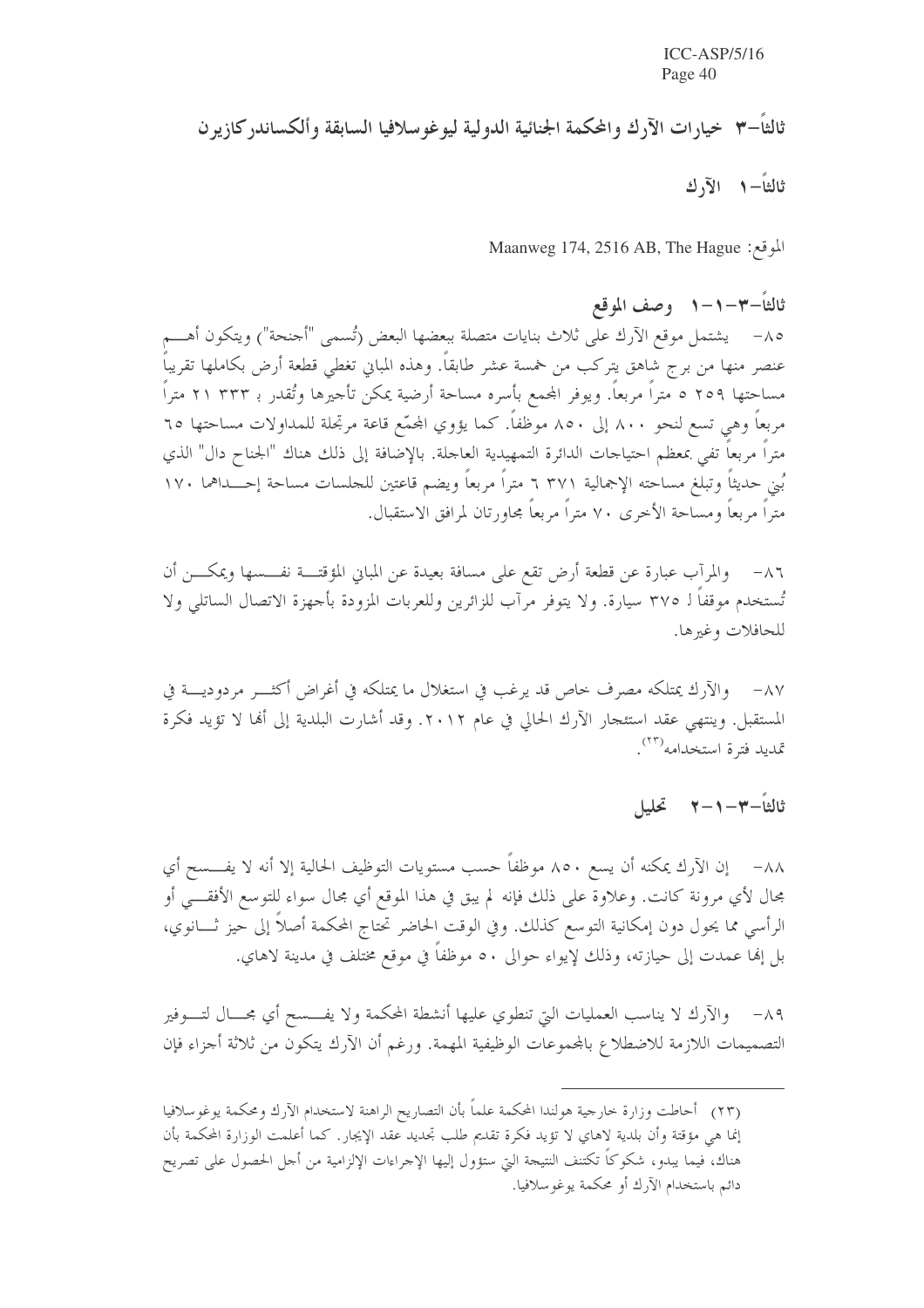هذه الأخيرة غير مناسبة لحجم الأجهزة. وعليه فسيكون من الضروري توزيع آحاد الأجهزة على أجزاء مختلفة من المبني. وتقع قاعات الانتظار المخصصة للشهود في المنطقة التي تضم المكاتب العادية وهـــي لا تمتلك مرافق منفصلة (مداخل منفصلة، دورات مياه، إلخ...). ولا يوجد هناك ممر منفصل بين منطقـــة الانتظار المخصصة للشهود/الضحايا وقاعات المحكمة كما لا يوجد أي حيز للعمل لمحامي السدفاع أو الضحايا أو الدول. كما أن الطرق المخصصة لتيسير دخول المعوقين إلى المحكمة محدودة العدد.

> ثم إن الآرك بعيد عن مركز الاحتجاز .  $-9.$

٩١- والآرك لا يملك مبين معداً لإيواء محكمة ذلك أن مظهره كمبين يؤوي مكاتـــب عـــصرية لا يتوافق مع الفكرة التي توحي بما محكمة عالمية دائمة. فهو مبني ليس فيه ما يستقطب الزوار ويــــشعرهم بأفمم محل ترحاب، وهو غير مناسب لاستقبالهم ولا يملك شرفات ملائمة تسع الجمهور كما لا تتـــوافر فيه أي مرافق مؤتمرية في منطقة شبه عامة من المبني. وتقع كل قاعات المؤتمرات في المنطقة الأمنية المقيدة والتي لا يسمح للزوار بدحولها.

٩٢– وطبيعة المبنى (الارتفاع الشاهق) والمسافة القصيرة التي تفصل بين محيط الأمن والمبني تجعل عملية تأمين الآرك أمراً في غاية العسر . وليس من الممكن تميئة الآرك بحيث يلبي متطلبات المحكمة الأمنية ذلك أن تصميمه لا يسمح بوضع مفهوم الأمن ذي الشعب الأربع موضع التنفيذ الكامل. فبعض الوحـــدات التنظيمية يقع في المنطقة الأمنية الحظأ كما أن المناطق الأمنية تتداخل في بعض النقاط مما يستلزم إما رفع مستوى الأمن (مما يحدث عرقلة) أو قبول مخاطر لا مبرر لها.

٩٣– ولا توحد أي منطقة آمنة حول الآرك يمكن لموظفي المحكمة اللجوء إليها في حالة الإحلاء، لأن المبني تحيط به شوارع مكتظة للغاية. وعليه من العسير تطبيق حطط الإحلاء التي تقتضي احترام متطلبات الأمن كما لا يوحد أي مجال متاح لتنظيم المظاهرات بدون المساس بشكل كبير بالنظام العام.

ثالثاً—٣—٢ المحكمة الجنائية الدولية ليوغو سلافيا السابقة

Churchillplein 1, 2517 JW, The Hague: الموقع:

ثالثاً–٣–٢–١ الوصف ٩٤ – تتوزع أماكن العمل الخاصة بالمحكمة الجنائية الدولية ليوغو سلافيا السابقة على مبان ثلاثة.

٩٥– المبنى الرئيسي ويرجع عهده إلى الخمسينات يتمتع بمساحة إيجارية أرضية قدرها ٨٨٣ ١٩ متراً مربعاً ويمكن أن يسع لـ ٧٠٠ موظف موزعين على ٥ طوابق. ويشتمل المبني الرئيسي على ثلاث قاعات للجلسات. وتبلغ مساحة الأرض الإجمالية ٨٦٠٠ متر مربع.

٩٦ – وبالإضافة إلى ذلك، هناك مبنيان اثنان يقعان في عنوانين مختلفين بالقرب من المبني الرئيسي. أما المبنى الأول ففيه مكاتب تسع لـ ٢٠٠ موظف وأما المبنى الآخر فيسع لـ ٧٠ موظفاً.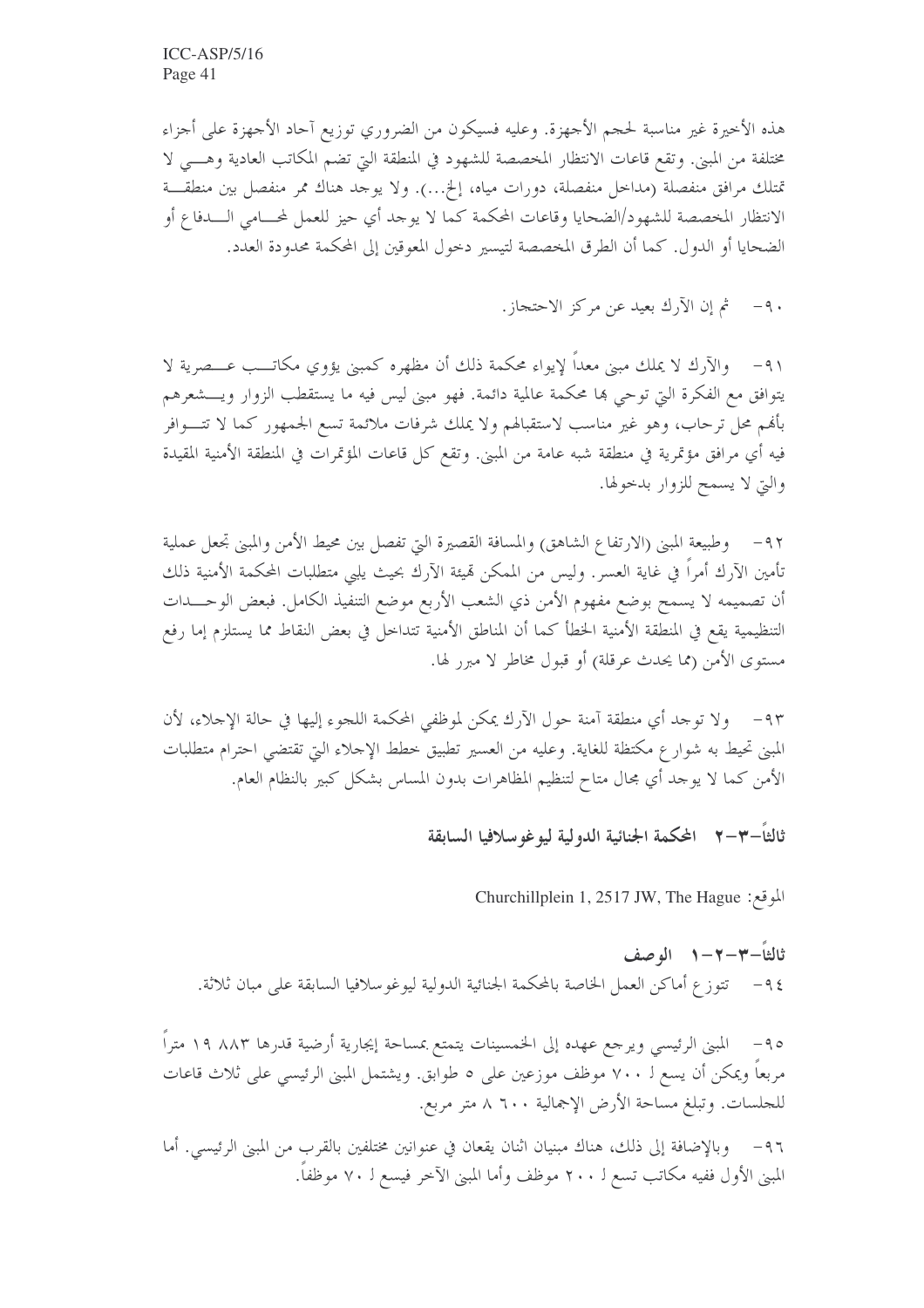٩٧ – وهناك مرآب تحت أرضى يمكن أن يسع لـ ٣٣٥ سيارة. بالإضافة إلى ذلك هناك ٦٣ موقفً للسيارات داخل السياج المؤمن. وبوسع الزائرين أن يستخدموا أماكن وقوف السيارات التابعة لمركـــز مؤتمرات مجاور للمبنى ولكنهم يطالبون بدفع رسم على ذلك. ولا تتوافر أي مواقف للعربات المسزودة بأجهزة الاتصال الساتلي ولا للحافلات.

٩٨ - وتوجد في المحكمة ثلاث من قاعات المحاكمة غير أن الشرفات المخصصة للجمهور ضيقة جداً. وقاعات المحاكمة فيها غير مناسبة لمشاركة الضحايا أو الدفاع أو ممثلي الدول.

والمبني الرئيسي للمحكمة تمتلكه شركة مقاولة عقارية تجارية. وينتهي عقد استئعجار المسبني  $-99$ الرئيسي للمحكمة الحالي في عام ٢٠١١ على أقصى تقدير وقد أشارت البلدية إلى أَهَا لن تؤيد تمديـــد فترة استخدام مبايي المحكمة<sup>(٢٤</sup>).

### ثالثاً–٣–٢–٢ تحليل

١٠٠ – إن مباني محكمة يوغوسلافيا لا تتسع لإيواء الموظفين الذين يعملون في المحكمة الجنائية الدوليــــة في الوقت الحالي. وإذا وقع انتقاء هذا الخيار فسيكون من الضروري بناء المزيد من المكاتب. ومن وجهة نظر مكانية بحتة فإنه يبدو أن هناك حيزاً كافياً لبناء تلك المكاتب غير أنه من غير الواضح ما إذا سيتسنى الحصول على التراخيص اللازمة. ومن غير الممكن التوسع الرأسي في المباني الحالية مما يحدُّ أيـــضاً مــــن إمكانيات القابلية للتوسع إذا ما لم يسمح بأي أعمال بناء إضافية على الموقع.

١٠١- ويتألف الجانب الرئيسي من مباني محكمة يوغوسلافيا من مبنى واحد كبير وبذا لا توحـــد أي إمكانية تسمح بالفصل بين الأجهزة. ويمكن تصحيح هذا الوضع بتنفيذ أعمال بناء إضافية على الموقـــع ذاته إذا تسبى الحصول على تصاريح البناء.

١٠٢- ومباني محكمة يوغوسلافيا غير ملائمة لأعمال المحكمة الجنائية الدولية وليس فيهـــا أي مجـــال لتوفير التصميمات اللازمة للوفاء بالمتطلبات الوظيفية المهمة. ولا تتوافر في قاعات الانتظار المخصـــصة للشهود المرافق الملائمة، كما لا يوجد ممر منفصل بين منطقة الانتظار وبين قاعة المحكمـــة. ولا تــــوفر المحكمة أي حيّز منفصل للعمل يُخصص لمحامي الدفاع وليس هناك أي مكان مخصص لمشاركة الضحايا أو ممثلي الدول. أما المرافق المخصصة للصحافة في محكمة يوغو سلافيا فإنها غير ملائمة كما لا توجد أي مكتبة مفتوحة للعموم. زد على ذلك أن سبل وصول المعوقين إليها محدودة.

١٠٣ - وتقع محكمة يوغوسلافيا في منطقة محترمة توجد فيها متاحف وعدة سفارات فضلاً عن وجود منظمات دولية أخرى بالقرب منها. وعلى الرغم من أن السمات المعيارية للمحكمة تعكس قدراً مــــن

(٢٤) أحاطت وزارة خارجية هولندا المحكمة علماً بأن التصاريح الراهنة لاستخدام الآرك ومحكمة يوغوسلافيا إنما هي مؤقتة وأن بلدية لاهاي لا تؤيد فكرة تقديم طلب تجديد عقد الإيجار. كما أعلمت الوزارة المحكمة بأن هناك، فيما يبدو، شكوكاً تكتنف النتيجة التي ستؤول إليها الإجراءات الإلزامية من أجل الحصول على تصريح دائم باستخدام الآرك أو محكمة يوغو سلافيا.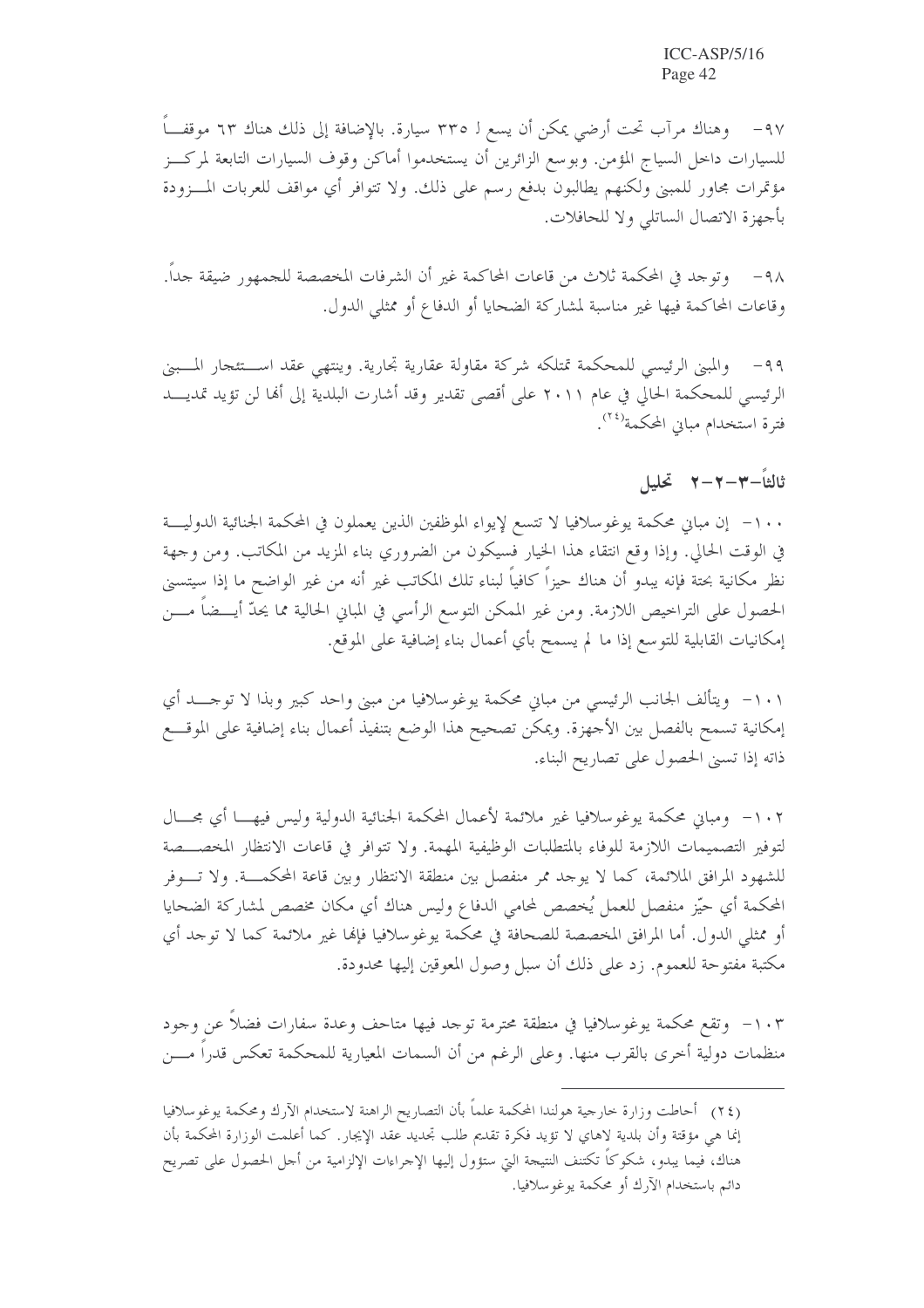المهابة، فإن مكانتها لا تضاهي المكانة التي يجب أن تكون عليها محكمة عالمية دائمة. ذلك أن مبانيها لا تشعر الزائر بأنه شخص مرحّب به كما ألها غير مناسبة لاستقبال مجموعات الزوّار.

٤ . ١- ويوجد مركز الاحتجاز على مسافة معقولة منها.

١٠٥ - ومباني محكمة يوغوسلافيا غير مرتفعة إلا أنها قريبة جداً من الطريق كما أن المسافة التي تفصل بين محيط الأمن وبين المبابي قليلة جداً. ومن غير الممكن تكييف مبابي محكمة يوغوسلافيا مع المتطلبـــات الأمنية للمحكمة الجنائية الدولية. ذلك أن تصميم محكمة يوغوسلافيا لا يسمح بتطبيق مفهوم الأمن ذي الشُعب الأربع تطيقاً كاملاً، كما أن بعض الوحدات التنظيمية تقع في المنطقة الأمنية الحخطأ ثم إن المناطق الأمنية تتداخل في بعض النقاط، مما يستدعى إما رفع مستوى الأمن (مما يحـــدث عرقلـــة) أو التعــــرض لمخاطر ليس لها ما يبررها. ومن الصعب أيضاً تنفيذ خطط الإخلاء التي تقتضي احترام متطلبات الأمن. وهناك بعض الحيّز المتاح مقابل المحكمة يمكن أن يسع تنظيم مظاهرات غير أن ذلك الحيّز ستتم حسارته في صورة ما إذا تم تشييد المبايي الإضافية اللازمة.

ثالثاً–٣–٣٪ المباني الدائمة الجديدة في موقع ألكساندر كازيرن

Alexanderkazerne, Van Alkemadelaan, 2597 AK, The Hague : الموقع:

١٠٦- إن الموقع الذي ستُقام عليه المباني الدائمة هـــو الثكنـــة العـــسكرية الـــسابقة الـــج تُعـــرف بألكساندركازيرن. وتبلغ مساحة هذا الموقع ٢٦٧ ٢٢ متراً مربعاً وهي مساحة تكفي لتـــشييد المبـــاني الدائمة بالضبط كما هي مصممة في عرض المشروع وتبقى مع ذلك مساحات شاسعة لإعادة التنظـــيم وللتوسع باستخدام النموذج الأساسي المتبع في ترتيب أي حرم حـــامعي. وموقـــع ألكـــساندركازيرن سيكون متاحاً بحلول عام ٢٠٠٩.

ثالثاً–٣–٣–١٪ الموقع الذي تقترحه الدولة المضيفة

١٠٧ - في عام ٢٠٠١، اقترحت الدولة المضيفة أن تحتل المحكمة الجنائية الدولية موقعها علـــي الموقـــع السابق لثكنة ألكساندر كازيرن في لاهاي. وذكرت الدولة المضيفة أن ذلك الموقع سيكون متاحاً بشكل كامل بحلول كانون الثاني/يناير ٢٠٠٩.

١٠٨– وتبين الخريطة الواردة أدناه مكان الموقع داحل المدينة وارتباطه بالمرافق المذكورة آنفـــاً وقربــــه منها.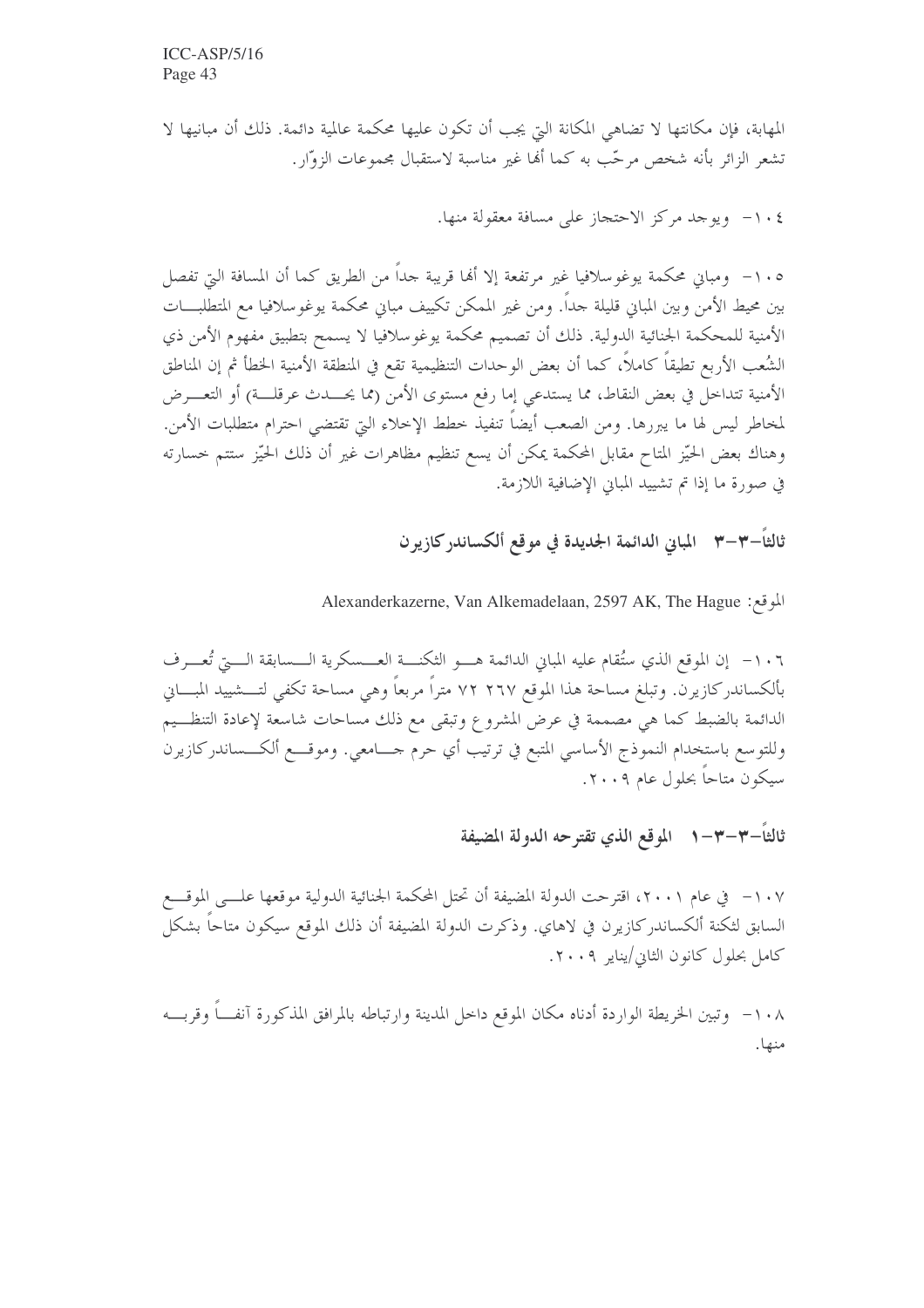$ICC-ASP/5/16$ Page 44



ثالثاً–٣–٣–١–١ الخصائص

١٠٩- إن المحكمة الجنائية الدولية والدولة المضيفة على ثقة من أن هذا الموقع يلــبي كـــل المتطلبــــات المذكورة أعلاه. فالمزايا الإضافية التي تتسم هما ألكساندركازيرن تتلخص فيما يلي:

- مساحتها، وهي كبيرة بما فيه الكفاية لكي تؤوي المحكمة الجنائية مستقبلاً؛
- هذا المكان المختار يقع قريباً من وسط المدينة وهو يجاور في الوقت نفسه محمية طبيعية  $\mathfrak{t}(\mathcal{U})$ 
	- يتيح ظروفاً حيدة لاتخاذ التدابير الأمنية (منطقة عسكرية سابقاً)؛
	- قرب المكان من مرافق الاحتجاز الكائنة في المحمّع السجني في شيفينينغن؛
		- قرب المكان من مستشفى ومن مكتبة قصر السلم؛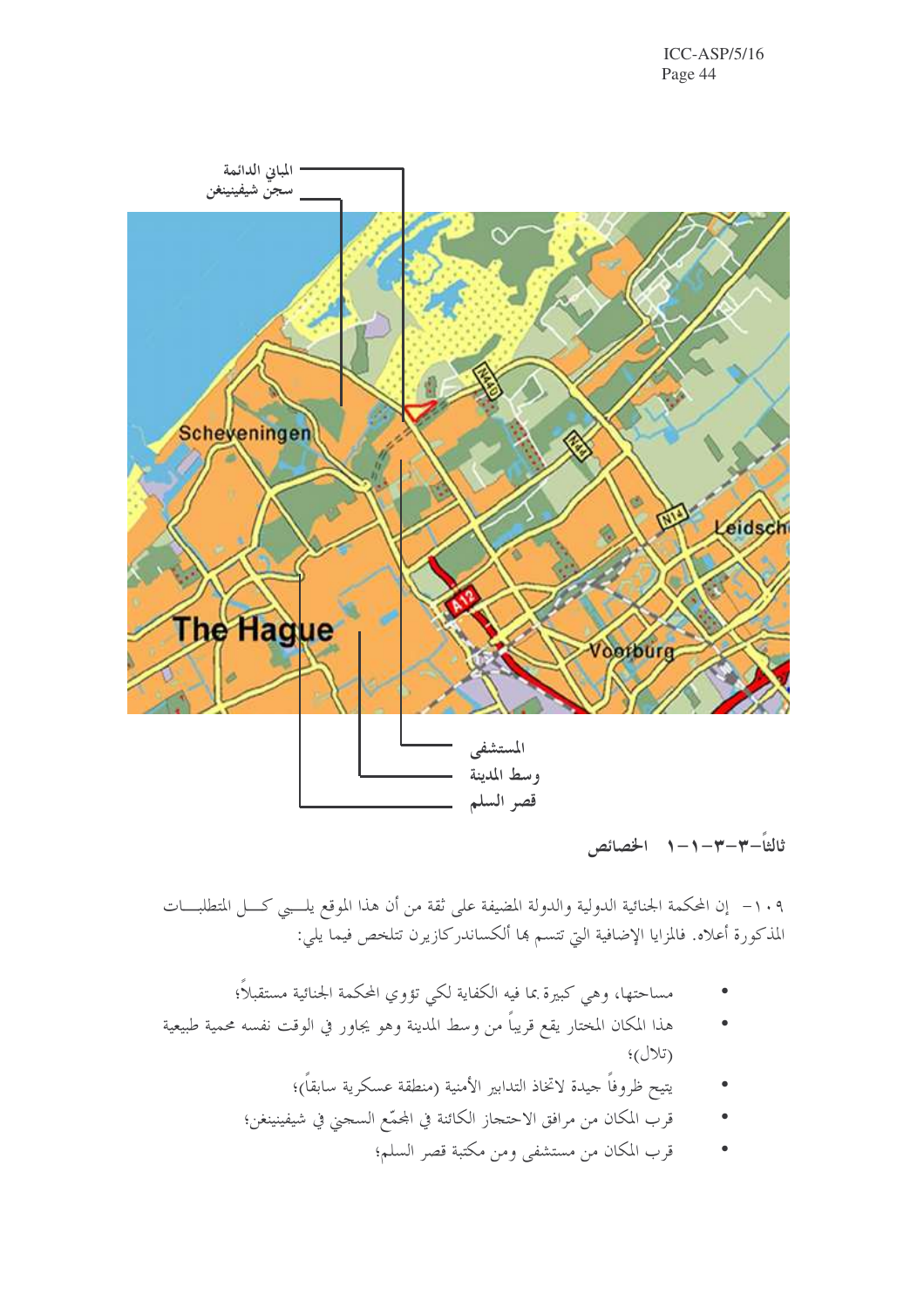- سهولة الوصول إليه وتوفر مرافق إيواء السيارات ووسائل النقل العمومي؛
	- انعدام القيود المانعة للبناء.

ثالثاً–٣–٣–٢– ٦ الموقع

١١٠- شمل المقترح الأصلي الذي قدمته في عام ٢٠٠١ الدولة المضيفة فقط الجسـزء الأمـــامي مــــن ألكسندركازيرن (نحو ٣٠٠٠٠ متر مربع). وهذا كان سيسمح بإيواء عدد أقصى من الموظفين يتراوح ما بين ٦٠٠ و٨٠٠ موظف دون أن يتوفر حيار زيادة التوسع في الموقع نفسه. بيـــد أنــــه علـــي إثــــر استعراض الافتراضات الأولية المتعلقة بحجم المنظمة وعلى ضوء مبدأ "إيواء كل المباني في موقع واحـــد" نظرت الدولة المضيفة في إمكانية إتاحة الموقع بأسره (أي ٧٠٠ ٢٧ متر مربع) للمحكمة الجنائية الدولية وأكدت في كانون الثاني/يناير ٢٠٠٥ أن الموقع بكامله سيكون حاهزاً بحلول عام ٢٠٠٩.

١١١– ومخطط الموقع أدناه يبيّن موقع ألكسندركازيرن بأسره. وتبلغ المساحة الإجمالية لهذه المنطقة نحو ٧٢ ٠٠٠ متر مربع. وهذا المخطط الأولى يورد المباني الوظيفية التي ستُشيّد المناطق المخصصة للتوســـع الممكن مستقبلاً. وينبغي التشديد على أن هذا التصميم يُقصد به إعطاء فكرة عامة لا غير.



المساحة الكلية للموقع حوالي ٧٠٠ ٧٢ متر مربع هذا الشكل لا يراعي الأبعاد الحقيقية للمباني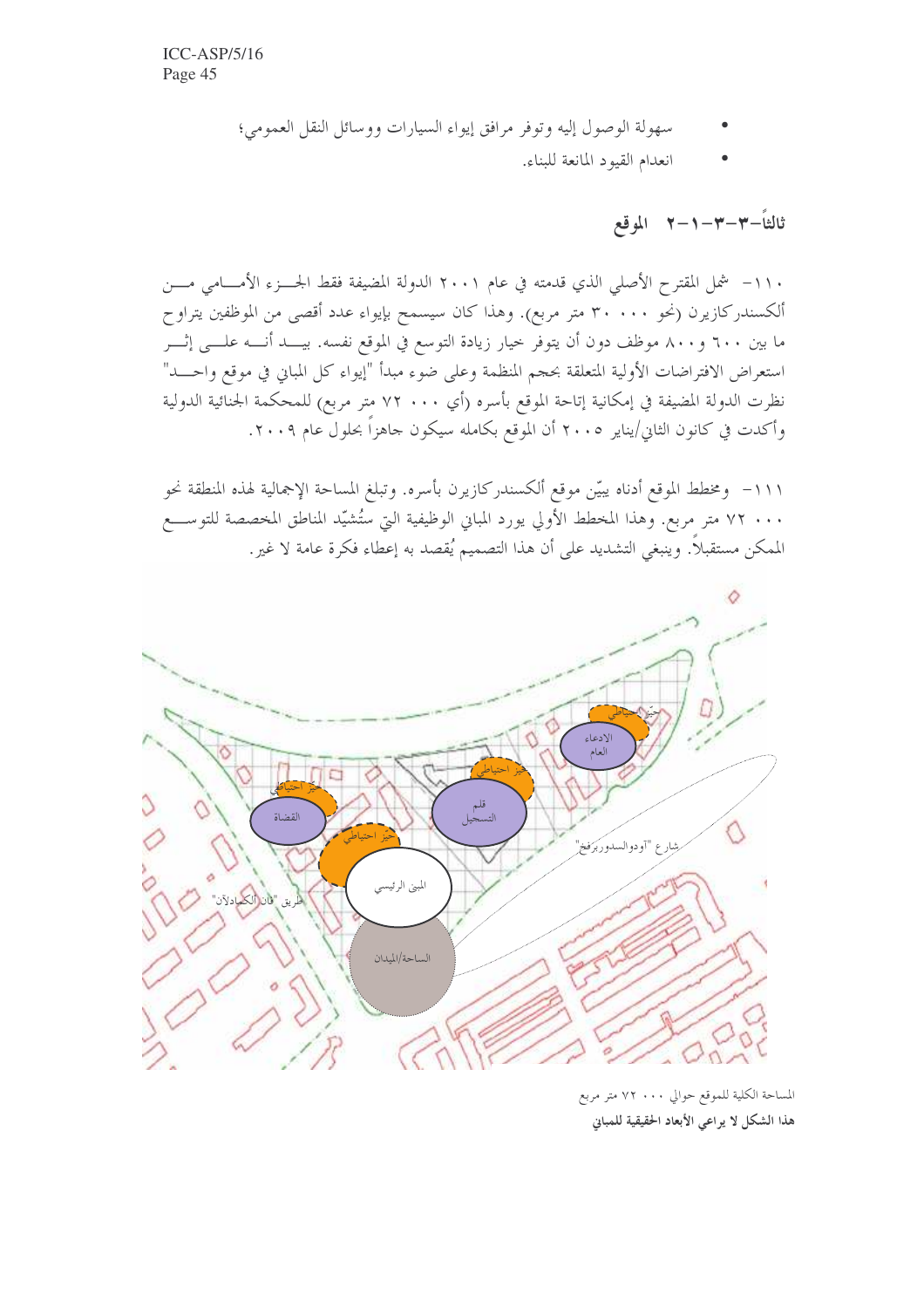ثالثاً–٣–٣–١–٣ الملكية القانونية للأرض والمباني

١١٢– تظل الدولة المضيفة، حسبما حاء في الشروط الواردة في عرضها المالي الإضافي مالكة لقطعـــة الأرض (انظر الفصل رابعا–٣). وحسب المعلومات التي قدمتها الدولة المضيفة والرأي القانوني المسستقل الذي حصلت عليه المحكمة الجنائية الدولية يمكن لها، حسب القانون الهولندي، أن تكون المالك القانوين للمبانِ التي تشيد على قطعة الأرض حتى ولو كانت لا تملك تلك القطعة. ويتحقق ذلك عندما تمسنح الدولة المضيفة، صاحبة الأرض، المحكمة "حق البنـــاء"<sup>(٢٥</sup>)، لتـــشييد مبانيهــــا الدائمــــة علــــى أرض ألكساندركازيرن. وحق البناء هذا يؤدي إلى تقسيم أفقي لقطعة الأرض والمبنى من زاوية قانون الملكية. وقد أشارت الدولة المضيفة إلى استعدادها لأن تمنح المحكمة ذلــك الحـــق إذا وقــــع الاختيــــار علــــي ألكساند, كازير ن

ثالثاً– ٤ خاتمة

١١٣ - يتبين من التحليل الوارد أعلاه للخيارات الثلاثة أن كلاً من الآرك والمحكمة الجنائيــــة الدوليــــة ليوغو سلافيا السابقة يفرض قيوداً أكثر على التخطيط للمباني المثلي التي ستعد للمحكمة. ومرد ذلك أنه لم يتم تصميم الآرك ولا محكمة يوغوسلافيا أصلاً للاضطلاع بدور محكمة. وعليه فإن الحلول التي يمكن التوصل إليها في هذين الموقعين هي حلول وسط بالضرورة. وهذا على النقـــيض ممـــا عليــــه موقــــع ألكساندر كازيرن حيث يمكن تشييد مبيّ مطابق للمتطلبات التي حددها المحكمة بما فيهــــا المواصـــفات الأمنية والوظيفية اللازمة.

١١٤ - وفي الوقت ذاته، إذا كان بالإمكان القبول بحلول أقل من مثالية فإنه يبدو أن الآرك ومحكمــــة يوغوسلافيا يمكن أن يكونا بديلين تتوفر فيهما مقومات الاستمرار لمبان مخصصة الغرض. غير أن كــــلاً منهما يعاني من عيوب إنشائية هامة مما يشير إلى وجوب التروى قبل احتيار أي منهما بــــــــدون إجـــــراء تحليلات مستفيضة للآثار المترتبة على تلك القيود.

١١٥- فالآرك يعانٍ من قيود خطيرة من حيث المرونة والقابلية للتوسع. وحتى في ظـل مـــستويات التوظيف الراهنة فإن المبنى لن يسمح بأي نمو مؤقت للمنظمة في صورة ما إذا أصبح ذلك النمــــو أمــــراً لازماً نتيجة لحدوث زيادة مفاجئة ولو مؤقتة في حجم العمل الذي تتحمله المحكمة. وعلاوة على ذلك فإن حجم قطعة الأرض لا تسمح بأي إمكانية للتوسع. وينبغي الإشارة أيـــضاً إلى أن الآرك، بوضــــعه الحالي، لا يمتثل لبعض من أهم متطلبات المحكمة فيما يتعلق بالأمن.

١١٦– أما محكمة يوغوسلافيا، في وضعها الحالي، فإنما أصلاً من الصغر بحيث لا يمكنــــها أن تتــــسع للمحكمة الجنائية الدولية بتركيبتها الحالية. وبذا فإن قابلية محكمة يوغوسلافيا للاستمرار تتوقف تمامـــاً على ما إذا كانت هناك إمكانية أولا لتشييد مبانٍ إضافية على الحيز الخالي من المباني الموجود قبالة الموقع الحالي. وإذا أمكن الحصول على التصاريح والموافقات اللازمة لاستخدام قطعة الأرض تلك في البناء فإنه

<sup>(</sup>٢٥) المصطلح القانوني الذي يدل على هذا "الحق" هو "opstalrecht".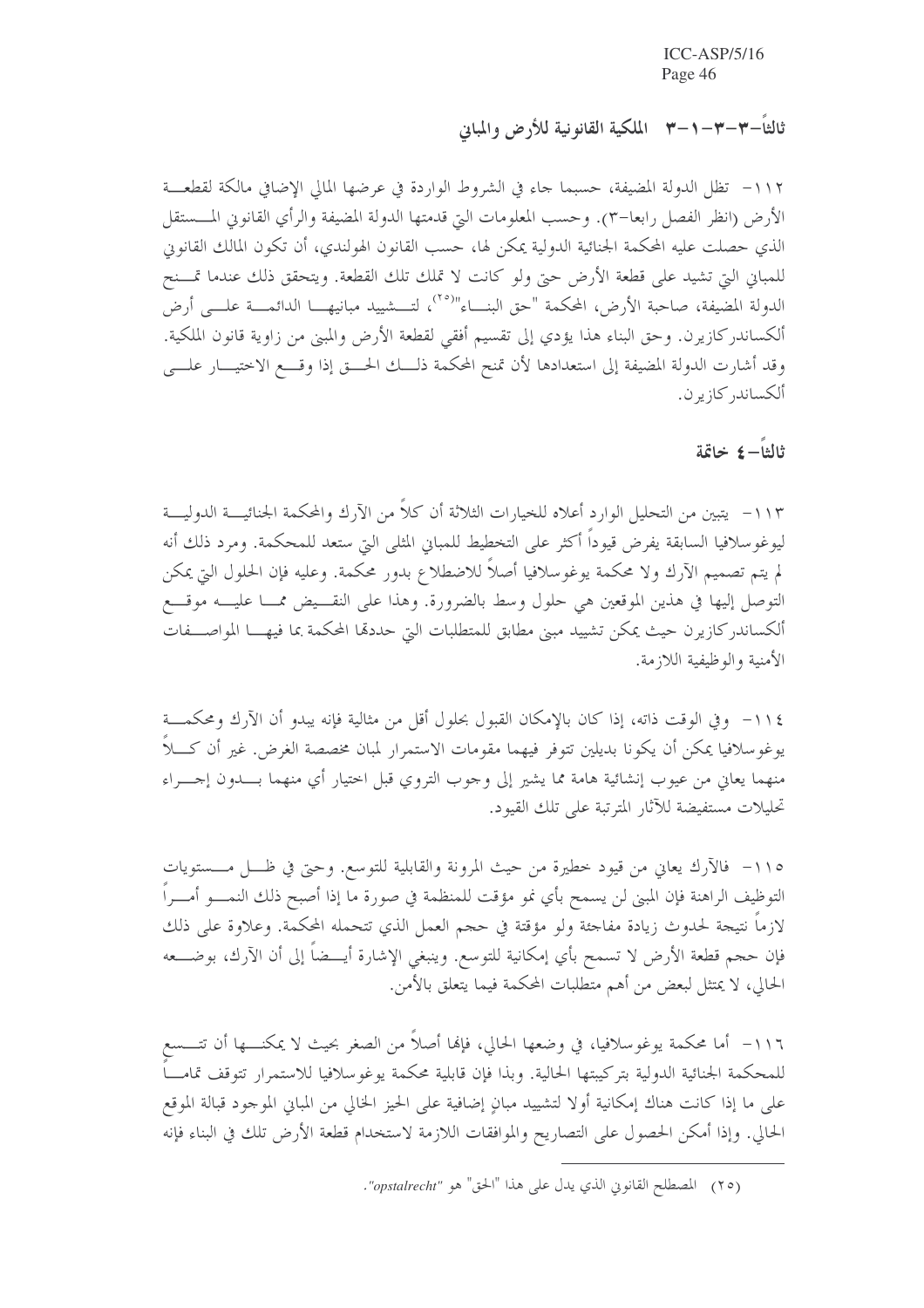سيكون في المقدور تشييد مبني يتسم بالمرونة اللازمة ولكنه يملك آفاقاً محدودة جداً فيما يخص قابليتــــه للتوسع. وهذا الترتيب لن يستجيب، على الأرجح، لجميع متطلبات المحكمة، وسيكون أقل من المثـــالي من حيث توفير الأمن.

١١٧ – وفي الأحل القصير، قد تبدو هذه القيود أقل مدعاة للقلق غير أنه إذا اعتبرنا أن المباني الدائمــــة يفترض فيها أن تكون مقر المحكمة لمدة زمنية غير محددة فإنه يبدو من المستحسن انتقاء خيار يوفر معظم الإمكانات من مرونة وقابلية للتوسع بغض النظر عن حجم المحكمة وتركيبتها في الوقت الحاضر.

١١٨ - ولإجراء تقييم لهائي يوفر تحليلاً وقائعياً كاملاً لمسألة ما إذا كان بإمكان المحكمة الجنائية الدولية ليوغو سلافيا السابقة أو الآرك تلبية متطلبات المحكمة الجنائية الدولية أولاً، فإن الحاجة تقتـــضى إجـــراء دراسة للجدوى حالما يتم تحديد المتطلبات ويتفق عليها. غير أن مثل هذه الدراسة إنما هي عملية مكلفة وتستغرق وقتاً طويلاً وينبغي التفكير ملياً في الجدوى الحقيقية من إجراء تلك الدراسة ولا سيما في ضوء الاعتبارات الواردة أعلاه والاستنتاجات التي تم الخلوص إليها بشأن الآثار المالية المترتبسة علسى جميسع الخيارات الثلاثة التي ستجري مناقشتها أدناه.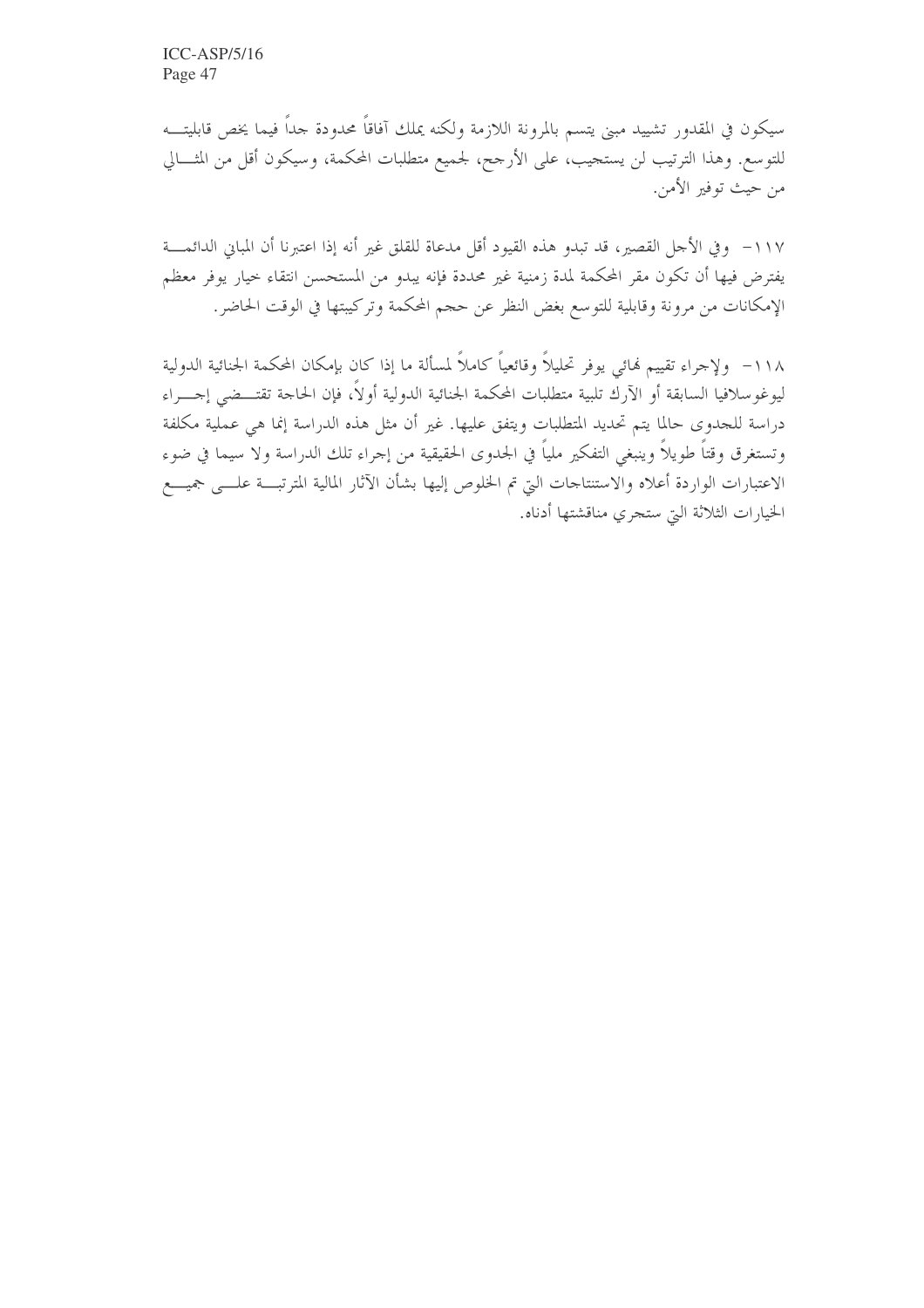رابعاً– التكاليف

دابعاً 1-1 مقدمة

١١٩– إن الحصول على معلومات بشأن تكاليف المباين الدائمة المقبلة مسألة أساسية فيما يتعلق باتخاذ كل القرارات المتعلقة بتلك المباني. غير أن التكلفة الحقيقية للمشروع لن تعرف إلا عندما يتم إنحازه. وفي الأثناء لا بد من القيام بالتخطيط واتخاذ القرارات استناداً إلى أفضل التقديرات الممكنة. وفي هذا الصدد، من الأساسي الإشارة إلى أن درجة الدقة في وضع تقديرات التكاليف تعتمد على دقة المعلومات (مـــن مثل الرسومات والمواصفات) المتاحة عن المشروع. وبعبارة أُخرى، وفي هذه المرحلة التي لا تتوافر فيهـــا إلا متطلبات لم يبت فيها نمائياً كما لا تتوافر فيها بعد أي رسومات للمشروع فإن كل ما في الاستطاعة هو وضع تقديرات تقريبية للغاية.

١٢٠- وسيبين هذا الفصل الخطوات الرئيسية المتبعة في وضـــع تقــــديرات التكـــاليف وســـيلخص الاستنتاجات التي قدمت للمرة الأولى في "المقارنة المالية لخيارات الإسكان"<sup>(٢٦)</sup>، وخاصة في ضوء العرض المالي الإضافي الذي قدمته الدولة المضيفة.

١٢١ - وبالإشارة إلى الطلب الذي تقدمت به لجنة الميزانية والمالية من أجل "إعداد تقديرات أكيـــدة وموثوقة لمحمل التكاليف المحتملة للبناء في موقع ألكساندر كازيرن"، سبين هـــذا الفـــصل الإمكانيـــات وكذلك القيود التي تفرضها تقديرات التكاليف. كما سيتم التطرق إلى "مختلف الإمكانيـــات المتعلقـــة بتشييد وصيانة المبابي الدائمة بالشراكة مع القطاع الخاص..."، وسيفرد أيضاً فصل عن تسليط الـــضوء الكاشف "على السمات الأساسية للمباني في ألكساندركازيرن تمييزاً لها عن السمات الاختيارية…".

١٢٢ - وأحيراً يتم عرض مقدمة قصيرة لشرح ا**ستراتيجيات احتواء التكاليف**. ويتعين المواءمة بـــين هدفين اثنين: الحاجة إلى تلبية المتطلبات الضرورية للمنظمة وفي الوقت ذاته الحاجة إلى الحفـــاظ علــــي انخفاض التكاليف قدر المستطاع. وتتم في نماية الفصل مناقشة التفاعل بين هــــذين الهـــدفين والآليــــات الممكنة لتتبع التكاليف وتحنّب تحاوز تلك التكاليف دون داع.

### <sub>د</sub>ابعاً–۲ ملحوظة حول وضع تقديرات التكاليف

١٢٣– إن صعوبة إعداد تقديرات أكيدة وموثوقة لمحمل التكاليف المحتملة، كما طلبت ذلـــك لحنــــة الميزانية والمالية، يمكن أن تُعزى، في المقام الأول إلى كون معظم مشاريع البناء لا تزال في مرحلة النماذج الأولية. ومن الواضح أيضاً أن المباني الدائمة للمحكمة الجنائية الدولية تشكل مشروعاً فريداً من نوعــــه وعليه فإن إمكانية استخلاص استنتاجات بشأن التكاليف من مشاريع أخرى محدودة بالضرورة. وذلك لا يعني أنه لا يمكن القيام بتكهنات تقديرية للتكاليف بالنسبة إلى أجزاء متفرقة مـــن المـــشروع (مثـــل

<sup>(</sup>٢٦) تقرير عن المباني الدائمة المقبلة للمحكمة الجنائية الدولية – مقارنة مالية لخيارات الإسكان  $\cdot$ (ICC-ASP/4/23)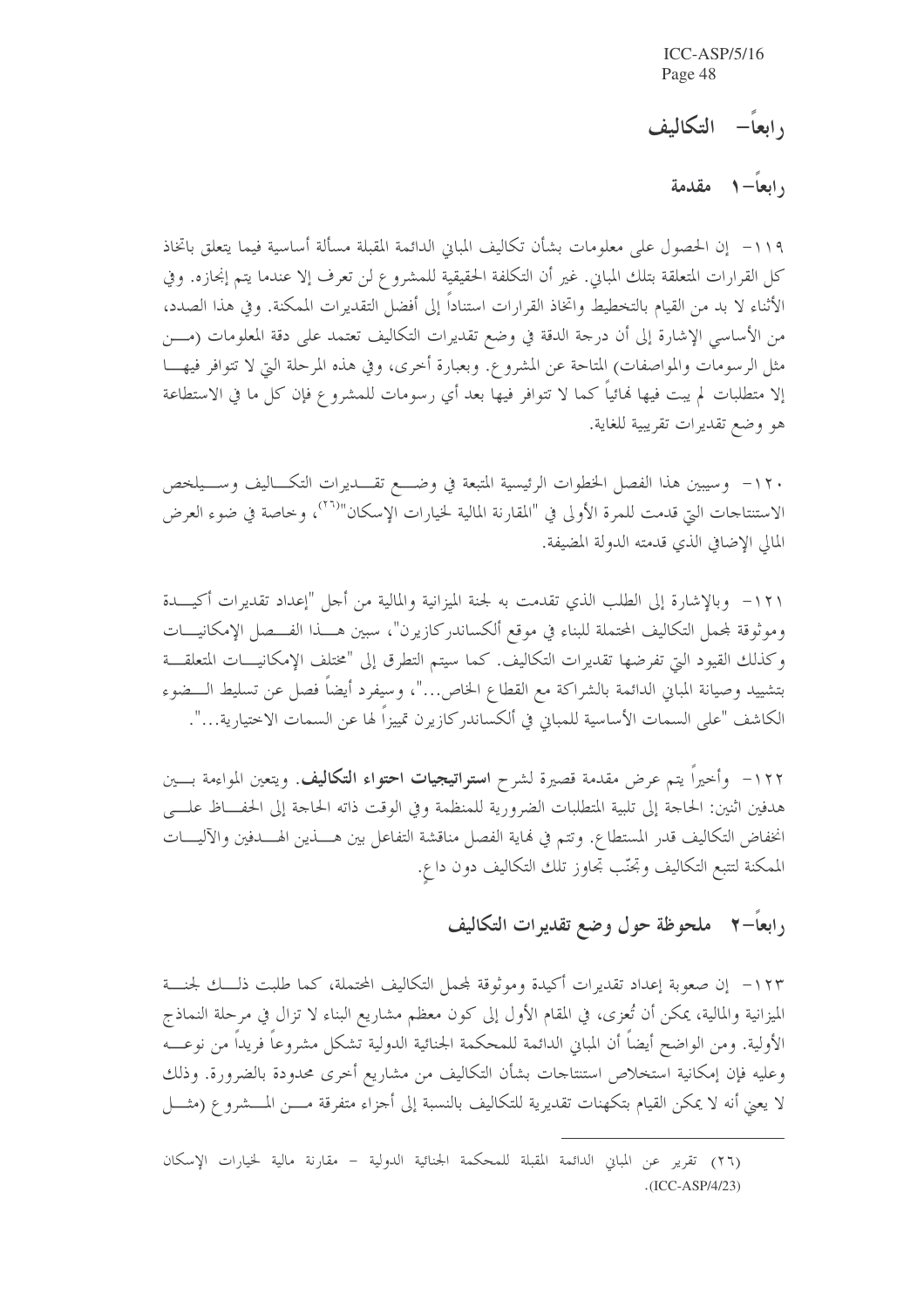المكاتب أو قاعات المحكمة)، وذلك على أساس الخبرة المكتسبة من المشاريع القائمة، غـــــير أن الـــــسعر الإجمالي للمشروع سيتوقف على عوامل أخرى كثيرة أيضاً. فلكل مشروع خصوصياته، الأمر الــــذي يميزه عن غيره من المشاريع، وهي تتراوح بين الفوارق التفصيلية (اختلاف المظهر الداخلي، مثلاً) وبسين فوارق أخرى أكثر أهمية مثل النظم الأمنية أو المتطلبات الفنية أو التصميم الإنشائي. وطالما لا يوحد أي وضوح بشأن كل هذه العوامل فإنه من غير الممكن، بكل بساطة، وضع تقديرات للتكاليف بأي درجة معقولة من الموثوقية. زد على ذلك أن عدداً من الشكوك تظل حتى عندما يتم تحديد المشرو ع بدرجــــة أكثر دقة.

١٢٤ - وتلك الشكوك التي تؤثر في التكاليف سيجري بيالها على النحو التالي:

- دقة متطلبات الجهة المستخدمة  $\rightarrow$ في بداية مرحلة التصميم يقتصر الأمر على وضع المتطلبات الرئيسية ثم تتم ترجمة تلك المتطلبات باستمرار من قبل استشاري التصميم لتصبح خططاً ملموسة. وبالتحاور مع خبراء التصميم الاستشاريين يصبح تحديد المتطلبات والتصميم أكثر وضوحاً باطراد. وفي نهاية مرحلة التصميم يتم توحيد متطلبات الجهة المستخدمة إلى حد كبير. ومن ثم يمكن لتقديرات التكاليف أن تكون أكثر دقة.
- تحديد أسعار البناء  $-\gamma$ حيث أن عملية البناء ستتم في مرحلة زمنية مستقبلية غير معروفة حيّ الآن فإن تحديد أسعارها أمر يكتنفه عدم اليقين غير أن ذلك ستقل حدَّته بمرور الزمن.
- إتمام التصميم ووثائق طرح المناقصات  $-\tau$ بالنسبة إلى مشروع هذا الحجم والتعقيد ستبلغ الوثائق التي سيعدها حبراء التـــصميم الاستشاريون آلاف الصفحات والرسومات التي يجري تحضيرها؛ عـــادة، في وقـــت ضيق. وعليه فإنه لا بد من توقع أن تشوب تلك الوثائق بعض النقائص . ذلـــك أن محاولة إعداد وثائق صفتها الكمال المطلق من شألها أن تجعل العملية تسير ببطء شديد، مما سيؤدي، بالنظر إلى التأخير، إلى حدوث أضرار مالية تفوق ما يحدثه إدخال بعض التصويبات خلال العملية من ضرر . وعليه فإنه من المحتم أن تحدث بعـــض الهفـــوات والأغلاط التي سيتعين تصحيحها خلال مرحلة الإنشاء.

والمعلوم أن درجة الشكوك التي تكتنف موضوع التكاليف ستنخفض بالتقدم في إنجاز المشروع وذلك على النحو المبين في التخطيط التالي: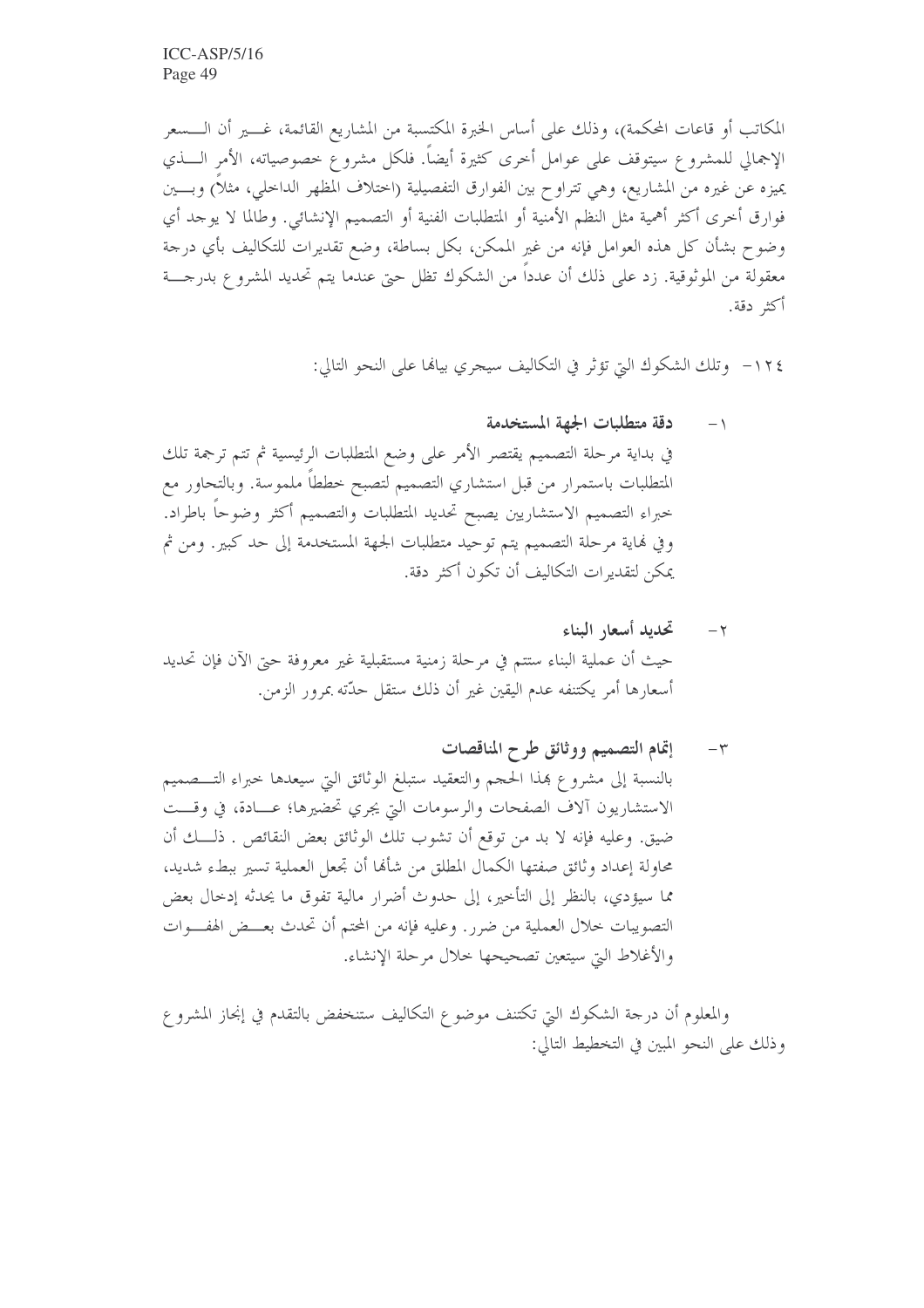

١٢٥ - وتتمثل المتتالية النموذجية في وضع تقديرات متعاظمة الدقة للتكاليف على عدة خطوات:

- الافتراض بشأن التكاليف (± ٢٥-١٥//)  $-1$ بتحديد المتطلبات التقريبية الأولى ووضع دراسات التصميم يمكن وضع افتـــراض أولي للتكلفة. وهامش الخطأ يساوي ١٥–٢٥٪ وذلك يتوقف على دقة المعلومات المتاحة.
- ٢- تقديرات التكاليف (± ٢٠-١٠٪) الخطوة التالية، وهي تسمى عادة تقديرات التكاليف، تتم، في الأحـــوال العاديــــة، في الوقت ذاته الذي يتم فيه وضع وثائق تصميم أكثر دقة (مثل المقياس ١:١٠٠ ووصف عملية الإنشاء والمواد المستخدمة). ويمكن لهذه التقديرات أن تبلغ درجة مـــن الدقـــة تتراوح بين ٢٠ و١٠٪، وذلك يتوقف على دقة الوثائق.

١٢٦- ويوضح الرسم البياني الوارد أدناه تعاقب التكهنات المتزايدة الدقة بالتكاليف: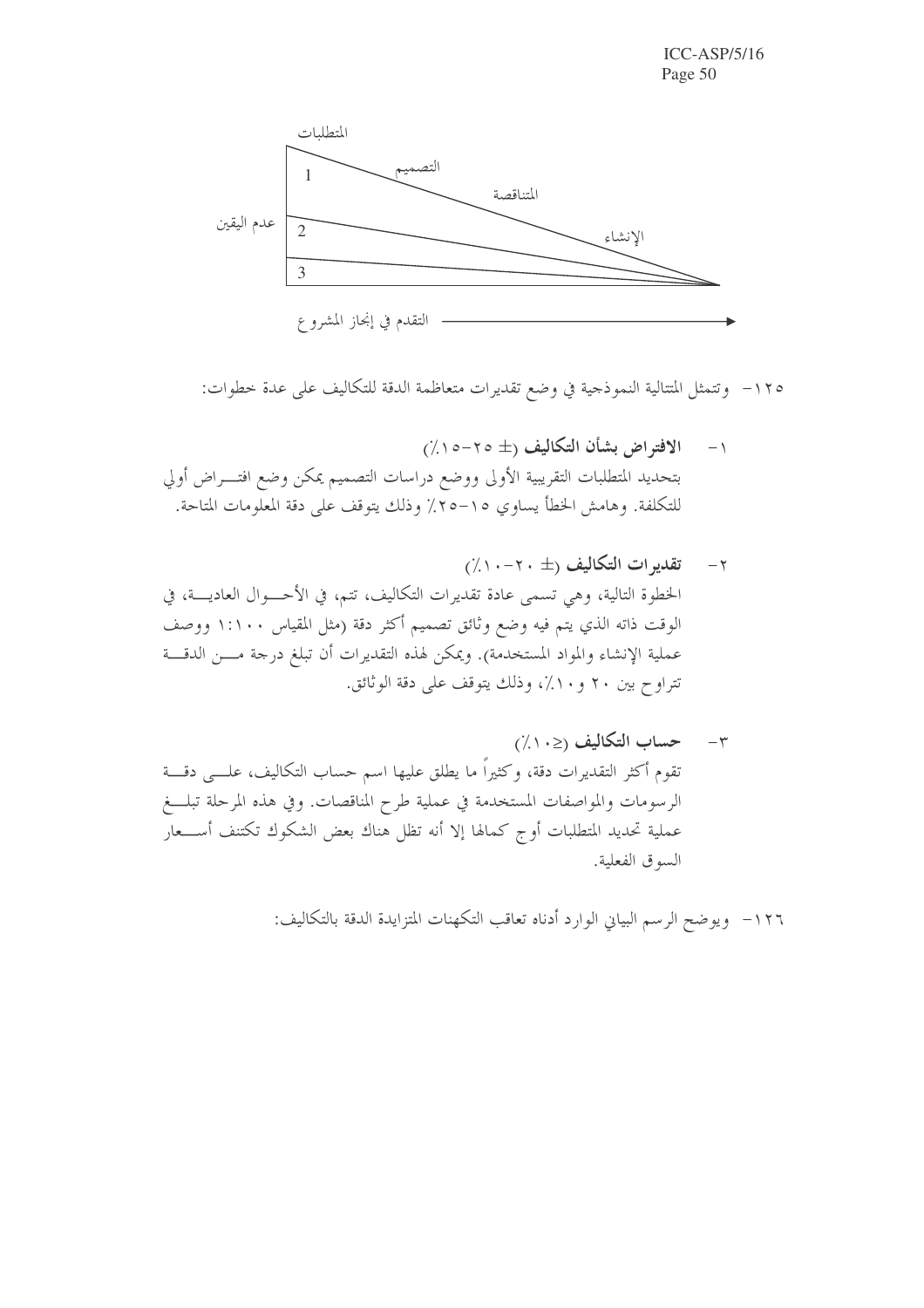

١٢٧– وفي المرحلة الحالية من عملية التخطيط لا يمكن للمحكمة إلا أن تضع افتراضات حدّ تقريبيـــة فيما يتعلق بتكاليف كل من الحيارات الثلاثة. وبناء على ذلك فإن الأرقام التي تم عرضها في هذا الفصل ينبغي التعامل معها على ألها مجرد إشارة إلى مجمل التكاليف المحتملة وليست أي تكهنات بالتكاليف من أي نوع كان.

١٢٨ - ويمكن إعداد تقديرات التكاليف من قبل عدد من الأطراف، مثل شركات البناء أو المهندسين المعماريين أو حبراء حاصين في تقدير التكاليف. ومن الواضح أن لشركات البناء مصلحة تجارية في ذلك وعليه فإلها لا تمثل بالضرورة أكثر المصادر موضوعية. ومن الأرجح أن الخبراء الاستشاريين المستقلين في مجال تقدير التكاليف والمتخصصين في صناعة البناء، إذا ما تعاونوا مع الخـــبير الاستـــشاري المخـــتص بالتصميم هم أفضل من يمكن اللجوء إليهم للحصول على تقديرات موثوقة للتكاليف.

١٢٩– ومن الأهمية بمكان الإشارة، في هذا الصدد، إلى أن سقف الميزانية، أو المبلغ الأقصى الذي يتعين إنفاقه على المشروع، عادة ما يتم تحديده بعد عملية تقدير التكاليف أي في وقت تتوافر فيه درجة كافية من اليقين بشأن المتطلبات والتصميم وما يرتبط هذه الأمور من تكلفة.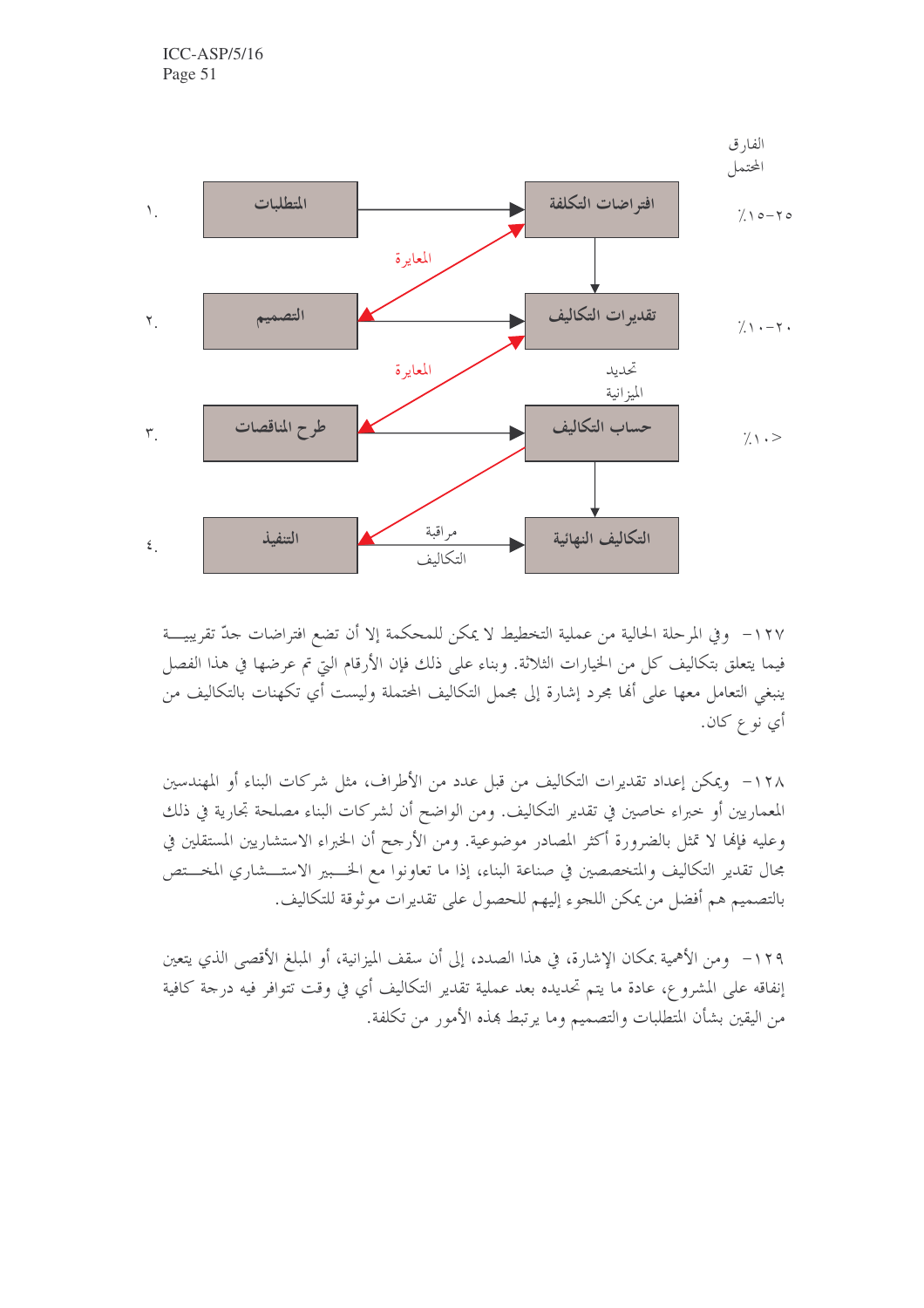, ابعاً – ٣ العرض المالي الإضافي المقدم من الدولة المضيفة

١٣٠ – خلال الدورة الرابعة لجمعية الدول الأطراف أعلن ممثل الدولة المضيفة عن شروط عرض مالي إضافي<sup>(٢٧)</sup> فيما يتعلق بمبانٍ المحكمة الدائمة. وينطوي العرض المالي الإضافي على ما يلي:

- قطعة أرض (ألكساندركازيرن) بدون مقابل تمب الدولة المضيفة قطعة الأرض المتمثلة في موقع ألكساندر كازيرن بدون مقابل فيما تحتفظ بملكية قطعة الأرض هذه، وتتحمل الدولة المضيفة التكاليف المتـــصلة بتهيئــــة الموقع للشروع في البناء عليها.
- قرض يصل مقداره إلى ٢٠٠ مليون يورو بفائدة قدرها ٢,٥ في المائة على مـــدى ثلاثين عاما ليتيسَّر تمويل تكاليف المباين الجديدة المشيدة لغرض محدد (أي تكاليف البناء والرسوم والتكاليف المتصلة بتهيئة داخل المبنى) سوف تقوم الدولة المضيفة بتوفير قرض بشروط ميسرة بالمبلغ اللازم بحدّ أقصاه ٢٠٠ مليون يورو يُسدد على مدى فترة ثلاثين عامــــا بسعر فائدة قدره ٢.٥ في المائة.
- تصميم هندسي يختار على أساس المنافسة تُسدد أجرته الدولة المضيفة سوف تتحمل الدولة المضيفة التكاليف المتصلة باحتيار مهندس معمــــاري، وســــوف يرأس عملية الاختيار هذه مهندس الدولة الحكومي في هولندا.

الشروط

١٣١- ينطبق العرض المالي الإضافي فقط على المباني الجديدة المشيدة لغـــرض محـــدد علــــي موقــــع ألكساندر كازيرن. وعليه ليس لهذا العرض المالي الإضافي أي تأثير على الحسابات المتعلقة بمقارنة مـــبين الأرك أو المحكمة الجنائية الخاصة بيوغوسلافيا السابقة ولكن فقط على الحسابات المتعلقة بتكاليف المباين الدائمة المشيدة لغرض محدد المقررة على نحوٍ ما هو مجملٍ في عرض المشروع ب<sup>(٢٨</sup>). ولكن تيسيراً للمقارنة مع الخيارين الآخرين، تم التمديد في مدة القرض المفترض لمبيِّن الأرك ومبيِّن المحكمة الجنائيــــة الخاصــــة بيوغوسلافيا السابقة من ٢٥ إلى ٣٠ سنة بالنسبة لكل الخيارات<sup>(٢٩)</sup>.

(٢٨) تقرير عن المباني الدائمة المقبلة للمحكمة الجنائية الدولية – عرض المشروع (ICC-ASP/4/22).

<sup>(</sup>٢٧) رسالة مؤرخة في ٢٥ كانون الثاني/يناير ٢٠٠٦ موجّهة من وزير الشؤون الخارجية في الدولة المضيفة إلى رئيس جمعية الدول الأطراف (ICC-ASP/4/37).

<sup>(</sup>٢٩) الافتراض المتعلق بالقرض وسعر الفائدة كما يُشار إليهما في التقرير الخاص بالمباني الدائمة للمحكمة

الجنائية الدولية − مقارنة مالية لخيارات الإسكان (ICC-ASP/4/23)، الفقرة ٤−٥−١.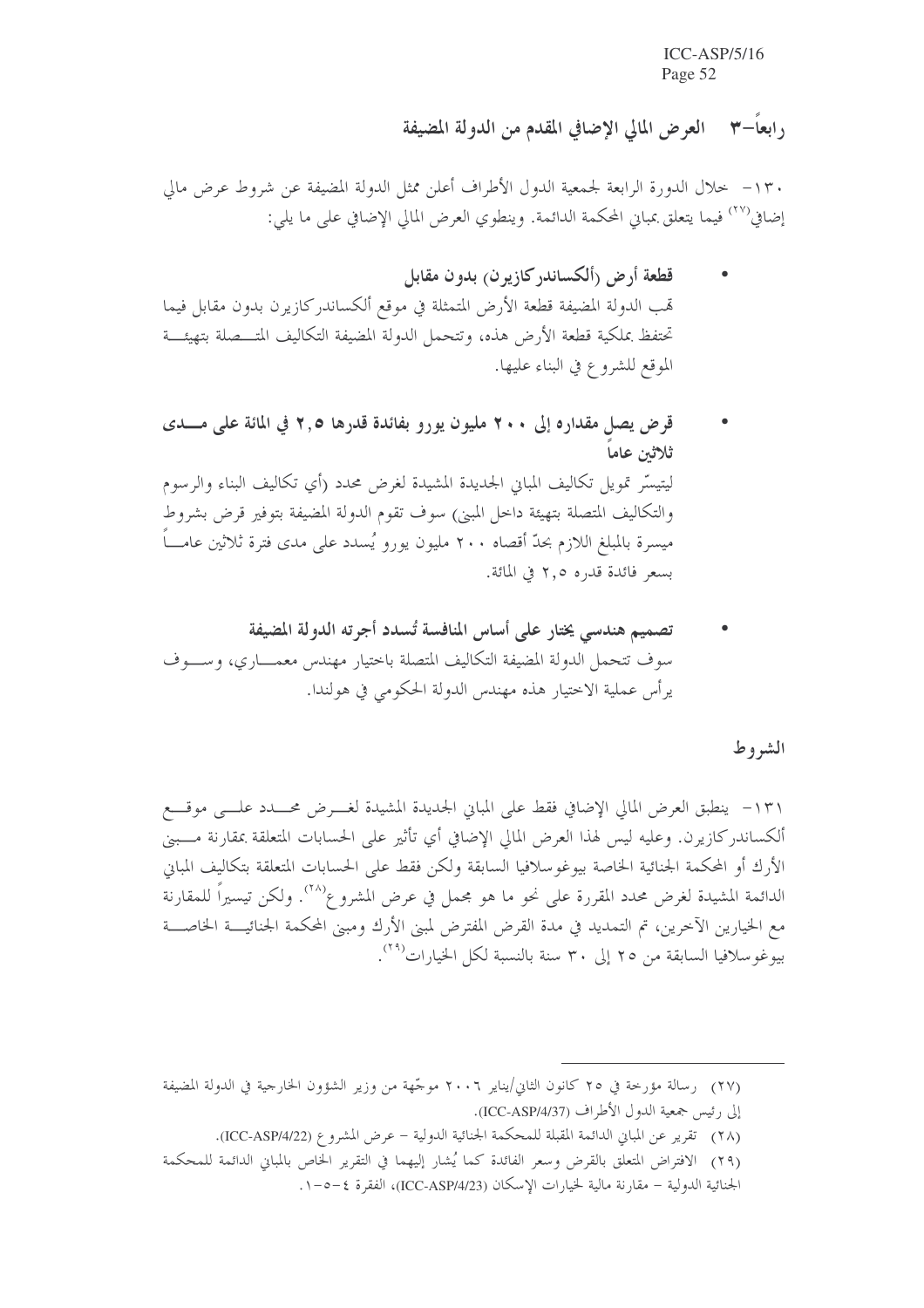رابعاً– ٤ - مقارنة مالية لخيارات الاسكان الثلاثة

١٣٢ – ستدعم المقارنة المالية عملية اتخاذ القرار بشأن انتقاء واحد أو أكثر من الخيارات بما يــــصلح في بذل المزيد من الجهود من أجل التخطيط. وذلك لا يعني ضمناً، بالضرورة، التخلـــي عـــن الخيــــارات الأخرى بشكل لهائي. ففي حالة الآرك تقتضي الخيارات بذل جهود تخطيطية أقل من الجهود المبذولة في سائر الخيارات وذلك يتوقف على الحد الأقصى لمستوى التوظيف<sup>٬۳۰</sup>٬ وعليه يمكن الاحتفــاظ بـــذلك الموقع كبديل حبيّ تتاح المعلومات الكافية على الخيار الآخر (الخيارين الآخرين) وبالتالي يتسبى اتخاذ قرار لهائي بشأن أحد هذين الخيارين.

١٣٣ - ومن الأهمية بمكان الاعتراف بأن هذه المقارنة تصادفها عقبة هامة أساسية. فبما أنه يتعـــذر، في هذه المرحلة، إعداد تقديرات دقيقة للتكاليف (الرحاء الرحوع إلى الفصل السابق) فإن من غير الممكـــن القيام بمقارنة حقيقية بين التكاليف الفعلية للخيارات الثلاثة.

١٣٤ - ومع ذلك، فإن من الممكن، فيما يبدو، المقارنة بين الفروق النسبية في تكلفة مختلف الخيارات. وبتطبيق نفس الافتراضات الأساسية على الخيارات الثلاثة كلها من الممكن الخلـــوص إلى اســـتنتاجات حول الفروق في التكلفة. وقد لا يكون في المستطاع، في هذه المرحلة، إعداد تقديرات دقيقة للتكاليف، غير أنه يبدو من الممكن استخلاص استنتاجات أولية بشأن أي الخيارات الثلاثة هو أقل تكلفــة علـــي الأرجح.

١٣٥- والمقارنة بين هذه الخيارات من الناحية المالية عملية معقدة. ولذلك فقد تطلب الأمـــر، كـــي تتسنى المقارنة بينها، المساواة بين بارامتراقما حتى تكون قابلة للمقارنة فيما بينها مسن حيست الحجسم والنوعية لحساب ومقارنة تكاليف كل منها. وبالإضافة إلى ذلك ينبغي أن يُشار إلى أن الأرقام المستعملة في كامل التقرير هي أرقام متحفظة إلى حدّ ما مما يجعل النتائج المعروضة هنا دون شك، قريبة من الحـــد الأعلى من النطاق الممكن. وتستند الحسابات إلى علامات قياس من مشاريع مشاهة أخرى <sup>٣١٠)</sup>. ومـــع ذلك فقد تم تطبيق نفس علامات القياس بصورة متسقة على الخيارات الثلاثة، وبذا فسإن الحسسابات الحالية تفترض أن الأجزاء القائمة ستظل على ما هي عليه، إلى حد كبير، (باستثناء أعمـــال التجديــــد الضرورية بالنسبة إلى المحكمة الجنائية الدولية الحاصة بيوغوسلافيا السابقة حبى ولو لم تُلب بشكل مرض متطلبات المحكمة

<sup>(</sup>٣٠) \_ إذا ظل الحد الأقصى لمستوى التوظيف أقل من ٨٥٠ موظفاً فإن بالإمكان استخدام الآرك بدون إدخال تغييرات كبيرة عليه. فإذا ما تجاوز الحد الأقصى لمستوى التوظيف طاقة الآرك فإنه لا بد، عندها، من استئجار المزيد من الحيز المكتبي أو بنائه مما يستدعى المزيد من أعمال التخطيط الهامة.

المصادر الرئيسية للمعلومات هي: الشركة الاستشارية لإدارة المشاريع Drees & Sommer وشركة Jones  $(\uparrow')$ .Lang Lasalle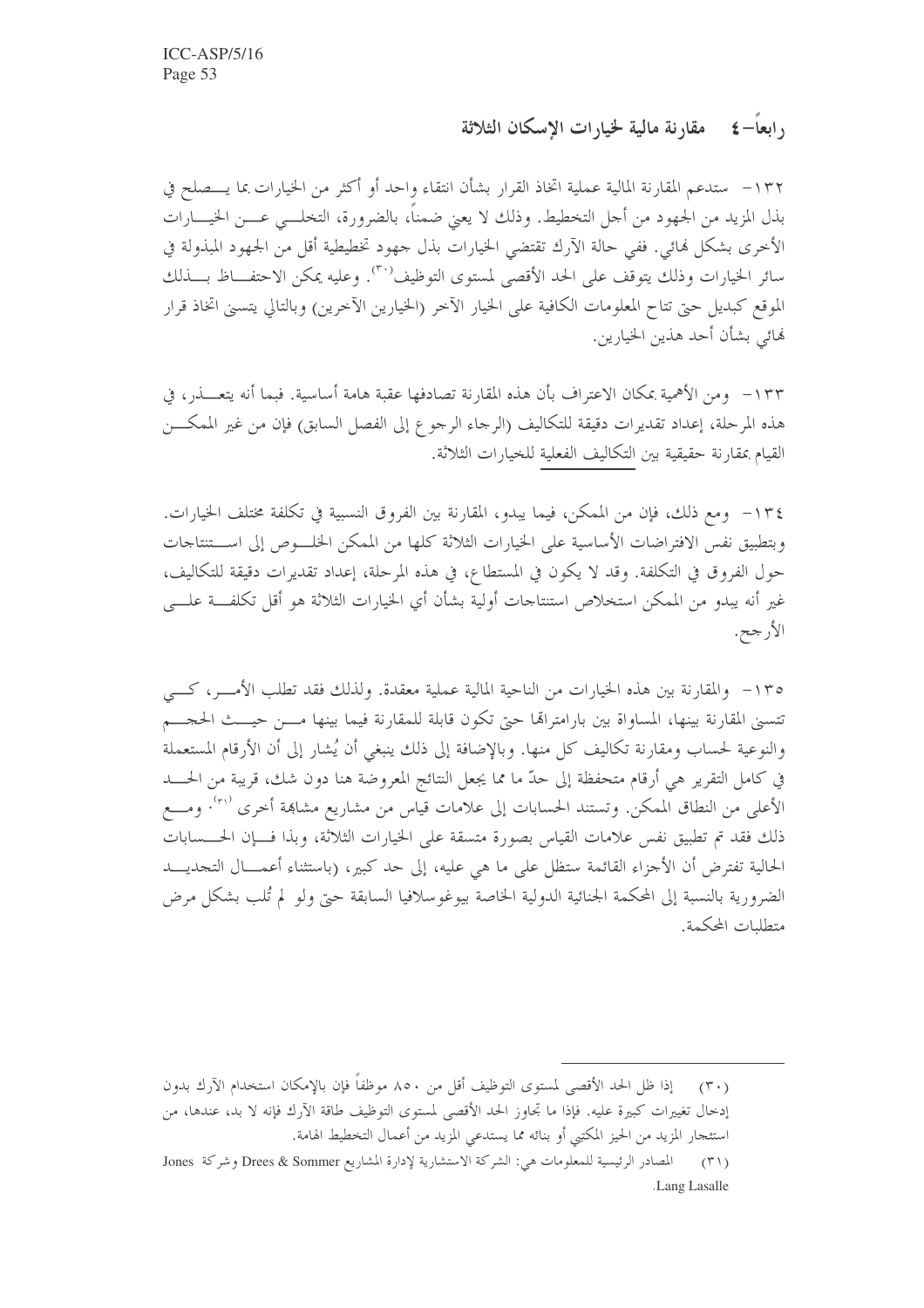۱ ابعاً–٤–١ - الخيارات

١٣٦- الخيارات المقارنة في هذا التقرير هي نفس الخيارات المذكورة في الفصل الخاص بخيارات الإسكان، أي المباني المؤقتة الحالية (الآرك) ومبنى محكمة يوغوسلافيا السابقة والمباني الجديدة في موقع ثكنات ألكسندركازيرن السابقة.

 $\mathcal{L}$  الآرك

| $5 - 7791$ | المسطح الإجمالي للأرض:                |
|------------|---------------------------------------|
| ۸۵۰ موظفا  | الطاقة القصوى:                        |
| 1995       | سنة البناء:                           |
| جيدة       | نوعية المبنى في ٢٠١٢: <sup>(٣٢)</sup> |



|                                  | ٢ – المحكمة الجنائية الدولية         |
|----------------------------------|--------------------------------------|
|                                  | يوغوسلافيا السابقة                   |
| $5 - 72021$                      | المسطح الإجمالي للمبني:              |
| ۷۰۰ موظفا                        | الطاقة القصوى:(٣٣)                   |
| 1907                             | سنة البناء:                          |
| يتطلب الأمر أعمال تشييد          | نوعية المبنى في ٢٠١٢:( <sup>٦)</sup> |
| كبرى للوصول إلى النوعية المطلوبا |                                      |

#### ۳- ألكساندركازيرن

| المسطح الإجمالي للمبني: | $5 - 23 - 9$                  |
|-------------------------|-------------------------------|
| الطاقة القصوى:          | ۳۰۰ ۱ موظفا                   |
| سنة البناء:             | $\mathbf{y} \cdot \mathbf{y}$ |
| نوعية المبني في ١٢٠١٢:  | جديد                          |



وللاطلاع على مزيد من المعلومات التفصيلية انظر الفصل الثالث عن حيارات الإسكان.

(٣٢) – حرى تقييم نوعية مبنى الآرك ومبنى محكمة يوغوسلافيا السابقة مشاهدة بالعين. ولم يتم إجراء أي تحليل تقني تفصيلي للاحتياط الواحب. (٣٣) \_ يمكن أن يستوعب المبني الرئيسي ٧٠٠ موظف كحدّ أقصى؛ وكان قد تم استئجار مبنيين إضافيين لاستيعاب موظفي المحكمة الذين يزيد عددهم على ١٠٠٠ موظف في عامي ٢٠٠٤/٢٠٠٣.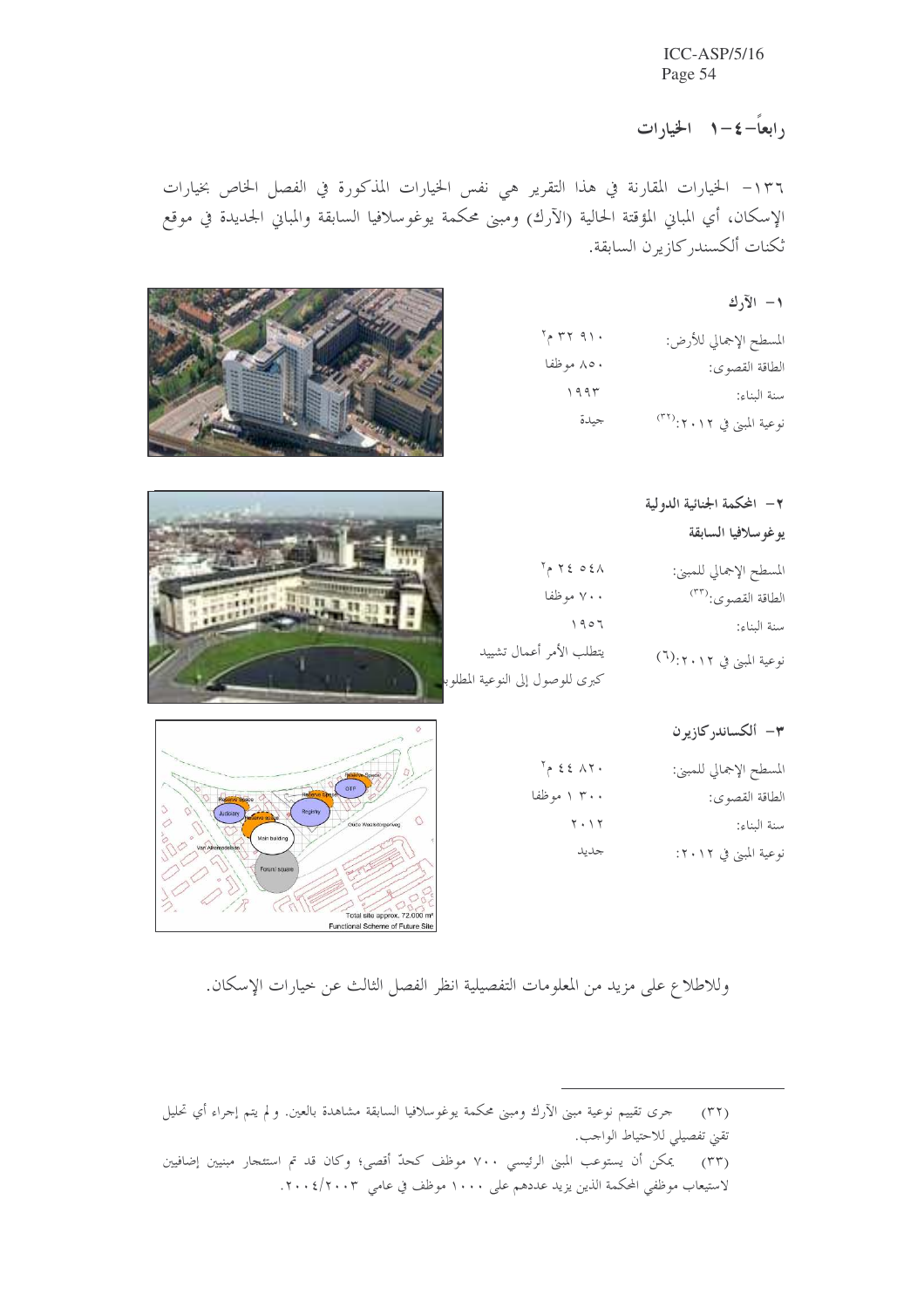11 - £ - المنهجية V - £

١٣٧– يمكن أن نرى من الوصف الموحز السابق أن الخيارات الثلاثة تختلف تماما من ناحية الحجم والنوعية. واثنان من هذه المباين، وهما مبين الآرك ومحكمة يوغوسلافيا السابقة، مبنيان قائمان في حين أن المباني الدائمة في ألكساندركازيرن ستكون مباني جديدة التصميم والبناء. وبالإضافة إلى ذلك وفي حين أن الخيارين الأوليين هما للإيجار (حزئيا) فإن من المفترض أن يكون تطوير المباني الدائمة في موقع ألكساندر كازيرن نموذجا من نماذج الملكية.

| الملكية      | الطاقة القصوى | العما    |                          |
|--------------|---------------|----------|--------------------------|
| إيجار /ملكية | ۸۰ موظفا      | ۱۰ سنوات |                          |
| إيجار /ملكية | ۷۰۰ موظف      | ۰ ٥ سنة  | محكمة يوغوسلافيا السابقة |
| ملكية        | بدو ن تحديد   | جديد     | ألكساندر كازيرن          |

١٣٨ - ونظراً لاختلاف الكثير من أهم البارامترات فإن مقارنة هذه الخيارات المختلفة يشبه المقارنة بين "الطباشير والجبن". فعلى سبيل المثال ليس من الملائم مقارنة تكلفة بناء يستوعب ٧٠٠ موظف وبناء يستوعب ١١٠٠ موظف، كما أنه ليس من الملائم المقارنة بين تكلفة مبنى حديد بمبنى عمره ٥٠ سنة بدون وضع أساس للمقارنة بين الخيارات أولا.

, ایعاً–٤–٢–١ للساواة بین بارامترات الخیارات

١٣٩ – حتى تكون المقارنة صحيحة وعادلة يتعين أن تكون الخيارات الثلاثة قابلة للمقارنة فيما بينــــها من ناحية الحجم والنوعية. والمتطلبات المحددة في تقرير عرض المشروع ستكون بمثابة عناصـــر مرجعيـــة لأغراض المساواة بين شيّ البارامترات. وفيما يتعلق بالحجم المطلوب، استخدمت ثلاثة ســـيناريوهات افتراضية للحد الأقصى لأماكن العمل على النحو الموضح في الفقرة ثانياً – ٥ – ٤:

- طاقة قصوى قدرها ٨٥٠ موظفاً (المستوى الحالي للموظفين)؛
	- طاقة قصوى قدرها ۱۰۰ موظف؛
	- طاقة قصوى قدرها ٥٠٤ ١ موظفا.  $\bullet$

١٤٠ - وتُرجمت هذه المتطلبات إلى برنامج وظيفي' ٢٤، بمسطح بناء إجمالي + منطقة لانتظار السيارات. وللاطلاع على مزيد من المعلومات التفصيلية الرجاء الرجوع إلى الفصل الثاني الخاص بالمتطلبات.

١٤١ – وفي حين أن حيار ألكساندركازيرن سيكون مصمماً وفق هذا المطلب فقد تم رفع الخيــــارين الآخرين – افتراضياً إلى نفس مستويات الحجم والنوعية بتوسع مساحة المباني وتحـــسين نوعيتــــه عنـــــد الضرورة وذلك يتوقف على الحجم اللازم للمبني وعلى حالة الأجزاء القائمة منه<sup>(٣٠</sup>).

الدراسة الأصلية التي أعدقما الدولة المضيفة لعدد المكاتب لكي تسع ١٣٠٠ موظف ثم تم إعادة الحساب  $(T \xi)$ لْتَأْخِذْ فِي الحِسابَاتِ ٨٥٠/١٠٠/١٤٥٠ مِن الموظفين.

ينطبق تحسين نوعية المبني على مبني محكمة يوغوسلافيا السابقة.  $(\Gamma \circ)$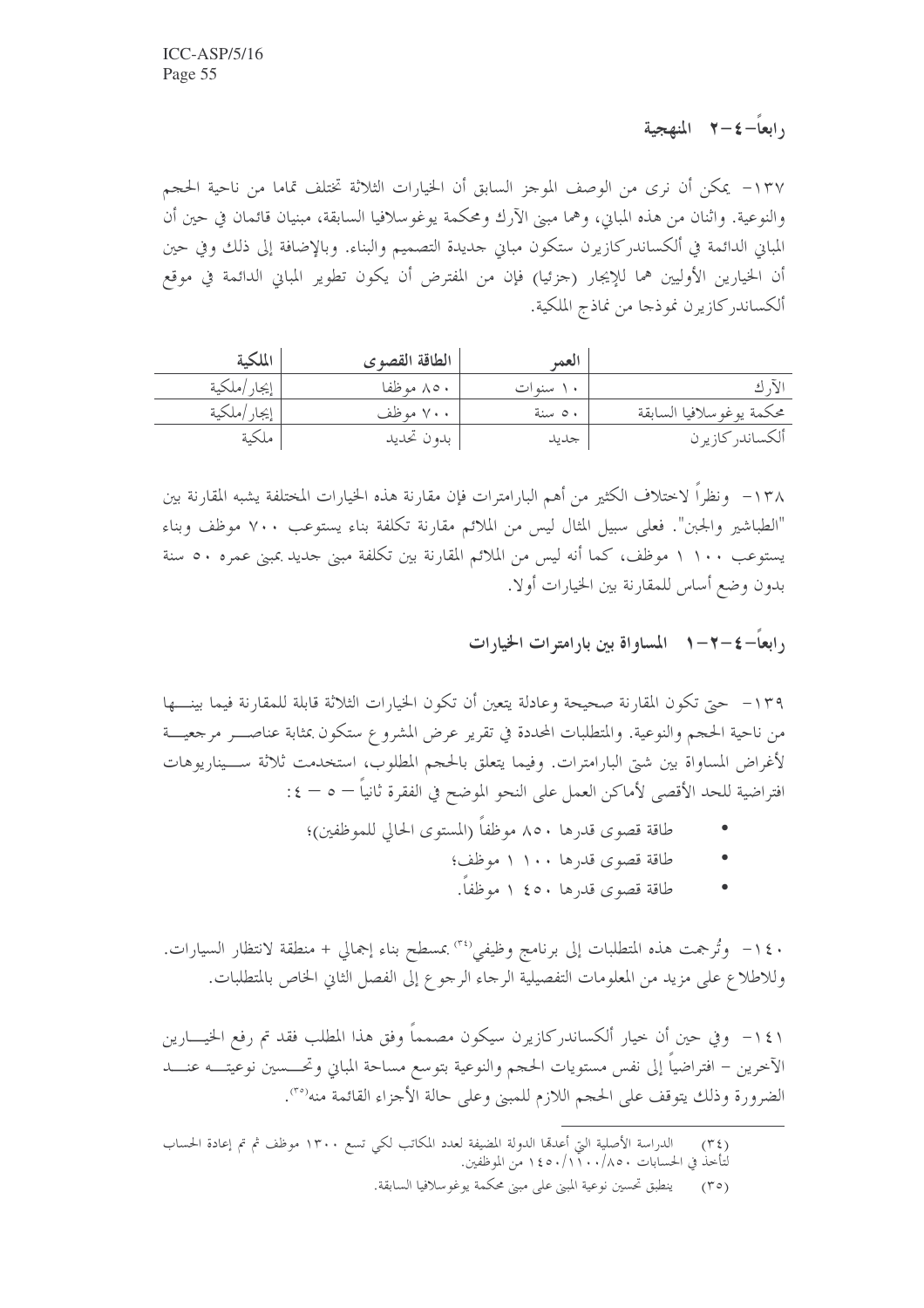| ألكساندركازيرن | محكمة يوغوسلافيا<br>السابقة | الآرك |                              |
|----------------|-----------------------------|-------|------------------------------|
|                |                             |       | المتطلبات حسب عرض<br>المشروع |
|                |                             |       | الأجزاء الحالية              |
|                |                             |       | الأجزاء الجديدة              |

ويوضح الرسم التالي النهج المتبع في المساواة بين شتى الخيارات:

١٤٢ - ومن المهمّ الاعتراف بأنه لن يتم، ولن يمكن، رفع مبنى الأرك ومبنى محكمة يوغوسلافيا السابقة تماما إلى نفس مستوى ألكساندركازيرن، وبذا فإن الحسابات الحالية تفترض أن الأجزاء القائمة ســـتظل على ما هي عليه، إلى حد كبير، (باستثناء أعمال التجديد الضرورية بالنسبة إلى المحكمة الجنائية الدوليـــة الخاصة بيوغوسلافيا السابقة حتى ولو لم تُلب بشكل مرض متطلبات المحكمة).

## رابعاً–٤–٢–٢ للقارنة المالية

١٤٣ – المنطق التي تستند إليه المقارنة المالية للخيارات الثلاثة هو نفس المنطق الذي تم بيانه أعلاه: تقدير التكاليف السنوية لأجزاء المبنى الجديدة وإضافتها إلى إيجار المباني الحالية. واستعملت بارامترات واحـــدة للخبارات الثلاث.

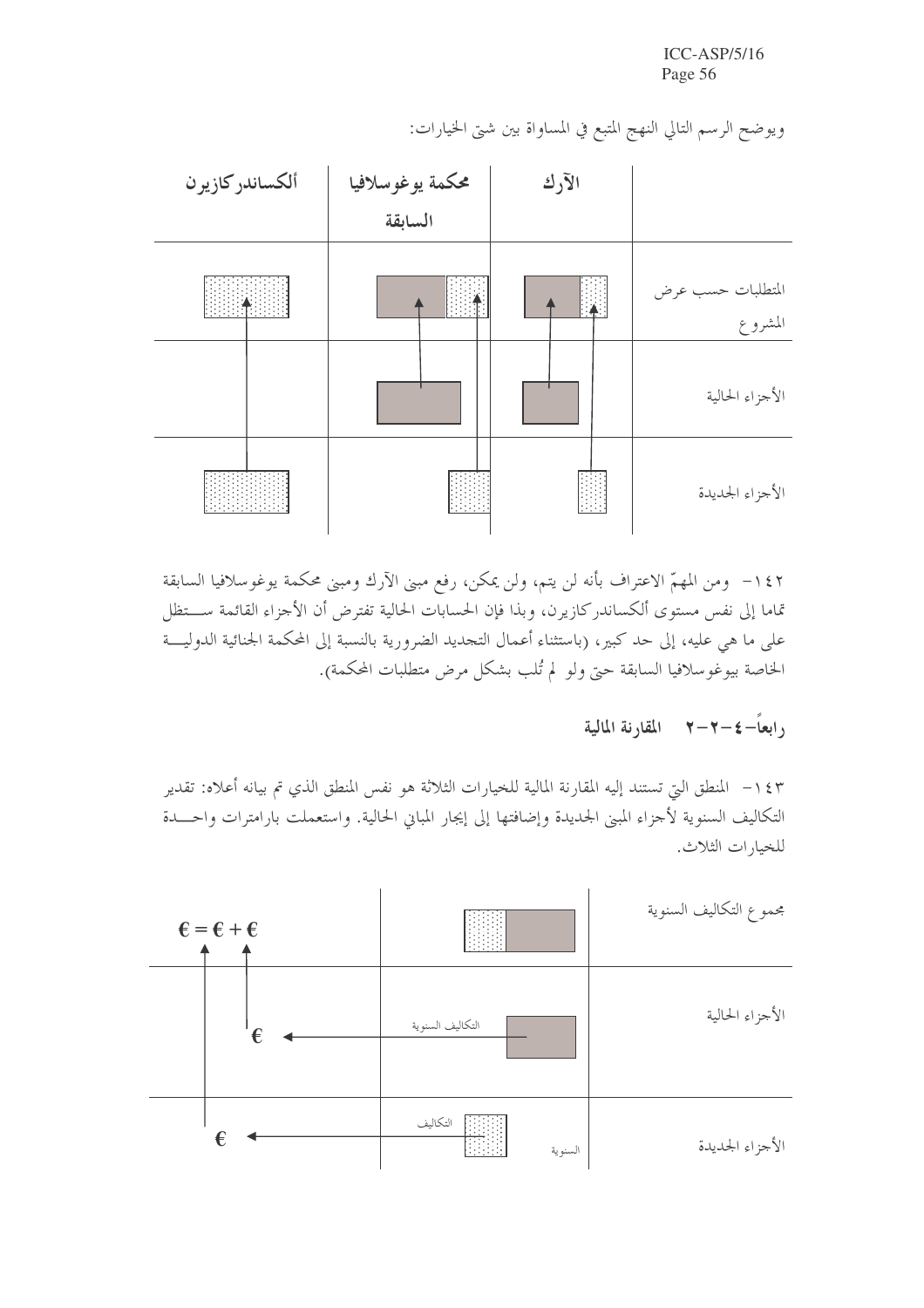١٤٤ - واحتلاف البارامترات لكل حيار من الخيارات الثلاثة أمر هام. ففي حين أن تكلفة جزء المباين الحالي.تتحدد أساسا بتكلفة الإيجار فإن تكلفة جزء المباني الجديد تتأثر إلى حدّ كبير بتكـــاليف البنــــاء. ويفسِّر القسم التالي مختلف البارامترات الخاصة بكل حيار.

١٤٥ - وتستند جميع التكاليف المستعملة في الحسابات التالية إلى مستوى أسعار ٢٠٠٥. وفي الفـــصل الخامس يتمّ تجميع هذه التكاليف واستقراؤها على أساس أسعار ٢٠١٢.

رابعاً–٤–٣ الافتراضات الأساسية

١٤٦ – تتألف التكلفة الشاملة لكلِّ حيار من مجموع البارامترات المختلفة. وبعض هــــذه البــــارامترات ينطبق على جميع الخيارات (مثل تكاليف التشغيل) في حين ينطبق بعضها الآخر على الأجزاء المستأجرة الحالية فقط أو على أجزاء المبني الجديدة فقط.

| ألكساندر كازيرن | محكمة                                 | الآرك                            |                                                     |
|-----------------|---------------------------------------|----------------------------------|-----------------------------------------------------|
|                 | يوغوسلافيا                            |                                  |                                                     |
|                 | السابقة                               |                                  |                                                     |
|                 |                                       |                                  |                                                     |
|                 |                                       |                                  | الأجزاء الحالية:                                    |
|                 | X                                     | X                                | • استئجار المباين                                   |
|                 | X                                     |                                  | تكلفة الأعمال الضرورية من إعادة البنــاء            |
|                 |                                       |                                  | التهيئة                                             |
|                 | X                                     | $\mathbf X$                      | استئجار موقف السيارات                               |
|                 | X                                     | X                                | تكاليف التشغيل<br>$\bullet$                         |
|                 | $\overline{(\mathbf{r})}(\mathbf{X})$ | $\overline{(\overline{r_1})}(x)$ | تكاليف الصيانة<br>$\bullet$                         |
|                 |                                       |                                  | الأجزاء الجديدة:                                    |
| X               | X                                     |                                  | تكلفة الأرض<br>$\bullet$                            |
| X               | X                                     |                                  | تكلفة بناء أماكن المكاتب الجديدة<br>$\bullet$       |
|                 |                                       | X                                | إيجار مكاتب إضافية<br>$\bullet$                     |
| $\mathbf X$     | X                                     | $\mathbf X$                      | تكلفة بناء موقف السيارات الجديد<br>$\bullet$        |
| X               | X                                     | $\mathbf X$                      | تكلفة الأعمال الخارجية/ تـــشكيل الأرض<br>$\bullet$ |
|                 |                                       |                                  | <u>خارج المبني</u>                                  |
| X               | X                                     | $\mathbf X$                      | تكاليف التشغيل                                      |
| $\mathbf X$     | $\mathbf X$                           | $\mathbf X$                      | تكاليف الصيانة                                      |

١٤٧- وتوضح المصفوفة التالية البارامترات وصلتها بكلِّ حيارٍ.

١٤٨ - ويتعين تحديد رقم لكل واحد من البارامترات الموضحة هنا. وتفسَّر الفقرات التالية الأرقام التي تم اختيارها.

> داحلة في الإيجار .  $(\uparrow \uparrow)$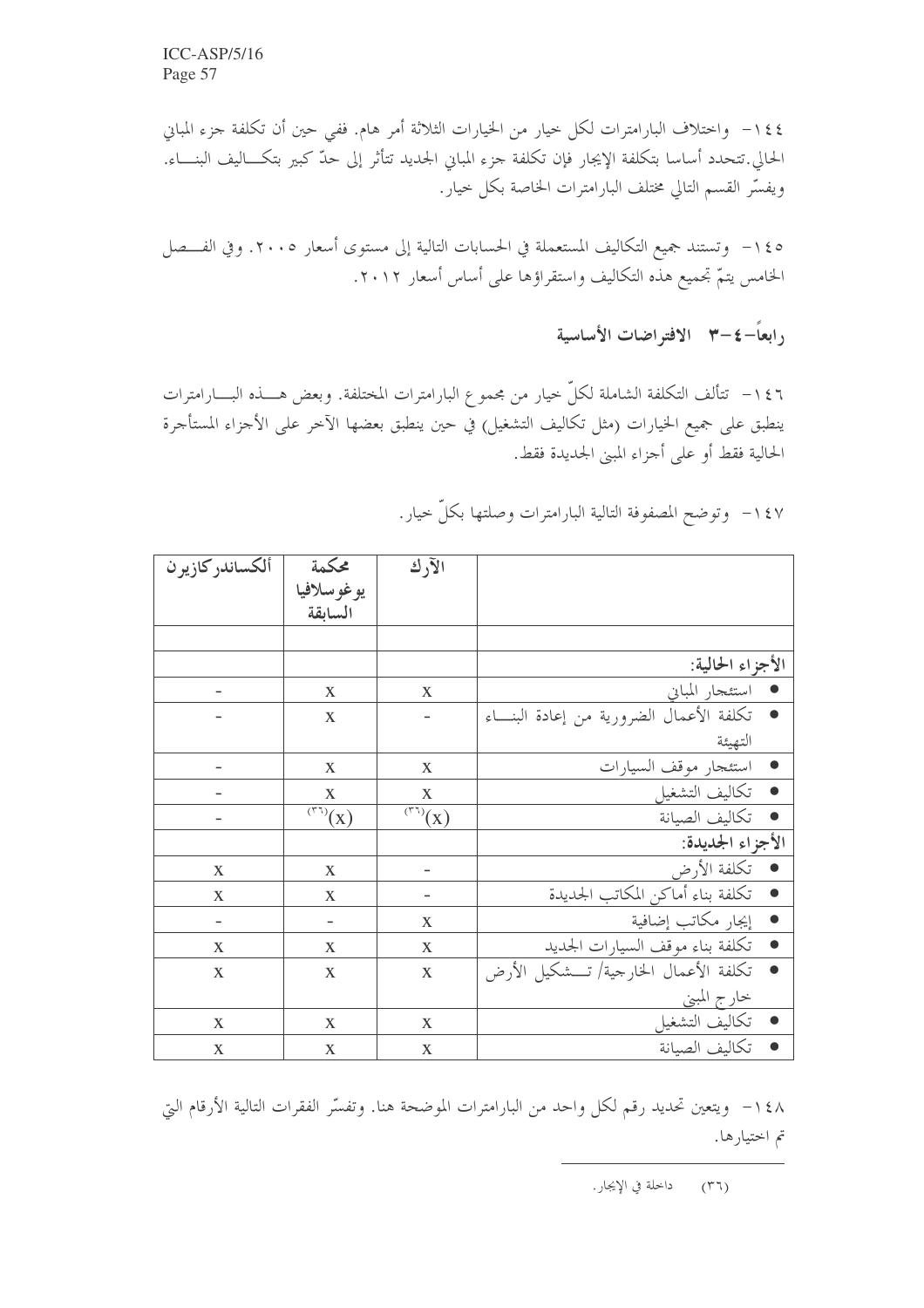١٤٩ - وأُحذت تكاليف التمويل في الاعتبار تبعاً لمختلف البارامترات ويرد تفسيرها مفصلة في الفصل رابعاً–٤–٣–٥. و لم يتم بعد تحديد شروط التمويل التي ينبغي أن تحصل عليها منظمة مثل المحكمــــة، في السوق، باستثناء ما يتعلق بموقع ألكساندركازيرن وهو معروف في العرض المالي الإضافي المقـــدم مــــن الدولة المضيفة. ومن هنا فإن الأرقام التالية لا يمكن أن تكون سوى افتراضات أولية تقريبية. واكتشاف أساليب التمويل وتنقيح الأرقام فيما بعد (الهندسة المالية) سيكون واجبا هاما في تطوير أعمــــال المبــــاني الدائمة.

, ابعاً–٤–٣–١ الإيجار

١٥٠ – في حالة مبين الآرك ومبين المحكمة الجنائية الدولية ليوغو سلافيا السابقة أحذ الإيجـــار الــــسنوي الذي حددته الدولة المضيفة في الاعتبار بالنسبة للمباني الحالية.

| موقف السيارات      | المبني الرئيسي         |                          |
|--------------------|------------------------|--------------------------|
| ۲۹۶ ۷۳۸ یورو سنویا | ۲۰۰ ۳۱۱ ۵ یورو سنویا   | الآر ك <sup>(٣٧</sup> )  |
| ۳۷۹ ۱۰۰ یورو سنویا | ۹۰۰ ۲ ۵ م ۲ یورو سنویا | محكمة يوغوسلافيا السابقة |

١٥١- تقدر تكاليف البناء على أساس علامات قياس للمتر المربع من المشاريع المشاهِمة (مباني المحساكم والمكاتب والمباين ذات الاحتياطات الأمنية العالية مثل المصارف والسجون)، المأخوذة من قواعد البيانات التي تتضمن معلومات تفصيلية عن أكثر من ١٠٠٠ مشروع.

١٥٢ - وتكاليف المتر المربع تختلف للغاية بين مختلف الخيارات: فمبنى الآرك يُعتبر في حالة جيّدة عندما قدّمته الدولة المضيفة في حين أن مبني محكمة يوغوسلافيا السابقة سيحتاج إلى أعمال كبيرة من إعـــادة البناء ليكون مناسبا للمحكمة؛ وستكون المبايي في موقع ألكساندر كازيرن بناء حديداً بالكلية.

١٥٣ - وتكاليف البناء للمتر المربع (الفصل رابعاً–٤–٢–٢) تتألف من تكاليف البناء الأساسية (انظر الفصل , ابعاً–٤–٣–٦–١ إلى , ابعاً–٤–٣–٢–٢) وتكاليف البناء العرضيّة (الفصل , ابعاً–٤–٣–٣–٣).

رابعاً–٤–٣–٦–١٪ الأعمال الضرورية من إعادة البناء

١٥٤ - وُضعت الافتراضات التالية لتقدير تكاليف البناء:

حتى عام ٢٠١٢ يتمّ توفير مبني الآرك بدون إيجار. وحسب المعلومات المقدمة من الدولة المضيفة فإن تحديد  $(\Upsilon \vee)$ الإيجار بمبلغ ٥,٣ مليون يورو ينبع من ظروف السوق المحلية.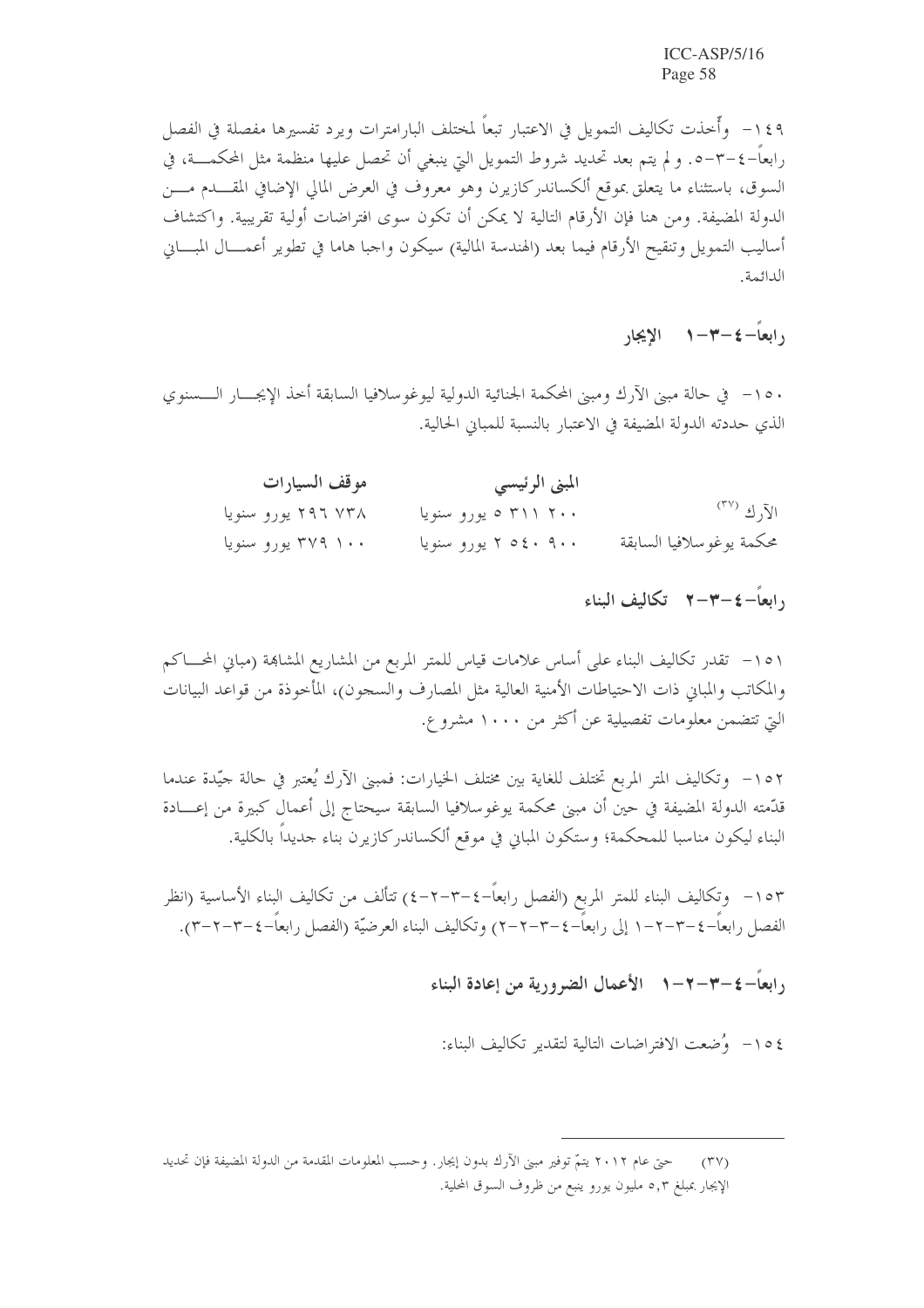١٠ العاً – ٤ –٣ –٣ –٣ – البناء الجلايل

١٥٥ - بسبب ارتفاع الاحتياجات الأمنية والوظيفية في المبايي تم استخدام افتراضات متحفظة بـــشكل خاص (أي في الطرف الأعلى من نطاق أسعار السوق) لتقدير تكاليف بناء الأجزاء الجديدة.

> تكالىف البناء مبني المكاتب (٣٨  $\mathcal{F}_{\mathcal{P}}/g_{\mathcal{P}}$ ۱ 70۰ قاعات محکمة، مراکز مؤتمرات، إلخ… ۲ ۱۰۰ یورو/ م۲<br>موقف السیارات تحت الأرض <sup>(۳۹)</sup>

١٥٦- وتقوم الافتراضات المتعلقة بتكاليف البناء على قاعدة بيانات شركة Drees & Sommer الــــيّ تشتمل على التكاليف التفصيلية لأكثر من ١٠٠٠ مشروع. وقد تم افتراض توفير مكاتب من المستوى المتوسط وشدة التعقيد وتستند تكاليف البناء إلى المواصفات الألمانية 276 German DIN (المحموعتـــان ٣٠٠ و٤٠٠)، وهي تشمل أشغال الإنشاء (حفر بئر المبني،ووضع الأساسات وبناء الجدران الخارجيـــة والداحلية والأرضيات والسقوف والأسطح والمستلزمات الإنشائية وما إلى ذلك مـــن الأنـــشطة ذات العلاقة بالبناء) والخدمات (شبكة الصرف الصحى، تركيبات الطاقة، ونظـــام الاتــــصالات الــــسلكية واللاسلكية ونُظم النقل، وآليات البناء وما إلى ذلك من الأنشطة ذات العلاقة بالخـــدمات). والأرقــــام المطروحة عبارة عن أسعار صافية ولا تشمل أية رسوم أو ضرائب أو أجرة إضافية.

١٥٧- ولا تشمل التكاليف المذكورة آنفاً الأثاث ولا الحواسيب والنظم الخاصة وما إلى ذلك.

١٥٨– وتشير دراسة مختلفة<sup>(٤٠)</sup> تم الاضطلاع بما إلى أن سعر المتر المربع فيما يتعلـــق بــــالحيز المكــــتبي يتراوح بين ٢٦٢ ١ يورو و٨١١ ١ يورو. وعليه فإن افتراض سعر يعادل ٦٥٠ ١ يورو للمتر المربع إنما هو أمر لا يجافي الواقع.

ملاحظة: في كل الحيارات الثلاثة تم إدراج تكلفة التشطيب الداخلي (فرش الأراضي، إلخ.) إلا أنه لم يتم  $(\Upsilon \wedge)$ إدراج تكلفة الأثاث.

تحت الأرض ولكنه ليس تحت المبين.  $(\uparrow \uparrow \uparrow)$ 

<sup>.</sup>Gardiner & Theobald, International Construction Cost Survey  $(5 \cdot)$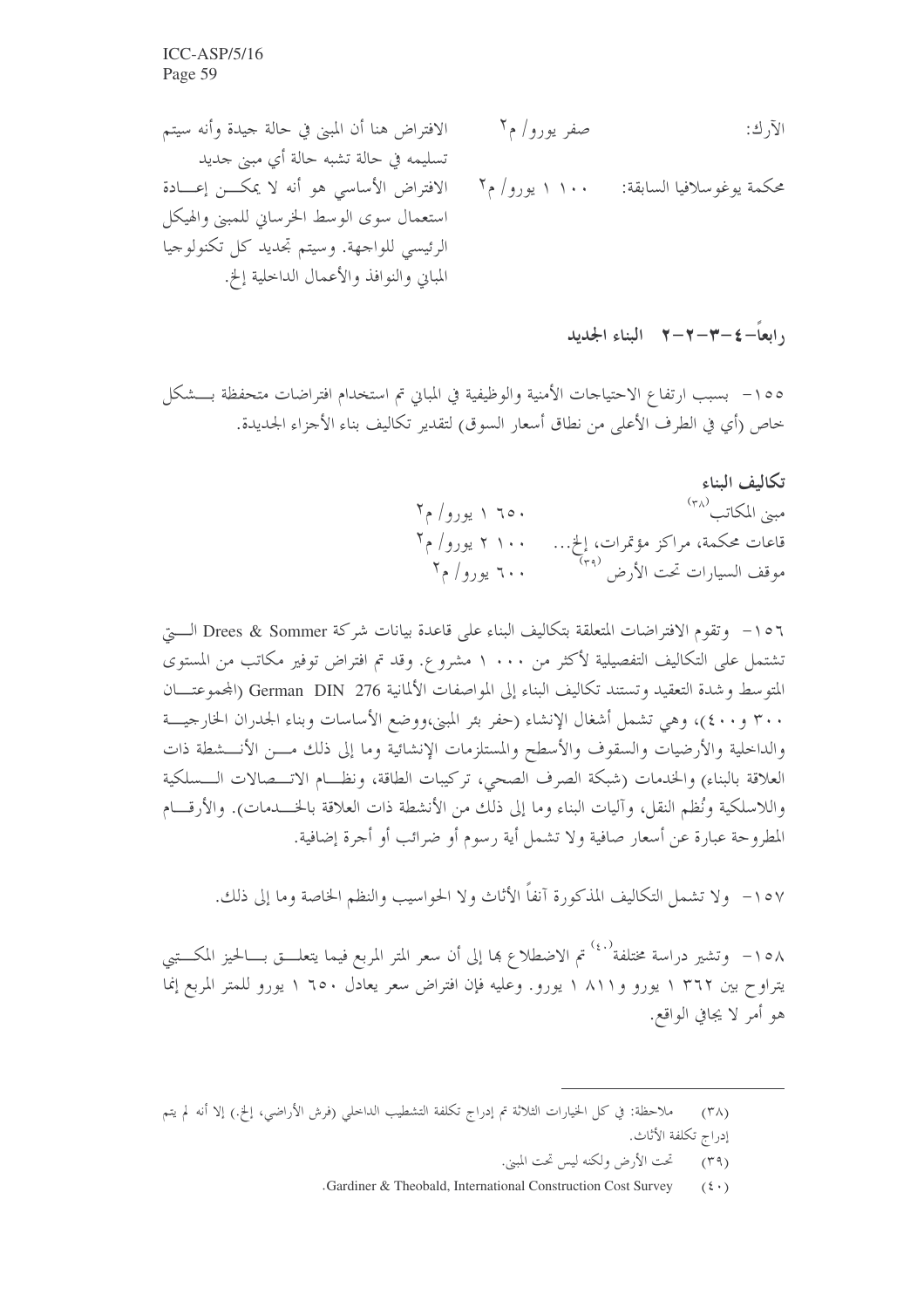١٥٩- إلا أن الأرقام المقدمة تقريبية لألها تستند إلى المعلومات المتاحة وهي تصلح في هذه الحالة لإجراء مقارنة بين الخيارات الثلاثة. ولا يمكن القيام بتقديرات أكثر دقة للتكاليف إلا بعد زيادة تحديد المتطلبات وبعد إنجاز أول الدراسات الخاصة بالتصميم (الرجاء مقارنة ما جاء هنا مع ما ورد في الفصل رابعاً–٢).

<sub>د ا</sub>بعاً–٤–٣–٣–٣ تكاليف البناء العرضية

١٦٠- تشمل تكاليف البناء العرضية التكاليف الخاصة بمهندسي التصميمات ومديري المشروع والإدارة ورسوم الترخيص والعينات والاختبارات إلخ. ويمكن أن تمثل حسب درجة التعقُّد ما بين ١٦ ٪ و٢٠٪ من تكاليف البناء الإجمالية. وبسبب زيادة حهد التخطيط في حالة إعادة البناء فإن تكاليف البناء العرضية تزيد حوالي ٤٪. وتم اختيار الأرقام التالية للتعبير عن درجة التعقيد العالية وخاصة من ناحية الأمن:

- ٢٠٪ للمباني الجديدة
- ٢٤٪ لإعادة البناء والتجهيز  $\bullet$

١٦١- وفي العادة تدرج تكاليف إجراء مسابقة تنافسية بين المهندسين المعماريين ضمن التكاليف العرضية. إلا أن الدولة المضيفة عرضت في العرض المالي الذي قدمته أن تتحمل تلك التكاليف فيما يخص خيار ألكساندركازيرن. وطبقاً لذلك، تم طرح مبلغ قدره ٣ ملايين يورو من التكاليف الخاصة بمذا الخيار .

### رابعاً–٤–٢–٢–٤ مجموع تكلفة البناء للمتر المربع

١٦٢ - يتألف بحموع تكاليف البناء للمرتب المربع مــــن تكــــاليف البنــــاء (رابعــــاً–٤–٢–٢–١ إلى , ابعاً–٤–٣–٢–٣) والتكاليف الاضافية.

|                        |          | إعادة البناء | المباني الجديدة |                |             |          |
|------------------------|----------|--------------|-----------------|----------------|-------------|----------|
|                        | الآرك    | محكمة        | المكاتب         | قاعات          | انتظار      | هندسة    |
|                        |          | يوغوسلافيا   |                 | المحكمة،       | السيارات    | المناظر  |
|                        |          | السابقة      |                 | قاعات          | (تحت الأرض) | الخارجية |
|                        |          |              |                 | المؤتمرات، إلخ |             |          |
| تكاليف البناء          | صفر يورو | ۱۰۰ ۱ يورو   | ۱ ۹۵۰ ا يورو    | ۱۰۰ ۲ یورو     | ۲۰۰ یورو    | ۷۳ يورو  |
| تكاليف البناء الإضافية | 7.72     | 7.72         | 7.7.            | 7.7.           | 7.7.        | 7.7.     |
| المجموع لکل م۲<br>من   | صفر يورو | ٢٣٦٤ ١ يورو  | ۹۸۰ ۱ یورو      | ۲ ۵۲۰ یورو     | ۷۲۰ یورو    | ۸۸ يورو  |
| المساحة الأرضية        |          |              |                 |                |             |          |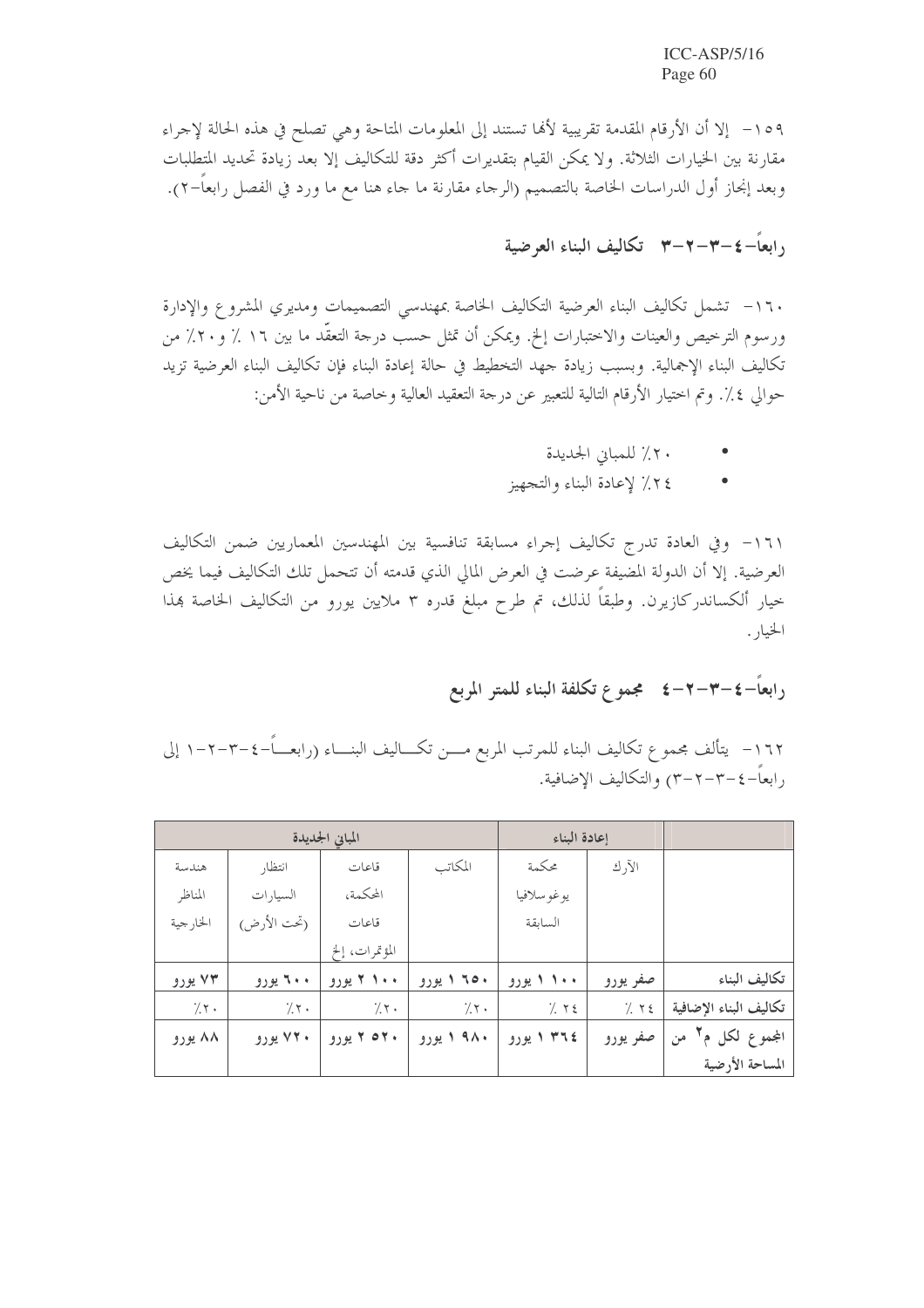<sub>د</sub>ابعاً-٤-٣-٢-٥ الأعمال الخارجية

١٦٣– تتألف الأعمال الخارجية من أي شيء يتم القيام به في الخارج أو خارج المبني مثل هندسة شكل الأرض (الأعمال غير الصلبة) ومناطق السير والطرق أو الممرات (المناطق الصلبة) الموجودة في الموقع. والافتراض الأساسي هو أن ٣٠٪ من الأرض سيُغطى بالمباني وأن نسبة ٧٠٪ الباقية ستكون موضع هذه الأعمال الخارجية. وتقدَّر تكلفة الأعمال الخارجية بمتوسِّط ٨٨ يورو/ م٢ بالإضافة إلى ٢٠٪ للتكاليف الاضافية.

#### ۸۰ ۸ موظفاً

| التكلفة السنوية | المجموع              | السعو        | حجم الأرض                     |                           |
|-----------------|----------------------|--------------|-------------------------------|---------------------------|
| صفر يورو        | صفر يورو             | ۸۸ یورو/ م۲  | صفر م۲                        | الآرك (متضمنة الإيجار)    |
| ۱۳۰۹۹ یورو      | ۲۱۶ ۱۷۱۹ یورو        | ۸۸ يورو/ م۲  | $Y_{P}$ $Y$ $\leq$ $Y$ $\leq$ | محكمة يوغو سلافيا السابقة |
| ۲۰۶ ۳۰۰ پورو    | $9.942 \pm 210 + 24$ | ۸۸ یورو/ م آ | $Y_{p,0}$ , $\epsilon$ ,,     | ألكساندر كازيرن           |

۱۰۰ ۱ موظف

| التكلفة السنوية | المجموع         | السعو                  | حجم الأرض               |                             |
|-----------------|-----------------|------------------------|-------------------------|-----------------------------|
| صفر يورو        | صفر يورو        | ۸۸ یورو/ م ۲ $\lambda$ | $T_{P}$ { $\sqrt{TT}$   | الآرك (متضمنة الإيجار)      |
| ۳٤ ۹۳۱ پورو     | ۹۱۷ ۹۱۷ یورو    | ۸۸ یورو/ م۲            | $Y_{\rho}$ 7 09 $Y$     | محكمة يوغو سلافيا السابقة ا |
| ۲۰۶ ۲۰۲ یورو    | ٤٠ - ٤١٥ ٤ يورو | ۸۸ يورو/ م             | $T_{\rho}$ o $\epsilon$ | ألكساندر كازيرن             |

۱ ٤٥٠ موظفاً

| التكلفة السنوية | المجموع             | السعو       | حجم الأرض                                            |                           |
|-----------------|---------------------|-------------|------------------------------------------------------|---------------------------|
| صفر يورو        | صفر يورو            | ۸۸ یورو/ م' | $Y_{P}$ 9 $\Lambda$ 97                               | الآرك (متضمنة الإيجار)    |
| ۶۹۶ ۲۵ یورو     | ۹۵ ۸۳ ۱۰ پورو       | ۸۸ یورو/ م' | $T_{e}$ $\gamma$ $\gamma$ $\gamma$ $\gamma$ $\gamma$ | محكمة يوغو سلافيا السابقة |
| ۲۰۶ ۲۰۲ یورو    | $9$ ، خ ۱۵ کیورو (و | ۸۸ یورو/ م  |                                                      | ألكساندر كازيرن           |

### <sub>(</sub>ابعاً-٤-٣-٦-٦ حساب المساحة المطلوبة

١٦٤– إن الفرق بين مستوى التوظيف المطلوب والطاقة القصوى لمبني الآرك (٨٥٠) ومبني محكمة يوغوسلافيا السابقة (٧٠٠) يحدَّد الحاجة إلى مساحة إضافية. ولذلك يتعين استئجارٍ أو بناء أماكن مكاتب لعدد إضافي من الموظفين في حالة مبنى الآرك وفي حالة خيار مبنى المحكمة الجنائية.الدولية ليوغو سلافيا السابقة.

١٦٥- وهناك فارق مهم يتمثل في الممايزة بين المساحة "المتغيرة" التي تتوقف على مستوى التوظيف (الحيز المكتبي، مثلاً) والمساحة "الثابتة" وهي لا ترتبط بمستوى التوظيف، مثل المنطقة المخصصة لمدحل الجمهور أو قاعات المحكمة (انظر أيضاً الفصل ثانياً–٥).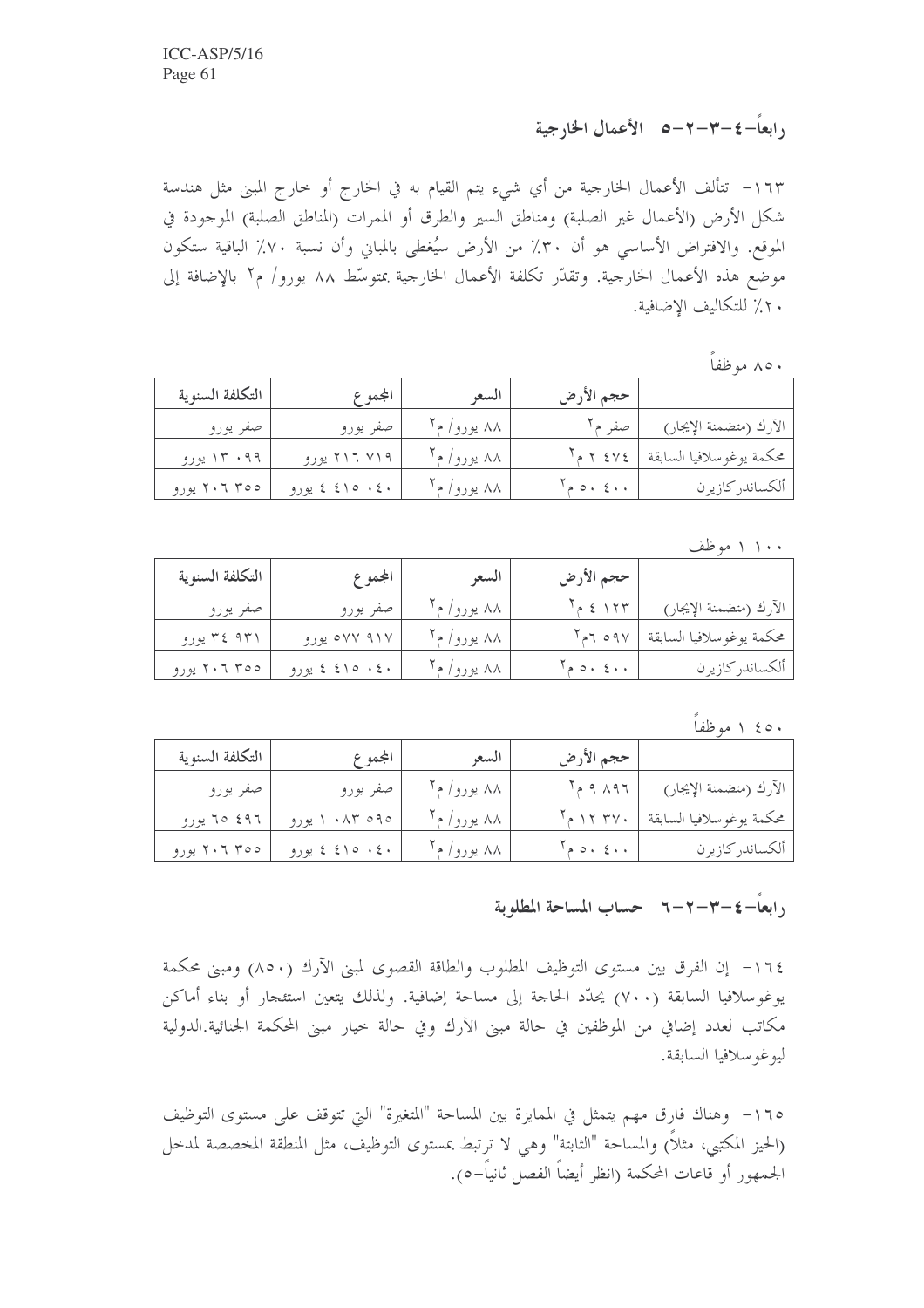١٦٦- وفي حالة الآرك ومحكمة يوغوسلافيا السابقة أُفترض أن المساحة الثابتة (قاعة المحكمة إلخ) موجودة بالفعل على الرغم من أن المساحات الموجودة لا تفي بمعيار قاعات المحكمة المحددة الغرض.

# ۸۵۰ موظفاً

| المساحة                            | المساحة                          | متوسط الأمتار      | الطاقة               | الطاقة               |                           |
|------------------------------------|----------------------------------|--------------------|----------------------|----------------------|---------------------------|
| الجديدة الثابتة                    | الجديدة المتغيرة                 | المربعة لكل موظف   | الإضافية             |                      |                           |
| اللازمة                            | اللازمة                          | من المسطح الإجمالي | اللاز مة             |                      |                           |
| صفر م'                             | صفر مآ                           | $^{\circ}$ ٢٣,٦    | صفر                  | $\wedge \circ \cdot$ | الآرك                     |
| صفہ م'                             | $\mathbf{F} \circ \mathbf{r}$    | $^7$ ۲۳٫۶ م        | $\sqrt{Q}$           | $V \cdot \cdot$      | محكمة يوغو سلافيا السابقة |
| $A$ ) $\leq$ 0 $\leq$ $\mathsf{Y}$ | $\mathbf{y}$ . $\mathbf{y}$<br>Δ | 577,7              | $\wedge \circ \cdot$ | صفر                  | ألكساندر كازيرن           |

۱۰۰ ۱ موظف

| المساحة         | المساحة                   | متوسط الأمتار                  | الطاقة                 | الطاقة               |                          |
|-----------------|---------------------------|--------------------------------|------------------------|----------------------|--------------------------|
| الجديدة الثابتة | الجديدة المتغيرة          | المربعة لكل موظف               | الإضافية               |                      |                          |
| اللازمة         | اللازمة                   | من المسطح الإجمالي             | اللاز مة               |                      |                          |
| صفر مآ          | $\sim$ 0 $\land$ 9 $\sim$ | $\mathbf{Y}$ م ۲۳٫۶            | $Y \circ \cdot$        | $\wedge \circ \cdot$ | الآرك                    |
| صفہ م۲          | A 9 570                   | $\mathbf{Y}_{\mathsf{P}}$ ۲۳٫۶ | $\epsilon \cdot \cdot$ | $V \cdot \cdot$      | محكمة يوغوسلافيا السابقة |
| 12051           | <b>TO 911</b><br>á.       | $\gamma$ 7 م آ $\gamma$        | $\lambda$              | صفر                  | ألكساندر كازيرن          |

٤٥٠ ١ موظفاً

| المساحة                | المساحة          | متوسط الأمتار                   | الطاقة             | الطاقة                |                           |
|------------------------|------------------|---------------------------------|--------------------|-----------------------|---------------------------|
| الجديدة الثابتة        | الجديدة المتغيرة | المربعة لكل موظف                | الإضافية           |                       |                           |
| اللازمة                | اللازمة          | من المسطح الإجمالي              | اللاز مة           |                       |                           |
| صفہ م۲                 | $A$ and $A$      | $^7$ ۲۳٫۶ م                     | 7.1                | $\Lambda \circ \cdot$ | الآرك                     |
| صفہ م۲                 | $Y_{A}YYYY$      | $\mathbf{Y}_{\mathsf{P}}$ ۲۳, ٦ | $\vee \circ \cdot$ | $V \cdot \cdot$       | محكمة يوغو سلافيا السابقة |
| $T_{\rho}$ 1 { 0 { $T$ | $P Y \le 175$    | $^7$ ۲۳, م ۲                    | $\rightarrow$ 20.  | صفر                   | ألكساندركازيرن            |

## رابعاً–٤–٣–٢–٧٪ مجموع تكاليف البناء

١٦٧– يوضح الجدول التالي مجموع تكاليف الإنشاءات الجديدة فيما يتعلـــق بمختلـــف الخيــــارات والسيناريوهات: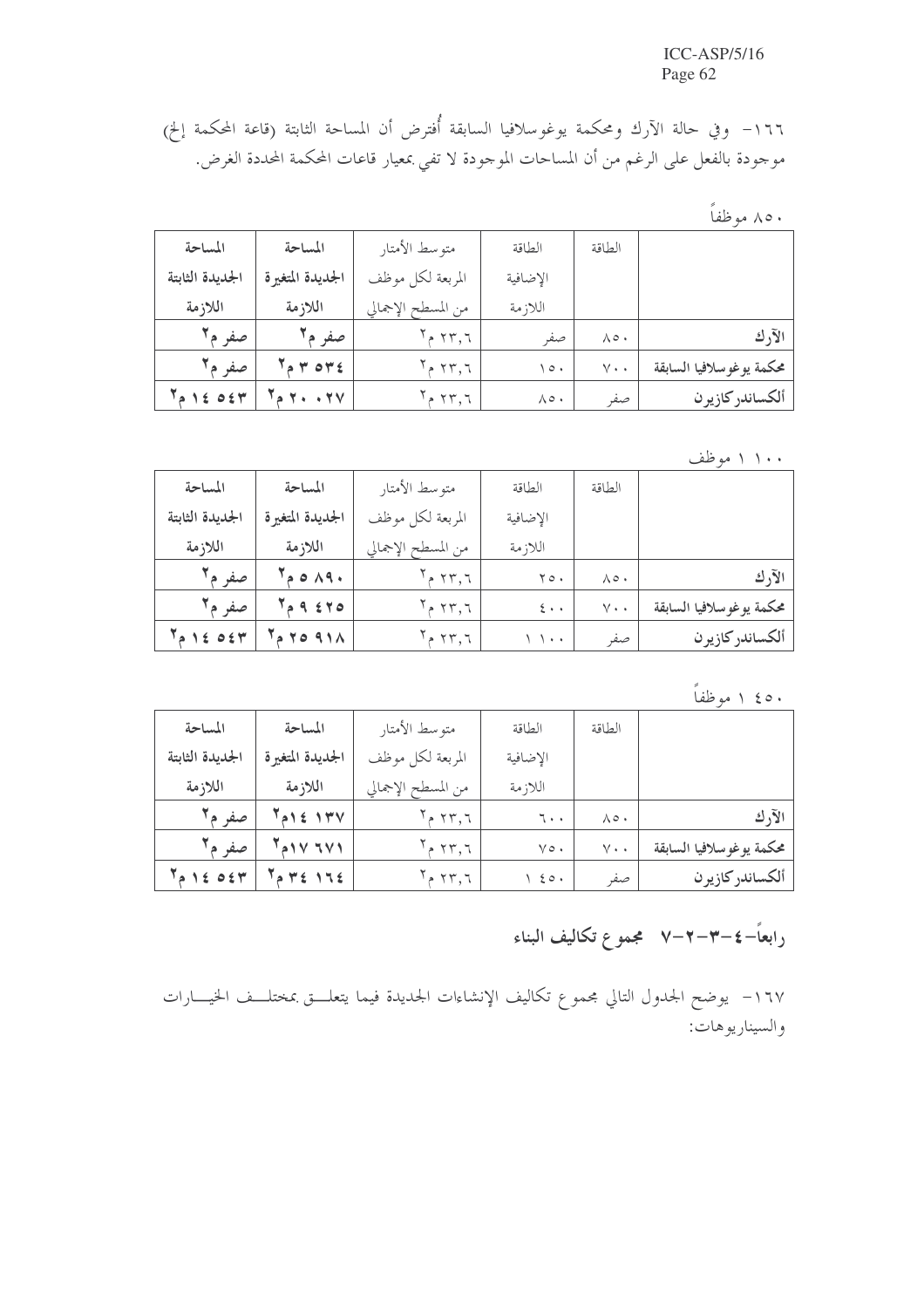۸۵۰ موظفاً

| التكلفة السنوية    | المجموع         | السعر                    | المساحة                     |                          |
|--------------------|-----------------|--------------------------|-----------------------------|--------------------------|
|                    |                 |                          |                             | الآرك                    |
| صفر يورو           | (إيجار)         | ۱۸۰ یورو/م`              | صفر م ٢                     | – المساحة المتغيرة       |
| صفر يورو           | (موجودة)        | ۲۰م ۲ یورو/م`            | صفر م آ                     | – المساحة الثابتة        |
|                    |                 | ۷۹۱ يورو/الموقف          | صفر  موقف                   | – مساحة لوقوف السيارات   |
|                    |                 |                          |                             | محكمة يوغوسلافيا السابقة |
| ۱۹۸۱۰ کا یورو      | ۳۷۷ ۹۹۷ ۲ یورو  | ۰۹۸۰ <sub>۱ یورو/م</sub> | $\gamma$ or $\gamma$        | – المساحة المتغيرة       |
| صفو يورو           | (موجودة)        | ۲۰م ۲ یورو/م             | صفر م <sup>۲</sup>          | – المساحة الثابتة        |
| صفر يورو           | (موجودة)        | ۷۲۰ يورو/م`              | صفر م ٢                     | – مساحة لوقوف السيارات   |
|                    |                 |                          |                             | ألكساندر كازير ن         |
| ۲۷۷ ۵۹۵ ایورو      | ۳۹ ۲۰ د ۳۹ پورو | ۹۸۰ ۱ یورو/م             | $5 + 17 + 17$               | – المساحة المتغيرة       |
| ۲۸۲ ۲۷۷ ۱ یورو     | ۳۶ ۲۱ ۱٤۹ پورو  | ۲۰م ۲ یورو/م             | $\gamma$ 30 $31$ م $\gamma$ | – المساحة الثابتة        |
| ۲۱ ۷۰۶ <u>نورو</u> | ۹۰۲۲ ۵۶۹ یورو   | ۲۲۰ یورو/م <sup>۲</sup>  | $\gamma$ ۲ ۱۲ م $\gamma$    | – مساحة لوقوف السيارات   |

۱۱۰۰ موظف

| التكلفة السنوية | المجموع          | السعر                     | المساحة                                                                                                                                         |                          |
|-----------------|------------------|---------------------------|-------------------------------------------------------------------------------------------------------------------------------------------------|--------------------------|
|                 |                  |                           |                                                                                                                                                 | الآرك                    |
| ۲۶۹ ۲۰۲۰ ا يورو | (إيجار)          | ۱۸۰ یورو/م`               | $\gamma$ 0 $\land$ 9 $\cdot$                                                                                                                    | – المساحة المتغيرة       |
| صفر يورو___     | (موجودة)         | ۲۰م ۲ یورو/م              | صفر م ۲                                                                                                                                         | – المساحة الثابتة        |
| ۸۳ ۵٤۲ یورو     | (إيجار)          | ۷۹۱ يورو/الموقف           | ۰٦ / /موقف                                                                                                                                      | – مساحة لوقوف السيارات   |
|                 |                  |                           |                                                                                                                                                 | محكمة يوغوسلافيا السابقة |
| ۱۱۱۱ (۱۹۳       | ۱۸ ۲۲۰ ۱۸ یورو)  | ۹۸۰ ۱ یورو/م              | $P_{P}$ ۹ ٤٢٥                                                                                                                                   | – المساحة المتغيرة       |
| صفر يورو        | (موجودة)         | ۲۰م ۲ یورو/م <sup>۲</sup> | صفر م ٢                                                                                                                                         | – المساحة الثابتة        |
| ۸۹ ۸۸٤ يور      | ۱ ٤٨٧ ۰۷۷ پورو   | ۲۲۰ يورو/م                | $5 + 7 - 70$                                                                                                                                    | – مساحة لوقوف السيارات   |
|                 |                  |                           |                                                                                                                                                 | ألكساندر كازير ن         |
| ۳۸۹ ۲۱۱ ۲ یورو  | ۰۳۱ میورو        | ۹۸۰ ایورو/م $\frac{1}{2}$ | $Y_{P}$ 70 91 $\Lambda$                                                                                                                         | – المساحة المتغيرة       |
| ۲۸۲ ۲۷۷ ۱ یورو  | ۳۶ ۶۱۹ پورو      | ۲۰م ۲ یورو/م              | $\begin{array}{c} \n\begin{array}{ccc} \n\end{array} & \n\begin{array}{ccc} \n\end{array} & \n\begin{array}{ccc} \n\end{array} & \n\end{array}$ | – المساحة الثابتة        |
| ۲۸۰ ۰۷ بورو     | ۰۳۱ - ۱۰ ۱۰ یورو | ۷۲۰ يورو/م`               | $\gamma$ 10.17                                                                                                                                  | – مساحة لوقوف السيارات   |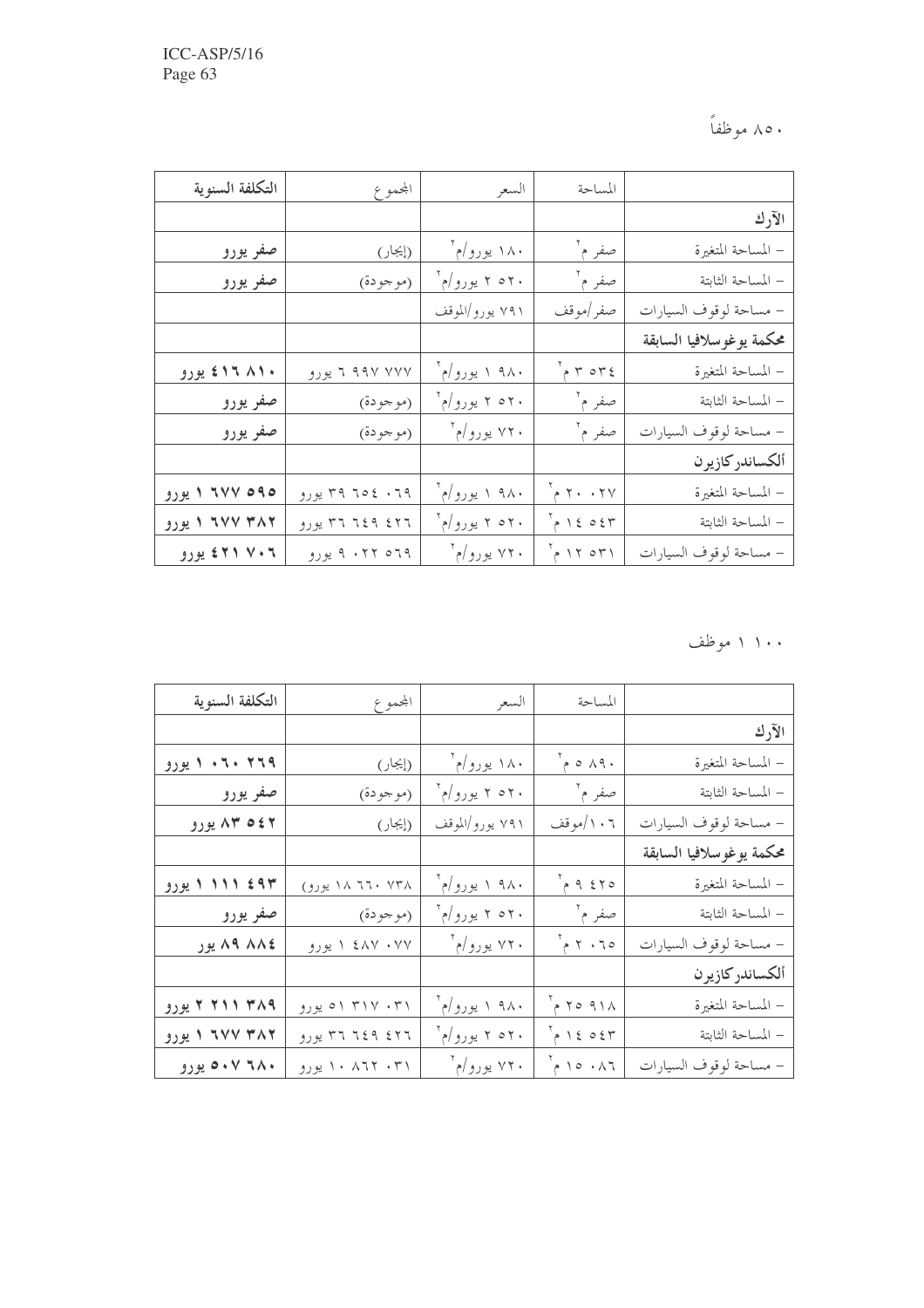۱ ٤٥٠ موظف

| التكلفة السنوية                                                        | المجموع         | السعر           | المساحة                                                                                                                                         |                           |  |  |
|------------------------------------------------------------------------|-----------------|-----------------|-------------------------------------------------------------------------------------------------------------------------------------------------|---------------------------|--|--|
|                                                                        |                 |                 |                                                                                                                                                 | الآرك                     |  |  |
| ٢٥٤٤ ٢٤٢ يورو                                                          | (إيجار)         | ۱۸۰ یورو/م`     | $\gamma$ 12 1 ٣٧                                                                                                                                | – المساحة المتغيرة        |  |  |
| صفر يورو                                                               | (موجودة)        | ۲۰م ۲ یورو/م    | صفر م ۲                                                                                                                                         | – المساحة الثابتة         |  |  |
| ٢٠٤ ٥٠٤ يورو                                                           | (إيجار)         | ۷۹۱ يورو/الموقف | ۲٥۹/موقف                                                                                                                                        | – مساحة لوقوف السيارات    |  |  |
|                                                                        |                 |                 |                                                                                                                                                 | محكمة يوغو سلافيا السابقة |  |  |
| ۰۰۰ ۸٤ ۲۰ يورو                                                         | ۹۸۸ ۸۸۵ ۳٤ يورو | ۹۸۰ ۱ یورو/م    | $\gamma$ ۱۷ ۲۷۱                                                                                                                                 | – المساحة المتغيرة        |  |  |
| صفر يورو                                                               | (موجودة)        | ۲۰م ۲ یورو/م    | صفر م آ                                                                                                                                         | – المساحة الثابتة         |  |  |
| ۲۲۲ ۲۵۲ یورو                                                           | ۲۳۹ ۶ ۲۳۹ میورو | ۲۲۰ يورو/م`     | $\lambda$ ۸۸۸ مم                                                                                                                                | – مساحة لوقوف السيارات    |  |  |
|                                                                        |                 |                 |                                                                                                                                                 | ألكساندر كازيرن           |  |  |
| ۲ ۹۵۸ ۷۰۱ یورو                                                         | ۱۷۷ ۲٤٥ تورو    | ۹۸۰ ۱ یورو/م    | $\gamma$ +2 172                                                                                                                                 | – المساحة المتغيرة        |  |  |
| ۲۸۲ ۲۷۷ ۱ یورو                                                         | ۳۶ ۶۱۹ پورو     | ۲۰م ۲ یورو/م    | $\begin{array}{c} \n\begin{array}{ccc} \n\end{array} & \n\begin{array}{ccc} \n\end{array} & \n\begin{array}{ccc} \n\end{array} & \n\end{array}$ | – المساحة الثابتة         |  |  |
| ۵ ٤ ۸ ٦٢٨ يورو                                                         | ۱۳ ٤٣٧ ٢٧٧ يورو | ۲۲۰ یورو/م`     | $\gamma$ $\land$ $\gamma$ $\gamma$                                                                                                              | – مساحة لوقوف السيارات    |  |  |
| حاستان المراسل الحج التربيلات باترال والملاحظ المناطقة المرادع بعوده م |                 |                 |                                                                                                                                                 |                           |  |  |

(لتقدير الحسابات الإجمالية والسنوية الرجاء الرجوع إلى الفصل رابعا–٤–٥-٥).

رابعاً-٤-٣-٣ الحجم وتكلفة الأرض

<sub>(</sub>ابعاً-٤-٣-٣-١ الحجم

١٦٨ – لا توفر المباني الحالية في الآرك وفي محكمة يوغوسلافيا السابقة طاقة كافية لاستيعاب عدد من الموظفين يتجاوز ٧٠٠ و٨٥٠ شخصاً على التوالي. ولذلك فسيتعين استئجار أو بناء أماكن مكاتــب إضافية. (قارن ما جاء هنا مع ما جاء في الفصل رابعاً–٤–٣–٦-٦) ولأغراض المقارنــــة يُفتــــرض أن النسبة بين المسطح الإجمالي للمباني والأرض المطلوبة هي ١:١.

١٦٩– وحسب ما حاء في العرض المالي الإضافي فإن تكلفة الأرض في موقع ألكساندركازيرن تنخفض إلى الصفر .

### 11ابعاً-٤-٣-٣-٣ التكاليف

۱۷۰– في ضوء المقارنة تم افتراض قيمة سوقية محلية<sup>(٤١)</sup>.عبلغ ٥٠٠ يورو/م<sup>٠</sup>.

القيمة السوقية حسب ما ذكرته الدولة المضيفة (الأماكن الدائمة المقبلة للمحكمة الجنائية الدولية: نماذج  $(\xi)$ التمويل: ICC-ASP/4/CBF.1/INF.1) الصفحة ١٠).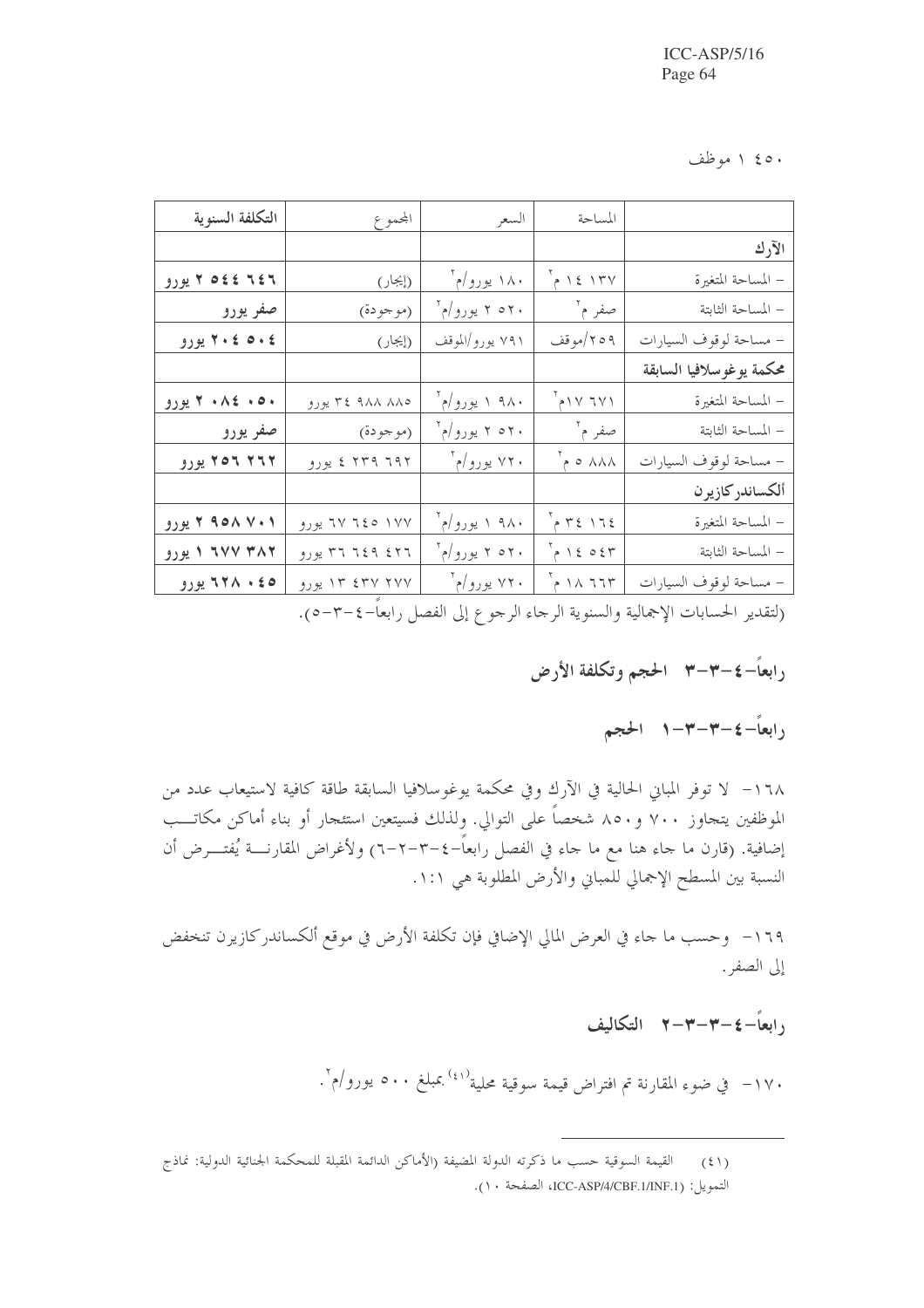۸۰ موظفاً

| والتكلفة السنوية | المجموع            | سعر السوق   | مساحة الأرض |                           |
|------------------|--------------------|-------------|-------------|---------------------------|
| صفر يورو         | (متضمن في الإيجار) | صفر يورو/م  | صف          |                           |
| ۰۳ ۸۰۸ ایورو     | ۱۱۰ ۷۶۷ ۱ یورو     | ۰۰۰ يورو/م` | P P P P E   | ومحكمة يوغوسلافيا السابقة |
| صفر يورو         | (حسب العرض الجديد) | صفر يورو/ م |             | ألكساندركازيرن            |

۱۰۰ ۱ موظف

| التكلفة السنوية | المجموع            | سعر السوق   | مساحة الأرض |                          |
|-----------------|--------------------|-------------|-------------|--------------------------|
| صفر يورو        | (متضمن في الإيجار) | صفر يورو/م٬ | صفر م       | الآرك                    |
| ۲۷۶ ۸۲۲ یورو    | ۲۰۸ ۲۱۲ ٤ یورو     | ۰۰۰ يورو/م` | $-9.570$    | محكمة يوغوسلافيا السابقة |
| صفر يورو        | (حسب العرض الجديد) | صفر يورو/م' | 7091A       | ألكساندركازيرن           |

۰ ۵ ۶ ۱ موظفاً

| التكلفة السنوية | المجمم ع           | سعر السوق   | مساحة الأرض                                   |                          |
|-----------------|--------------------|-------------|-----------------------------------------------|--------------------------|
| صفر يورو        | (متضمن في الإيجار) | صفر يورو/م' | صفر م`                                        | الآرك                    |
| ۶۲ ک ۱۹م پورو   | ۸ ۸۳۵ م۷۷ پورو     | ۰۰۰ يورو/م` |                                               | محكمة يوغوسلافيا السابقة |
| صفر يورو        | (حسب العرض الجديد) | صفر يورو/م' | $ \uparrow$ $\xi$ $\uparrow$ $\uparrow$ $\xi$ | ألكساندركازيرن           |

## رابعاً-٤-٣-٤ تكاليف التشغيل والصيانة

١٧١– تتألف تكاليف التشغيل أساسا من رسوم الكهرباء والتدفئة والمحاري ورسوم السلطة المحلية والنظافة وغير ذلك من مصروفات التشغيل العادية.

١٧٢– وتشمل تكاليف الصيانة التفتيش والترميم والإصلاح والحفظ وتغيير قطع الغيار. وأنشطة الصيانة تحافظ على أي أصل في حالة تشغيل جيدة وعلى عمره التقديري النافع.

## رابعا–٤–٣–٤–١ تكاليف التشغيل

١٧٣– استمدّت افتراضات تكاليف التشغيل من دراسة استقصائية لمباني المكاتب الأوروبية'''') .وفي حالة المباين المرتفعة مثل الآرك تزيد تكاليف التشغيل في المتوسِّط بنسبة ١٠ ٪.

| ۲٫۲۰ یورو/ م۱/سنویا  | الآرك (مبني مرتفع)                              |
|----------------------|-------------------------------------------------|
|                      | محكمة يوغوسلافيا السابقة   ٤٢٫٠٠ يورو/ م1/سنويا |
| ۶۲٫۰۰ یورو/ م۱/سنویا | ألكساندر كازيرن                                 |

تحليل رسوم خدمة المكاتب، تقرير ٢٠٠٤ الصادر عن شركة Jones Lang Lasalle.  $(55)$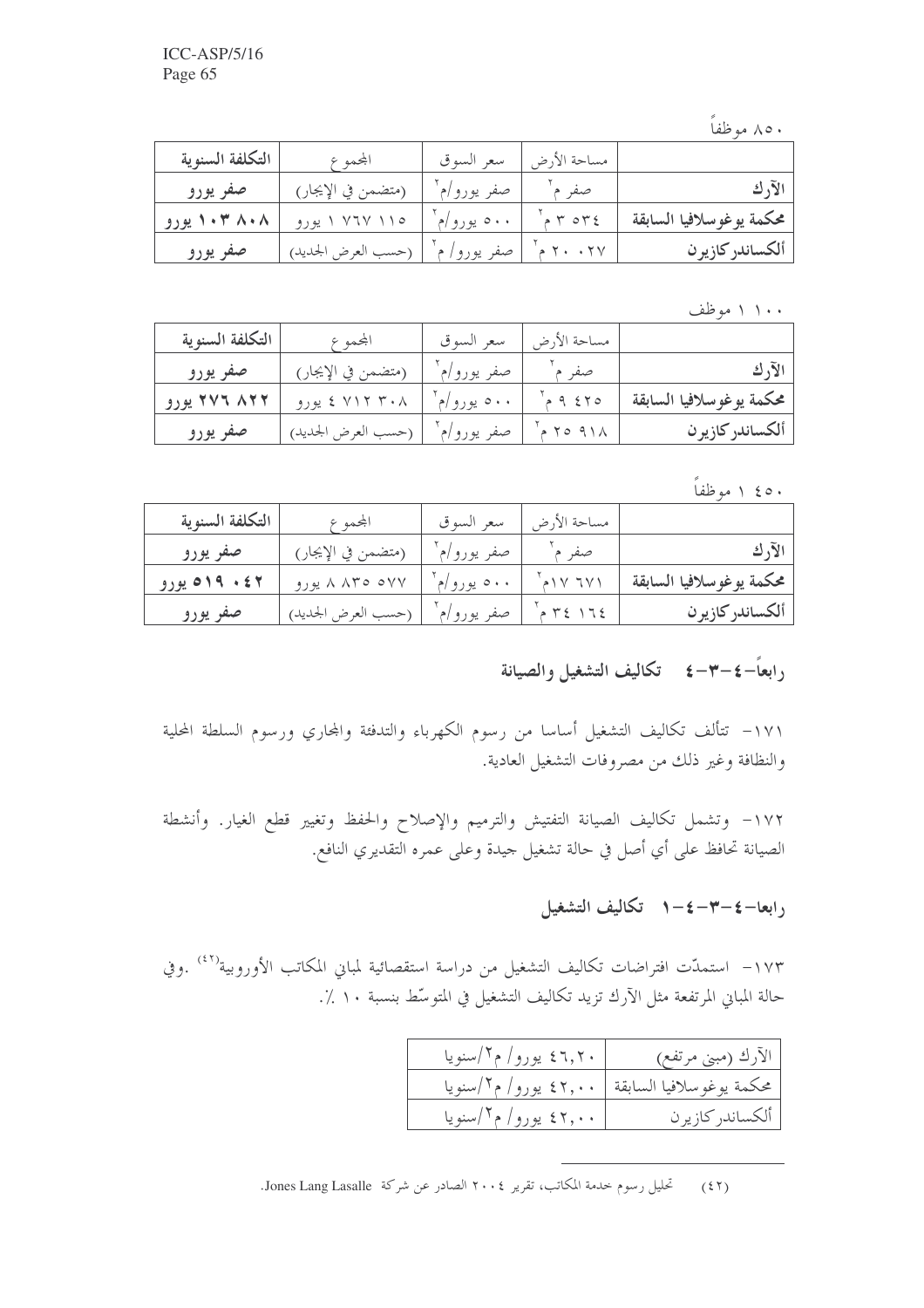١٧٤– من المستصوب ومن الأرجح تحقيق ترشيد ووفورات في تكاليف تشغيل أحزاء المباني الجديدة. ولكن الافتراض المتحفظ، حسب النّهج المتبع في هذا التقرير، هو أن تكاليف التشغيل لأجزاء المباني<br>الجديدة والقديمة ستكون متشاهة<sup>(٤٣)</sup>

# ويوضح الجدول التالي تكاليف التشغيل السنوية المتوقعة:

۸۰ موظفاً

| التكلفة السنوية | السعر                           | المساحة                         |                           |
|-----------------|---------------------------------|---------------------------------|---------------------------|
|                 |                                 |                                 | إعادة البناء              |
| ۱۸۸ ۱۵٤۰ ایورو  | ۶٦٫۸ يورو/م۲                    | $Y \uparrow Y Y 91.$            | الآرك                     |
| ۰۱۶ ۰۳۱ ایورو   | ۲٫۰ یورو/م۲                     | $Y \land Y \land \circ \land X$ | محكمة يوغو سلافيا السابقة |
|                 |                                 |                                 | المباني الجديدة           |
| صفر يورو        | ۲٫۰ یورو/م۲                     | صفر م۲                          | الآرك                     |
| ۱٤۸ ٤٣٨ يورو    | ۲٫۰ یورو/م۲                     | $Y \wedge T$ or $\S$            | محكمة يوغو سلافيا السابقة |
| ۹۷۱ ۵۵۱ ا یورو  | $\mathbf{Y}/\mathbf{y}$ يورو /۲ | ۲۱۷ ، ۳۶ م۲                     | ألكساندر كازيرن           |

۱۰۰ ۱ موظف

| التكلفة السنوية | السعر                           | المساحة                         |                           |
|-----------------|---------------------------------|---------------------------------|---------------------------|
|                 |                                 |                                 | إعادة البناء              |
| ۱۸۸ ۱۵٤۰ ا یورو | ۶٦٫۸ یورو/م۲                    | $Y \wedge T Y 91.$              | الآرك                     |
| ۰۱۶ ۰۳۱ ایورو   | ۶۲٫۰ یورو/م۲                    | $Y \land Y \le 0 \le \Lambda$   | محكمة يوغو سلافيا السابقة |
|                 |                                 |                                 | المباني الجديدة           |
| ۲٤۷ ۳۹۶ يورو    | ۶۲٫۰ یورو/م۲                    | $Y \circ \alpha \wedge \beta$ . | الآرك                     |
| ۳۹۵ ۸۳٤ يورو    | ۲٫۰ یورو/م۲                     | $Y \uprho \varrho$ { $Y \circ$  | محكمة يوغو سلافيا السابقة |
| ۳۶۷ ۱۹۹۹ ا یورو | $\mathbf{Y}/\mathbf{y}$ يورو /۲ | $Y \geq 2$ . $271$              | ألكساندركازيرن            |

## ۱ ٤٥٠ موظفاً

| التكلفة السنوية | السعر                           | المساحة                         |                           |
|-----------------|---------------------------------|---------------------------------|---------------------------|
|                 |                                 |                                 | إعادة البناء              |
| ۱۸۸ ۱۵۶۰ یورو   | ۶٦٫۸ یورو/م۲                    | $Y \uparrow Y Y 91.$            | الآرك                     |
| ۰۱۶ ۰۳۱ ایورو   | ۲٫۰ یورو/م۲                     | $Y \land Y \land \circ \land X$ | محكمة يوغو سلافيا السابقة |
|                 |                                 |                                 | المباني الجديدة           |
| ۵۹۳ ۷۵۱ یورو    | ۲٫۰ یورو/م۲                     | $Y \land Y \land Y$             | الآرك                     |
| ۷٤۲ ۱۸۸ یورو    | ۶۲٫۰ یورو/م۲                    | ۲۲۱ ۱۷ م۲                       | محكمة يوغو سلافيا السابقة |
| ۷۲۱ ه ٤ ۰ تورو  | $\mathbf{Y}/\mathbf{y}$ يورو /۲ | $Y \wedge 2 \wedge Y \wedge Y$  | ألكساندر كازير ن          |

باستثناء الفرق الذي ينشأ عن كون مبني الآرك برحا مرتفعا.  $(55)$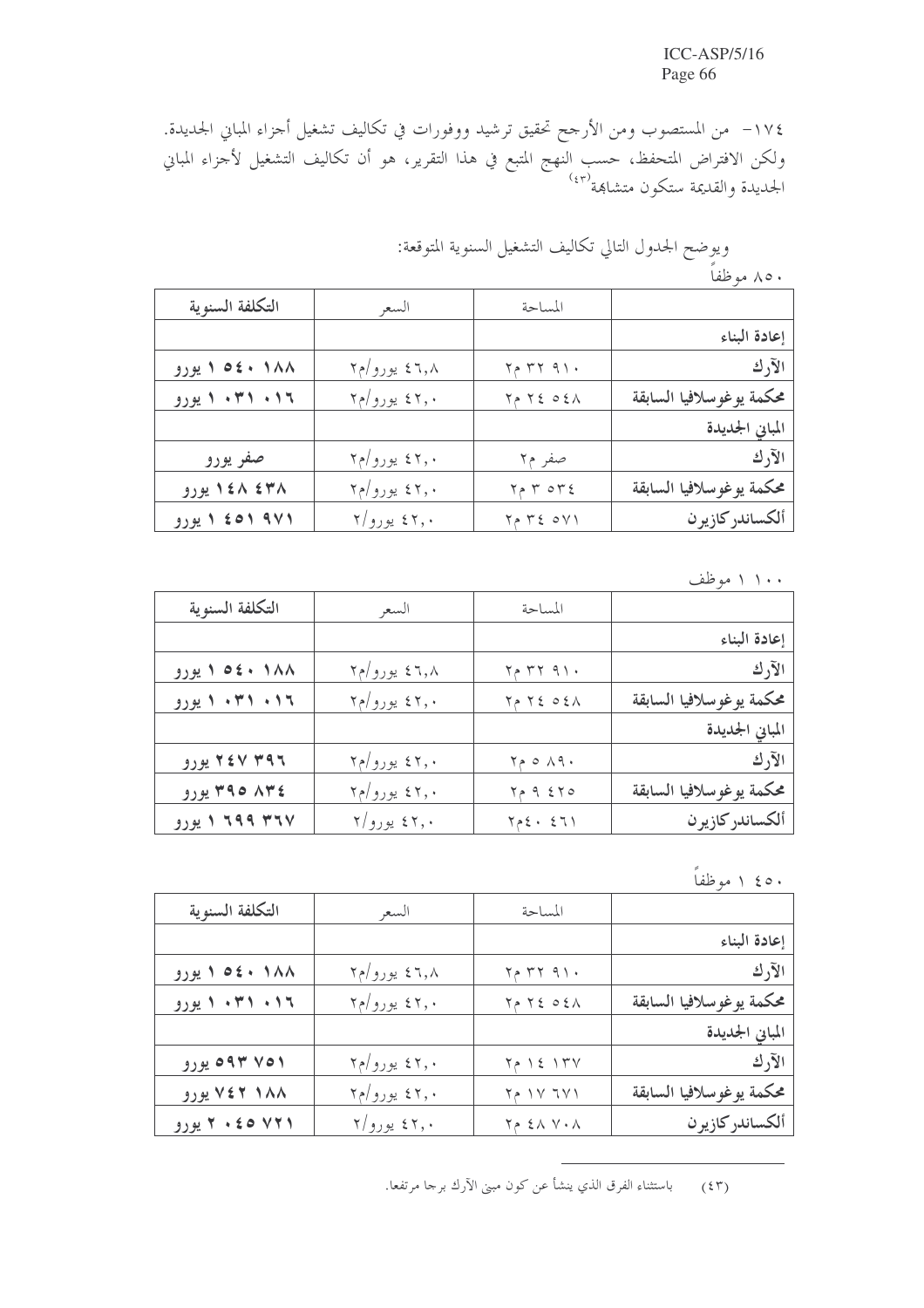, ابعاً-٤-٣-٤-٢ تكاليف الصيانة ١٧٥– لأغراض الصيانة والخدمات والتفتيش تم تطبيق علامات القياس التالية<sup>(٤٤)</sup> كمتوسّط للمبالغ على مدى ٢٥ سنة:

١٧٦– وإذا ما راعينا أن كامل قطعة الأرض في موقع ألكساندركازيرن (٧٠٠ ٧٢ م٢، مطروحاً منها المساحة التي يقوم عليها المبني) سيتم استخدامها وصيانتها من قبل المحكمة الجنائية الدولية فإن المسساحة المعنية ستكون أوسع، نسبياً، من المساحة في إطار الخيارين الآخرين.

|                 |            |                              | و پېړن اجبکون انوار د ادده تحاليف انظيفانه باسښه مختلف الاجراع، |
|-----------------|------------|------------------------------|-----------------------------------------------------------------|
|                 |            |                              | ۸۰ موظفاً                                                       |
| التكلفة السنوية | السعر      | المساحة                      |                                                                 |
|                 |            |                              | أماكن مستأجرة                                                   |
| ۱۵۵۰ ١٦٤ يورو   | ه يورو/م۲  | $Y \uparrow Y Y 91.$         | – الآر ك                                                        |
| ۷۵۰ ۱۸ یورو     | ۲ یورو/م۲  | $Y \uparrow \varphi$ ۹ ۳۷٥   | – مرآب الآرك                                                    |
| ۷٤٠ ١٢٢ يورو    | ه يورو/م۲  | $Y \xi o \xi \wedge$         | – محكمة يوغو سلافيا السابقة                                     |
| ۹۰۰ ۱۹ یورو     | ۲ یورو/م۲  | $Y \rho \theta \theta$       | – مرآب محكمة يوغوسلافيا السابقة                                 |
|                 |            |                              | مبان جديدة                                                      |
| صفر يورو        | ۲۰ یورو/م۲ | صفر م۲                       | – الآرك                                                         |
| ۲۸۵ ۷۰ یورو     | ۲۰ یورو/م۲ | $Y \wedge T$ or $Y \wedge T$ | – محكمة يوغو سلافيا السابقة                                     |
| ۱۵ کا ۶۹۱ یورو  | ۲۰ یورو/م۲ | $Y \wedge Y \leq 0 Y Y$      | – ألكساندر كازيرن                                               |
|                 |            |                              | مر آب جدید                                                      |
| <u>صفو يورو</u> | ۸ یورو/م۲  | صفر م۲                       | الآرك $-$                                                       |

صفر م۲

 $Y \circ Y \circ Y$ 

صفر م۲

 $Y \uparrow Y \leq V \leq$ 

 $Y \circ \circ \cdot \xi \cdot \cdot$ 

۸ یورو/م۲

۸ یورو/م۲

۱۸ یورو/م۲

۱۸ یورو/م۲

۱۸ یورو/م۲

صفر يورو

۷۷ ۲ کا یورو

صفر يورو

۳۱ه ٤٤ پورو

۰۰ ۹۰۷ بورو

ورونه الجليول الوارد أدناه تكالرف الصانق النسبة باختاف الأجزاء

المصدر : الشركة الاستشارية لإدارة المرافق Drees & Sommer.  $(55)$ 

هذا افتراض ولكن الرقم الحقيقي يتوقف على شروط الإيجار.  $(50)$ 

– محكمة يوغوسلافيا السابقة

المظهر الخارجي/تنسيق المناظر

– محكمة يوغو سلافيا السابقة

– ألكساندر كازيرن

- ألكساندر كازيرن

– الآرك

هذا افتراض ولكن الرقم الحقيقي يتوقف على شروط الإيجار.  $(51)$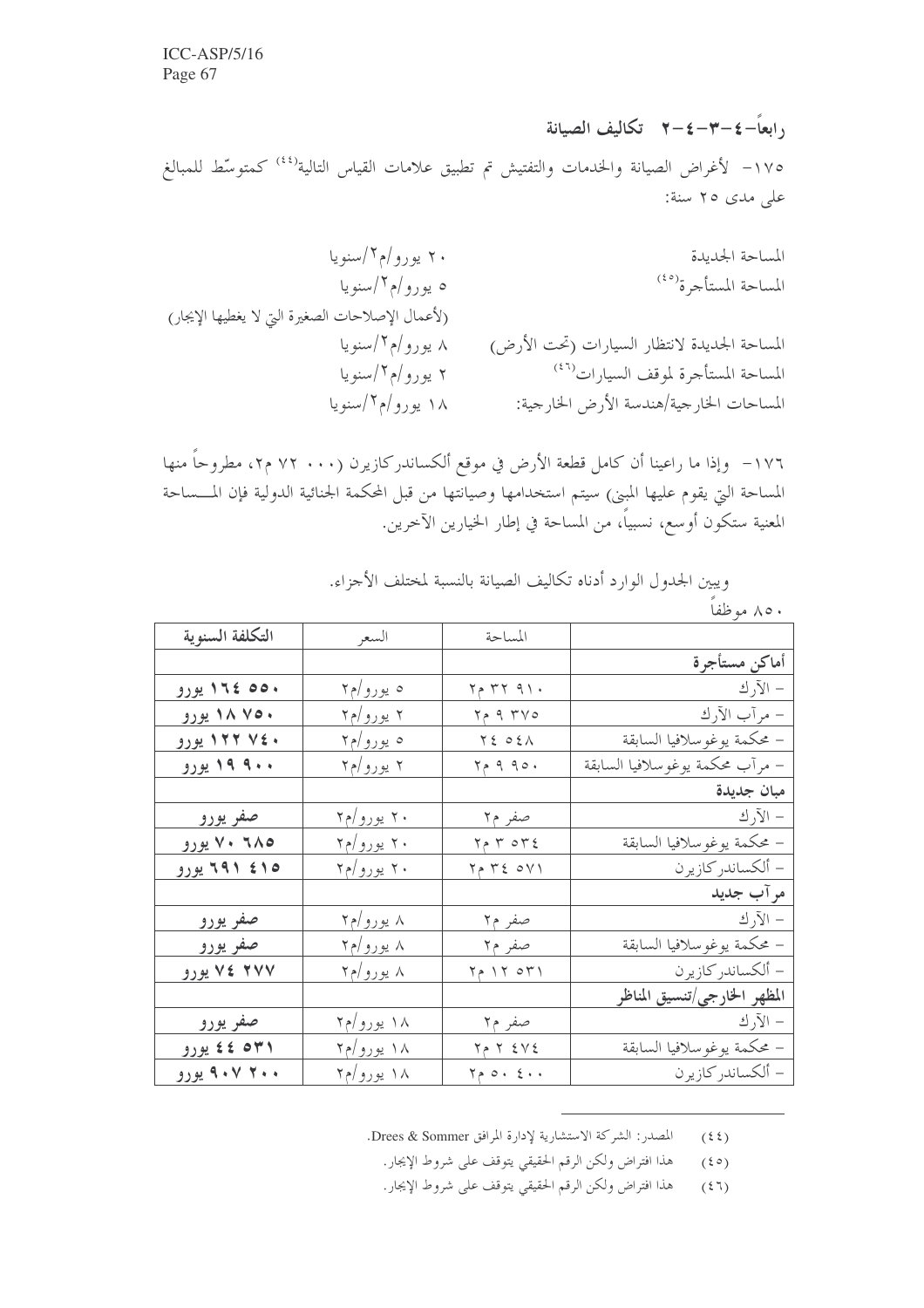۱۰۰ ۱ موظف

| التكلفة السنوية | السعر      | المساحة                               |                                 |
|-----------------|------------|---------------------------------------|---------------------------------|
|                 |            |                                       | أماكن مستأجرة                   |
| ۱۵۵۰ ١٦٤ يورو   | ه یورو/م۲  | ۲۶ ۲۲ ۹۱۰                             | – الآرك                         |
| ۷۵۰ ۱۸ یورو     | ۲ یورو/م۲  | $Y \uprho \uprho Y V \circ$           | – مرآب الأرك                    |
| ۷٤٠ ١٢٢ يورو    | ه يورو/م۲  | $Y \uparrow \xi \circ \xi \wedge$     | – محكمة يوغوسلافيا السابقة      |
| ۱۹ ۹۰۰ یورو     | ۲ یورو/م۲  | $Y \uprho \varrho \varrho \varrho$ ۰  | – مرآب محكمة يوغوسلافيا السابقة |
|                 |            |                                       | مبان جديدة                      |
| ۲۹ ٤٥٢ يورو     | ۲۰ یورو/م۲ | $Y \circ \wedge 9.$                   | $-$ الآرك                       |
| ۱۸۸ ٤٩٢ يورو    | ۲۰ یورو/م۲ | $Y \uparrow \varphi$ م ح م ح          | – محكمة يوغو سلافيا السابقة     |
| ۸۰۹ ۲۲۲ هروو    | ۲۰ یورو/م۲ | $Y_{\uparrow}$ { $\cdot$ { 7)         | – ألكساندر كازيرن               |
|                 |            |                                       | مر آب جديد                      |
| ۲۸۱ ه پورو      | ۸ یورو/م۲  | $Y \uparrow Y$ $Y \uparrow \xi$       | $-$ الآر ك                      |
| ۱۶ م ۱۲ یورو    | ۸ یورو/م۲  | $50 - 79$                             | – محكمة يوغوسلافيا السابقة      |
| ۹۶ ۱۲۳ یورو     | ۸ یورو/م۲  | $Y \uparrow \circ \cdot \wedge Y$     | – ألكساندر كازيرن               |
|                 |            |                                       | المظهر الخارجي/تنسيق المناظر    |
| ٥٥٥ ١٨ يورو     | ۱۸ یورو/م۲ | $Y \uparrow$ $\xi$ $Y Y'$             | – الآرك                         |
| ۷۵۰ ۱۱۸ یورو    | ۱۸ یورو/م۲ | $Y \rho \tau \circ q \gamma$          | – محكمة يوغو سلافيا السابقة     |
| ۴۰۰ ۹۰۷ یورو    | ۱۸ یورو/م۲ | $Y \circ \circ \cdot \xi \cdot \cdot$ | – ألكساندر كازيرن               |

<u>٤٥٠ ١ موظفاً</u>

| التكلفة السنوية          | السعر             | المساحة                                      |                                 |
|--------------------------|-------------------|----------------------------------------------|---------------------------------|
|                          |                   |                                              | أماكن مستأجرة                   |
| ۱۵۰ ١٦٤ يورو             | ه يورو/م۲         | $Y \uparrow Y$ $Y \uparrow Y$                | – الآرك                         |
| ۷۵۰ ۱۸ یورو              | ۲ یورو/م۲         | $Y \uparrow \uparrow Y$ ۹ ۳۷٥                | – مرآب الآرك                    |
| ۷٤٠ ١٢٢ يورو             | ه يورو/م۲         | $Y \in Y \subseteq 0 \leq \Lambda$           | – محكمة يوغو سلافيا السابقة     |
| ۹۰۰ <mark>۱۹ یورو</mark> | ۲ یورو/م۲         | $Y \uprho \uprho \uprho \uprho \circ \cdot$  | – مرآب محكمة يوغوسلافيا السابقة |
|                          |                   |                                              | مبان جديدة                      |
| ۲۸۵ ۷۰ یورو              | ۲۰ یورو/م۲        | $Y \uparrow$ $\uparrow$ $\xi$ $\uparrow$ $Y$ | الآر ك $-$                      |
| ۳۵۳ ٤٢٣ يورو             | ۲۰ یورو/م۲        | $Y \uparrow Y Y Y$                           | – محكمة يوغوسلافيا السابقة      |
| ۹۷٤ ۱۵۳ یورو             | ۲۰ یورو/م۲        | $Y \in \Sigma \wedge Y \cdot \Lambda$        | – ألكساندر كازيرن               |
|                          |                   |                                              | مر آب جدید                      |
| ۹۲۷ ۱۲ یورو              | ۸ یورو/م۲         | $Y \uparrow Y$ 5 1 $Y$                       | $-$ الآر ك                      |
| ۰۸ ۲ ۶۷ یورو             | ۸ یورو/م۲         | $Y \circ \land \land \land$                  | – محكمة يوغو سلافيا السابقة     |
| ۱۲۶ تا ۱۲۰۸ بورو         | ۸ یورو/م۲         | $Y \uparrow \wedge T$                        | – ألكساندر كازيرن               |
|                          |                   |                                              | المظهر الخارجي/تنسيق المناظر    |
| ۳۱ه ٤٤ یورو              | <u>۱۸ یورو/م۲</u> | ۳۶۸۹۶ م۲                                     | – الآرك                         |
| ۲۲۲ ۱۵۷ تیورو            | ۱۸ یورو/م۲        | $Y \uparrow Y Y Y \uparrow Y$                | – محكمة يوغو سلافيا السابقة     |
| ۴۰۰ ۹۰۷ یورو             | ۱۸ یورو/م۲        | $Y \circ \circ \cdot \xi \cdot \cdot$        | – ألكساندر كازيرن               |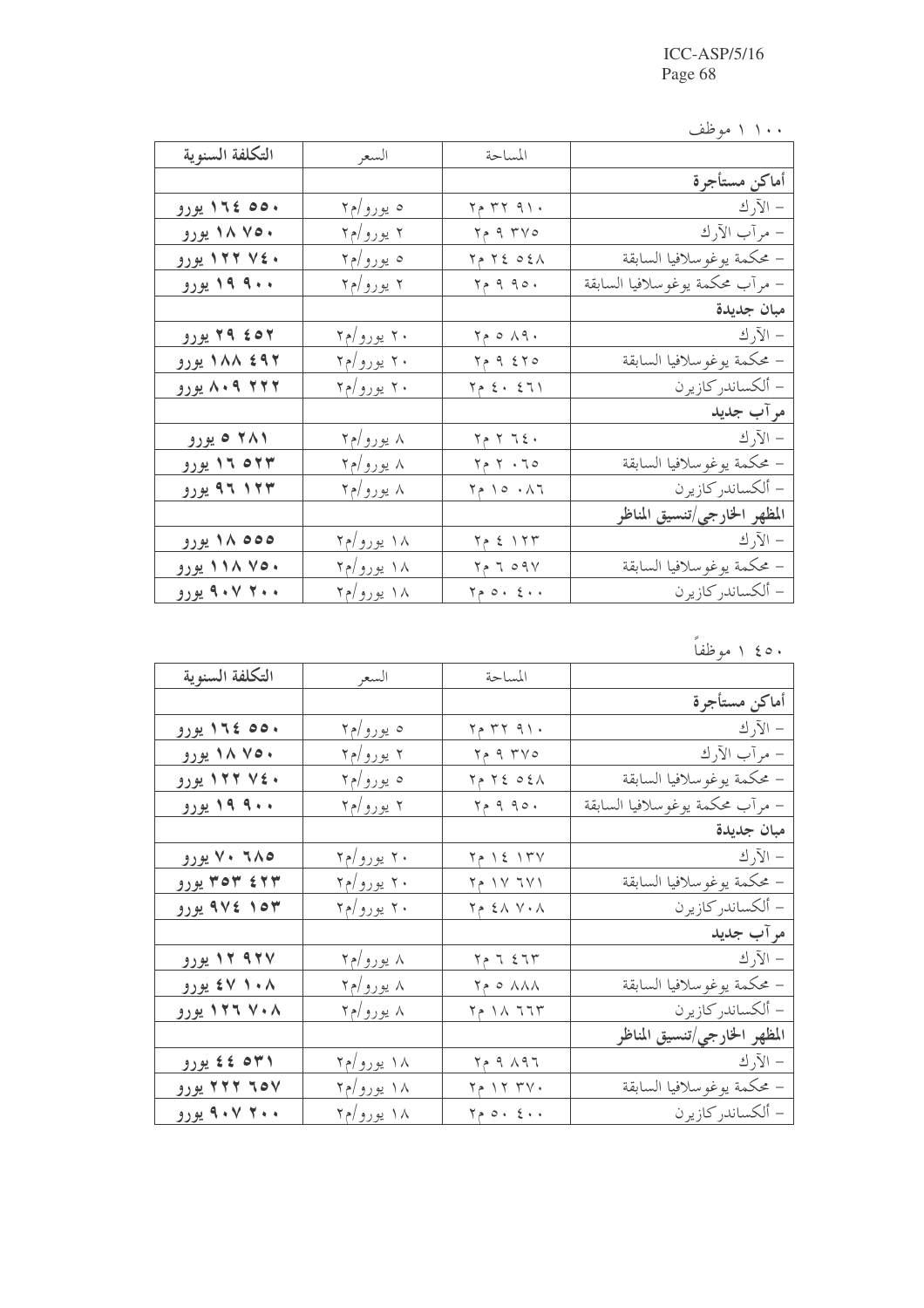<sub>د ا</sub>بعاً–٤–٣–٥٪ تكاليف التمويل

١٧٧– إن البارامتر الحاسم الأحير في مجموع التكاليف هو التكاليف المالية، بعد الإيجار وتكاليف البناء وتكاليف الأرض وتكاليف التشغيل وتكاليف الصيانة. وفي العرض المالي الإضافي تعرض الدول المضيفة تقديم قرض بنسبة فائدة قدرها ٢,٥٪ لتمويل مشروع يقام على موقع ألكساندركازيرن. غــــير أنـــــه لا يزال يتعين التفاوض حول شروط التمويل النهائية التي ينبغي لمنظمة مثل المحكمة أن تحصل عليها بالنسبة إلى المشاريع الأخرى. ولذلك فإن الأرقام التالية هي مجرد افتراضات أولية تقريبية، فيما يتعلق بـــالآرك ومحكمة يوغوسلافيا السابقة. وسيكون استكشاف أساليب التمويل وتنفيذها فيما بعد (الهندسة الماليــــة) واجباً هاماً في تطوير مشروع المباني الدائمة.

١٧٨ - ولأغراض هذه المقارنة افترضت شروط السوق المواتية دون تغيير في الخيارات الثلاثة.

, ابعاً−٤−٣−٥−٢ افتر اضات نسبة الفائدة

١٧٩ - افتراضات نسبة الفائدة على قرض لمدة ٢٥ سنة: لمحكمة يوغو سلافيا السابقة  $1.50$ للمستثمر الخارجي  $\frac{7}{6}$ 

١٨٠- وقد تمت، فيما يتعلق بتكاليف تمويل مشروع ألكساندركازيرن، مراعاة العرض المالي الإضافي المقدم من الدولة المضيفة وفي هذه الحالة تتمثل شروط القرض في دفع نسبة فائدة قدرها ٢,٥٪ على مدی ۲۰ عاما.

الافتراضات الخاصة بنسبة الفائدة على قرض على مدى ٣٠ عاماً:

بالنسبة إلى مشروع مبنى يقام على موقع ألكساندركازيرن:  $7.50$ 

رابعاً–٤–٣–٥–٣٪ مخطط تمويل لإعادة التشييد في المحكمة الجنائية الدولية ليوغوسلافيا السابقة

١٨١ – يُفترض أن مالك مبيٍّ المحكمة الجنائية الدولية ليوغوسلافيا السابقة، ويعيَّ ذلك أحد المستثمرين الخارجيين، سيقوم بأعمال إعادة البناء والتجهيز في المبني. وفي فترة الإيجار التي تلي ذلك (أي اعتباراً من ٢٠١٢) ستتضح هذه التكاليف في الإيجار الذي تدفعه المحكمة.

١٨٢- وقبل الدحول في القرض الطويل الأحل أثناء فترة الإيجار يتم في كثير من الأحوال تمويل مشاريع البناء (أو تمويلها مسبقا) بقروض وسيطة. والقرض الوسيط هو نو ع من أنواع القروض القصيرة الأحل تُستعمل، عادة، لتغطية المطالب المالية أثناء مرحلة البناء في الوقت الذي يجري فيه اتخاذ ترتيبات بتمويل بديل للأجل الطويل.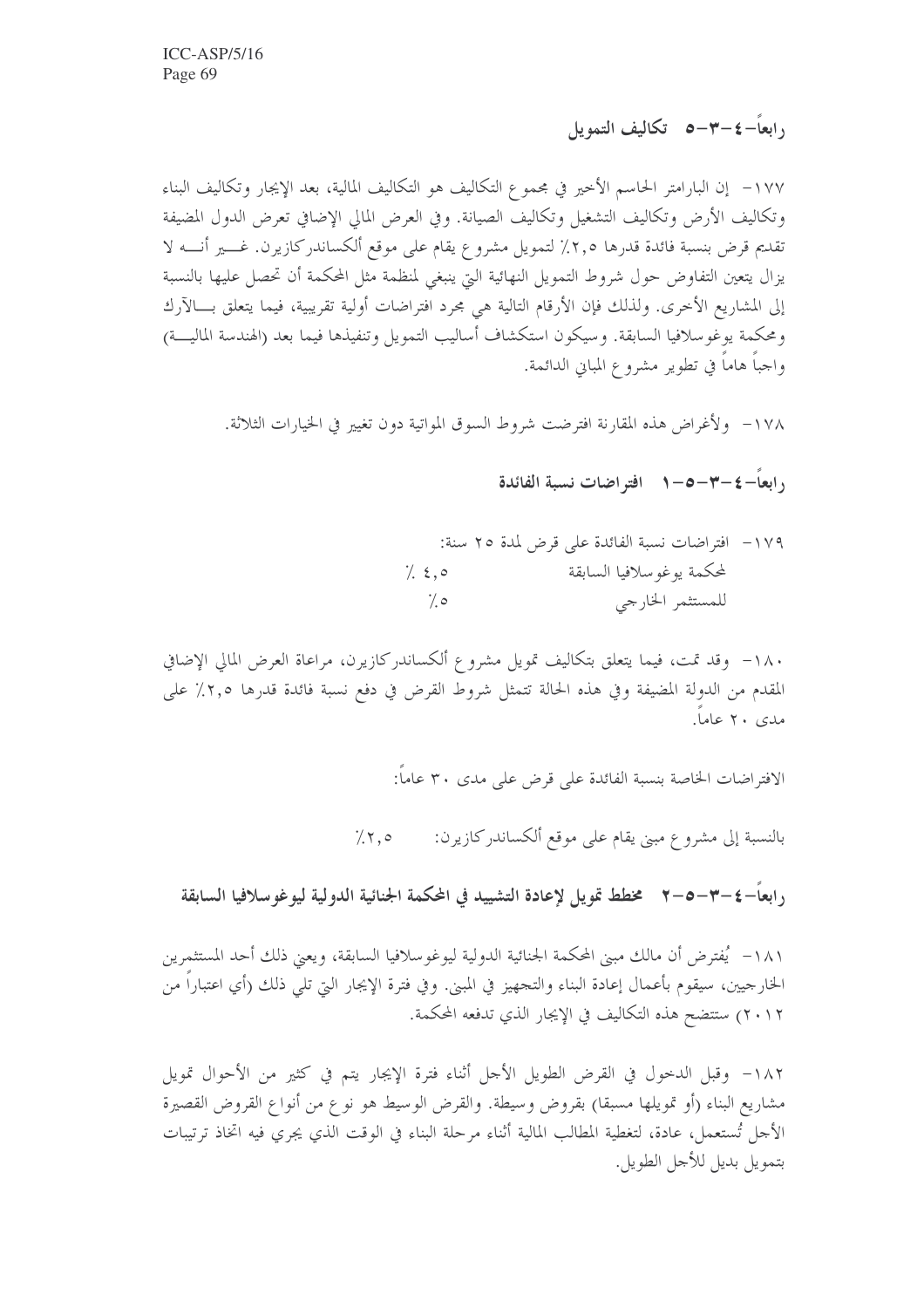١٨٣– ونسبة الفائدة المفترضة هي ٥ ٪، ولإعادة توزيع تكاليف القرض الوسيط تم تطبيق سعر خصم بنسبــــة ٨ ٪.

١٨٤ - وللاطلاع على الحسابات التفصيلية انظر المرفق ١ (المحموع -> التكاليف السنوية).

<sub>د ا</sub>بعاً – ٤ –٣ –٥ –٣ - تمويل الأجزاء الجديدة

١٨٥- بعكس أجزاء المبابي المستأجرة (القائمة) في الآرك ومحكمة يوغوسلافيا السابقة يُفترض أن يتمّ تمويل أجزاء المباني الجديدة عن طريق نموذج ملكية نمطى (بمستحقات سنوية) على فترة تسديد تمتدّ لمدة ٢٥ سنة.

١٨٦– وبالنسبة للأرض تنشأ هذه التكاليف التمويلية منذ البداية لأنه يتعين شراء الأرض كلها. ولكن في حالة تكاليف تمويل المباني أنشئ جزء فقط (٥٠ ٪ مثلا)<sup>(٤٧)</sup> من هذه التكاليف في المرحلة الأولية. ويرجع ذلك إلى ضرورة توزيع التمويل على فترة البناء (ففي البداية يكون القرض المطلوب تمويله منخفضا حدا في حين يتعين في النهاية تمويل القرض بأكمله) $\langle^{(\lambda)}\rangle$ .

وللاطلاع على الحسابات التفصيلية انظر المرفق (المحموع -> التكاليف السنوية).

د ابعاً – ٤ – ٣ – ٦ – اعتباد ات أخرى

١٨٧– تم استقراء التكاليف على أساس أسعار ٢٠١٢ بمعدَّل تضخم سنوي متوسطه ٣٪ مما يؤدي إلى زيادة بنسبة ٢٣٪ مقارنة بعام ٢٠٠٥.

١٨٨– وسيكون الأثاث والمفروشات ومحتويات المخازن متشاهة في الخيارات الثلاثة وهي لا تدحل عادة في تكاليف البناء. ولذلك لم تؤخذ هذه البنود في الاعتبار هنا.

١٨٩ – كما لم تؤخذ الضرائب في الاعتبارٍ. ولا يزال يتعين على الدولة المضيفة أن توضح ما إذا كانت المحكمة ستخضع للضرائب وما إلى ذلك من رسوم أولا وإلى أي مدى.

(٤٧) صيغة مبسطة.

<sup>(</sup>٤٨) صيغة مبسَّطة: تكليف القرض الوسيط = تكاليف (الأرض أو البناء) X سعر الفائدة X الوقت (عدد السنوات).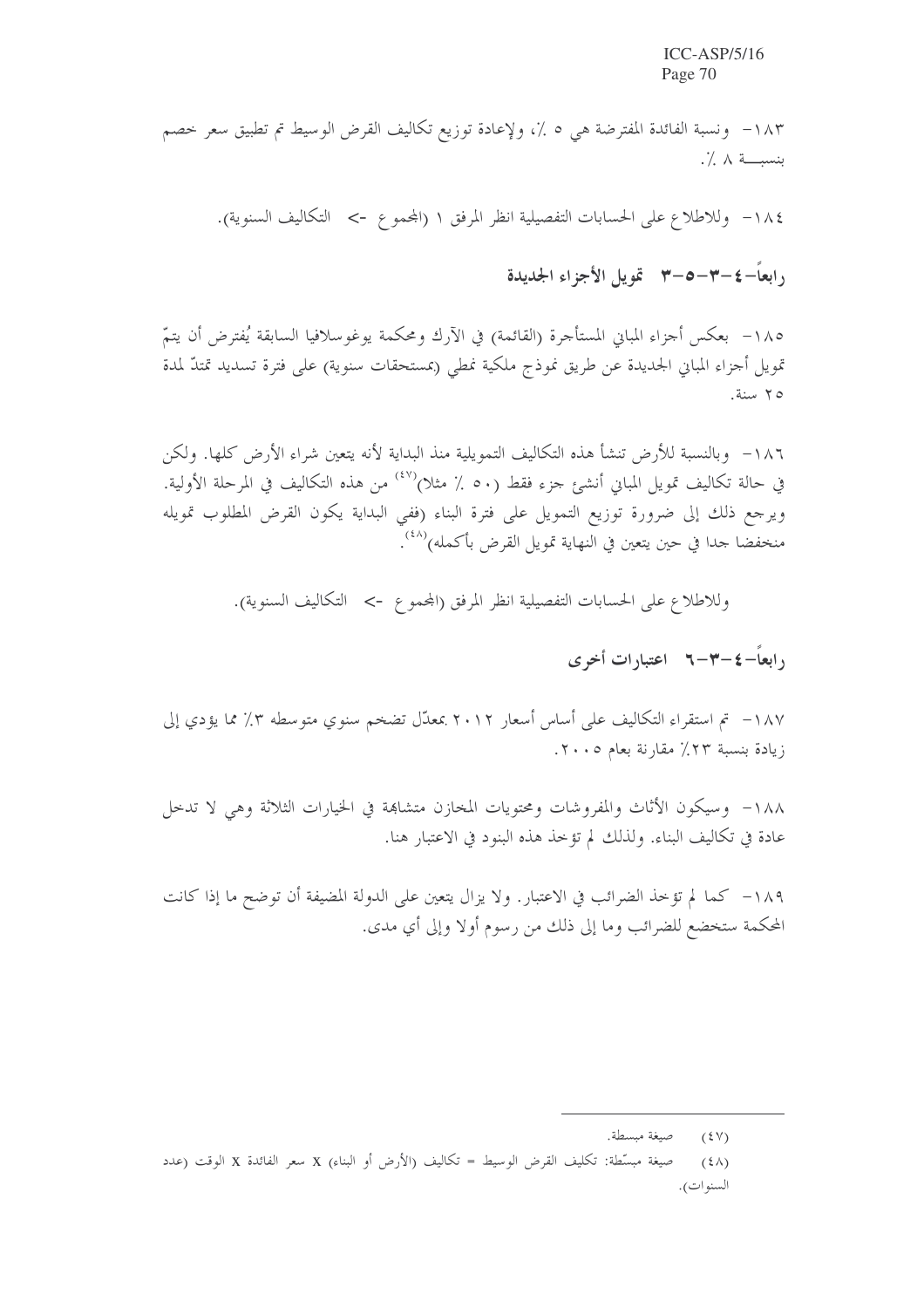<sub>د</sub>ابعاً–٤-٤ المقا<sub>د</sub>نة المالية

رابعاً–٤–٤–١ مجموع التكاليف السنوية

١٩٠- استناداً إلى الافتراضات المبينة آنفاً في هذا الفصل، يتضمن الجدول التالى العناصــــر الرئيـــــسية للتكاليف التي يتألف منها مجموع التكاليف السنوية. ويسير هيكل الجدول حسب الـــنمط المطبـــق في النموذج المعروض في المنهجية: سيتم تحديد التكاليف السنوية للأجزاء الحالية والأجزاء الجديدة ثم جمسع هذه التكاليف للوصول إلى مجموع التكاليف السنوية لكل خيار.

۸۰ موظفاً

| ألكساندر كازير ن | محكمة يوغوسلافيا السابقة | الآرك          |                  |
|------------------|--------------------------|----------------|------------------|
| ۷ ۱۰۷ ۹۰۰ یورو   | ۷ ۸۵۱ ۶٦۰ بورو           | ۷ ۳۳۱ ٤٢٦ پورو | مستوى أسعار ٢٠٠٥ |
| 7.94             | $\chi$ 1 + $\vee$ , 1    | $\lambda$      | الفارق النسبي    |
| ۸ ۲ ۱ ۸ ۷ یورو   | ۹ تا ۹ تا ۹ پورو         | ۷۲۹ ۲۱۱ ۹ پورو | مستوى أسعار ٢٠٠٦ |

۱۰۰ ۱ موظف

| ألكساندر كازيرن | محكمة يوغو سلافيا السابقة     | الأوك           |                  |
|-----------------|-------------------------------|-----------------|------------------|
| ۷۱۹ کا ۱۱ پورو  | ۳۸۶ ۳۸۶ ۹ یورو                | ۹۲۱ ۷۷۵ ۸ پورو  | مستوى أسعار ٢٠٠٥ |
| 7.97.0          | $\lambda \cdot \circ \lambda$ | $\lambda$       | الفارق النسبي    |
| ۸۰ ۸۰۹ ۹ یورو   | ۱۱۷ ۲۲۱ ۱۱ یورو               | ۱۰ ۷۹۳ ۲۷۰ یورو | مستوى أسعار ٢٠٠٦ |

۱ ٤٥٠ موظفاً

| ألكساندر كازير ن | <sub>ا</sub> محكمة يوغوسلافيا السابقة | الآرك             |                  |
|------------------|---------------------------------------|-------------------|------------------|
| ۹ ۵۲٤ ۲٦٥ پورو   | ١١ ٣٤٤ ٣١٤ يورو                       | ۱۰ ۸۰۲ ٤۷۰ یورو   | مستوى أسعار ٢٠٠٥ |
| $\lambda$        | $\lambda$ 1 $\cdot$ 0, $\cdot$        | $\chi$ $\ldots$ . | الفارق النسبي    |
| ١١ ٧١٣ ايورو     | ۹۵۲ ۰۷٦ یورو                          | ۲۷۵ ۲۸۵ ۲۳ یورو   | مستوى أسعار ٢٠٠٦ |

١٩١- وفي ضوء المناقشة الدائرة حول مستويات التوظيف تم حساب تكاليف تلك المستويات المختلفة بما في ذلك مستوى أقصى قدره ٨٥٠ موظفاً مما سيمكن المنظمة من البقـــاء في الآرك بمجــــرد جـــــلاء الجهات التي تشغل تلك الأجزاء من المبيي في الوقت الحاضر عن المبيي.

١٩٢ - ويين ذلك بوضوح أنه حتى لو لم يتجاوز عدد الموظفين طاقة الآرك القصوى فإن قبول العرض المالي الإضافي المقدم من الدولة المضيفة والانتقال إلى ألكساندر كازيرن سيكون أمراً أقل تكلفة.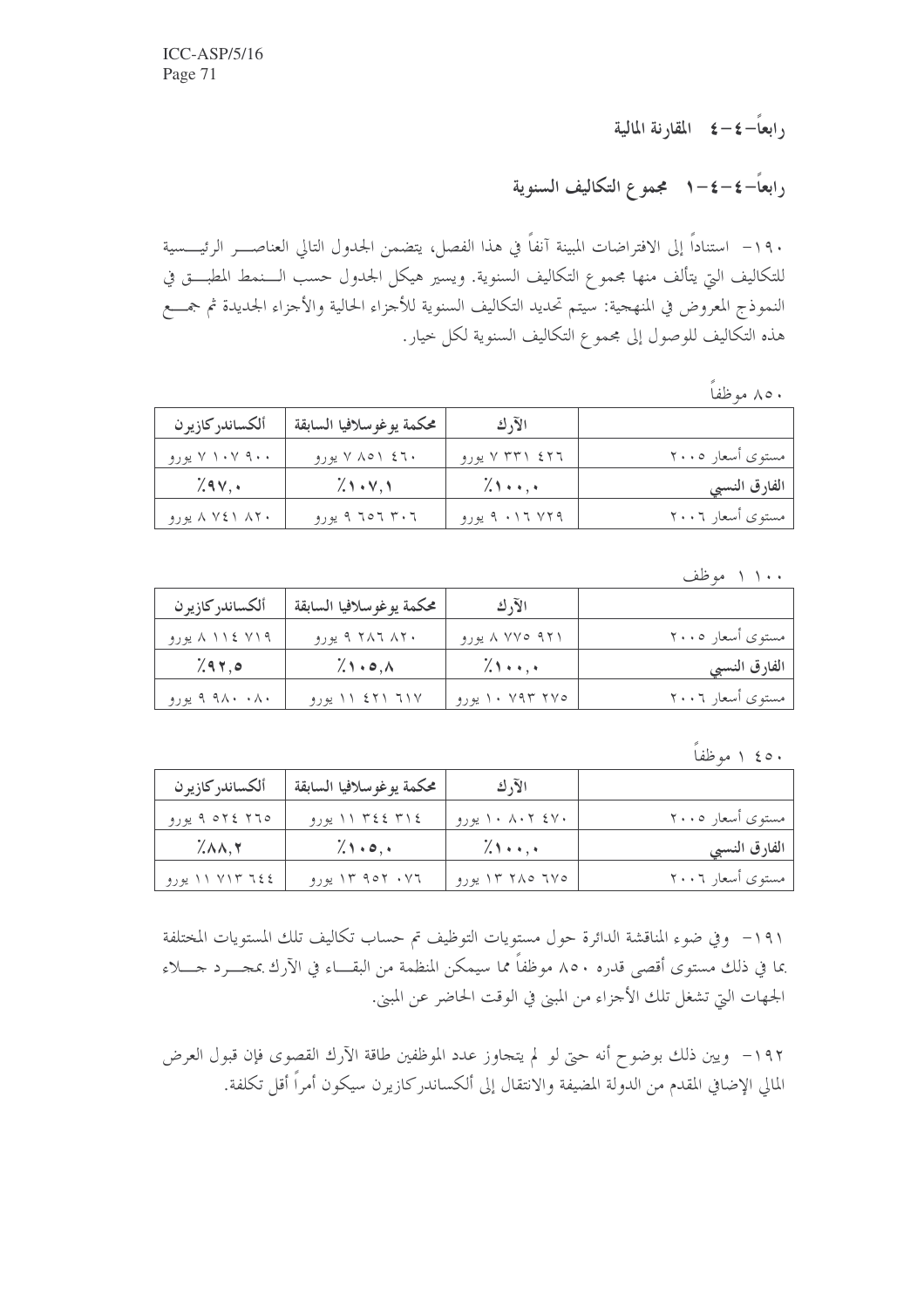١٩٣– وفي هذا الصدد من الأهمية بمكان، أيضاً، أن نتذكر ما جاء في الفقرتين ٤٨ و٤٩ اللتين تنصان على أنه ليس هناك ضرورة تقضى الآن باتخاذ قرار فمائي حول مستويات التوظيف. ويجب تحديث هذه الأرقام باستمرار في السنوات القادمة كما أنها ستدرج في التصميم بمجرد توافر أرقام موحدة.

## <sub>د</sub>ابعاً–٤–٥ خاتمة

١٩٤ – يمكن مما سبق ذكره أعلاه استخلاص الاستنتاجات الرئيسية التالية:

- تبيّن المقارنة المالية للخيارات الثلاثة في ضوء العرض المالي الإضافي الذي قدمته الدولة  $\zeta$ المضيفة مزايا ألكساندر كازيرن من حيث التكلفة.
- إن تكلفة البقاء في المباني المؤقتة في موقع الآرك ستكون أكثر بنسبة تصل إلى  $\overline{(\overline{)}\,}$ ١١٪ من تكلفة الانتقال إلى ألكساندركازيرن، وذلك رهناً بمستوى التوظيف.
- إن تكلفة إعادة استخدام محكمة يوغوسلافيا السابقة أو توسيعها ستكون  $(\hookrightarrow)$ أكثر من تكلفة الانتقال إلى ألكساندركازيرن بنسبة تصل إلى ١٦٪ وذلك رهناً بمستوى التوظيف.
- يبدو أن حيار ألكساندركازيرن أقل تكلفة من بقية الخيارات حيّ لو لم يتجاوز ب) الحجم النهائي للمنظمة (مستويات التوظيف التقديرية) طاقة الآرك. ويبدو أيضاً أن إقامة مبانٍ جديدة مخصصة الغرض هو اقل الخيارات تكلفة في كل سيناريو يمكن تصوره في المدى البعيد.

رابعاً–٥- إشراك القطاع الخاص في البناء والصيانة

١٩٥- إن الاستعانة بالقطاع الخاص في تشييد وصيانة مبني ما أصبحت أمراً يحظى بشعبية مطردة في ضوء شح الأموال العامة. وإذا كان التعاون مع القطاع الخاص بإمكانه إتاحة بعض المزايا فإنه ينبغي أيضاً التفطن إلى الحدود التي لا يمكن لـــه تجاوزها. وينبغي تحليل إمكانية دحول المشروع ضمن إطار هذا التعاون وكذلك تحليل القيود والمخاطر التي قد تنجم في هذا الصدد تحليلاً دقيقاً.

### رابعاً—٥—١ الأفكار الأساسية

١٩٦– ترد في الرسم البياني التالي الأفكار الأساسية المطروحة والدور الذي قد يضطلع به شريك من القطاع الخاص: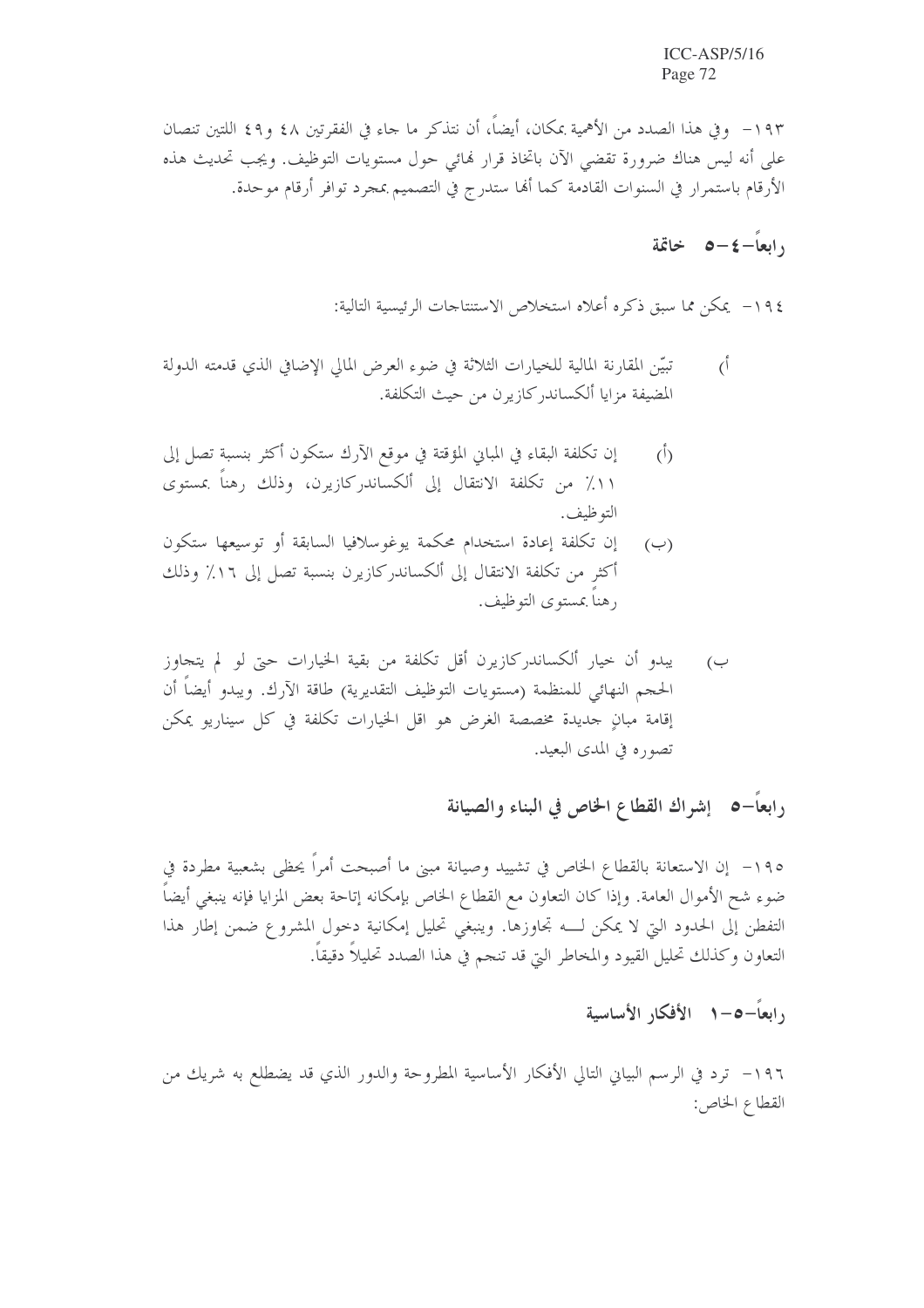التصميم التصميم تشييد البناء من قبل جهة خاصة من أحل<br>الاستفادة المثلى من التكـــاليف والوقــــت<br>كلتاح والجودة **بسيب منح** *عقود بــــشأن* وضع *تصميم للمبنى المثالي* من حيــث إنجـــاز المتطلبات وتكلفة التشغيل والاستخدام في مرحلة بلحل قسم مُسن أقسسام البسـّاء وإدارة<br>الفاوضات بكل حرية لاحقة والتسويق التشغل التمويل تسلم أمور الإدارة والصيانة استرداد الميزانية العامة (الزبائن) عن طريت الموارد المالية الخاصة وإعادة التمويل بفرض تركيز الكفاءات الأساسية في أيدي السلطة الرسوم والضرائب العمومية الاستفادة من الآثار الناجة عن تآزر الجهود

١٩٧- ويأتي دور الشركاء الخاصين ليكون بين الجهة المستخدمة النهائية (الزبون) وبين المقاول/الشركاء التمويليون، كما يرد وصفه مبسطاً في الرسم البياني التالي:

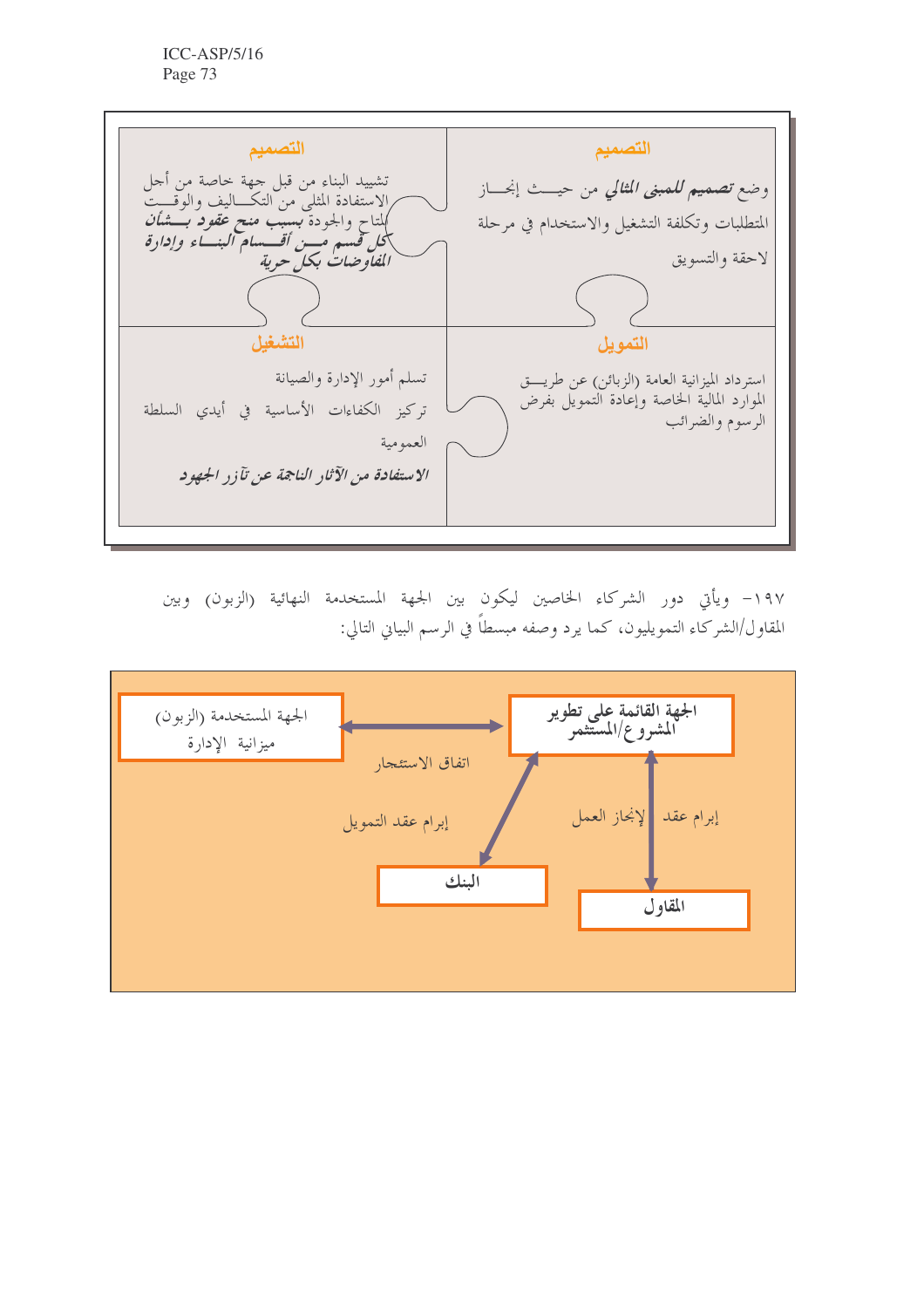رابعاً–0–۲ الإمكانيات

١٩٨ - إلى حانب طريقة التدبير "الكلاسيكية" التي تتصل في إطارها أطراف مختلفة (من أحل التصميم والبناء إلخ) بالزبون مباشرة، يجدر بنا ذكر طريقتين رئيسيتين في بداية هذه المرحلة ألا وهما:

- نموذج المستثمر والذي تتولى فيه شركة من القطاع الخاص دور مطور المشروع ثم تقوم بتأجير المباين للجهة المستخدمة أو
- قيام شراكة عامة/خاصة  $\mathcal{A}$ وفي هذا الإطار تتم إقامة هيئة مخصصة الغرض (شركة للمشاريع) بالشراكة بين الزبون/المستخدم وشركة حاصة.

و في كلتا الحالتين يكون الزبون/المستخدم، بشكل عام، مهتماً اهتماماً أساسياً باستخدام الخبرة التي تتوفر عليها الشركة الخاصة من أحل إقامة مشروع يكون أكثر فعالية من الناحية المالية، وفي المقابل فإنه يوفر هامشاً من التعقّل.

رابعاً–٥–٣ المزايا والعيوب

### ١٩٩- فيما يلي بيان لمزايا كل نموذج وعيوبه:

| العيو ب                                                                  | المزايا                                                 |                    |
|--------------------------------------------------------------------------|---------------------------------------------------------|--------------------|
| الزبون يتحمل كل المخاطر                                                  | الزبون يمسك "بخيوط اللعبة"<br>$+$                       | التدبير            |
| وقوع ضغط على ميزانية الزبون<br>$\qquad \qquad -$                         | مرونة فيما يتعلق بالتغيير طوال فترة<br>$\boldsymbol{+}$ | "الكلاسيكى"        |
| – تعدد العقود                                                            | المشروع                                                 |                    |
| وقوع ضغط على ميزانية الزبون                                              |                                                         |                    |
| تأثير محدد في التصميم والمبني (!)<br>$\equiv$                            | تحويل المخاطر مبكرا<br>$+$                              | نموذج المستثمر     |
| مرونة محدودة في حالة إدخال تغييرات<br>$\qquad \qquad -$                  | يعد بتحقيق الكفاءة من حيث التكاليف<br>$+$               |                    |
| بيع الأرض أو العقار (في العادة)<br>$\mathcal{L}^{\mathcal{L}}$           | و الو قت                                                |                    |
| سعر الشراء بعد نماية العقد يخضع لقيمة<br>$\hspace{0.1mm}-\hspace{0.1mm}$ | استخدام رأس المال الخاص وحبرة<br>$+$                    |                    |
| السوق الحالية (الزيادة المتوقعة في القيمة                                | الكيانات الخاصة                                         |                    |
| تصب في مصلحة المستثمر)                                                   | تحقيق أعلى المستويات طيلة دورة الحياة<br>$^{+}$         |                    |
|                                                                          | إيجار ثابت<br>$+$                                       |                    |
|                                                                          | لا توجد التزامات بعد انتهاء الاتفاق<br>$+$              |                    |
|                                                                          | التعاقدي                                                |                    |
| تأثير محدود في التصميم والمبني (!)                                       | + محكومة بفكرة الشراكة                                  | العامة/<br>الشراكة |
| – عقود طويلة الأجل                                                       | الخدمات تقدم من مصدر واحد<br>$+$                        | الخاصة             |
| مخاطر تتعلق بتخصيص أقل من مثالي<br>$\overline{\phantom{a}}$              | تعد بتحقيق الكفاءة من حيث التكاليف<br>$+$               |                    |
| للمخاطر                                                                  | و الو قت                                                |                    |
| عقد معقد الطابع                                                          | المدفوعات ترتبط بالأداء<br>$\boldsymbol{+}$             |                    |
| تكلفة عملية المناقصة.                                                    | استخدام رأس المال الخاص وحبرة<br>$+$                    |                    |
|                                                                          | الكيانات الخاصة                                         |                    |
|                                                                          | تحقيق أعلى المستويات طيلة دورة الحياة<br>$+$            |                    |
|                                                                          | قدرات ابتكارية<br>$+$                                   |                    |
|                                                                          | الأرض أو العقار تحت ملكية سلطة عمومية<br>$\ddot{}$      |                    |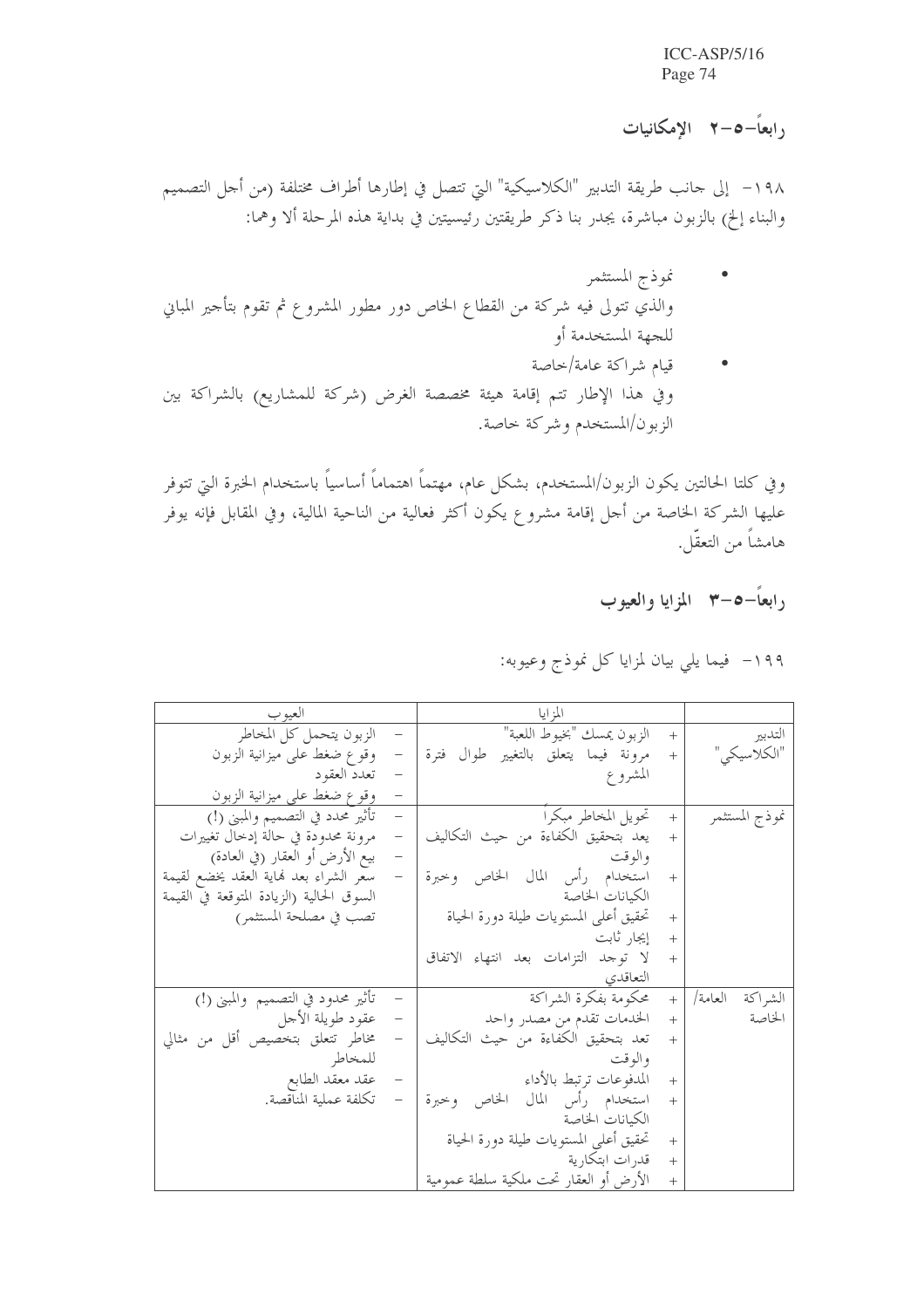٢٠٠ - وبالنظر إلى تردد المحكمة بشأن متطلباقما المستقبلية (وخاصة فيما يتعلق بعدد الموظفين وبالتــــالي حجم المباني) فإن من الأهمية بمكان الاعتراف بأن محدودية التأثير في عملية التصميم وبالتالي في المـــبني، بشكل حاص، يمكن أن تكون من القيود الهامة فيما يتعلق بمذا المشروع بعينه.

 $i = 2 - 3$  خاتمة

٢٠١ - إن التعاون مع القطاع الخاص (نموذج المستثمر، أو الشراكة بين القطاعين العـــام والخــــاص أو الأشكال المختلطة) يمكن أن يتيح استخدام خبرة الشركات الخاصة واستخدام كيان أكثر كفاءة. ومـــع ذلك ولاستغلال هذه المزايا على النحو الكامل من الضروري تزويد القطاع الخاص بالمتطلبات المفسصلة قبل مدة. كما أن أي تعاون مع القطاع الخاص يقتضي الدخول في مفاوضات معقدة بشأن المشروع في مرحلة مبكرة.

٢٠٢- ومن ناحية أخرى فإن أسلوب التدبير "الكلاسيكي" (وضع التصميم ثم طرح المناقصات للعثور على شركة للبناء) يوفر مجالاً أفسح للمناورة فيما يتعلق بإدخال التغييرات أثناء مرحلة التصميم، وتلـــك مزية يبدو أُلها على جانب حاص من الأهمية حيث إن المحكمة ما فتئت تنمو وما انفكت تطوَّر هيكلـــها وحجمها.

٢٠٣ - ومن الناحية النظرية يمكن لكل الخيارات أن تكون محل تعاون مع القطاع الخاص. إلا أن كون كل من الآرك ومحكمة يوغوسلافيا السابقة مملوكاً من قبل كيانات خاصة قد يزيد المسألة تعقيداً، بل إنه قد يحد أكثر من تأثير المحكمة في التصميم. ولإحراء تقييم لهائي من الضروري إجراء تحليل مستفيض بعد التوصل إلى قرار بشأن الخيار الذي يتعين متابعته. أما في هذه المرحلة فإن مستوى المعلومات المتاحة حول المشروع لا يسمح بالتفكير بشكل ملموس أكبر في التعاون مع القطاع الخاص.

### رابعاً–٢ - استه اتيجيات مراقبة التكاليف

٢٠٤ – ينبغي ألا تقتصر مراقبة التكاليف على تقفِّي أثر التكاليف بعد تكبدها (المحاسبة)، بل لا بد أن تشمل أيضاً إدارة التكاليف على نحو استباقي. وبمذا المعنى فإن مراقبة التكاليف لها هدف أولى هو تفادي التكاليف غير المنظورة.

٢٠٥– وللقيام بذلك على الزبون أن يفهم بوضوح طبيعة التكاليف المنظورة. وذلك يعني أن الوصف المفصل للمبنى مسألة مرتبطة بالبناء. وهنا تنطبق قاعدة بسيطة كما ورد بيالها في هذا الفصل: إذ كلمــــا كان الوصف أفضل كانت التكهنات بالتكاليف أفضل وعليه يوصى بألا تُحدد الميزانية النهائية إلا مــــن بعد أن تتبلور الأمور فيما يتعلق بعملية الوصف.

٢٠٦- وفي الأوضاع المثالية تكون المتطلبات والتكاليف متطابقة تماماً. وفي هذه الحالـــة يمكــــن لإدارة التكاليف أن تتحول إلى مجرد عملية محاسبة. غير أن المتطلبات والتكاليف تنحرف إلى حد ما، في معظم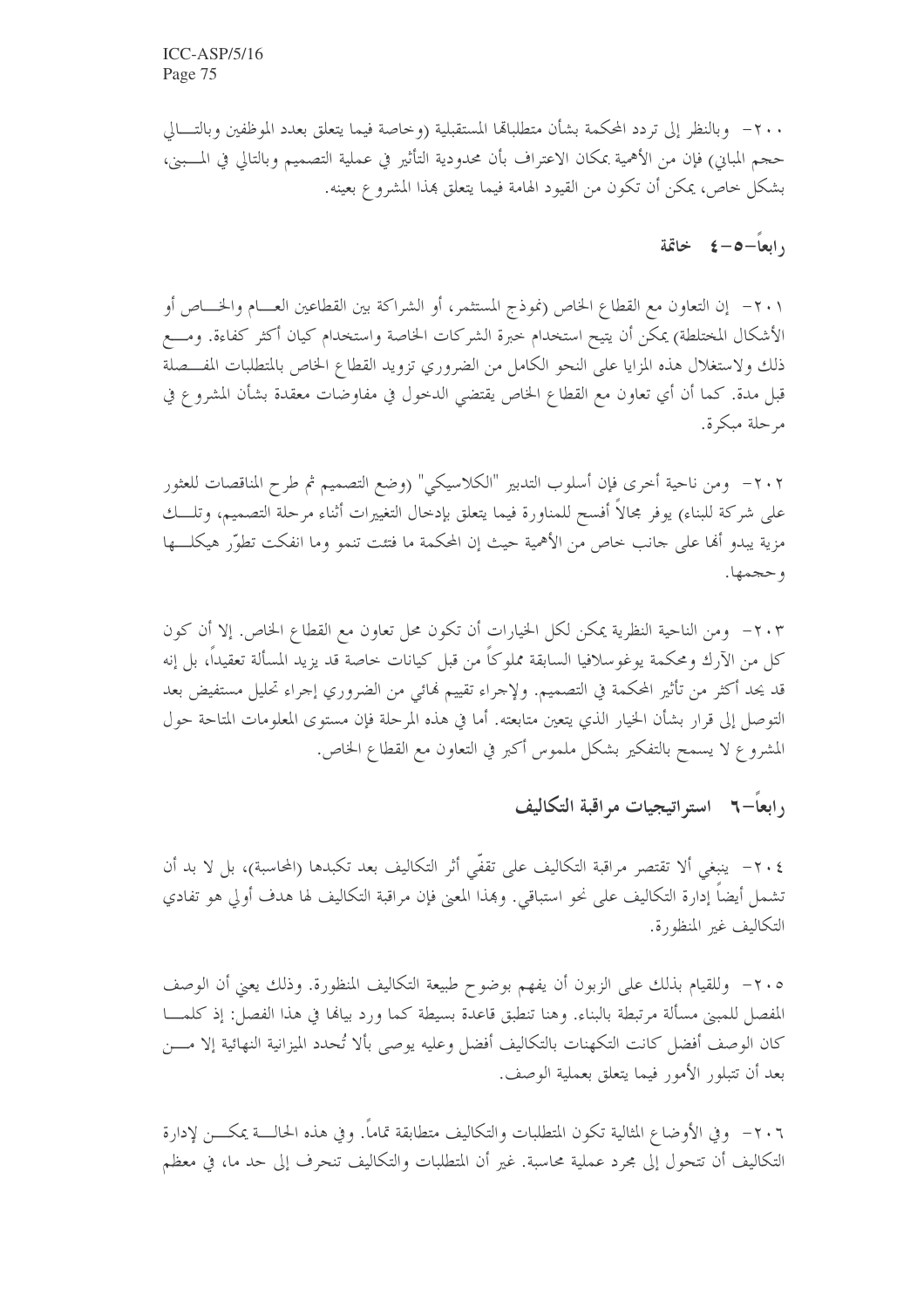الحالات (الرجاء عقد مقارنة مع الفصل رابعاً–٢، ملحوظة حول وضع تقديرات التكاليف). وفي هــــذه الحالة لا بد من تكييف التكاليف أو المتطلبات (أو العنصرين معاً).

رابعاً–٦–١ الاستراتيجيات الأساسية ٢٠٧– هناك أسلوبان أساسيان:الأسلوب القائم على الميزانية والأسلوب القائم على الطلب. ففي الأسلوب القائم على الميزانية، تظل الميزانية ثابتة في حين يتم تكييف المتطلبات معها. وذلك يعني حتمية العثور على حلول وسط من حيث النوعية والكمية في أغلب الأحيان. أما الأسلوب القائم على الطلب، من جهة أحرى، فإنه يتمسك بالمتطلبات ويعمد إلى تعديل الميزانية عند الضرورة.



٢٠٨ - ولا يظهر أي من هذين الأسلوبين في شكله الخالص أبداً، تقريباً. وفي إطار الممارسة العادية يبت صاحب المشروع في شأن الأولويات كل على حدة، فمن الأهم، في أغلب الأحيان، الحفاظ على الميزانية، إلا أنه من الضروري، أحياناً أخرى، الوفاء بالمتطلبات وبالتالي قبول حدوث زيادة في التكاليف.

رابعاً−٦−٦ التعامل مع التغيرات التي تطرأ على التكاليف

٢٠٩ - إن التغيرات التيّ تطرأ على التكاليف يمكن إما تجنبها أو تعديلها أو قبولها.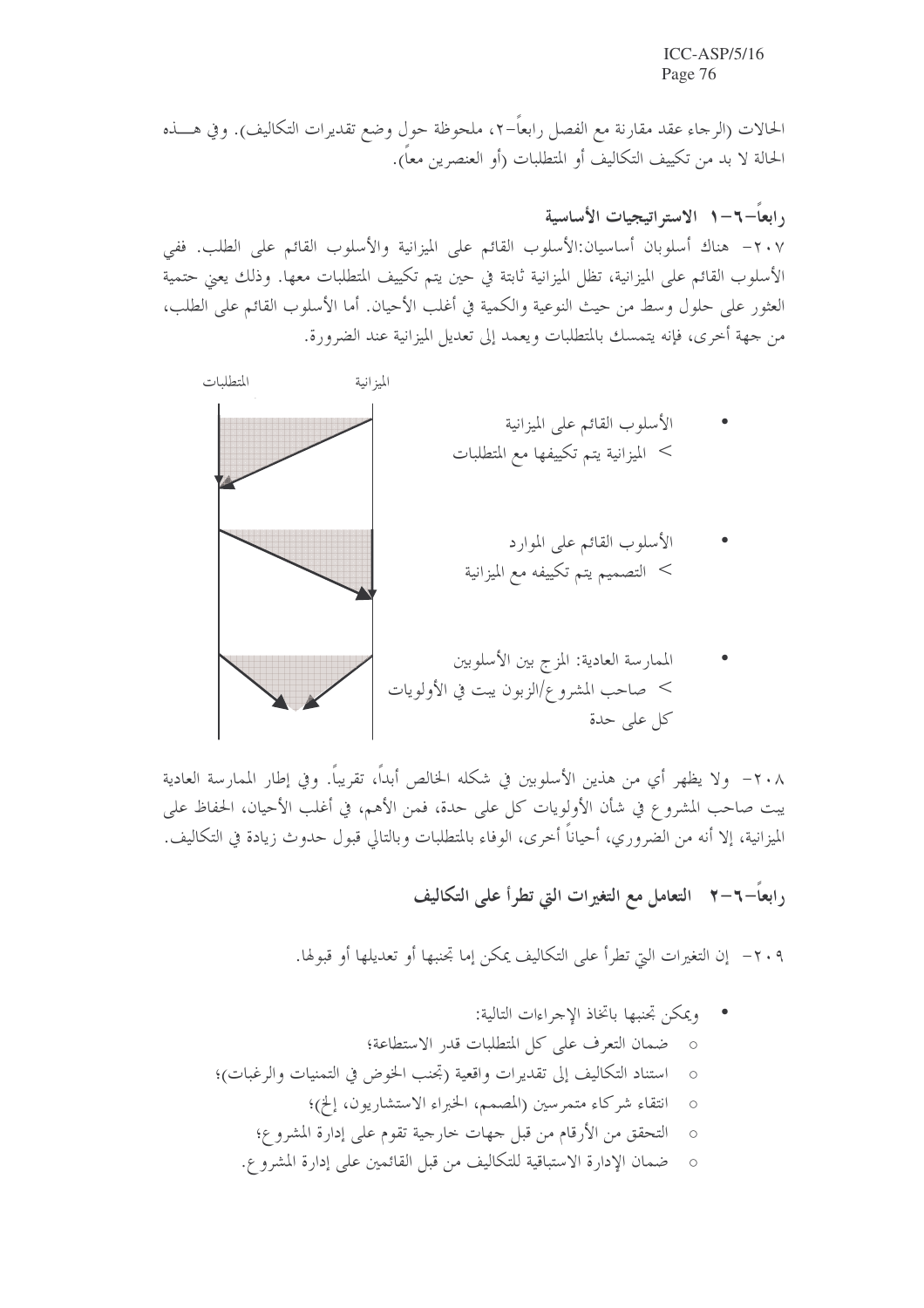٢١٠- وما يجب التركيز عليه هو أن الزبون/صاحب المشروع يمسك دائماً "بخيوط اللعبة". ويتولى المصمم وغيره من الخبراء الاستشاريين إبداء الاقتراحات إلا أن القرار النهائي بشأن الزيادة في التكاليف يظل دائماً في يد الزبون/صاحب المشرو ع.

٢١١– ومن الناحية العملية كثيراً ما تكون التغييرات التي تطرأ طوال العملية بأمر من الزبون، وهي كثيراً ما تطرأ بسبب التغييرات التي تحدث في الهيكل التنظيمي. ويجب أن يكون من الواضح أن تلك التغييرات يجب تتبعها بدقة حتى يكون الزبون على بيّنة من العواقب ولتحنب مواجهة مشاكل فيما يتعلق بتبرير التكاليف في مرحلة لاحقة.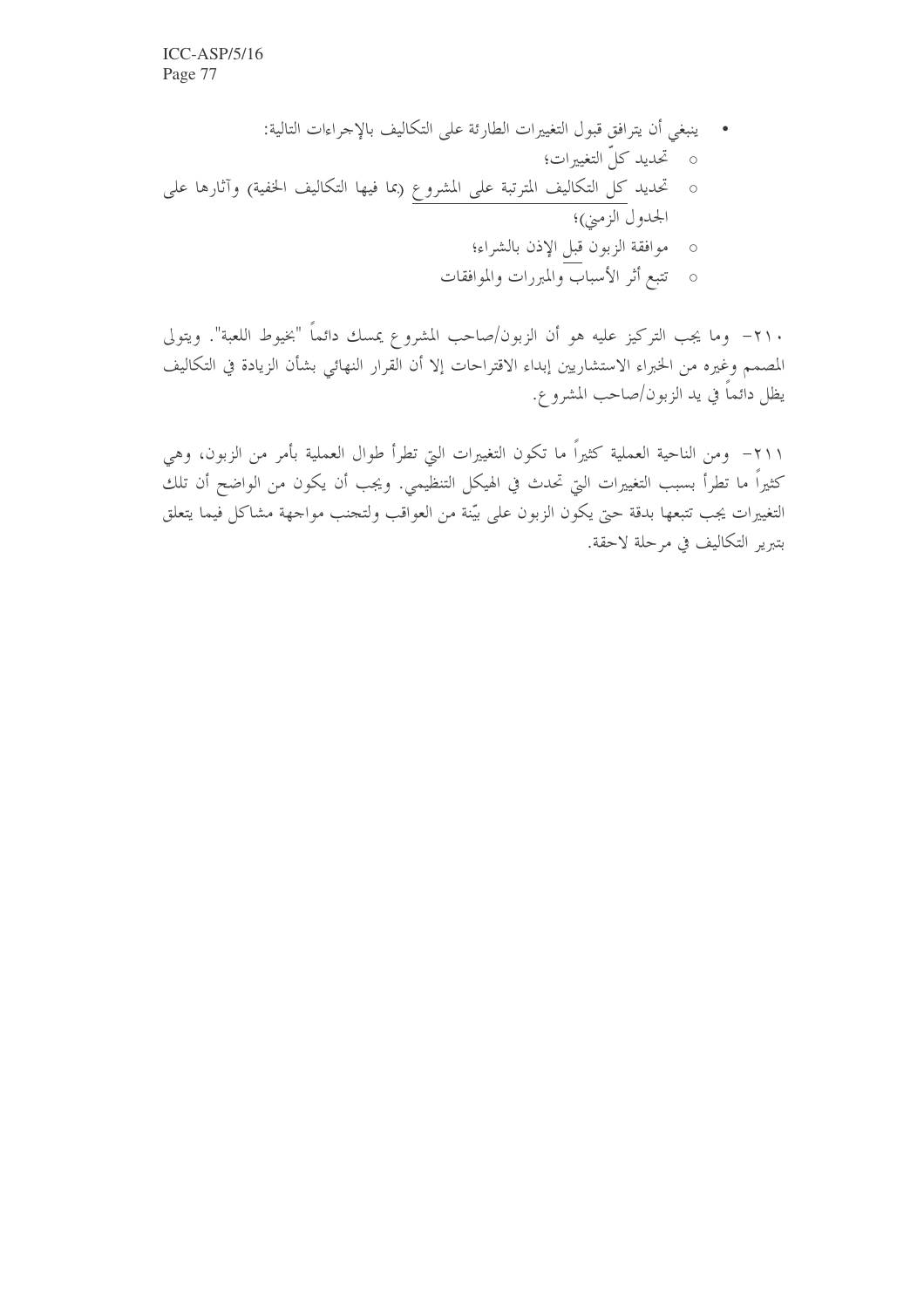# خامساً– الجدول الزمني المتعلق بالمبايي المخصصة الغرض

خامسا- ١ مقدمة

٢١٢ - إن الوقت الذي يتعين أن يمر قبل أن تتمكن المحكمة من الانتقال إلى مبني آخر من المسائل الهامة لدى مناقشة مسألة المباني الدائمة ولا سيما في ضوء التكاليف الإضافية التي سيتم تكبدها بعد انقضاء المدة التي لا تدفع فيها المحكمة أي إيجار (انظر الفصل حامساً–٦). ولذا فإن هذا الفصل يعطي نبذة عامة عن المراحل الرئيسية والخطوات اللازمة لإنجاز المشروع<sup>(٤٩)</sup>.

٢١٣– وكان الهدف الأصلي يتمثل في الانتقال إلى المباني الجديدة في عام ٢٠١٢، أي في نماية المدة التي لا تدفع فيها المحكمة أي مقابل، على أقصى تقدير والانتقال إلى المباني الدائمة في مرحلة تلي عام ٢٠١٢ قد لا يكون له نتائج تنظيمية بالنظر إلى استمرار العمل في ظروف أقل من مثالية فحسب بل قد تترتب عليه أيضاً آثار مالية بسبب التكاليف الناجمة عن التأخر .

خامساً–٢ الخطوات الرئيسية

٢١٤ - يمكن تقسيم المشروع إلى المراحل والخطوات الرئيسية التالية:

مرحلة البدء:

قد يعطي هذا الجدول الزمني، تبعاً لمدى أعمال البناء والتجهيز الإضافية في إطار الخيارات الأخرى، إشارة  $(59)$ فيما يخص هذا الخيار أيضاً.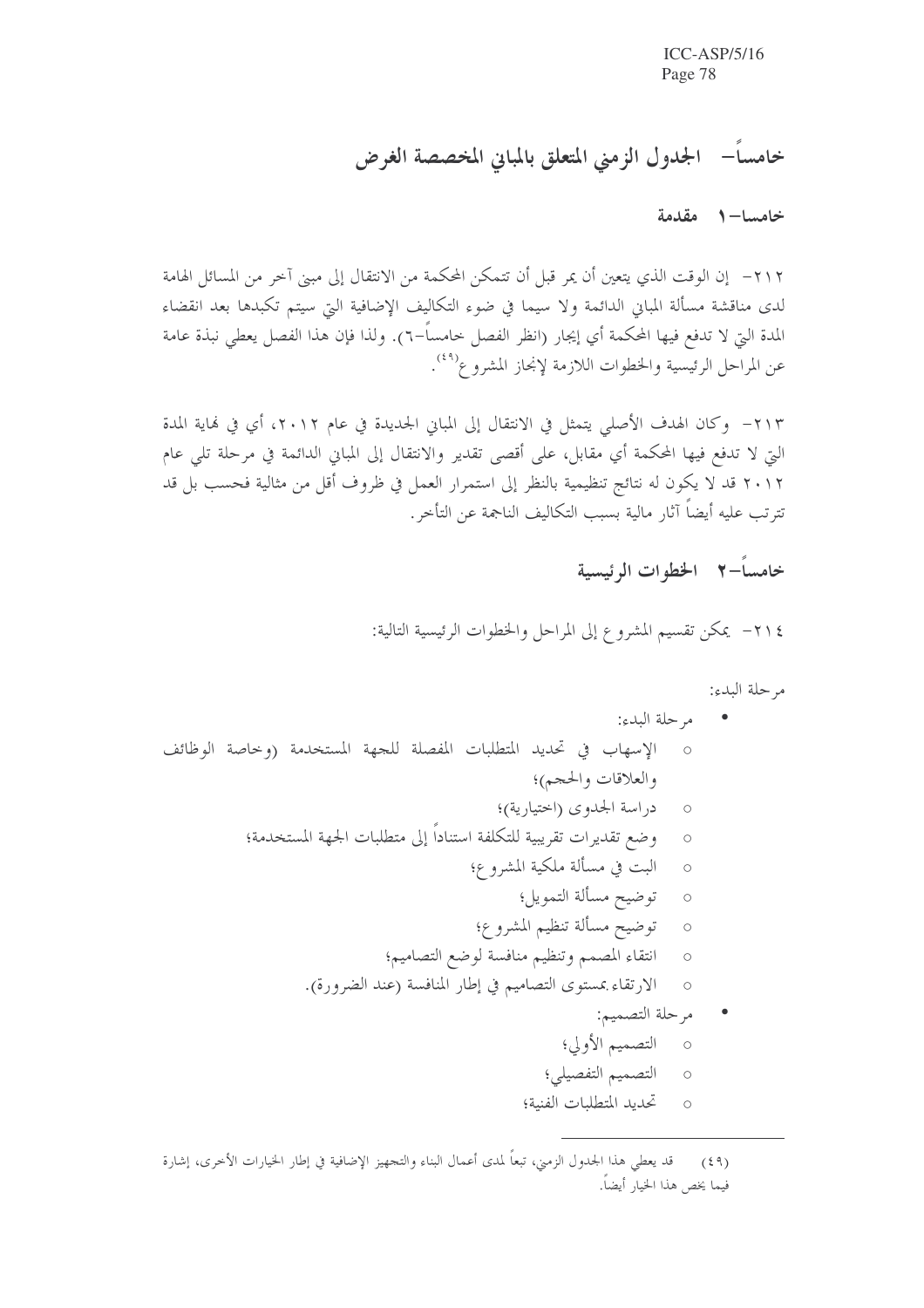- طرح العطاءات؛  $\circ$
- إعداد العقود؛  $\circ$ 
	- مرحلة التنفيذ:
	- تنفيذ التخطيط؛  $\circ$
- منح عقد (عقود) البناء؛  $\circ$ 
	- البناء؛  $\circ$
- قبول الأشغال والخدمات؛  $\circ$
- الانتقال إلى المبين الجديد؛  $\bigcirc$
- تدارك النواقص وإنفاذ المطالبات المتعلقة بالضمانات؛  $\circ$ 
	- التحقق من الفواتير النهائية وسدادها.  $\circ$

## خامساًًً + العوامل المؤثرة

- الدعم المقدم من قبل جمعية الدول الأطراف؛
	- الدعم المتواصل من قبل الدولة المضيفة؛
		- اتخاذ القرارات في الوقت المناسب؛  $\bullet$ 
			- توقيت فترات الموافقة؛
- نوعية الشركات (المصمم، الخبراء الاستشاريون، المقاول، إلخ)؛
	- المخاطر الخارجية (حدوث إضراب، مثلاً).  $\bullet$

#### خامساً = كالمدة

٢١٦- من العسير تقدير مدة كل مرحلة من المراحل والمدة الإجمالية في هذه المرحلة المبكرة التي تظـــل فيها أمور كثيرة حداً غير معروفة. واستناداً إلى الخبرة المكتسبة بشأن مشاريع وظـــروف وإحــــراءات مشاهِمة بالإمكان الإشارة إلى الافتراضات التقريبية التالية:

مرحلة استهلال المشروع: مسنة ونصف السنة على الأقل إن المدة التي تستغرقها مرحلة استهلال المشروع هي أصعب شيء يمكن تقديره حيث إن الكثير من القرارات تتوقف على موافقة كثير من أصحاب المـــصلحة (جمعيـــة الــــدول الأطراف والمحكمة الجنائية الدولية والدولة المضيفة، إلخ، مثلاً) وعليــــه فإنهــــا يمكــــن أن تستغرق وقتاً طويلاً. غير أنه يمكن القول بأن فترة تبلغ سنة ونصف السنة لمعالجة الأمور المذكورة أعلاه تعتبر حداً أدن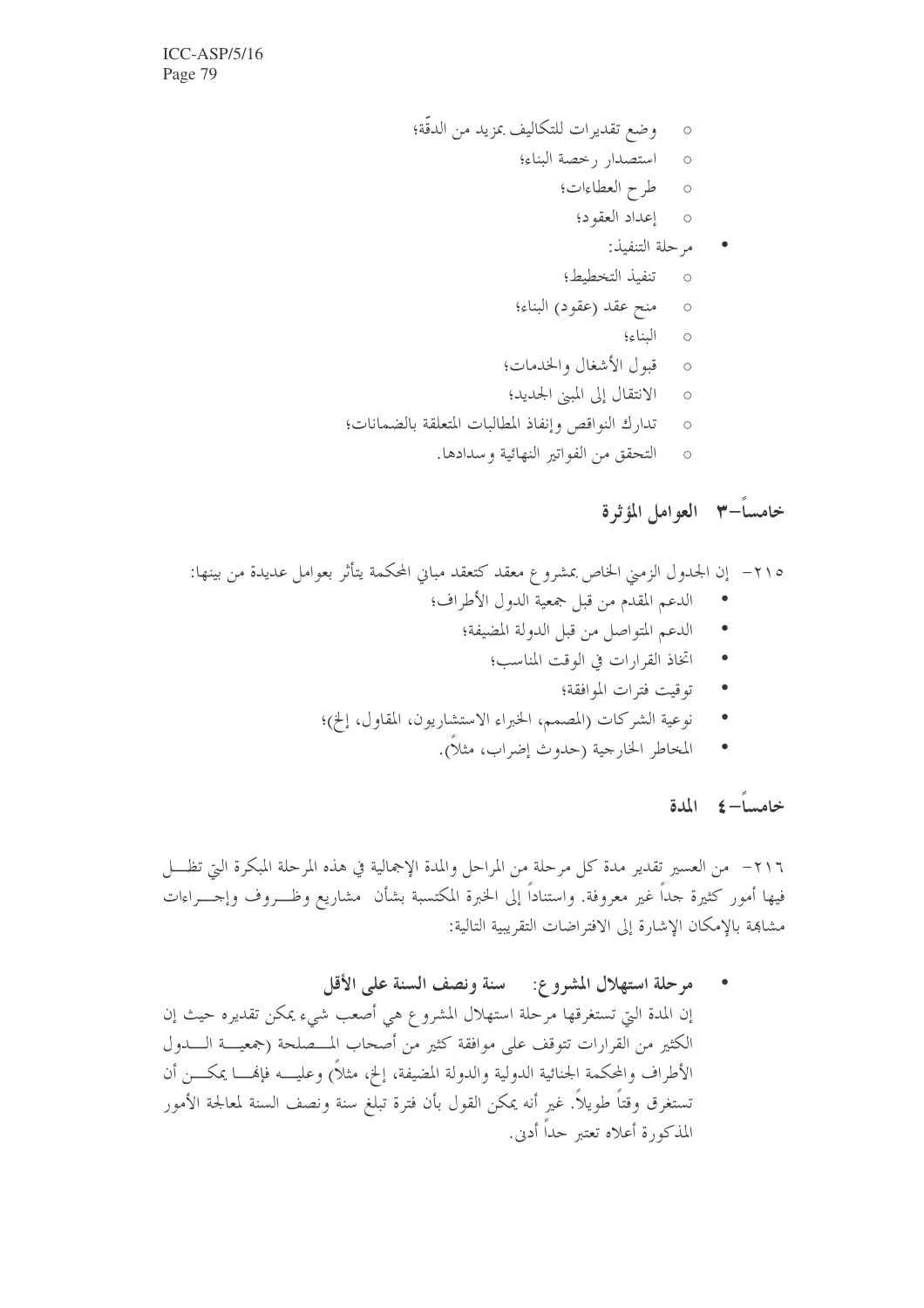- مرحلة التصميم: سنتان على الأقل لا تشتمل فترة التصميم على تصميم ووضع المواصفات ذاقما فقط بل تشتمل أيضاً على عقد العديد من الاحتماعات مع أصحاب المصلحة وعلى فتـــرات زمنيــــة في انتظـــار الموافقات وإعداد مرحلة التنفيذ. ويبدو أن فترة زمنية تستغرق نحو سنتين اثنتين هي الحد الأدنى الواقعي لهذه المرحلة.
- مرحلة التنفيذ: مصحوالي ثلاث سنوات ونصف السنة + حوالي سنة واحدة من العادة، بالنسبة إلى مشروع هذا الحجم والتعقيد أن نتوقع أن تستغرق فترة البناء نحو ثلاث إلى ثلاث سنوات ونصف السنة، تتبعها مرحلة للّم ذيول المشروع تستغرق حوالي سنة.

٢١٧– وبجمع هذه الأرقام التقديرية يمكن القول بأن المشروع يحتمل أن يستغرق حوالي ٧ ســـنوات حتى يتسنى للمحكمة الانتقال إلى المبنى الجديد. وعلى افتراض أن الموافقة على المضى في تنفيـــذ أحـــد الخيارات بعد جمعية الدول الأطراف في نهاية عام ٢٠٠٦ فإن ذلك يعيّ أن المبيّ يمكن أن يكون حاهزاً لتشغله المحكمة في الفترة ٢٠١٤/٢٠١٣.

٢١٨ - ويمكن إجراء مناقشة أكثر تفصيلاً حول الجدول الزمني وإمكانيات اختصار إجمالي الفترة الــــتي يستغرقها إنحاز المشروع بعد أن تتضح الأمور بشأن بارامترات المشروع الأساسية بشكل أكبر (الموقـــع، الحجم، إلخ).

خامساً–٥ الخطوات التالية

٢١٩– كما سبق أن أشارت إليه جمعية الدول الأطراف في دورتما لعام ٢٠٠٥ هنـــاك حاجــــة إلى "استكمال تقديرات متطلبات المحكمة من الموظفين وتخطيطها الاستراتيجي"، من جهة، مع الاســـتمرار، من جهة أحرى، في الاضطلاع بأعباء المزيد من الأعمال التحضيرية والتخطيطيـــة بــــشأن المتطلبــــات التفصيلية للمباني الدائمة'°′. وكلا الأمرين ضروري بغض النظر عن الخيار الذي سيتم انتقاؤه في نماية المطاف.

٢٢٠ - وكما تم شرحه في بداية هذا التقرير (انظر الفقرتين ٤٨ و٤٩) ليس من الضروري فوراً تحديد مستويات التوظيف النهائية من أجل مواصلة الاضطلاع بالمزيد من الأعمال التحضيرية وأعمال التخطيط ويجب تحديث تلك الأرقام باستمرار في السنوات القادمة كما أُلها ستدرج في التصميم بمجرد توافر أرقام موحدة.

٢٢١ – كما أنه ليس من المستصوب تحديد سقف الميزانية في هذه المرحلة خاصة وأنــــه لا تتــــوافر إلا معلومات حدّ تقريبية عن المشروع.

<sup>(</sup>٥٠) الوثائق الرسمية لجمعية اللدول الأطراف في نظام روما الأساسي للمحكمة الجنائية اللدولية، اللدورة الرابعة، لاهاي، ٢٨ تشرين الثاني/نوفيمبر –٣ كانون الأول/ديسمبر ٢٠٠٥ (منشور المحكمة الجنائية الدولية، (ICC-ASP/4/32)، الجزء الثالث – القرار ICC-ASP/4/Res.2، الذي اعتمد بتوافق الآراء في الجلسة العامة الرابعة المنعقدة في ٣ كانون الأول/ديسمبر ٢٠٠٥.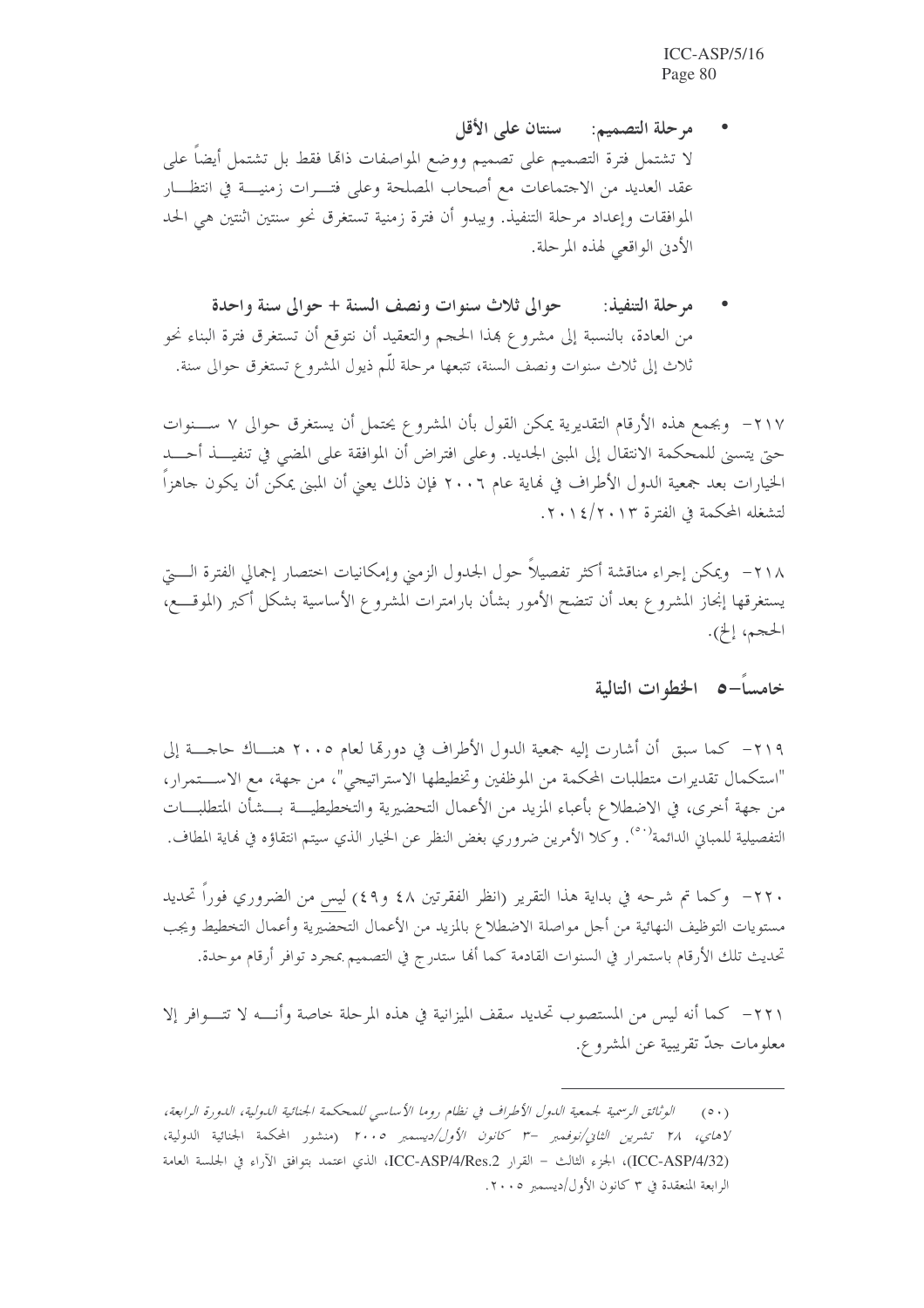٢٢٢– غير أنه لتفادي حالات التأخير التي لا داعي لها والتي قد تكون مكلفة فإن حصر القيام بالمزيد من الأعمال بالتركيز على أحد الخيارات يبدو أنه هو الخطوة المهمة التالية التي يجب القيام ها. وعــــلاوة على ذلك فإن العمل المتعلق بالأجزاء الأخرى من مرحلة استهلال المشروع ينبغي أن يتضاعف بشكل كبير:

- الاستفاضة في تحديد المتطلبات المفصلة للجهـــة المـــستخدمة (وخاصـــة الوظـــائف والحجم)؛
	- إجراء دراسة للجدوى (اختياري)؛
	- وضع تقديرات تقريبية للتكاليف استناداً إلى المتطلبات المفصلة للجهة المستخدمة؛
		- البت في مسألة ملكية المشروع؛
			- توضيح مسألة التمويل؛
		- توضيح الأمور بشأن تنظيم المشروع؛
		- اختيار مصمم وتنظيم منافسة لوضع التصميمات.

خامساً–٢ التكاليف المترتبة على التأخير

ستكلف كل سنة من التأخير في إنجاز المشروع سنة واحدة من الإيجار لشغل مبنى الآرك (إضافة إلى إيجار الحيز الإضافي إذا لزم الأمر)، لأن المحكمة سيتعين عليها البقاء فترة أطول في المبين المستأجر ولأن فترة ملكية ألكساندر كازيرن ستبدأ بعد ذلك بسنة.

ويكلف الإيجار السنوي للآرك، بما في ذلك تكلفة المرآب، حوالي ٥٫٦ ملايين يورو في الوقت الحاضر بدون حساب تكاليف التشغيل والصيانة. وستبلغ تكاليف موقسع ألكساندركازيرن بسعة ٨٥٠ موظفاً حوالي ٤ ملايين يورو بدون حساب تكـــاليف التشغيل والصيانة بالنظر إلى القرض الميسر وإلى قطعة الأرض المحانية التي تم توفيرها في إطار العرض المالي الإضافي المقدم من قبل الدولة المضيفة.

> انخفاض القوة الشرائية للقرض الذي تمنحه الدولة المضيفة. ب)

ستزداد تكاليف البناء بارتفاع معدل التضخم غير أن القرض لـــه حدّ أقصى قــــدره ٢٠٠ مليون يورو. وبعبارة أخرى فإن قيمة القرض ستتناقص شيئاً فشيئاً كل ســــنة. فإذا تم استخدام القرض، على سبيل المثال، في عام ٢٠١٢ فإن مبلغ المسائتي مليــــون يورو سيكون له قدرة شرائية تفوق القدرة الشرائية للمبلغ ذاته في عام ٢٠١٥. وإذا ما افترضنا أن متوسط نسبة التضخم تبلغ ٣٪ فإن ذلك يعني انخفاضــــا في القـــــدرة الشرائية يبلغ حوالي ٦ ملايين يورو كل عام.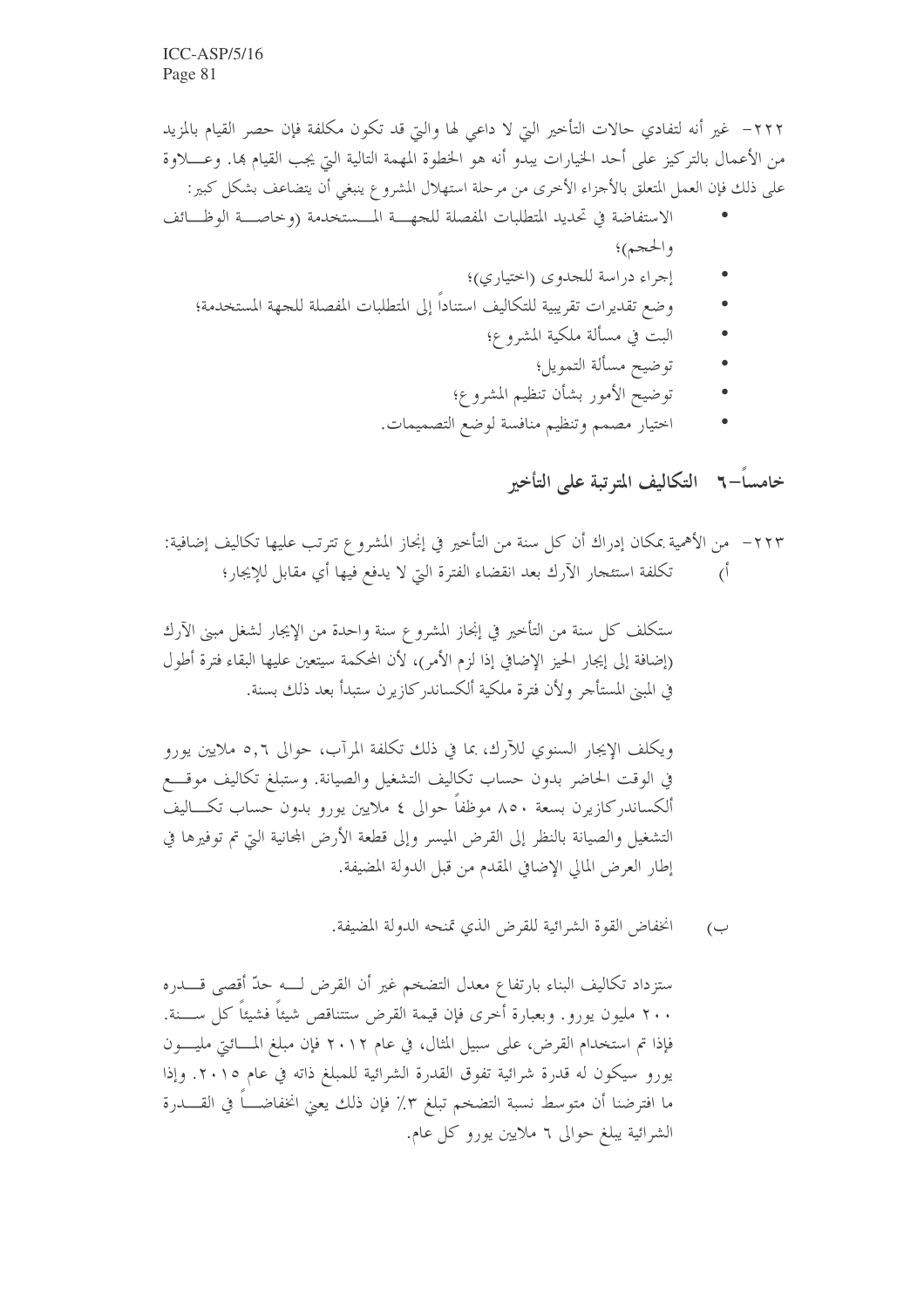#### قائمة بالوثائق ذات الصلة

الدولة المضيفة

- بيان وزير الشؤون الخارجية في مملكة هولندا، جوزياس ج. فان آرتسن، ألقاه أمام الدورة الثامنة للجنة التحضيرية في ٢٥ أيلول/سبتمبر ٢٠٠١ (PCNICC/2001/INF/3).
- (فرقة العمل التابعة للمحكمة الجنائية الدولية) المبايي الدائمة المقبلة للمحكمـــة الجنائيـــة الدولية: نماذج التمويل، ١٧ آذار/مارس ٢٠٠٥، (ICC-ASP/4/CBF.1/INF.1).
- رسالة مؤرخة في ٢٥ كانون الأول/ديسمبر ٢٠٠٦ موجهة من وزير الشؤون الخارجيـــة في الدولة المضيفة إلى رئيس جمعية الدول ألأطراف (العرض المالي الإضافي) والملحق المرفق ها والذي يتضمن معلومات عن العرض الهولندي الإضافي فيما يتعلق بالمبساني الدائمسة للمحكمة الجنائية الدولية في الوثائق الرسمية لجمعية الدول الأطراف في نظام روما الأساسي للمحكمة الجنائية الدولية، الدورة الرابعة المستأنفة، نيويورك، ٢٦–٢٧ كانون الثاني/يناير ٢٠٠٦ (ICC-ASP/4/32) المرفق الرابع.

جمعية الدول الأطراف:

- الوثائق الرسمية لجمعية الدول الأطراف في نظام روما الأساسي للمحكمة الجنائية الدولية، الدورة الثالثة، لاهاي، ٦-١٠ أيلول/سبتمبر ٢٠٠٦ (ICC-ASP/3/25)، الفقــرات ٢٢ إلى ٢٤.
- القرار ICC-ASP/4/Res.2 بشأن المبابي الدائمة الوارد في الوثائق الرسمية لجمعية الــــدول الأطراف في نظام روما الأساسي للمحكمة الجنائية الدولية، الدورة الرابعة، لاهـــاي، ٢٨ تشرين الثاني/نوفمبر – ٣ كانون الأول/ديــــسمبر ٢٠٠٥ (ICC-ASP/4/32)، الـــصفحة ٣١٨، وهو متاح على شبكة الإنترنت على العنوان التالي: .http://www.icc-cpi.int/asp/asprecords/ASP\_4thsession.html
- الوثائق الرسمية لجمعية الدول الأطراف في نظام روما الأساسي للمحكمة الجنائية الدولية، الدورة الرابعة، لاهاي، ٢٨ تشرين الثاني/نوفمبر – ٣ كــانون الأول/ديــــسمبر ٢٠٠٥ (ICC-ASP/4/32)، الفقرة ٣٩.

المكتب:

تقرير المكتب عن المباني الدائمــــة للمحكمـــة، ١٨ تـــشرين الثــــاني/نــــوفمبر ٢٠٠٥  $.(ICC-ASP/4/28)$ 

لجنة الميزانية والمالية

- تقرير إلى جمعية الدول الأطراف بشأن المناقشات الستي دارت حسول المبساني الدائمسة للمحكمة، ١٧ آب/أغطس ٢٠٠٤ (ICC-ASP/3/17).
- تقريب لجنسة الميزانيسة والماليسة (آذار /مسارس ٢٠٠٤)، ١٩ آب/أغطسس ٢٠٠٤  $\mathcal{A}$ (ICC-ASP/3/22)، الفقرات ۹ إلى ١١.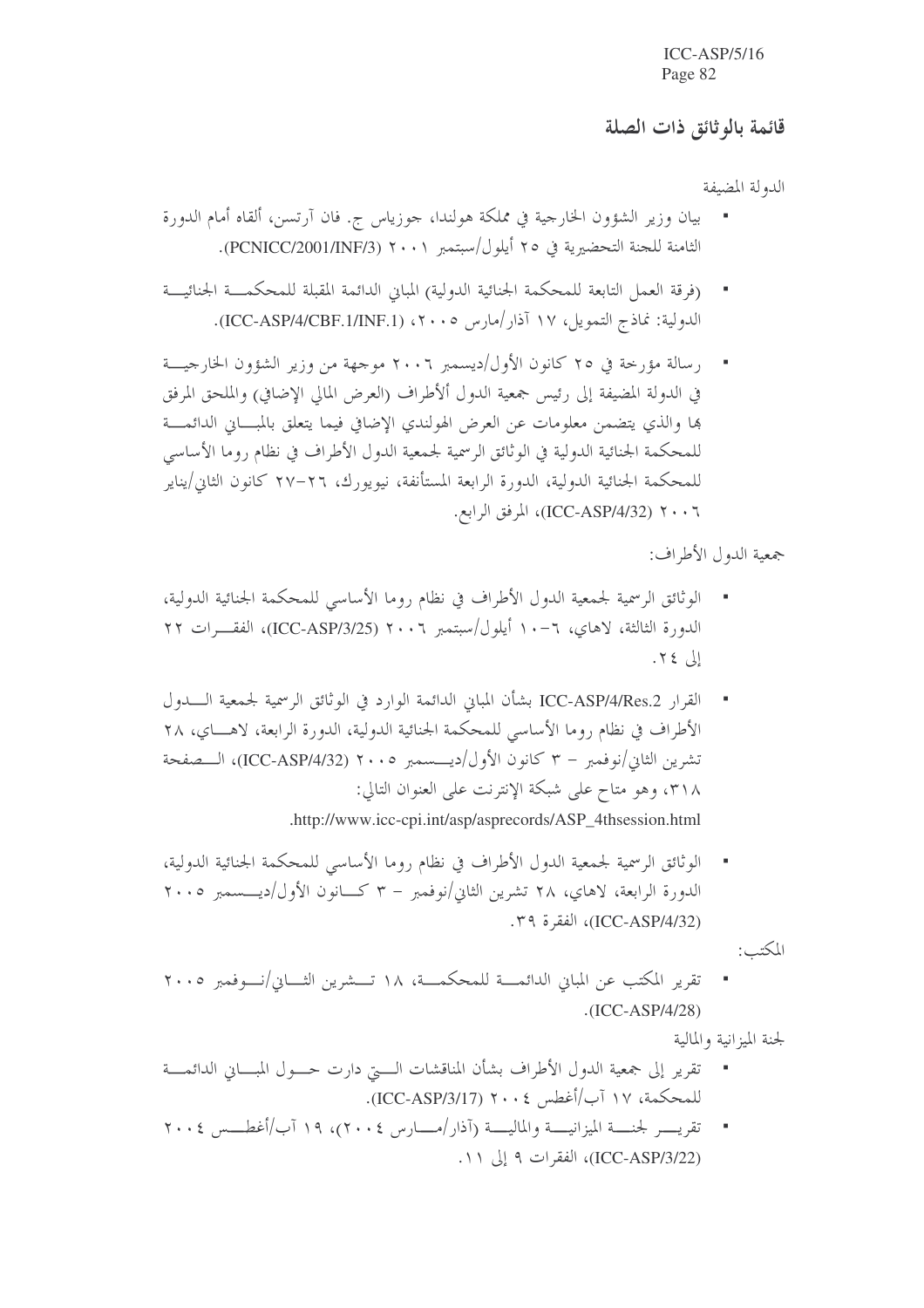- لجنة الميزانية والمالية (آب/أغطس ٢٠٠٤)، ١٣ آب/أغطس ٢٠٠٤ (ICC-ASP/3/18)، الفقرات ۱۰۰ إلى ۱۰۳.
- تقرير لجنة الميزانية والمالية عن أعمـــال دورتمــــا الرابعـــة، ١٥ نيــــسان/أبريــــل ٢٠٠٥ (ICC-ASP/4/12)، الفقرات ٢٦ إلى ٣٩.
- تقرير لجنة الميزانية والمالية عن أعمال دورتها الخامسة، ٢١ تشرين الأول/أكتـــوبر ٢٠٠٥ (ICC-ASP/4/27)، الفقرات ٨٠ إلى ٨٧.
- تقرير لجنة الميزانية والمالية عسن أعمـــال دو, قمـــا الـــسادسة، ٤ أيـــار/مـــايو ٢٠٠٦ (ICC-ASP/5/1)، الفقرات ٣١ إلى ٤٥.

المحكمة الجنائية الدولية

- تقرير إلى جمعية الدول الأطراف عن المبايي الدائمة المقبلة للمحكمـــة الجنائيـــة الدوليـــة: خيارات الإسكان، ٩ آذار /مارس ٢٠٠٥ (ICC-ASP/4/1).
- تقرير عن المباين الدائمة المقبلة للمحكمة الجنائية الدولية: عرض المسشروع، ١٨ تـــشرين الأول/أكتوبر ٢٠٠٥ (ICC-ASP/4/22).
- تقرير عن المباين الدائمة المقبلة للمحكمة الجنائية الدولية مقارنة مالية لخيارات الاسكان، ١٨ تشرين الأول/أكتوبر ٢٠٠٥ (ICC-ASP/4/23) بناء على طلب لجنة الميزانية والمالية في دورتها الرابعة المنعقدة في لاهاي في الفترة من ٤ إلى ٦ نيسان/أبريل ٢٠٠٥.
- تقرير عن المباين الدائمة المقبلة للمحكمة الجنائية الدولية، تقريـــر مؤقـــت عـــن تركيبـــة مستويات التوظيف التقديرية، ١٨ تشرين الأول/أكتوبر ٢٠٠٥ (ICC-ASP/4/24)، بناء على طلب لجنة الميزانية والمالية في دورتما الرابعة المنعقدة في لاهاي في الفترة مــــن ٤ إلى ٦ نيسان/أبريل ٢٠٠٥.
- تقرير عن المباني الدائمة المقبلة للمحكمة الجنائية الدولية طرائق التمويــــل المـــستخدمة لتشييد مبساني المنظمسات الدوليسة الأخسري، ١٨ تسشرين الأول/أكتسوبر ٢٠٠٥ (ICC-ASP/4/25)، بناء على طلب لجنة الميزانية والمالية في دورها الرابعــة المنعقـــدة في لاهاي في الفترة من ٤ إلى ٦ نيسان/أبريل ٢٠٠٥.
- تقرير عن المباني الدائمة المقبلة للمحكمة الجنائية الدولية تحديث للمقارنة المالية لخيارات الإسكان، ٤ نيسان/أبريل ٢٠٠٦ (ICC-ASP/5/CBF.1/1)، بناء على طلب لجنة الميزانية والمالية في دورِها الرابعة المنعقدة في لاهاي، في الفترة من ٤ إلى ٦ نيسان/أبريل ٢٠٠٦.
	- تقرير عن نموذج طاقة المحكمة، ٤ نيسان/أبريل ٢٠٠٦ (ICC-ASP/5/CBF.1/6).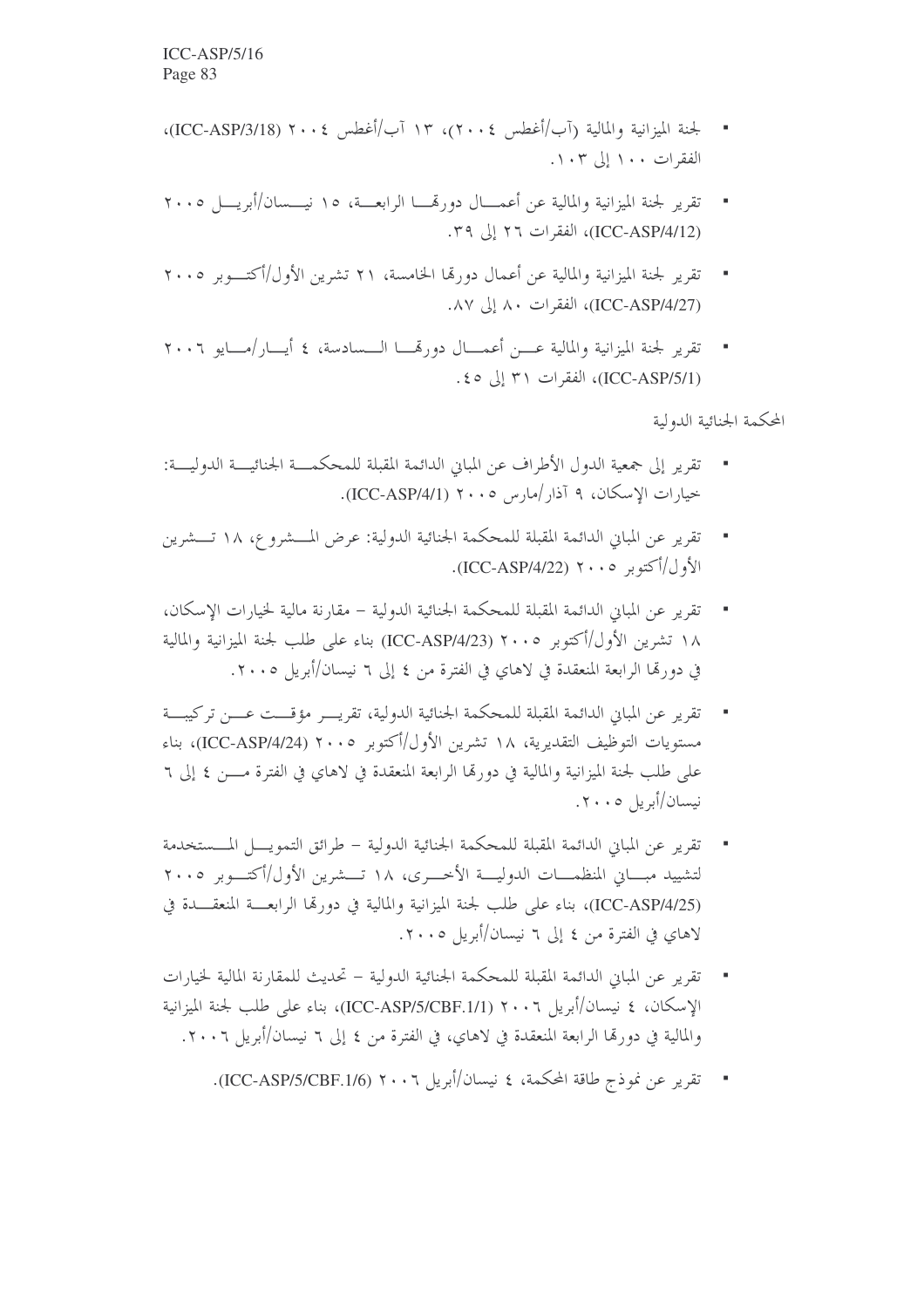### أسئلة متكررة

٢٢٤ – ما هي التكلفة الإجمالية لمشروع تشييد المباني الدائمة في موقع ألكساندركازيرن؟

لا يمكن في هذه المرحلة إعطاء تقديرات دقيقة لمحموع تكاليف تشييد مبانٍ دائمت مخصصة الغرض في موقع ألكساندر كازيرن.

والعوامل الرئيسية في التكلفة ستكون، بالطبع، الحجم الكلبي للمباني وذلك يتوقف، إلى حسد كبير، على القرار الذي يتعين اتخاذه بشأن مستويات التوظيف القصوى في مقر المحكمة وعلى التـــصميم الذي يقع عليه الاحتيار، ولا يعرف أي شيء عن كلا الأمرين حتى الآن.

وتشير نتائج الحسابات الأولية كما وردت في هذا التقرير (الفسصل رابعـــا-٤-٤-١) إلى أن القرض الذي تقدمه الدولة المضيفة وهو بحد أقصبي قدره ٢٠٠ مليون يورو سيكفى لإنجاز المبايي الدائمة القبلة .

ولحساب تقديرات أكثر دقة لا مناص من اتخاذ قرار بشأن مستوى التوظيف ومن وضع دراسة أولية حول التصميم على الأقل. وعليه ينبغي مواصلة عملية التخطيط بغية الخروج بفكرة أوضح عـــن المشيروع وعين تكلفته.

وللحصول على المزيد من المعلومات الرجاء الرجوع إلى الفصل الرابع من هذا التقرير . ٢٢٥ – ما هو إجمالي التكلفة السنوية للبقاء في الآرك بعد١ تموز/يوليه ٢٠١٢؟

يتوقف ذلك، أساساً، علي العوامل التالية:

- إيجار مجمع الآرك برمته (بما في ذلك الجناح دال والجزء الذي تشغله في الوقت الحاضر منظمة Eurojust). وقد أعلمت الدولة المضيفة المحكمة بأن سعر الإيجار الحالي سيبلغ ٢٠٠ ١ ٣١ ٥ يورو في السنة (بدون حساب تكاليف التشغيل).
- إيجار مكان وقوف السيارات والمبايي الواقعة في ساتورنوسترات. أعلمت اللهولسة المضيفة المحكمة بأن سعر الإيجار الحالي سيلغ ٢٩٦ ٢٩٦ يورو في السسنة. غسير أن الإيجار قد يرتفع بشكل كبير نظراً لوجود حطط لإنشاء المزيد من الحيز المكتبي في موقع ساتورنوسترات.
- مستويات التوظيف الإجمالية . ستحدد هذه المستويات ما إذا كان يتعين است عجار أو بناء المزيد من الحيز المكتبي أولا . وفي الوقت الحاضر يبلغ متوسط المبلغ المدفوع لقساء استئجار مكاتب جيدة في لاهاي +/- ١٨٠ يورو للمتر المربع.

ومن الجدير بالملاحظة، مع ذلك، أن عقد استئجار الآرك وموقع ساتورنوسترات ينتهي في عام ٢٠١٢ أو حوالي ذلك التاريخ وعليه فإنه من غير اليقيني أن تتمكن المحكمة الجنائية الدولية من الاستمرار في استئجار تلك المبايي، وإذا تمكنت من ذلك فإن التكلفة ستكون باهظة.

٢٢٦– ما هو الخيار الأقل تكلفة من بين الخيارات الثلاثة المطروحة (الآرك أو المحكمة الجنائية الدوليـــة ليوغو سلافيا السابقة أو ألكساندر كازيرن؟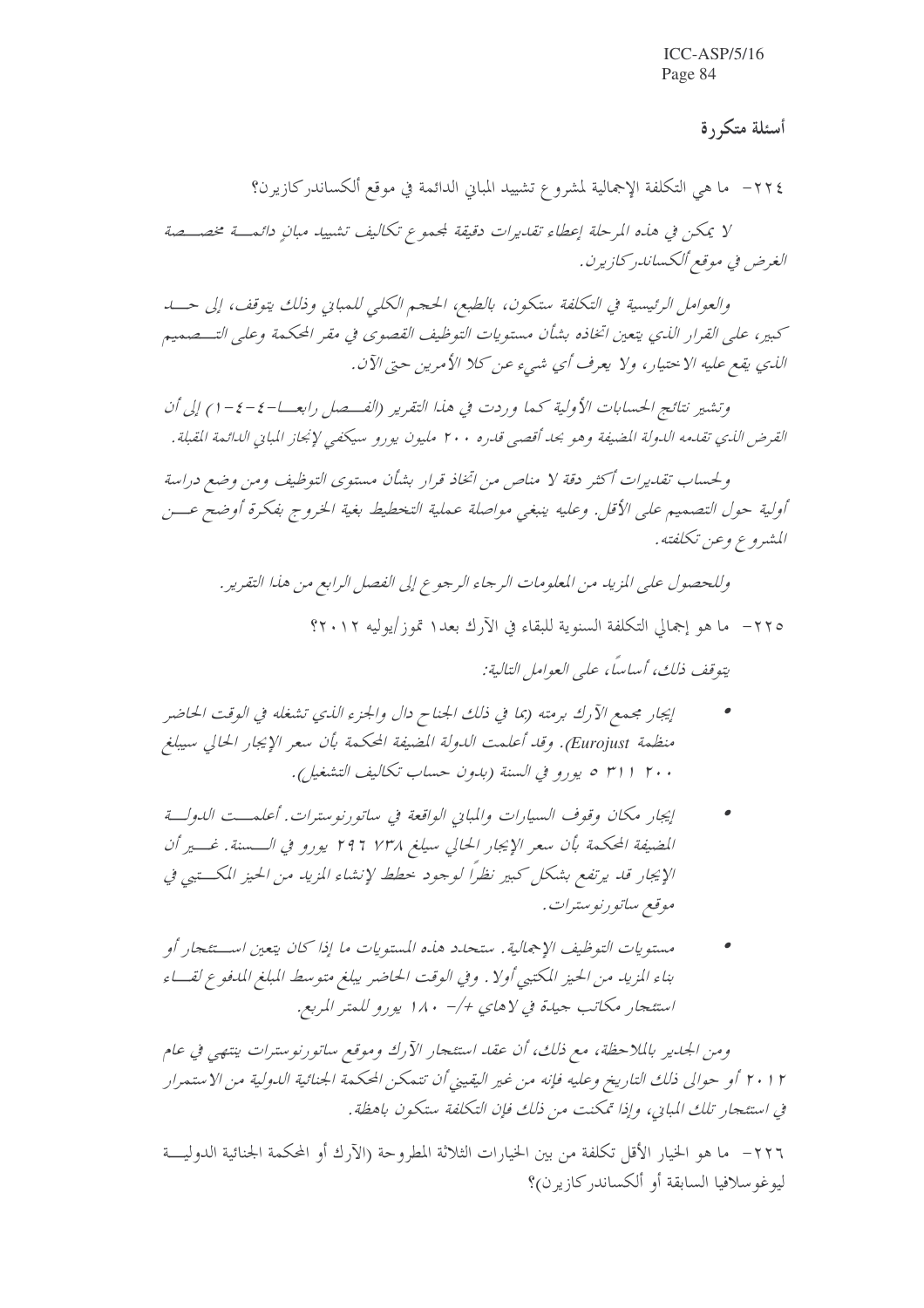لقد أجرت المحكمة دراسة أولية (قبل البت في مسألتي مستويات التوظيف وتصميم المبايي)، وهي تشير إلى أن ألكساندر كازيرن سيكون اقل الخيارات تكلفة على مدى ٣٠ عاماً. ويسأتي الآرك في المرتبة الثانية. ويبدو أن حيار محكمة يوغوسلافيا السابقة هو أكثر الخيارات تكلفة. ومسن الواضــح أن حيار ألكساندر كازيرن بمتلك مزايا أكبر عندما يزيد نطاق المشروع.

و في ضوء العرض المالي الإضافي الذي تقدمت به الدولة المضيفة (قطعة الأرض المحانية والقرض المدعوم)، يبدو من المعقول أن نتوقع أن ألكساندر كازيرن سيوفر أقل الخيارات تكلفة بغض النظر عسن الحجم النهائبي للمبايي.

وللحصول على المزيد من المعلومات الرجاء الرجوع إلى الفصل رابعاً–٤–٤ من هذا التقرير. ٢٢٧– ما هي من أصل إجمالي تكاليف الخيارات الثلاثة نسبة الضرائب والرسوم الأخرى التي ستجبيها الدولة المضيفة؟

حتى الآن عمدت المحكمة إلى وضع كافة افتراضاتها بشأن التكاليف دون أن تأخذ الــضرائب والرسوم الأحرى بعين الاعتبار . وما زال يتعين على الدولة المضيفة أن توضح ما إذا كانـــت المحكمـــة ستخضع، وإلى أي مدى، للضرائب والرسوم الأحرى.

٢٢٨– كيف يمكن أن نتصور أن تشييد مبنى حديد في ألكساندركازيرن هو أمر أقل تكلفة من البقاء في الآ, ك9

لن يكون تشييد مبانٍ جديدة في ألكساندر كازيرن أمراً أقل تكلفة، على الأرجـــح، مقارنـــة بالآرك في ظروف السوق السائدة . غير أن ألكساندر كازيرن، إذا ما أحذنا بعين الاعتبار العرض المسالي الإضافي الذي تقدمه الدولة المضيفة، يصبح الخيار الأقل تكلفة عندما ينظر عليه على مدى فترة زمنية مطولة . فالمحكمة لن تكون مضطرة إلى دفع ثمن قطعة الأرض بل إن بإمكانما أيضاً أن تمــول المـــشرو ع بقرض مدعوم على مدى ٣٠ عاماً، وعلاوة على ذلك فإن بإمكان المحكمة، بعد أن يتم تمويل المبنى، أن تصبح مالكة له وبالتالي فإمًا لن تكون مجبرة على دفع أي إيجار بعد ذلك إطلاقاً.

وللحصول على المزيد من المعلومات الرجاء الرجوع إلى الفصل الرابع من هذا التقرير .

٢٢٩– كيف يمكن أن نتصور أن تشييد مبني جديد في ألكساندر كازيرن هو أمر أقل تكلفة من تحويل المبني القائم الذي يؤوي محكمة يوغو سلافيا السابقة؟

إن مبني محكمة يوغوسلافيا السابقة، بادئ ذي بدء، لا يتسع حتى لإيواء المحكمة الجنائية الدولية بموظفيها في الوقت الحاضر . وعليه فسيكون من الضروري حيازة المزيد من الأرض لتشييد مبانٍ تضاف إلى المبنى القائيق.

ثانياً، لأن مبنى محكمة يوغوسلافيا السابقة يبلغ من العمر حوالي ٥٠ عاماً فهو بحاجة إلى تجديد كىلى.

تْالِثَاً، لأن العرض المالي الإضافي الذي تقدمه الدولة المضيفة لا ينطبق على محكمة يوغوســــلافيا السابقة .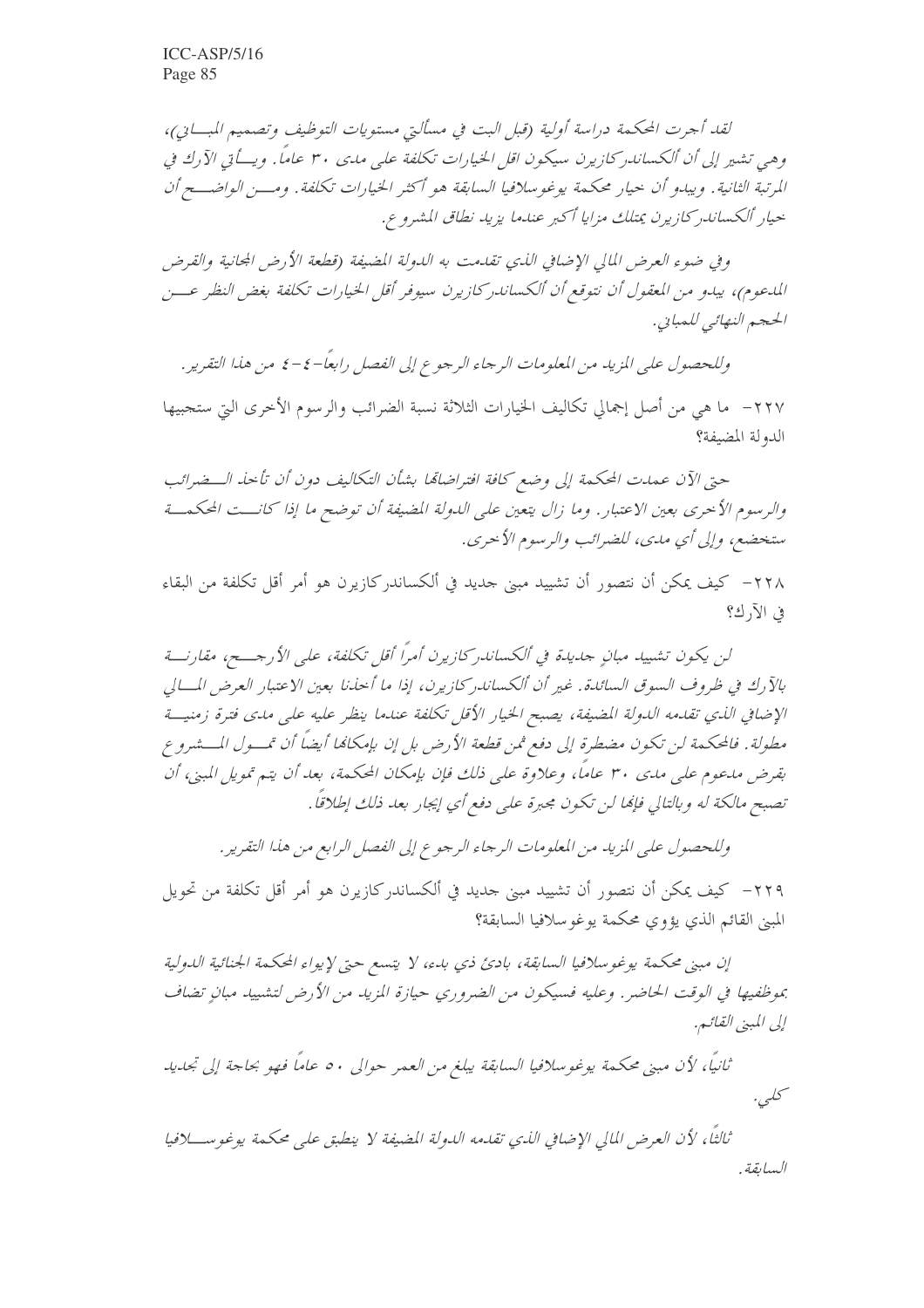وللحصول على المزيد من المعلومات الرجاء الرجوع إلى الفصل الرابع من هذا التقرير .

٢٣٠ - ما هو الفرق بين تكاليف التشغيل والصيانة المتعلقة بالمباني المملوكة وبين المباني المستأجرة؟

لا يمكن أن تكون هناك مزايا فيما يخص التكلفة عندما يتعلق الأمر بتكاليف التشغيل والصيانة وعندما تتولى جهات حارجية تدير المرافق تقديم تلك الخدمات. غير أن حدمات إدارة المرافق الخارجية يمكن أيضاً أن تقدم إذا كان المبنى على ملك المحكمة.

وينبغي إجراء تقديرات مفصلة للمزايا والعيوب التي تنطوي عليها هذه الإمكانيسة في مرحلسة Y حقة .

وينبغي أخذ ما للتصميم من آثار على تكاليف التشغيل والصيانة بعين الاعتبار أثنساء مرحلسة التصميم. ويمكن للترشيد في هذه المرحلة أن يؤدي إلى خفض تكاليف التشغيل والصيانة في المدى البعيد بشكل كبير .

٢٣١ - ما هو حجم التكاليف إذا تأخر إنجاز مشروع المباني المخصصة الغرض و لم يكن هناك أي حل نهائي بحلول تموز/يوليه ٢٠١٢؟

من الأهمية بمكان أن ندرك أن التأخر سنة واحدة في إنجاز مشروع المباني المخصصة الغرض يعني تكتّبه المزيد من التكاليف، وهي تتلخص في تكاليف استئجار الآرك (انظر الفقرة ٢٢٥ من هذا الفصل)، و في انخفاض القدرة الشرائية للقرض الذي تقدمه الدولة المضيفة.

وللحصول على المزيد من المعلومات الرجاء الرجوع إلى الفصل خامساً-1° من هذا التقرير.

٢٣٢ - هل إن اللجوء إلى السوق الخاصة لإنجاز وصيانة مشروع المباني الدائمة سيكون أقل تكلفة؟ .

لا يوجد جواب عام على هذا السؤال. ذلك أن القطاع الخاص، من جهة، سيحقق ربحاً على الخدمات التي يقدمها، ومن جهة فإنه قد يوفر مزايا من حيث الكفاءة.

وينبغي التصدي لهذه المسالة في مرحلة لاحقة من المشروع وكذلك التصدي لمسسالة ملكيــة المشيرو ع.

وللحصول على المزيد من المعلومات الرجاء الرجوع إلى الفصل رابعًا–٥ من هذا التقرير.

٢٣٣ - ما هي المخاطر المالية التي ينطوي عليها مشروع المباني الدائمة؟

إن المباني الدائمة عبارة عن مشروع ضخم ومعقد جلًّا وقد ساهمت فيه الدول الأطراف بمبالغ مالية طائلة. ويمكن أن تنبع المخاطر من مجالات مختلفة يمكن تصنيفها على ألها مخاطر ذات صلة بـــالأفراد (الإهمال والخطأ البشري، وتغيير الإدارة)،والأحداث الخارجية (مثل الكوارث والإرهاب، والتغسييرات السياسية، والإضراب)، ومخاطر ذات صلة بالعمليات (مثل انعدام التواصل وعدم وضوح المسؤوليات). وتترتب على جميع هذه المخاطر آثار مالية.

وينبغي توحي اللقة في إعداد دراسة مفصلة عن المخاطر بما في ذلك وضع مـــصفوفة بـــشأن المخاطر، كما ينبغي اتخاذ قرار بشأن ملكية المشروع وتنظيمه (ما هي الجهة التي تتحمـــل المخـــاطر؟)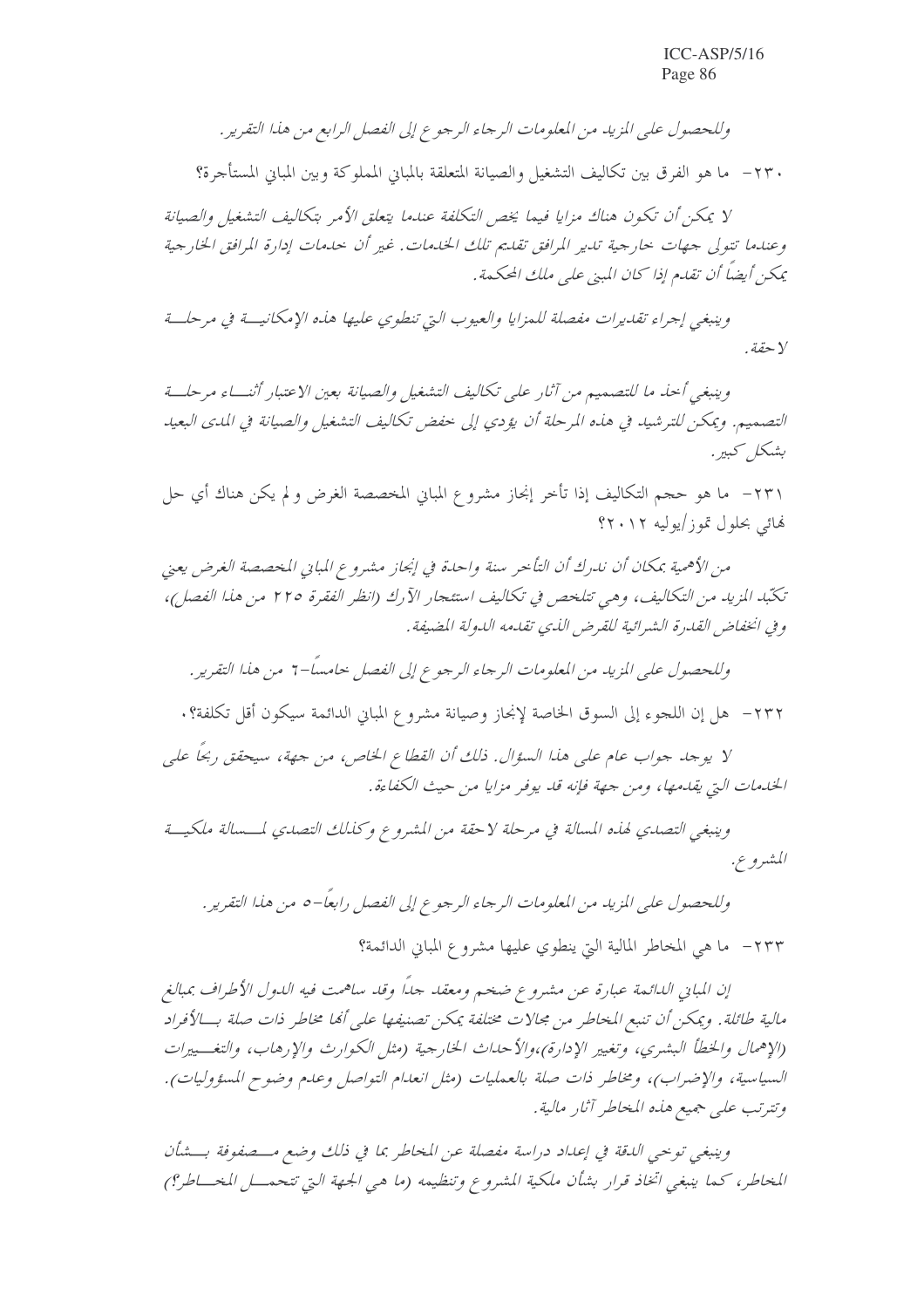وذلك قبل مدة طويلة من البدء في إبرام العقود الرئيسية مع حبراء التصميم الاستشاريين ومع شـــركات البناء.

ولتكوين فكرة أولية عن المخاطر المالية واستراتيجيات مراقبة التكاليف الرجاء الرجب وع إلى الفصل رابعاً-7 من هذا التقرير .

٢٣٤ - هل هناك، إلى حانب الآرك أو محكمة يوغوسلافيا السابقة أو ألكساندركازيرن أي حيــــارات واقعية أخرى في لاهاي؟

نعيه، من المعكن العثور علي مواقع أحرى يمكن أن تؤوى المحكمة. غير أنه ليس هناك، بحسب دراسة استقصائية أجرتما الدولة المضيفة، أي حيارات ضمن تلك الخيارات الأحرى توفر مزايا ذات أهمية بالمقارنة مع الآرك ومحكمة يوغوسلافيا السابقة وألكساندر كازيرن.

وللحصول على المزيد من المعلومات الرجاء الرجوع إلى الفصل الثالث من هذا التقرير .

٢٣٥ - ما هو عدد الموظفين الذين سيعملون في المباني الدائمة؟

هذه المسألة ما زالت تنتظر قراراً بشأمًا. ذلك أن الكلمة الأحيرة حول مستوى التوظيف هـــي من مسؤولية الدول الأطراف ولكن المحكمة ستسعى إلى تيسير اتخاذ هذا القرار وذلك بتزويد الجمعية بالمعلومات اللازمة . ولبلوغ هذه الغاية وضعت المحكمة ما يطلق عليه اسم نموذج لطاقة المحكمـــة وهـــو يسمح بحساب عدد الموارد البشرية اللازمة للقيام بأنشطة على مستوى معين.

إن مبني الآرك برمّته (بما في ذلك الجناح دال والجزء الذي تشغله منظمة Eurojust في الوقت الحاضر) يتوافر على طاقة قصوى تبلغ حوالي ٨٥٠ من أماكن العمل. وهذا لن يسمح بأي قلير أكبر من المرونة .

وللحصول على المزيد من المعلومات الرجاء الرجوع إلى الفصل ثانيًا–٥ من هذا التقرير.

٢٣٧- ما هي تكاليف مبني ضخم للغاية؟

إن عبارة مبنى ضخم للغاية يمكن أن تفهم بعدة طرق منها، على سبيل الثال، بنساء مكاتــب كاملة (بما في ذلك التشطيبات الداحلية وما إلى ذلك) مما يسمح باستخدام أكثر مرونة أو توفير الجسزء الخارجي من المبني ثم تجهيزه في مرحلة لاحقة . ويمكن تجميع تكاليف إنجاز مبني هذه الضخامة في ثلاث مجموعات رئيسية وهي تكاليف الجزء الخارجي من المبني، وتكاليف الجزء الداخلي وتجهيزه وتكساليف التشغيل والصيانة. وتبعًا للمرونة اللازمة قد تكون إحدى فئات هذه التكاليف أو جميعها ملائمة.

ويظل القرار بشأن حجم المبني وإجمالي عدد الموظفين من مسؤوليات الهيئة ذاتما (أي الجيمعية) وعليه فإن مخاطر تشييد بناء ضخم للغاية هي من الأمور غير المحتملة.

٢٣٨ - ما هي تكاليف تشييد مبني صغير للغاية؟